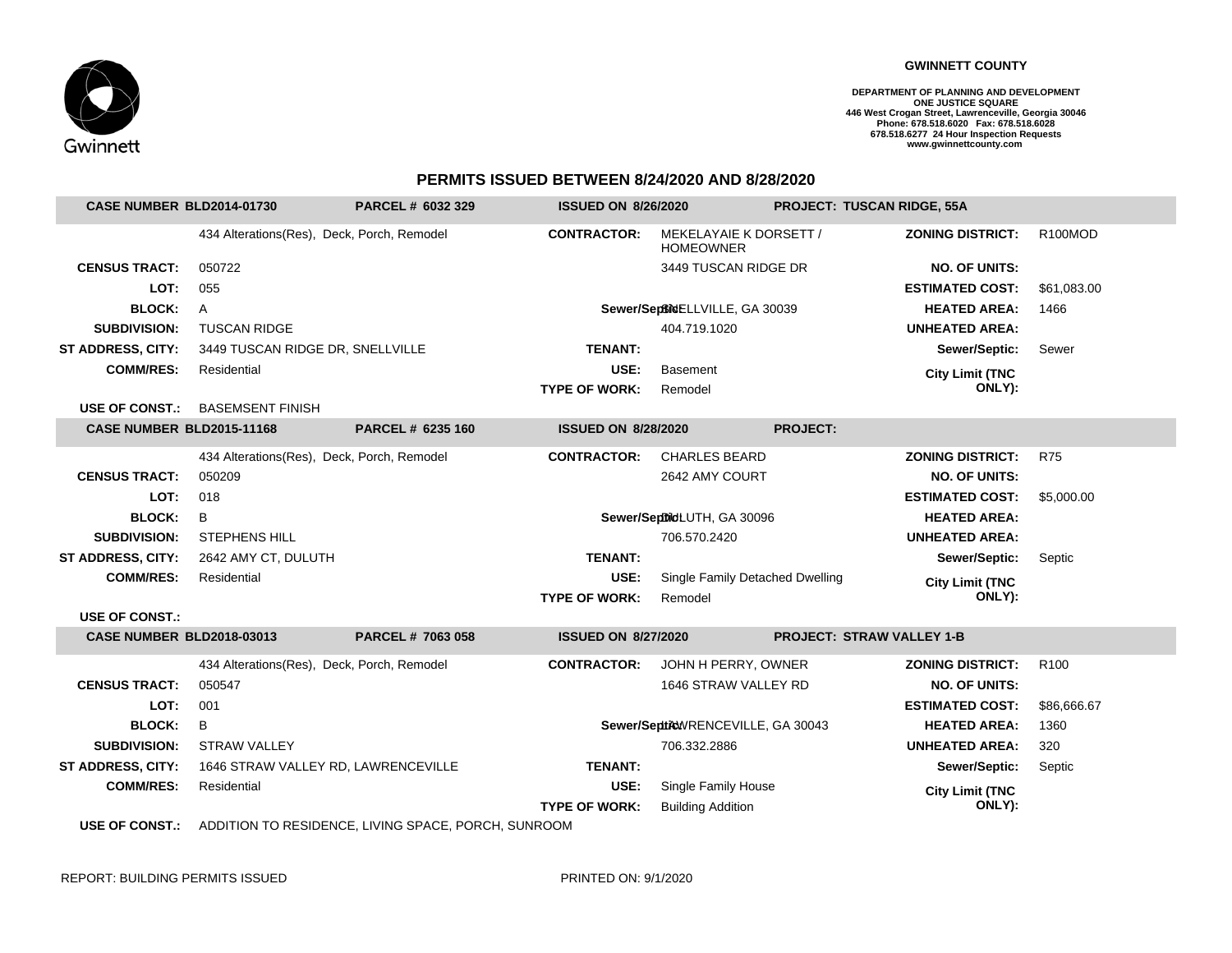| <b>CASE NUMBER BLD2018-08208</b> |                                                | PARCEL # 5133 231                                | <b>ISSUED ON 8/24/2020</b> |                                    | <b>PROJECT: GREIGHFIELD 1 A</b>  |                         |                  |
|----------------------------------|------------------------------------------------|--------------------------------------------------|----------------------------|------------------------------------|----------------------------------|-------------------------|------------------|
|                                  | 101 Single Family - Detatched                  |                                                  | <b>CONTRACTOR:</b>         | JR HOMES OF ALABAMA LLC            |                                  | <b>ZONING DISTRICT:</b> | R <sub>100</sub> |
| <b>CENSUS TRACT:</b>             | 507.24                                         |                                                  |                            | 3651 MARS HILL ROAD SUITE 300      |                                  | <b>NO. OF UNITS:</b>    |                  |
| LOT:                             | 001                                            |                                                  |                            | P.O. BOX 659                       |                                  | <b>ESTIMATED COST:</b>  | \$155,583.33     |
| <b>BLOCK:</b>                    | A                                              |                                                  |                            | Sewer/Septive/TKINSVILLE, GA 30677 |                                  | <b>HEATED AREA:</b>     | 3734             |
| <b>SUBDIVISION:</b>              | <b>GREIGHFIELD</b>                             |                                                  |                            | 706.446.1147                       |                                  | <b>UNHEATED AREA:</b>   | 450              |
| <b>ST ADDRESS, CITY:</b>         | 439 GREIGHMOOR CT, LOGANVILLE                  |                                                  | <b>TENANT:</b>             |                                    |                                  | Sewer/Septic:           | Sewer            |
| <b>COMM/RES:</b>                 | Residential                                    |                                                  | USE:                       | Single Family House                |                                  | <b>City Limit (TNC</b>  |                  |
|                                  |                                                |                                                  | <b>TYPE OF WORK:</b>       | <b>Complete Building</b>           |                                  | ONLY):                  |                  |
| <b>USE OF CONST.:</b>            |                                                | NEW SINGLE FAMILY, MODEL HOME, "GRAYCLIFF ELITE" |                            |                                    |                                  |                         |                  |
| CASE NUMBER BLD2019-04298        |                                                | PARCEL # 7285 183                                | <b>ISSUED ON 8/24/2020</b> |                                    | <b>PROJECT: RIVER CLUB 128-E</b> |                         |                  |
|                                  | 329 Dock, Kiosk, Park, In-Ground Swimming Pool |                                                  | <b>CONTRACTOR:</b>         | NEPTUNE POOLS INC                  |                                  | <b>ZONING DISTRICT:</b> | R <sub>100</sub> |
| <b>CENSUS TRACT:</b>             | 050212                                         |                                                  |                            | 1230 PEACHTREE IND BLVD            |                                  | <b>NO. OF UNITS:</b>    |                  |
| LOT:                             | 128                                            |                                                  |                            |                                    |                                  | <b>ESTIMATED COST:</b>  | \$32,000.00      |
| <b>BLOCK:</b>                    | E.                                             |                                                  |                            | Sewer/SeptidGAR HILL, GA 30518     |                                  | <b>HEATED AREA:</b>     | 150              |
| <b>SUBDIVISION:</b>              | <b>RIVER CLUB</b>                              |                                                  |                            | 770.831.5415                       |                                  | <b>UNHEATED AREA:</b>   |                  |
| ST ADDRESS, CITY:                | 4735 CUYAHOGA CV, SUWANEE                      |                                                  | <b>TENANT:</b>             |                                    |                                  | Sewer/Septic:           | Sewer            |
| <b>COMM/RES:</b>                 | Residential                                    |                                                  | USE:                       | Swimming Pool Inground             |                                  | <b>City Limit (TNC</b>  |                  |
|                                  |                                                |                                                  | <b>TYPE OF WORK:</b>       | <b>Complete Structure</b>          |                                  | ONLY):                  |                  |
| <b>USE OF CONST.:</b>            | <b>INGOURND SWIMMIMNG POOL</b>                 |                                                  |                            |                                    |                                  |                         |                  |
| <b>CASE NUMBER BLD2020-00435</b> |                                                | PARCEL # 5226 504                                | <b>ISSUED ON 8/24/2020</b> |                                    | <b>PROJECT: OZORA LAKE 016C</b>  |                         |                  |
|                                  | 101 Single Family - Detatched                  |                                                  | <b>CONTRACTOR:</b>         | <b>KERLEY FAMILY HOMES LLC</b>     |                                  | <b>ZONING DISTRICT:</b> | R100CSO          |
| <b>CENSUS TRACT:</b>             | 050726                                         |                                                  |                            | 750 CHASTAIN CORNER                |                                  | <b>NO. OF UNITS:</b>    |                  |
| LOT:                             | 016                                            |                                                  |                            |                                    |                                  | <b>ESTIMATED COST:</b>  | \$165,125.00     |
| <b>BLOCK:</b>                    | C                                              |                                                  |                            | Sewer/SepMARIETTA, GA 30066        |                                  | <b>HEATED AREA:</b>     | 3963             |
| <b>SUBDIVISION:</b>              | <b>OZORA LAKE</b>                              |                                                  |                            | 770.424.5778                       |                                  | <b>UNHEATED AREA:</b>   | 704              |
| <b>ST ADDRESS, CITY:</b>         | 3651 CASUAL RIDGE WAY, LOGANVILLE              |                                                  | <b>TENANT:</b>             |                                    |                                  | Sewer/Septic:           | Sewer            |
| <b>COMM/RES:</b>                 | Residential                                    |                                                  | USE:                       | Single Family House                |                                  | <b>City Limit (TNC</b>  |                  |
|                                  |                                                |                                                  | <b>TYPE OF WORK:</b>       | <b>Complete Building</b>           |                                  | ONLY):                  |                  |
| <b>USE OF CONST.:</b>            | <b>SINGLE FAMILY</b>                           |                                                  |                            |                                    |                                  |                         |                  |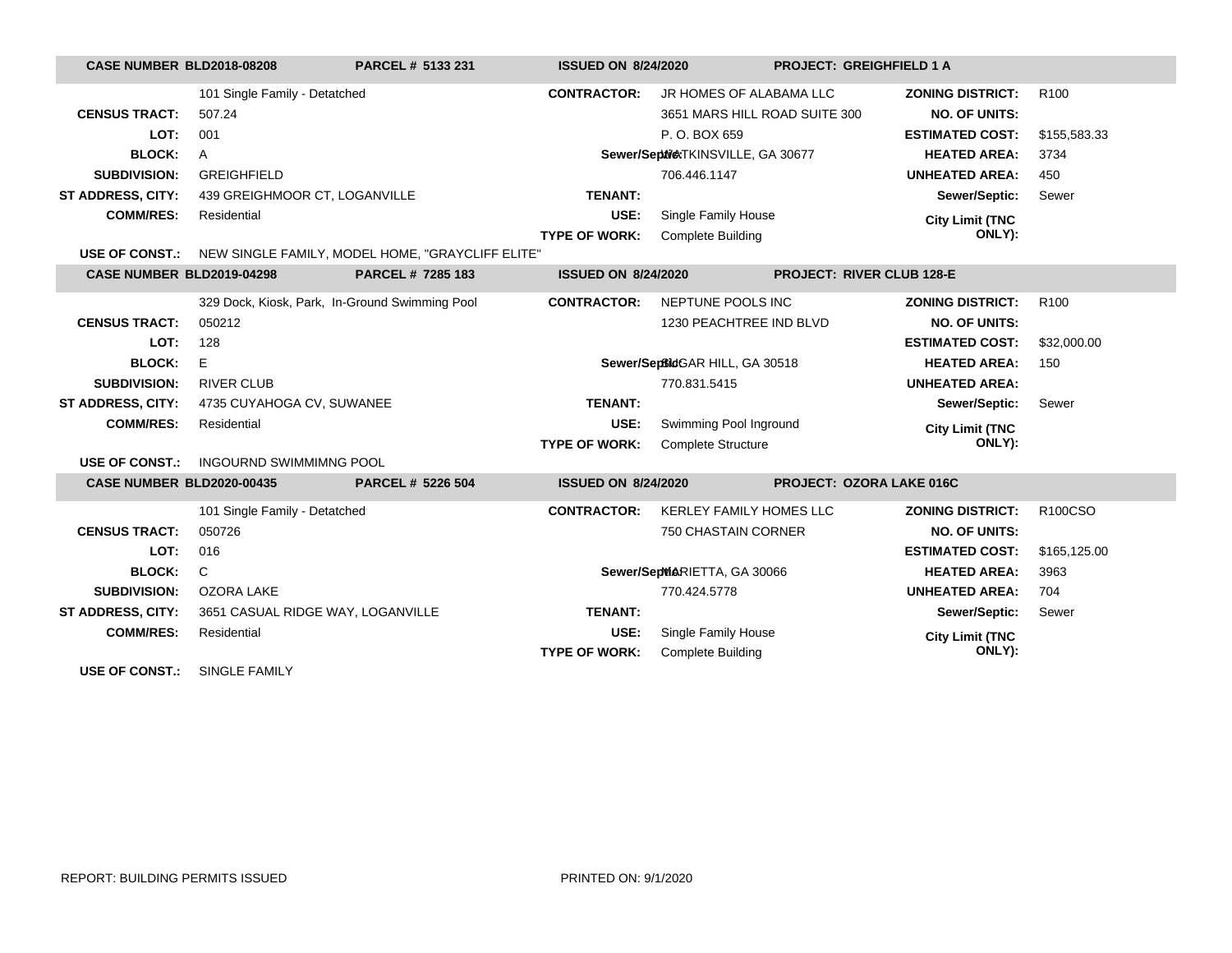| <b>CASE NUMBER BLD2020-00652</b> |                                                | <b>PARCEL # 7039 582</b> | <b>ISSUED ON 8/25/2020</b> |                                                    | <b>PROJECT: HERITAGE FOREST 53-A</b>                                |            |
|----------------------------------|------------------------------------------------|--------------------------|----------------------------|----------------------------------------------------|---------------------------------------------------------------------|------------|
|                                  | O/S Fire Repair, Sign, Above Ground Pool, Mech |                          | <b>CONTRACTOR:</b>         | JEFFERSON WALL COVERING &<br><b>CONSTRUCTION I</b> | <b>ZONING DISTRICT:</b>                                             | <b>R60</b> |
| <b>CENSUS TRACT:</b>             | 050539                                         |                          |                            | 940 KIBBE CIRCLE                                   | <b>NO. OF UNITS:</b>                                                |            |
| LOT:                             | 053                                            |                          |                            |                                                    | <b>ESTIMATED COST:</b>                                              | \$500.00   |
| <b>BLOCK:</b>                    | A                                              |                          |                            | Sewer/SepticWRENCEVILLE, GA 30044                  | <b>HEATED AREA:</b>                                                 |            |
| <b>SUBDIVISION:</b>              | <b>HERITAGE FOREST</b>                         |                          |                            | 770.480.679                                        | <b>UNHEATED AREA:</b>                                               | 400        |
| <b>ST ADDRESS, CITY:</b>         | 1195 REALM LN, LAWRENCEVILLE                   |                          | <b>TENANT:</b>             |                                                    | Sewer/Septic:                                                       | Sewer      |
| <b>COMM/RES:</b>                 | Residential                                    |                          | USE:                       | <b>Accessory Building</b>                          | <b>City Limit (TNC</b>                                              |            |
|                                  |                                                |                          | <b>TYPE OF WORK:</b>       | Repair                                             | ONLY):                                                              |            |
| <b>USE OF CONST.:</b>            |                                                |                          |                            |                                                    |                                                                     |            |
| <b>CASE NUMBER BLD2020-00775</b> |                                                | PARCEL # 4346C034        | <b>ISSUED ON 8/27/2020</b> |                                                    | <b>PROJECT: NORRIS LAKE SHORES 40K</b>                              |            |
|                                  | 434 Alterations(Res), Deck, Porch, Remodel     |                          | <b>CONTRACTOR:</b>         | ROBERT THOMAS MCCOY,<br><b>OWNER</b>               | <b>ZONING DISTRICT:</b>                                             | RL         |
| <b>CENSUS TRACT:</b>             | 050709                                         |                          |                            | 708 LAKE DR                                        | <b>NO. OF UNITS:</b>                                                |            |
| LOT:                             | 040                                            |                          |                            |                                                    | <b>ESTIMATED COST:</b>                                              | \$4,000.00 |
| <b>BLOCK:</b>                    | Κ                                              |                          |                            | Sewer/SepBidELLVILLE, GA 30039                     | <b>HEATED AREA:</b>                                                 |            |
| <b>SUBDIVISION:</b>              | <b>NORRIS LAKE SHORES</b>                      |                          |                            | 678-358-8928                                       | <b>UNHEATED AREA:</b>                                               | 320        |
| <b>ST ADDRESS, CITY:</b>         | 708 LAKE DR, SNELLVILLE                        |                          | <b>TENANT:</b>             |                                                    | Sewer/Septic:                                                       | Septic     |
| <b>COMM/RES:</b>                 | Residential                                    |                          | USE:                       | Single Family House                                | <b>City Limit (TNC</b>                                              |            |
|                                  |                                                |                          | <b>TYPE OF WORK:</b>       | <b>Building Addition</b>                           | ONLY):                                                              |            |
| USE OF CONST.:                   | DECK WITH AWNING AND HOT TUB                   |                          |                            |                                                    |                                                                     |            |
| <b>CASE NUMBER BLD2020-01443</b> |                                                | PARCEL # 7015 090        | <b>ISSUED ON 8/25/2020</b> |                                                    | PROJECT: GWINNETT PROGRESS CENTER- BROWN'S DELI<br>PROVISIONS, INC. |            |
|                                  | 437 Alterations (Non-Res), Interior Finish     |                          | <b>CONTRACTOR:</b>         | <b>HOWARDS MECHANICAL</b><br><b>SYSTEMS</b>        | <b>ZONING DISTRICT:</b>                                             | M1         |
| <b>CENSUS TRACT:</b>             | 050548                                         |                          |                            | 6948 DALEHOLLOW DR                                 | <b>NO. OF UNITS:</b>                                                |            |
| LOT:                             |                                                |                          |                            |                                                    | <b>ESTIMATED COST:</b>                                              | \$5,000.00 |
| <b>BLOCK:</b>                    |                                                |                          |                            | Sewer/SeptitcONECREST, GA 30058                    | <b>HEATED AREA:</b>                                                 |            |
| <b>SUBDIVISION:</b>              | <b>GWINNETT PROGRESS CENTER</b>                |                          |                            | 770-568-1460                                       | <b>UNHEATED AREA:</b>                                               |            |
| ST ADDRESS, CITY:                | 2150 CEDARS RD STE 500, LAWRENCEVILLE          |                          | <b>TENANT:</b>             | <b>BROWN'S DELI PROVISIONS</b>                     | Sewer/Septic:                                                       | Sewer      |
| <b>COMM/RES:</b>                 | Commercial                                     |                          | USE:                       | Storage Warehouse                                  | <b>City Limit (TNC</b>                                              |            |
|                                  |                                                |                          | <b>TYPE OF WORK:</b>       | <b>Miscellaneous Construction</b>                  | ONLY):                                                              |            |
|                                  |                                                |                          |                            |                                                    |                                                                     |            |

**USE OF CONST.:** STORAGE/ WAREHOUSE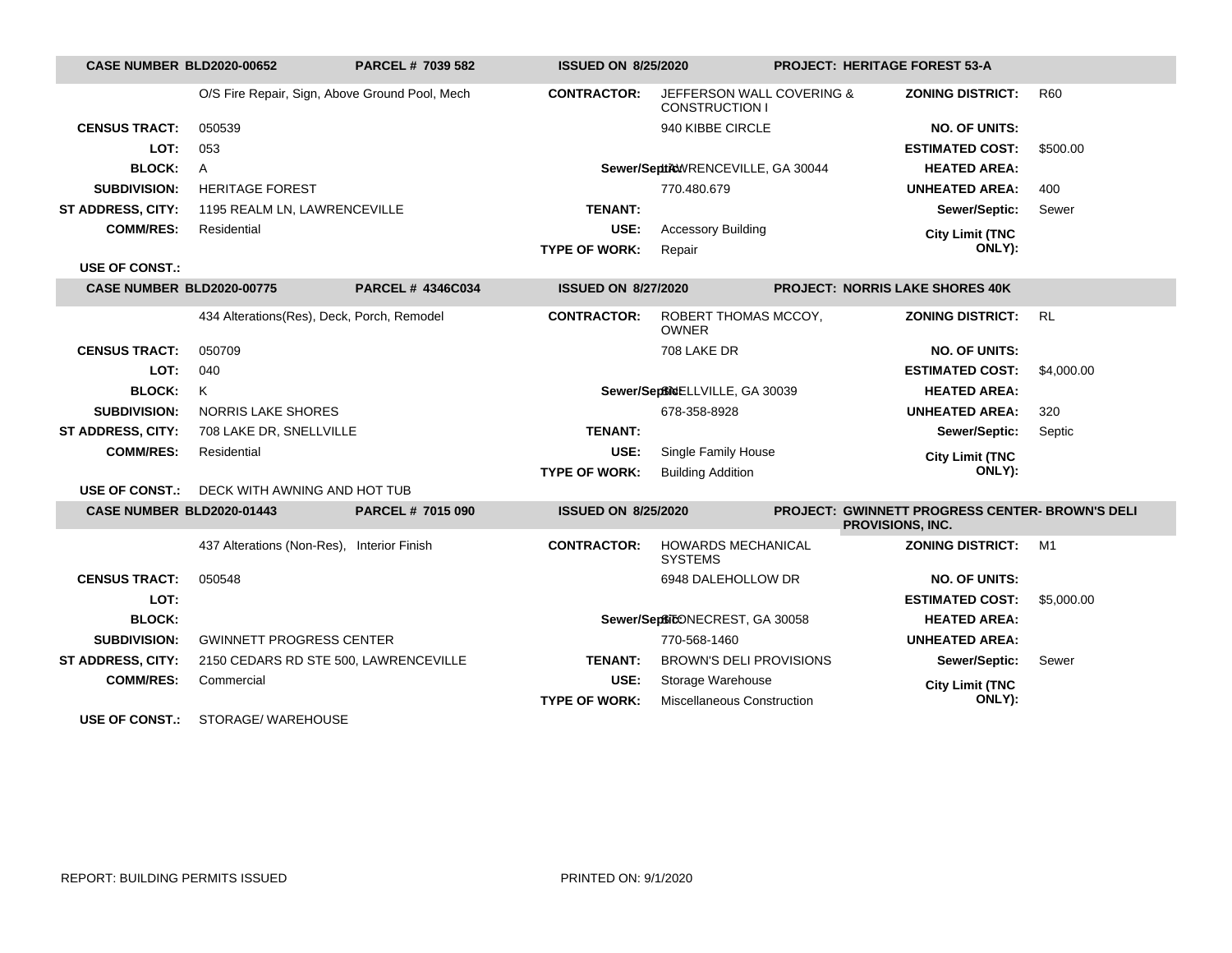| CASE NUMBER BLD2020-02812        |                                                | PARCEL # 1001 020        | <b>ISSUED ON 8/25/2020</b> |                                                      | PROJECT: GC PUBLIC SCHOOL (SECKINGER HIGH SCHOOL) |                  |  |
|----------------------------------|------------------------------------------------|--------------------------|----------------------------|------------------------------------------------------|---------------------------------------------------|------------------|--|
|                                  | 0/S Fire Repair, Sign, Above Ground Pool, Mech |                          | <b>CONTRACTOR:</b>         | <b>CARROLL DANIEL</b><br><b>CONSTRUCTION COMPANY</b> | <b>ZONING DISTRICT:</b>                           | <b>RA200</b>     |  |
| <b>CENSUS TRACT:</b>             | 050609                                         |                          |                            | P O BOX 1438                                         | <b>NO. OF UNITS:</b>                              |                  |  |
| LOT:                             |                                                |                          |                            |                                                      | <b>ESTIMATED COST:</b>                            | \$0.00           |  |
| <b>BLOCK:</b>                    |                                                |                          |                            | Sewer/SeptialNESVILLE, GA 30503                      | <b>HEATED AREA:</b>                               |                  |  |
| <b>SUBDIVISION:</b>              | undefined                                      |                          |                            | 770.536.3241                                         | <b>UNHEATED AREA:</b>                             |                  |  |
| <b>ST ADDRESS, CITY:</b>         | 3655 SARDIS CHURCH RD, BUFORD                  |                          | <b>TENANT:</b>             | GC PUBLIC SCHOOL (SECKINGER<br>HIGH SCHOOL)          | Sewer/Septic:                                     | Sewer            |  |
| <b>COMM/RES:</b>                 | Commercial                                     |                          | USE:                       | <b>School Public</b>                                 | <b>City Limit (TNC</b>                            |                  |  |
|                                  |                                                |                          | <b>TYPE OF WORK:</b>       | <b>Miscellaneous Construction</b>                    | ONLY):                                            |                  |  |
| <b>USE OF CONST.:</b>            | <b>FOUNTAIN ONLY</b>                           |                          |                            |                                                      |                                                   |                  |  |
| <b>CASE NUMBER BLD2020-03073</b> |                                                | PARCEL # 6020 015        | <b>ISSUED ON 8/27/2020</b> |                                                      | <b>PROJECT: WALMART STORE #3389</b>               |                  |  |
|                                  | 437 Alterations (Non-Res),                     | <b>Interior Finish</b>   | <b>CONTRACTOR:</b>         | NEWCO CONSTRUCTION OF<br><b>AMERICA INC</b>          | <b>ZONING DISTRICT:</b>                           | C <sub>2</sub>   |  |
| <b>CENSUS TRACT:</b>             | 050723                                         |                          |                            | 1000 NORTHFIELD CT STE 100                           | <b>NO. OF UNITS:</b>                              |                  |  |
| LOT:                             |                                                |                          |                            |                                                      | <b>ESTIMATED COST:</b>                            | \$750,000.00     |  |
| <b>BLOCK:</b>                    |                                                |                          |                            | Sewer/SepRiOSWELL, GA 30076                          | <b>HEATED AREA:</b>                               |                  |  |
| <b>SUBDIVISION:</b>              |                                                |                          |                            | 770.772.6963                                         | <b>UNHEATED AREA:</b>                             |                  |  |
| ST ADDRESS, CITY:                | 3435 CENTERVILLE HWY, SNELLVILLE               |                          | <b>TENANT:</b>             | WALMART STORE #3389                                  | Sewer/Septic:                                     | Sewer            |  |
| <b>COMM/RES:</b>                 | Commercial                                     |                          | USE:                       | Retail                                               | <b>City Limit (TNC</b>                            |                  |  |
|                                  |                                                |                          | <b>TYPE OF WORK:</b>       | <b>Interior Finish</b>                               | ONLY):                                            |                  |  |
| USE OF CONST.:                   | <b>RETAIL</b>                                  |                          |                            |                                                      |                                                   |                  |  |
| <b>CASE NUMBER BLD2020-03803</b> |                                                | <b>PARCEL # 5017 142</b> | <b>ISSUED ON 8/27/2020</b> |                                                      | <b>PROJECT: DESIREE 005F</b>                      |                  |  |
|                                  | 434 Alterations(Res), Deck, Porch, Remodel     |                          | <b>CONTRACTOR:</b>         | <b>Francisca Reyes</b>                               | <b>ZONING DISTRICT:</b>                           | R <sub>100</sub> |  |
| <b>CENSUS TRACT:</b>             | 050533                                         |                          |                            | 552 desmond Dr                                       | <b>NO. OF UNITS:</b>                              |                  |  |
| LOT:                             | 005                                            |                          |                            |                                                      | <b>ESTIMATED COST:</b>                            | \$2,200.00       |  |
| <b>BLOCK:</b>                    | F                                              |                          |                            | Sewer/Septiowrenceville, GA 30044                    | <b>HEATED AREA:</b>                               |                  |  |
| <b>SUBDIVISION:</b>              | <b>DESIREEE</b>                                |                          |                            | 4042875427                                           | <b>UNHEATED AREA:</b>                             |                  |  |
| <b>ST ADDRESS, CITY:</b>         | 552 DESMOND DR, LAWRENCEVILLE                  |                          | <b>TENANT:</b>             |                                                      | Sewer/Septic:                                     | Sewer            |  |
| <b>COMM/RES:</b>                 | Residential                                    |                          | USE:                       | Single Family House                                  | <b>City Limit (TNC</b>                            |                  |  |
|                                  |                                                |                          | <b>TYPE OF WORK:</b>       | <b>Building Addition</b>                             | ONLY):                                            |                  |  |
| <b>USE OF CONST.:</b>            | DECK AND FRONT PORCH ADDITION                  |                          |                            |                                                      |                                                   |                  |  |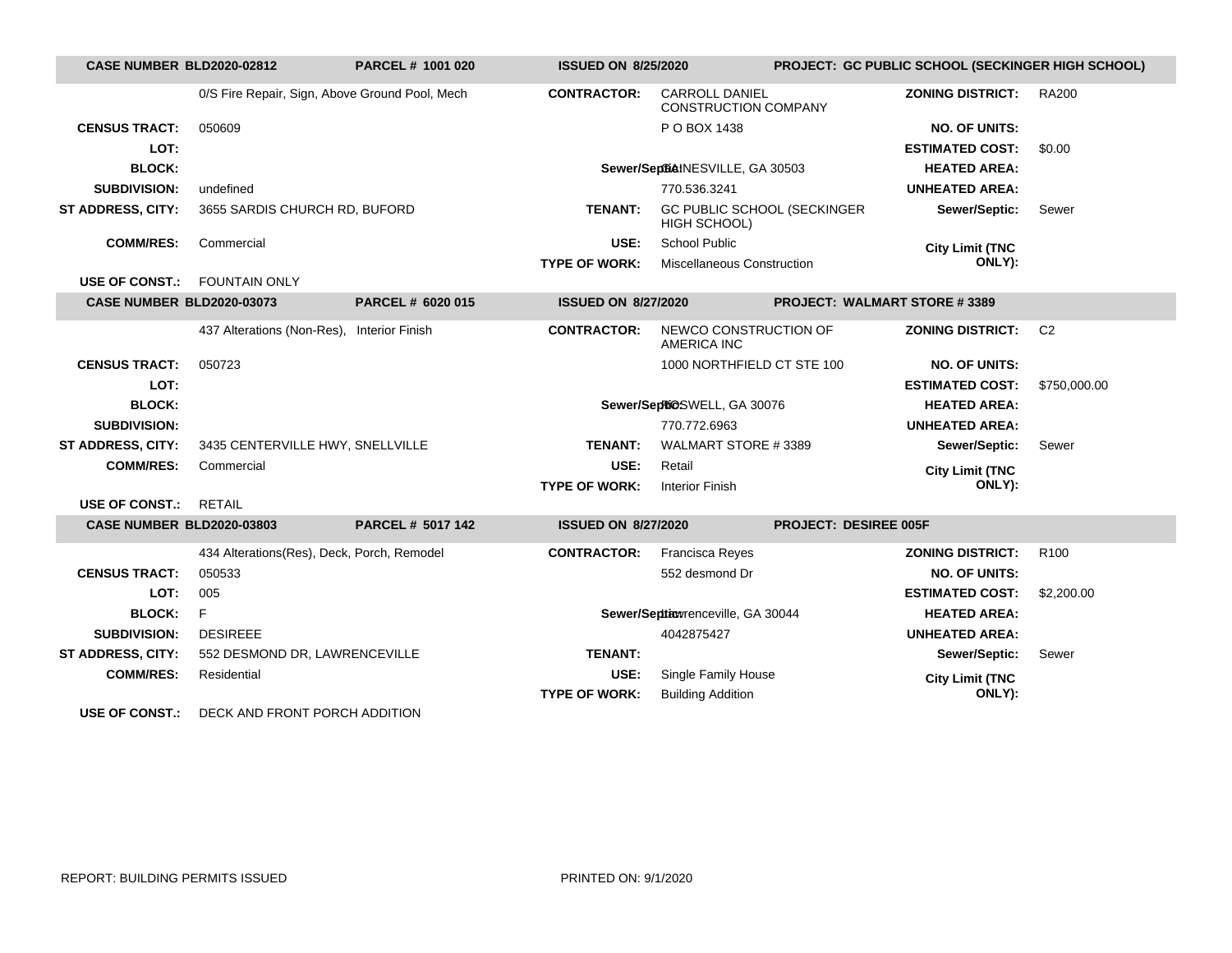| <b>CASE NUMBER BLD2020-03923</b> |                                                | PARCEL # 7133 279 | <b>ISSUED ON 8/26/2020</b> |                                                  | <b>PROJECT: VERIZON- MALL OF GEORGIA</b>            |                  |
|----------------------------------|------------------------------------------------|-------------------|----------------------------|--------------------------------------------------|-----------------------------------------------------|------------------|
|                                  | 0/S Fire Repair, Sign, Above Ground Pool, Mech |                   | <b>CONTRACTOR:</b>         | <b>INFINITE WIRELESS SERVICES</b><br>LLC         | ZONING DISTRICT:                                    | <b>RA200</b>     |
| <b>CENSUS TRACT:</b>             | 050605                                         |                   |                            | 1417 PARKER RD                                   | <b>NO. OF UNITS:</b>                                |                  |
| LOT:                             | <b>LEASED</b>                                  |                   |                            |                                                  | <b>ESTIMATED COST:</b>                              | \$20,000.00      |
| <b>BLOCK:</b>                    | <b>AREA</b>                                    |                   |                            | Sewer/SeptiONYERS, GA 30094                      | <b>HEATED AREA:</b>                                 |                  |
| <b>SUBDIVISION:</b>              | undefined                                      |                   |                            | 770.285.6503                                     | <b>UNHEATED AREA:</b>                               |                  |
| <b>ST ADDRESS, CITY:</b>         | 1314 ROCK SPRINGS RD, BUFORD                   |                   | <b>TENANT:</b>             |                                                  | Sewer/Septic:                                       |                  |
| <b>COMM/RES:</b>                 | Commercial                                     |                   | USE:                       | <b>Communication Tower</b>                       | <b>City Limit (TNC</b>                              |                  |
|                                  |                                                |                   | <b>TYPE OF WORK:</b>       | <b>Complete Structure</b>                        | ONLY):                                              |                  |
| <b>USE OF CONST.:</b>            | <b>COMMUNICATION TOWER</b>                     |                   |                            |                                                  |                                                     |                  |
| CASE NUMBER BLD2020-03944        |                                                | PARCEL # 6035 144 | <b>ISSUED ON 8/27/2020</b> |                                                  | <b>PROJECT: QUINN RIDGE HOA CLUBHOUSE- ADDITION</b> |                  |
|                                  | 437 Alterations (Non-Res), Interior Finish     |                   | <b>CONTRACTOR:</b>         | <b>STERLING BROOK</b><br><b>CONSTRUCTION LLC</b> | <b>ZONING DISTRICT:</b>                             | R <sub>100</sub> |
| <b>CENSUS TRACT:</b>             | 050723                                         |                   |                            | 127 ROYAL OAKS DR                                | <b>NO. OF UNITS:</b>                                |                  |
| LOT:                             |                                                |                   |                            |                                                  | <b>ESTIMATED COST:</b>                              | \$274,340.00     |
| <b>BLOCK:</b>                    |                                                |                   |                            | Sewer/SeptieNTON, GA 30115                       | <b>HEATED AREA:</b>                                 |                  |
| <b>SUBDIVISION:</b>              | <b>QUINN RIDGE</b>                             |                   |                            | 678.873.5238                                     | <b>UNHEATED AREA:</b>                               |                  |
| <b>ST ADDRESS, CITY:</b>         | 2799 QUINBERY DR, SNELLVILLE                   |                   | <b>TENANT:</b>             | QUINN RIDGE HOA CLUBHOUSE-<br><b>ADDITION</b>    | Sewer/Septic:                                       | Sewer            |
| <b>COMM/RES:</b>                 | Commercial                                     |                   | USE:                       | Clubhouse                                        | <b>City Limit (TNC</b>                              |                  |
|                                  |                                                |                   | <b>TYPE OF WORK:</b>       | <b>Building Addition</b>                         | ONLY):                                              |                  |
| <b>USE OF CONST.:</b>            | <b>CLUBHOUSE</b>                               |                   |                            |                                                  |                                                     |                  |
| CASE NUMBER BLD2020-04377        |                                                | PARCEL # 6222 024 | <b>ISSUED ON 8/28/2020</b> |                                                  | PROJECT: AUTOMOTIVE ALLIANCE-RACKS                  |                  |
|                                  | 0/S Fire Repair, Sign, Above Ground Pool, Mech |                   | <b>CONTRACTOR:</b>         | MRC INDUSTRIAL CONTRACTOR<br><b>INC</b>          | <b>ZONING DISTRICT:</b>                             | M1               |
| <b>CENSUS TRACT:</b>             | 050306                                         |                   |                            | 4030 TALL PINE DR                                | <b>NO. OF UNITS:</b>                                |                  |
| LOT:                             |                                                |                   |                            |                                                  | <b>ESTIMATED COST:</b>                              | \$15,000.00      |
| <b>BLOCK:</b>                    |                                                |                   |                            | Sewer/SepMARIETTA, GA 30062                      | <b>HEATED AREA:</b>                                 |                  |
| <b>SUBDIVISION:</b>              |                                                |                   |                            | 404.391.2423                                     | <b>UNHEATED AREA:</b>                               |                  |
| <b>ST ADDRESS, CITY:</b>         | 2100 NANCY HANKS DR STE D, NORCROSS            |                   | <b>TENANT:</b>             | AUTOMOTIVE ALLIANCE-RACKS                        | Sewer/Septic:                                       | Sewer            |
| <b>COMM/RES:</b>                 | Commercial                                     |                   | USE:                       | Racking Shelving Conveyor                        | <b>City Limit (TNC</b>                              |                  |
|                                  |                                                |                   | <b>TYPE OF WORK:</b>       | Complete Structure                               | ONLY):                                              |                  |
|                                  | $\sim$ $\sim$ $\sim$                           |                   |                            |                                                  |                                                     |                  |

**USE OF CONST.:** RACKS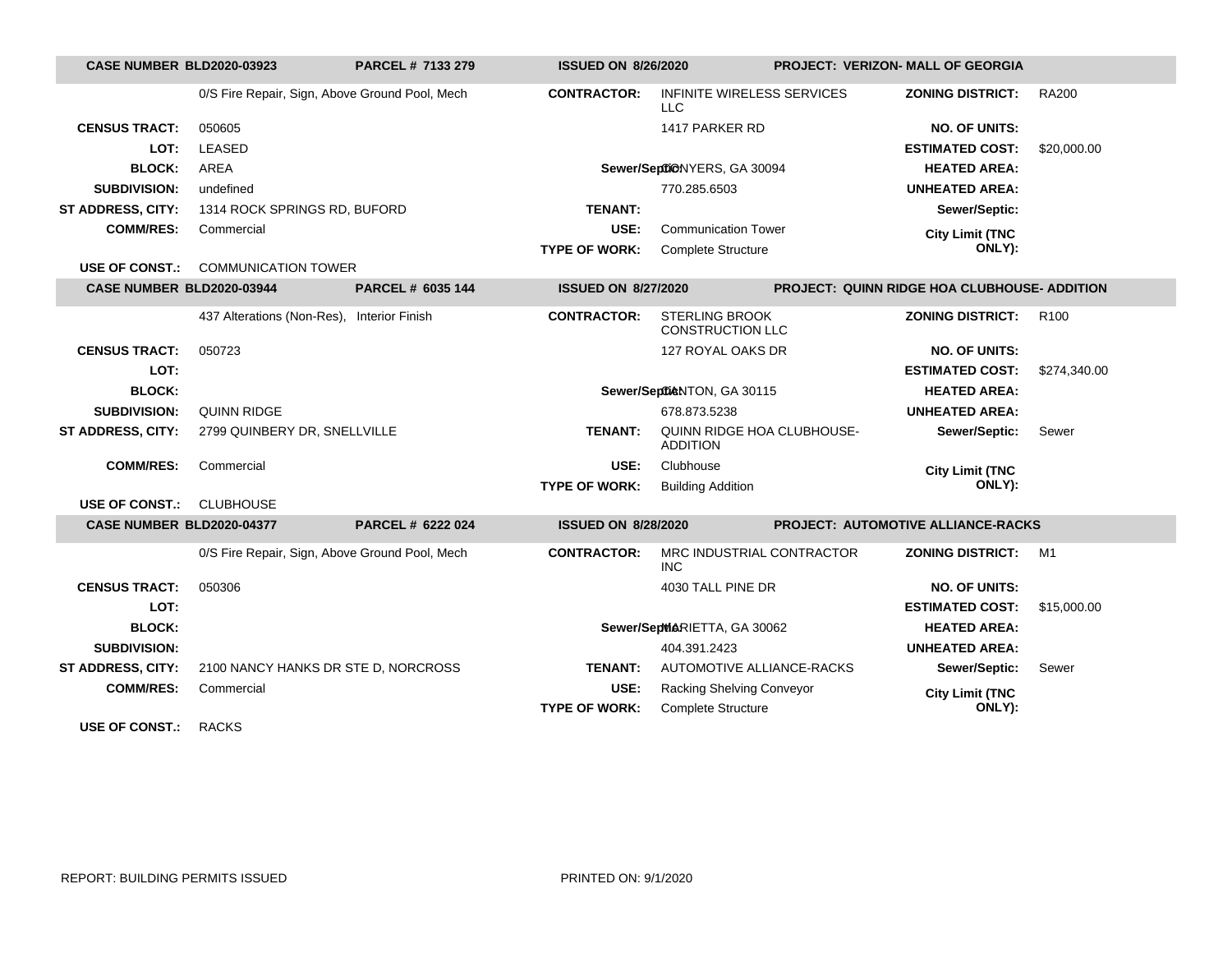| CASE NUMBER BLD2020-04572 |                                                         | <b>PARCEL # 5124 002</b> | <b>ISSUED ON 8/28/2020</b> |                                                                       | <b>PROJECT: GROVE AT ROSEBUD/DETENTION POND WALL 1</b>                      |                |
|---------------------------|---------------------------------------------------------|--------------------------|----------------------------|-----------------------------------------------------------------------|-----------------------------------------------------------------------------|----------------|
|                           | 0/S Fire Repair, Sign, Above Ground Pool, Mech          |                          | <b>CONTRACTOR:</b>         | RETAINING WALLS COMPANY<br>INC.                                       | <b>ZONING DISTRICT:</b>                                                     | <b>RTH</b>     |
| <b>CENSUS TRACT:</b>      | 050724                                                  |                          |                            | 725 BRANCH DRIVE                                                      | <b>NO. OF UNITS:</b>                                                        |                |
| LOT:                      |                                                         |                          |                            |                                                                       | <b>ESTIMATED COST:</b>                                                      | \$28,688.00    |
| <b>BLOCK:</b>             |                                                         |                          |                            | Sewer/SeptildPHARETTA, GA 30004                                       | <b>HEATED AREA:</b>                                                         |                |
| <b>SUBDIVISION:</b>       |                                                         |                          |                            | 770.772.7701                                                          | <b>UNHEATED AREA:</b>                                                       |                |
| ST ADDRESS, CITY:         | 2855 ROSEBUD RD, LOGANVILLE                             |                          | <b>TENANT:</b>             | <b>GROVE AT</b><br>ROSEBUD/DETENTION POND<br>WALL 1                   | Sewer/Septic:                                                               | Sewer          |
| <b>COMM/RES:</b>          | Commercial                                              |                          | USE:                       | <b>Detention Pond Wall</b>                                            | <b>City Limit (TNC</b>                                                      |                |
|                           |                                                         |                          | <b>TYPE OF WORK:</b>       | <b>Complete Structure</b>                                             | ONLY):                                                                      |                |
|                           | <b>USE OF CONST.: MODULAR BLOCK DETENTION POND WALL</b> |                          |                            |                                                                       |                                                                             |                |
| CASE NUMBER BLD2020-04947 |                                                         | <b>PARCEL # 3002B495</b> | <b>ISSUED ON 8/28/2020</b> |                                                                       | <b>PROJECT: HAMILTON QUARTERS- ELECTRIC CAR CHARGING</b><br><b>STATIONS</b> |                |
|                           | 0/S Fire Repair, Sign, Above Ground Pool, Mech          |                          | <b>CONTRACTOR:</b>         | PROJECT BUILDERS INC                                                  | <b>ZONING DISTRICT:</b>                                                     | C <sub>1</sub> |
| <b>CENSUS TRACT:</b>      | 050610                                                  |                          |                            | 2970 CLAIRMONT RD                                                     | <b>NO. OF UNITS:</b>                                                        |                |
| LOT:                      |                                                         |                          |                            | SUITE 150                                                             | <b>ESTIMATED COST:</b>                                                      | \$0.00         |
| <b>BLOCK:</b>             |                                                         |                          |                            | Sewer/SepBROOKHAVEN, GA 30329                                         | <b>HEATED AREA:</b>                                                         |                |
| <b>SUBDIVISION:</b>       | <b>HAMILTON QUARTERS</b>                                |                          |                            | 404-982-1099                                                          | <b>UNHEATED AREA:</b>                                                       |                |
| <b>ST ADDRESS, CITY:</b>  | 3695 BRASELTON HWY, DACULA                              |                          | <b>TENANT:</b>             | <b>HAMILTON QUARTERS-</b><br>ELECTRIC CAR CHARGING<br><b>STATIONS</b> | Sewer/Septic:                                                               | Sewer          |
| <b>COMM/RES:</b>          | Commercial                                              |                          | USE:                       | <b>Commercial Other</b>                                               | <b>City Limit (TNC</b>                                                      |                |
|                           |                                                         |                          | <b>TYPE OF WORK:</b>       | <b>Miscellaneous Construction</b>                                     | ONLY):                                                                      |                |
|                           | <b>USE OF CONST.:</b> ELECTRIC CAR CHARGING STATIONS    |                          |                            |                                                                       |                                                                             |                |
| CASE NUMBER BLD2020-04952 |                                                         | PARCEL # 6208 028        | <b>ISSUED ON 8/28/2020</b> |                                                                       | <b>PROJECT: MCDONALD'S</b>                                                  |                |
|                           | 437 Alterations (Non-Res),                              | <b>Interior Finish</b>   | <b>CONTRACTOR:</b>         | HUDSON COMPANY OF<br><b>TENNESSEE</b>                                 | <b>ZONING DISTRICT:</b>                                                     | C <sub>2</sub> |
| <b>CENSUS TRACT:</b>      | 050211                                                  |                          |                            | 17347 ALABAMA HWY 75                                                  | <b>NO. OF UNITS:</b>                                                        |                |
| LOT:                      |                                                         |                          |                            | P O BOX 429                                                           | <b>ESTIMATED COST:</b>                                                      | \$350,000.00   |
| <b>BLOCK:</b>             |                                                         |                          |                            | Sewer/SeptiENAGAR, AL 35978                                           | <b>HEATED AREA:</b>                                                         |                |
| <b>SUBDIVISION:</b>       |                                                         |                          |                            | 256.657.6100                                                          | <b>UNHEATED AREA:</b>                                                       |                |
| ST ADDRESS, CITY:         | 1963 PLEASANT HILL RD, DULUTH                           |                          | <b>TENANT:</b>             | MCDONALD'S                                                            | Sewer/Septic:                                                               | Sewer          |
| <b>COMM/RES:</b>          | Commercial                                              |                          | USE:                       | Restaurant                                                            | <b>City Limit (TNC</b>                                                      |                |
|                           |                                                         |                          | <b>TYPE OF WORK:</b>       | <b>Interior Finish</b>                                                | ONLY):                                                                      |                |
| USE OF CONST              | <b>RESTAURANT</b>                                       |                          |                            |                                                                       |                                                                             |                |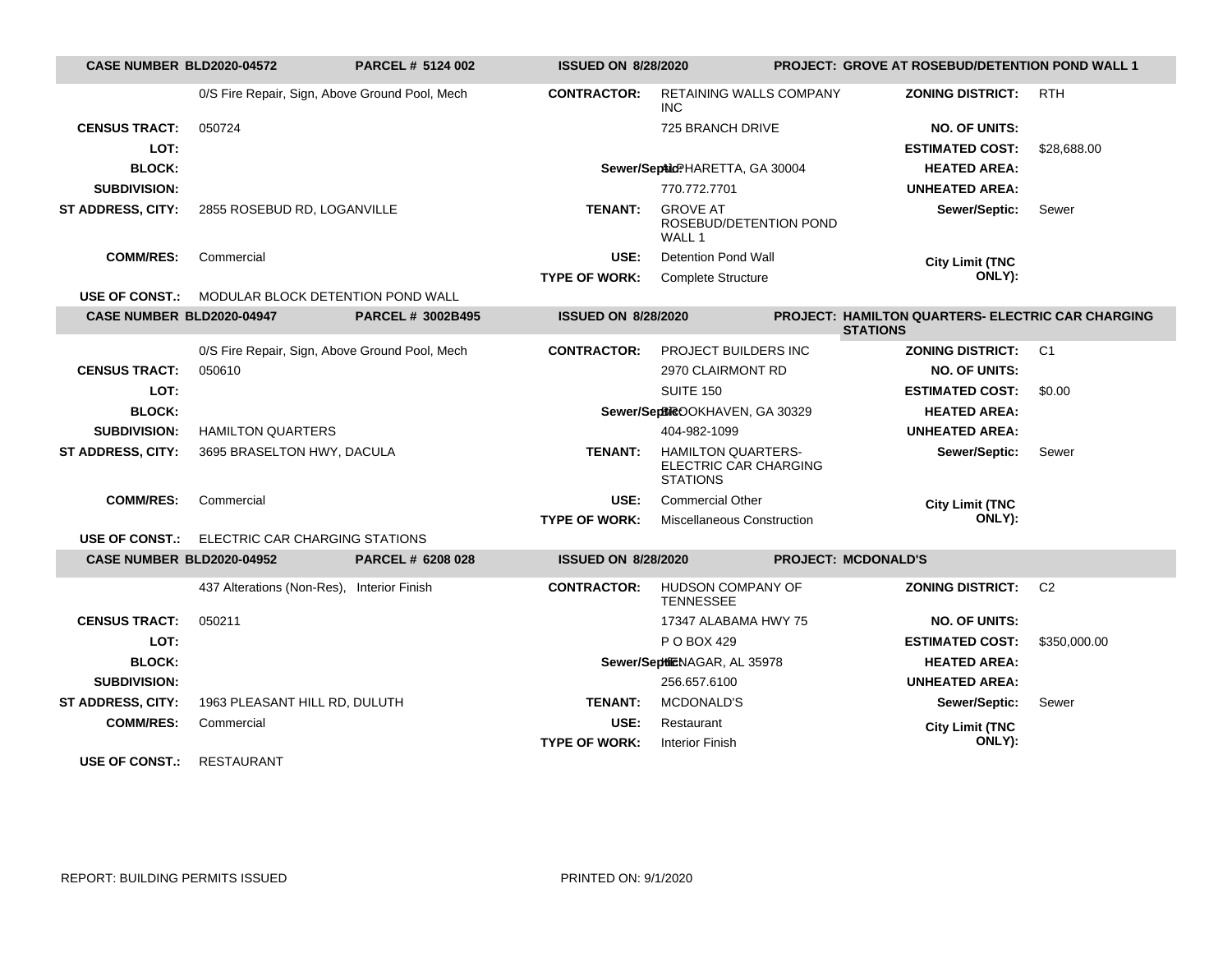| CASE NUMBER BLD2020-04966        |                                                | PARCEL # 6232 039      | <b>ISSUED ON 8/24/2020</b> |                                                | <b>PROJECT: CRESCENT OFFICE CENTER/GLOBAL IMPEX</b> |                |
|----------------------------------|------------------------------------------------|------------------------|----------------------------|------------------------------------------------|-----------------------------------------------------|----------------|
|                                  | 437 Alterations (Non-Res), Interior Finish     |                        | <b>CONTRACTOR:</b>         | <b>HOZMAN CONSTRUCTION</b><br><b>GROUP LLC</b> | <b>ZONING DISTRICT:</b>                             | undefined      |
| <b>CENSUS TRACT:</b>             | undefined                                      |                        |                            | 355 SABLEWOOD DR                               | <b>NO. OF UNITS:</b>                                |                |
| LOT:                             |                                                |                        |                            |                                                | <b>ESTIMATED COST:</b>                              | \$15,000.00    |
| <b>BLOCK:</b>                    |                                                |                        |                            | Sewer/SepticPHARETTA, GA 30004                 | <b>HEATED AREA:</b>                                 |                |
| <b>SUBDIVISION:</b>              | undefined                                      |                        |                            | 404.386.1099                                   | <b>UNHEATED AREA:</b>                               |                |
| <b>ST ADDRESS, CITY:</b>         | 3473 SATELLITE BLVD STE 335N, DULUTH           |                        | TENANT:                    | <b>GLOBAL IMPEX</b>                            | Sewer/Septic:                                       | Sewer          |
| <b>COMM/RES:</b>                 | Commercial                                     |                        | USE:                       | <b>Business Office</b>                         | <b>City Limit (TNC</b>                              |                |
|                                  |                                                |                        | <b>TYPE OF WORK:</b>       | <b>Interior Finish</b>                         | ONLY):                                              |                |
| <b>USE OF CONST.:</b>            | OFFICE                                         |                        |                            |                                                |                                                     |                |
| <b>CASE NUMBER BLD2020-05044</b> |                                                | PARCEL # 3003A633      | <b>ISSUED ON 8/26/2020</b> |                                                | PROJECT: HAMILTON PRESERVE SALES TRAILER            |                |
|                                  | 0/S Fire Repair, Sign, Above Ground Pool, Mech |                        | <b>CONTRACTOR:</b>         | LENNAR GEORGIA, INC                            | <b>ZONING DISTRICT:</b>                             | undefined      |
| <b>CENSUS TRACT:</b>             | undefined                                      |                        |                            | 1000 HOLCOMB WOODS PKWY                        | <b>NO. OF UNITS:</b>                                |                |
| LOT:                             | 104                                            |                        |                            | <b>SUITE 450</b>                               | <b>ESTIMATED COST:</b>                              | \$5,000.00     |
| <b>BLOCK:</b>                    | A                                              |                        |                            | Sewer/SepRiCSWELL, GA 30076                    | <b>HEATED AREA:</b>                                 |                |
| <b>SUBDIVISION:</b>              | undefined                                      |                        |                            | 470.364.5703                                   | <b>UNHEATED AREA:</b>                               |                |
| <b>ST ADDRESS, CITY:</b>         | 2119 WOOD THRUSH WAY, HOSCHTON                 |                        | TENANT:                    | HAMILTON PRESERVE SALES<br><b>TRAILER</b>      | Sewer/Septic:                                       | Sewer          |
| <b>COMM/RES:</b>                 | Commercial                                     |                        | USE:                       | <b>Business Office</b>                         | <b>City Limit (TNC</b>                              |                |
|                                  |                                                |                        | <b>TYPE OF WORK:</b>       | <b>Miscellaneous Construction</b>              | ONLY):                                              |                |
| <b>USE OF CONST.:</b>            | <b>SALES TRAILER</b>                           |                        |                            |                                                |                                                     |                |
| CASE NUMBER BLD2020-05048        |                                                | PARCEL # 5108 062      | <b>ISSUED ON 8/28/2020</b> |                                                | PROJECT: APOTHECO PHARMACY                          |                |
|                                  | 437 Alterations (Non-Res),                     | <b>Interior Finish</b> | <b>CONTRACTOR:</b>         | <b>ECKER CONSTRUCTION INC</b>                  | <b>ZONING DISTRICT:</b>                             | C <sub>2</sub> |
| <b>CENSUS TRACT:</b>             | 050544                                         |                        |                            | 1990 OLD COVINGTON RD STE C                    | <b>NO. OF UNITS:</b>                                |                |
| LOT:                             |                                                |                        |                            |                                                | <b>ESTIMATED COST:</b>                              | \$160,000.00   |
| <b>BLOCK:</b>                    |                                                |                        |                            | Sewer/SeptiONYERS, GA 30013                    | <b>HEATED AREA:</b>                                 |                |
| <b>SUBDIVISION:</b>              |                                                |                        |                            | 770.922.5726                                   | <b>UNHEATED AREA:</b>                               |                |
| <b>ST ADDRESS, CITY:</b>         | 845 SCENIC HWY STE 200, LAWRENCEVILLE          |                        | <b>TENANT:</b>             | APOTHECO PHARMACY                              | Sewer/Septic:                                       | Sewer          |
| <b>COMM/RES:</b>                 | Commercial                                     |                        | USE:                       | Retail                                         | <b>City Limit (TNC</b>                              |                |
|                                  |                                                |                        | <b>TYPE OF WORK:</b>       | <b>Interior Finish</b>                         | ONLY):                                              |                |
| <b>USE OF CONST.:</b>            | <b>RETAIL</b>                                  |                        |                            |                                                |                                                     |                |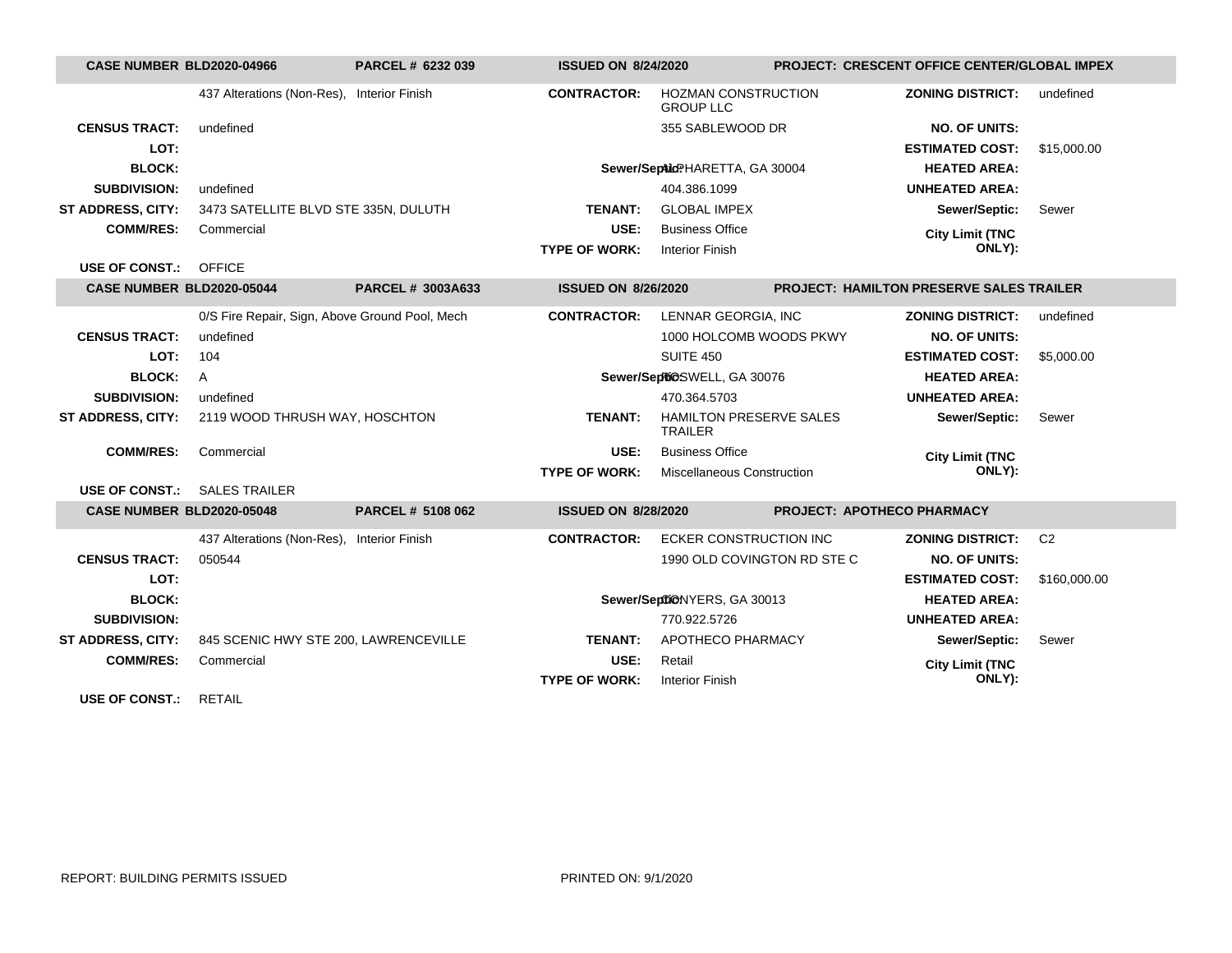| <b>CASE NUMBER BLD2020-05398</b> |                                                          | PARCEL # 5010 059                              | <b>ISSUED ON 8/27/2020</b> |                             | PROJECT: BROOKWOOD LAUREL PLANTATION, 2B |                         |                  |
|----------------------------------|----------------------------------------------------------|------------------------------------------------|----------------------------|-----------------------------|------------------------------------------|-------------------------|------------------|
|                                  |                                                          | 329 Dock, Kiosk, Park, In-Ground Swimming Pool | <b>CONTRACTOR:</b>         | LUIS MONTOYA / HOMEOWNER    |                                          | <b>ZONING DISTRICT:</b> | R <sub>100</sub> |
| <b>CENSUS TRACT:</b>             | 050715                                                   |                                                |                            | 2998 WINDING WAY            |                                          | <b>NO. OF UNITS:</b>    |                  |
| LOT:                             | 002                                                      |                                                |                            |                             |                                          | <b>ESTIMATED COST:</b>  | \$2,200.00       |
| <b>BLOCK:</b>                    | B                                                        |                                                |                            | Sewer/SeptibBURN, GA 30047  |                                          | <b>HEATED AREA:</b>     |                  |
| <b>SUBDIVISION:</b>              | <b>BROOKWOOD LAUREL PLANTATION</b>                       |                                                |                            | 678.330.8292                |                                          | <b>UNHEATED AREA:</b>   | 440              |
| <b>ST ADDRESS, CITY:</b>         | 2998 WINDING WAY, LILBURN                                |                                                | <b>TENANT:</b>             |                             |                                          | Sewer/Septic:           |                  |
| <b>COMM/RES:</b>                 | Residential                                              |                                                | USE:                       | Swimming Pool Above Ground  |                                          | <b>City Limit (TNC</b>  |                  |
|                                  |                                                          |                                                | <b>TYPE OF WORK:</b>       | Miscellaneous Construction  |                                          | ONLY):                  |                  |
| <b>USE OF CONST.:</b>            | 440 SQFT DECK AROUND 16 X 16 ABOVE<br><b>GROUND POOL</b> |                                                |                            |                             |                                          |                         |                  |
| CASE NUMBER BLD2020-05417        |                                                          | PARCEL # 7136 001                              | <b>ISSUED ON 8/28/2020</b> |                             | <b>PROJECT:</b>                          |                         |                  |
|                                  | 645 Demolition - Residential (1 Unit)                    |                                                | <b>CONTRACTOR:</b>         | ALMONT HOMES NE INC         |                                          | <b>ZONING DISTRICT:</b> | <b>RA200</b>     |
| <b>CENSUS TRACT:</b>             | 506.03                                                   |                                                |                            | P O BOX 459                 |                                          | <b>NO. OF UNITS:</b>    |                  |
| LOT:                             |                                                          |                                                |                            |                             |                                          | <b>ESTIMATED COST:</b>  | \$4,500.00       |
| <b>BLOCK:</b>                    |                                                          |                                                |                            | Sewer/SeptidWANEE, GA 30024 |                                          | <b>HEATED AREA:</b>     |                  |
| <b>SUBDIVISION:</b>              | undefined                                                |                                                |                            | 770-614-1471                |                                          | <b>UNHEATED AREA:</b>   |                  |
| <b>ST ADDRESS, CITY:</b>         | 2496 SUNNY HILL RD, BUFORD                               |                                                | <b>TENANT:</b>             |                             |                                          | Sewer/Septic:           | Septic           |
| <b>COMM/RES:</b>                 | Residential                                              |                                                | USE:                       | Single Family House         |                                          | <b>City Limit (TNC</b>  |                  |
|                                  |                                                          |                                                | <b>TYPE OF WORK:</b>       | Demolition                  |                                          | ONLY):                  |                  |
| <b>USE OF CONST.:</b>            | DEMO ONLY, COMPLETE DEMO HOUSE                           |                                                |                            |                             |                                          |                         |                  |
| <b>CASE NUMBER BLD2020-05519</b> |                                                          | PARCEL # 7129 004                              | <b>ISSUED ON 8/28/2020</b> |                             | <b>PROJECT: YERKES PRIMATE</b>           |                         |                  |
|                                  | 328 Acc Bldg, Barn, Utility Bldg, Jail, Kennel           |                                                | <b>CONTRACTOR:</b>         | YERKES/TENANT               |                                          | <b>ZONING DISTRICT:</b> | R <sub>100</sub> |
| <b>CENSUS TRACT:</b>             | 050525                                                   |                                                |                            | 954 GATEWOOD RD             |                                          | <b>NO. OF UNITS:</b>    |                  |
| LOT:                             |                                                          |                                                |                            | <b>TENANT</b>               |                                          | <b>ESTIMATED COST:</b>  | \$1,500.00       |
| <b>BLOCK:</b>                    |                                                          |                                                |                            | Sewer/SepticLANTA, GA 30322 |                                          | <b>HEATED AREA:</b>     |                  |
| <b>SUBDIVISION:</b>              |                                                          |                                                |                            | 404.712.8153                |                                          | <b>UNHEATED AREA:</b>   | 300              |
| <b>ST ADDRESS, CITY:</b>         | 2409 TAYLOR LN, LAWRENCEVILLE                            |                                                | <b>TENANT:</b>             | <b>YERKES PRIMATE</b>       |                                          | Sewer/Septic:           | Sewer            |
| <b>COMM/RES:</b>                 | Commercial                                               |                                                | USE:                       | <b>Commercial Other</b>     |                                          | <b>City Limit (TNC</b>  |                  |
|                                  |                                                          |                                                | <b>TYPE OF WORK:</b>       | <b>Complete Structure</b>   |                                          | ONLY):                  |                  |
| <b>USE OF CONST.:</b>            | <b>GAZEBOS</b>                                           |                                                |                            |                             |                                          |                         |                  |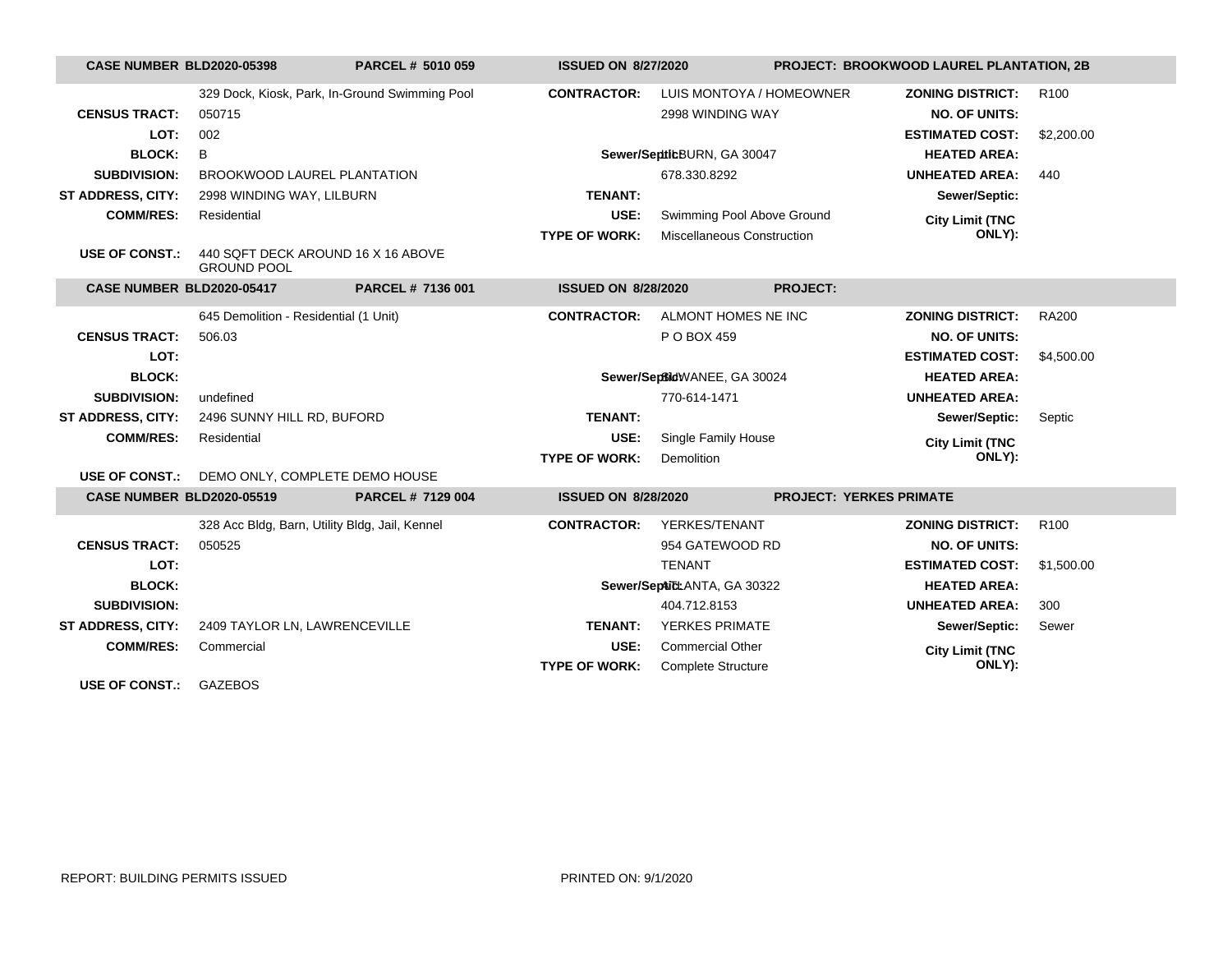| <b>CASE NUMBER BLD2020-05659</b> |                                                | PARCEL # 6052 015 | <b>ISSUED ON 8/27/2020</b> |                                                              | <b>PROJECT: OUTFRONT MEDIA BILLBOARD</b> |                                              |                |
|----------------------------------|------------------------------------------------|-------------------|----------------------------|--------------------------------------------------------------|------------------------------------------|----------------------------------------------|----------------|
|                                  | 0/S Fire Repair, Sign, Above Ground Pool, Mech |                   | <b>CONTRACTOR:</b>         | <b>GEORGIA SIGN &amp; LIGHTING</b><br><b>MAINTENANCE INC</b> |                                          | <b>ZONING DISTRICT:</b>                      | C <sub>2</sub> |
| <b>CENSUS TRACT:</b>             | 050725                                         |                   |                            | 4330 SANDY CREEK ROAD                                        |                                          | <b>NO. OF UNITS:</b>                         |                |
| LOT:                             |                                                |                   |                            |                                                              |                                          | <b>ESTIMATED COST:</b>                       | \$750.00       |
| <b>BLOCK:</b>                    |                                                |                   |                            | Sewer/SepMADISON, GA 30650                                   |                                          | <b>HEATED AREA:</b>                          |                |
| <b>SUBDIVISION:</b>              | <b>PLANTATION FOREST</b>                       |                   |                            | 770-560-2390                                                 |                                          | <b>UNHEATED AREA:</b>                        |                |
| <b>ST ADDRESS, CITY:</b>         | 3400 STONE MOUNTAIN HWY, SNELLVILLE            |                   | <b>TENANT:</b>             | <b>OUTFRONT MEDIA BILLBOARD</b>                              |                                          | Sewer/Septic:                                | Sewer          |
| <b>COMM/RES:</b>                 | Commercial                                     |                   | USE:                       | <b>Commercial Other</b>                                      |                                          | <b>City Limit (TNC</b>                       |                |
|                                  |                                                |                   | <b>TYPE OF WORK:</b>       | <b>Electrical Only</b>                                       |                                          | ONLY):                                       |                |
| <b>USE OF CONST.:</b>            | <b>ELECTRICAL ONLY</b>                         |                   |                            |                                                              |                                          |                                              |                |
| <b>CASE NUMBER BLD2020-05863</b> |                                                | PARCEL # 7034 236 | <b>ISSUED ON 8/27/2020</b> |                                                              |                                          | <b>PROJECT: CORPORATE LAKES/CAPIN CROUSE</b> |                |
|                                  | 437 Alterations (Non-Res), Interior Finish     |                   | <b>CONTRACTOR:</b>         | <b>D &amp; L CONTRACTING SERVICES</b><br>INC.                |                                          | <b>ZONING DISTRICT:</b>                      | M1             |
| <b>CENSUS TRACT:</b>             | 050511                                         |                   |                            | 6040 UNITY DR                                                |                                          | <b>NO. OF UNITS:</b>                         |                |
| LOT:                             |                                                |                   |                            | <b>SUITE B</b>                                               |                                          | <b>ESTIMATED COST:</b>                       | \$72,564.00    |
| <b>BLOCK:</b>                    |                                                |                   |                            | Sewer/Septi@RCROSS, GA 30071                                 |                                          | <b>HEATED AREA:</b>                          |                |
| <b>SUBDIVISION:</b>              |                                                |                   |                            | 678-585-3053                                                 |                                          | <b>UNHEATED AREA:</b>                        |                |
| <b>ST ADDRESS, CITY:</b>         | 1255 LAKES PKWY STE 105, LAWRENCEVILLE         |                   | <b>TENANT:</b>             | <b>CAPIN CROUSE</b>                                          |                                          | Sewer/Septic:                                | Sewer          |
| <b>COMM/RES:</b>                 | Commercial                                     |                   | USE:                       | <b>Business Office</b>                                       |                                          | <b>City Limit (TNC</b>                       |                |
|                                  |                                                |                   | <b>TYPE OF WORK:</b>       | <b>Interior Finish</b>                                       |                                          | ONLY):                                       |                |
| <b>USE OF CONST.: OFFFICE</b>    |                                                |                   |                            |                                                              |                                          |                                              |                |
| <b>CASE NUMBER BLD2020-06075</b> |                                                | PARCEL # 5087 115 | <b>ISSUED ON 8/28/2020</b> |                                                              |                                          | PROJECT: T-MOBILE 9AT4024B WEBB GIN          |                |
|                                  | 0/S Fire Repair, Sign, Above Ground Pool, Mech |                   | <b>CONTRACTOR:</b>         | <b>SAC WIRELESS LLC</b>                                      |                                          | <b>ZONING DISTRICT:</b>                      | C <sub>2</sub> |
| <b>CENSUS TRACT:</b>             | 050543                                         |                   |                            | 2160 BRECKINGRIDGE BLVD STE<br>200                           |                                          | <b>NO. OF UNITS:</b>                         |                |
| LOT:                             | 005                                            |                   |                            |                                                              |                                          | <b>ESTIMATED COST:</b>                       | \$20,000.00    |
| <b>BLOCK:</b>                    | <b>TRACT</b>                                   |                   |                            | Sewer/SeptikWRENCEVILLE, GA 30096                            |                                          | <b>HEATED AREA:</b>                          |                |
| <b>SUBDIVISION:</b>              |                                                |                   |                            | 678.791.5595                                                 |                                          | <b>UNHEATED AREA:</b>                        |                |
| <b>ST ADDRESS, CITY:</b>         | 1140 SCENIC HWY, LAWRENCEVILLE                 |                   | <b>TENANT:</b>             | T-MOBILE 9AT4024B WEBB GIN                                   |                                          | Sewer/Septic:                                |                |
| <b>COMM/RES:</b>                 | Commercial                                     |                   | USE:                       | <b>Communication Tower</b>                                   |                                          | <b>City Limit (TNC</b>                       |                |
|                                  |                                                |                   | <b>TYPE OF WORK:</b>       | <b>Miscellaneous Construction</b>                            |                                          | ONLY):                                       |                |
| HOE OF CONCE.                    | $C1$ $T2$ $N1$ $T2$                            |                   |                            |                                                              |                                          |                                              |                |

**USE OF CONST.:** CELL TOWER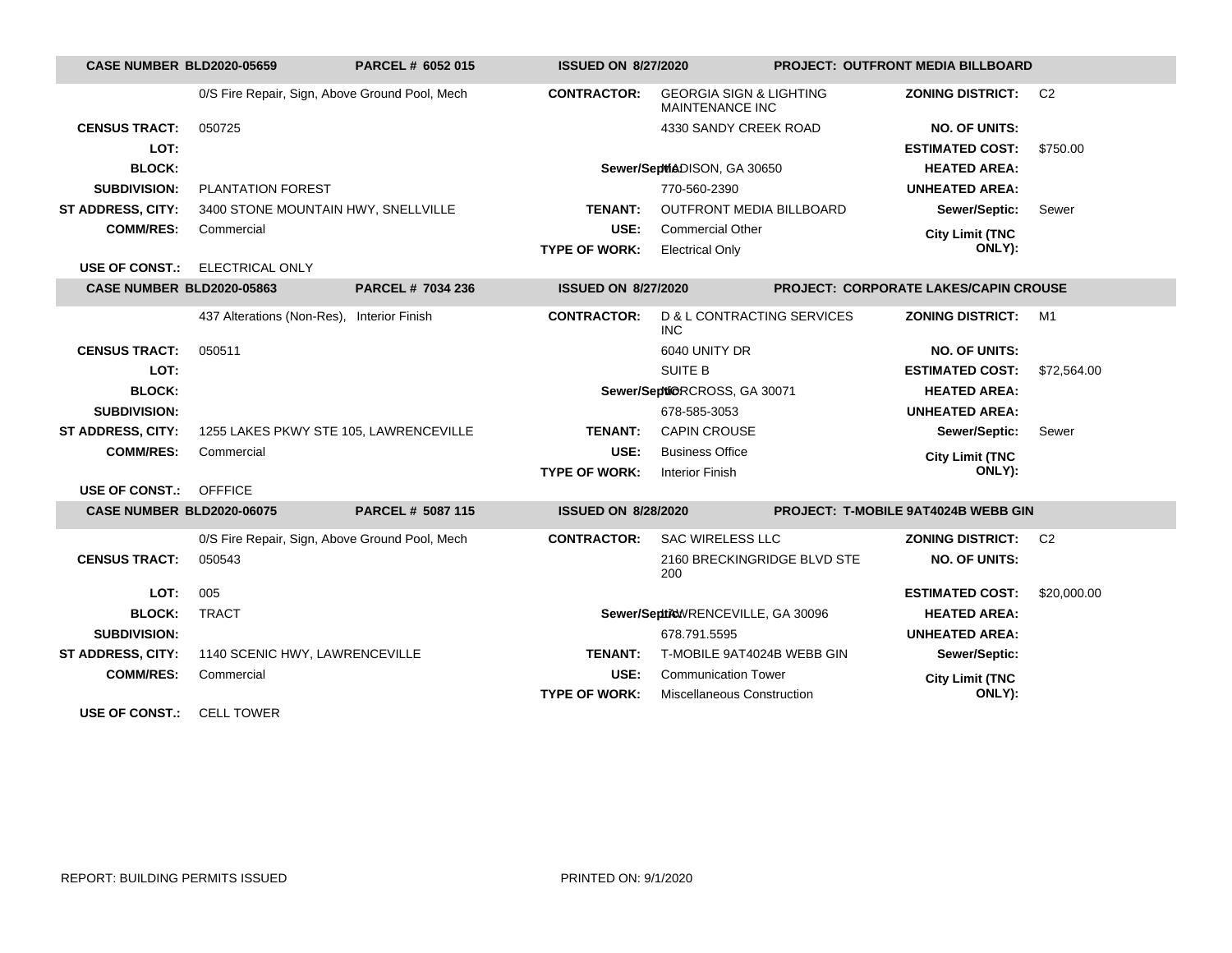| <b>CASE NUMBER BLD2020-06142</b> |                                 | PARCEL # 5120 279                              | <b>ISSUED ON 8/24/2020</b> |                                   |                       | <b>PROJECT: COPPER RIDGE 041A</b>    |                  |
|----------------------------------|---------------------------------|------------------------------------------------|----------------------------|-----------------------------------|-----------------------|--------------------------------------|------------------|
|                                  |                                 | 329 Dock, Kiosk, Park, In-Ground Swimming Pool | <b>CONTRACTOR:</b>         | <b>ROCK CUSTOM POOLS</b>          |                       | <b>ZONING DISTRICT:</b>              | R <sub>100</sub> |
| <b>CENSUS TRACT:</b>             | 050724                          |                                                |                            | 2435 TURNER RD SW                 |                       | <b>NO. OF UNITS:</b>                 |                  |
| LOT:                             | 041                             |                                                |                            |                                   |                       | <b>ESTIMATED COST:</b>               | \$73,700.00      |
| <b>BLOCK:</b>                    | $\mathsf{A}$                    |                                                |                            | Sewer/SeptiONYERS, GA 30094       |                       | <b>HEATED AREA:</b>                  | 512              |
| <b>SUBDIVISION:</b>              | <b>COPPER RIDGE</b>             |                                                |                            | 6788348346                        |                       | <b>UNHEATED AREA:</b>                |                  |
| <b>ST ADDRESS, CITY:</b>         | 848 COPPER MIST CT, GRAYSON     |                                                | <b>TENANT:</b>             |                                   |                       | Sewer/Septic:                        | Sewer            |
| <b>COMM/RES:</b>                 | Residential                     |                                                | USE:                       | Swimming Pool Inground            |                       | <b>City Limit (TNC</b>               |                  |
|                                  |                                 |                                                | <b>TYPE OF WORK:</b>       | <b>Complete Structure</b>         |                       | ONLY):                               |                  |
| <b>USE OF CONST.:</b>            | <b>INGROUND SWIMMING POOL</b>   |                                                |                            |                                   |                       |                                      |                  |
| <b>CASE NUMBER BLD2020-06308</b> |                                 | <b>PARCEL # 2002A167</b>                       | <b>ISSUED ON 8/27/2020</b> |                                   |                       | <b>PROJECT: WILDFLOWER PARK 087A</b> |                  |
|                                  | 101 Single Family - Detatched   |                                                | <b>CONTRACTOR:</b>         | ALMONT HOMES NE INC               |                       | <b>ZONING DISTRICT:</b>              | R100MOD          |
| <b>CENSUS TRACT:</b>             | 050610                          |                                                |                            | P O BOX 459                       |                       | <b>NO. OF UNITS:</b>                 |                  |
| LOT:                             | 087                             |                                                |                            |                                   |                       | <b>ESTIMATED COST:</b>               | \$127,083.33     |
| <b>BLOCK:</b>                    | $\mathsf{A}$                    |                                                |                            | Sewer/SeptidWANEE, GA 30024       |                       | <b>HEATED AREA:</b>                  | 3050             |
| <b>SUBDIVISION:</b>              | <b>WILD FLOWER PARK</b>         |                                                |                            | 770-614-1471                      |                       | <b>UNHEATED AREA:</b>                | 400              |
| <b>ST ADDRESS, CITY:</b>         | 3388 IN BLOOM WAY, AUBURN       |                                                | <b>TENANT:</b>             |                                   |                       | Sewer/Septic:                        | Sewer            |
| <b>COMM/RES:</b>                 | Residential                     |                                                | USE:                       | Single Family House               |                       | <b>City Limit (TNC</b>               |                  |
|                                  |                                 |                                                | <b>TYPE OF WORK:</b>       | <b>Complete Building</b>          |                       | ONLY):                               |                  |
| <b>USE OF CONST.:</b>            | SINGLE FAMILY                   |                                                |                            |                                   |                       |                                      |                  |
| <b>CASE NUMBER BLD2020-06361</b> |                                 | PARCEL # 6191 101                              | <b>ISSUED ON 8/27/2020</b> |                                   | <b>PROJECT: SHELL</b> |                                      |                  |
|                                  | 649 Demolition - Nonresidential |                                                | <b>CONTRACTOR:</b>         | <b>MSM INTERNATIONAL INC</b>      |                       | <b>ZONING DISTRICT:</b>              | C <sub>2</sub>   |
| <b>CENSUS TRACT:</b>             | 050434                          |                                                |                            | 1340 BALDRIDGE DR                 |                       | <b>NO. OF UNITS:</b>                 |                  |
| LOT:                             |                                 |                                                |                            |                                   |                       | <b>ESTIMATED COST:</b>               | \$20,000.00      |
| <b>BLOCK:</b>                    |                                 |                                                |                            | Sewer/SepticWRENCEVILLE, GA 30044 |                       | <b>HEATED AREA:</b>                  |                  |
| <b>SUBDIVISION:</b>              |                                 |                                                |                            | 404.429.9901                      |                       | <b>UNHEATED AREA:</b>                |                  |
| <b>ST ADDRESS, CITY:</b>         | 6328 OAKWOOD CIR, NORCROSS      |                                                | <b>TENANT:</b>             | <b>SHELL</b>                      |                       | Sewer/Septic:                        | Sewer            |
| <b>COMM/RES:</b>                 | Commercial                      |                                                | USE:                       | <b>Business Office</b>            |                       | <b>City Limit (TNC</b>               |                  |
|                                  |                                 |                                                | <b>TYPE OF WORK:</b>       | Demolition                        |                       | ONLY):                               |                  |
| <b>USE OF CONST.:</b>            | <b>DEMO</b>                     |                                                |                            |                                   |                       |                                      |                  |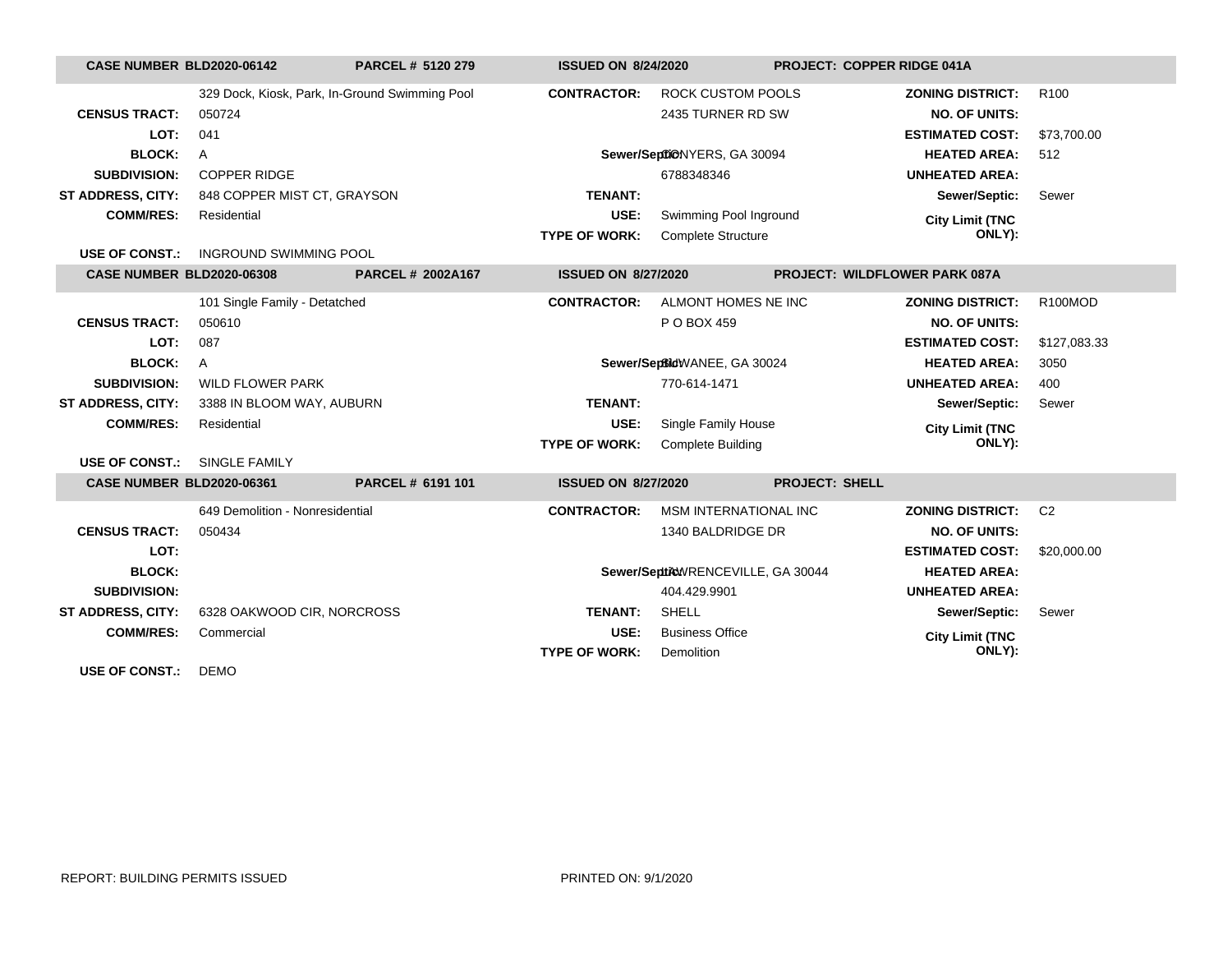| CASE NUMBER BLD2020-06404        |                                                | <b>PARCEL # 1004A387</b>                                                  | <b>ISSUED ON 8/25/2020</b> |                                  |                         | <b>PROJECT: DEATON FARM 033A</b>                          |                  |
|----------------------------------|------------------------------------------------|---------------------------------------------------------------------------|----------------------------|----------------------------------|-------------------------|-----------------------------------------------------------|------------------|
|                                  | 101 Single Family - Detatched                  |                                                                           | <b>CONTRACTOR:</b>         | <b>CCG CONSTRUCTORS LLC</b>      |                         | <b>ZONING DISTRICT:</b>                                   | R <sub>100</sub> |
| <b>CENSUS TRACT:</b>             | 050606                                         |                                                                           |                            | 3091 GOVERNORS LAKE DR           |                         | <b>NO. OF UNITS:</b>                                      |                  |
| LOT:                             | 033                                            |                                                                           |                            | <b>STE 200</b>                   |                         | <b>ESTIMATED COST:</b>                                    | \$142,958.33     |
| <b>BLOCK:</b>                    | $\overline{A}$                                 |                                                                           |                            | Sewer/SeptiORCROSS, GA 30071     |                         | <b>HEATED AREA:</b>                                       | 3431             |
| <b>SUBDIVISION:</b>              | <b>DEATON FARM</b>                             |                                                                           |                            | 678.533.1160                     |                         | <b>UNHEATED AREA:</b>                                     | 2053             |
| <b>ST ADDRESS, CITY:</b>         | 3460 DEATON TRL, BUFORD                        |                                                                           | TENANT:                    |                                  |                         | Sewer/Septic:                                             | Sewer            |
| <b>COMM/RES:</b>                 | Residential                                    |                                                                           | USE:                       | Single Family House              |                         | <b>City Limit (TNC</b>                                    |                  |
|                                  |                                                |                                                                           | <b>TYPE OF WORK:</b>       | <b>Complete Building</b>         |                         | ONLY):                                                    |                  |
| USE OF CONST.:                   | <b>SINGLE FAMILY</b>                           |                                                                           |                            |                                  |                         |                                                           |                  |
| CASE NUMBER BLD2020-06470        |                                                | PARCEL # 6083 157                                                         | <b>ISSUED ON 8/24/2020</b> |                                  | PROJECT: DEERBROOKE, 5A |                                                           |                  |
|                                  | 434 Alterations(Res), Deck, Porch, Remodel     |                                                                           | <b>CONTRACTOR:</b>         | SILVER OAK GROUP                 |                         | <b>ZONING DISTRICT:</b>                                   | R <sub>100</sub> |
| <b>CENSUS TRACT:</b>             | 050429                                         |                                                                           |                            | 3605 PRESIDENTIAL PKWY           |                         | <b>NO. OF UNITS:</b>                                      |                  |
| LOT:                             | 005                                            |                                                                           |                            |                                  |                         | <b>ESTIMATED COST:</b>                                    | \$44.794.00      |
| <b>BLOCK:</b>                    | $\mathsf{A}$                                   |                                                                           |                            | Sewer/SepticLANTA, GA 30340      |                         | <b>HEATED AREA:</b>                                       | $\mathbf 0$      |
| <b>SUBDIVISION:</b>              | <b>COLONIAL ESTATES</b>                        |                                                                           |                            | 7708926688                       |                         | <b>UNHEATED AREA:</b>                                     | $\mathbf 0$      |
| <b>ST ADDRESS, CITY:</b>         | 4033 DEERBROOK WAY, LILBURN                    |                                                                           | <b>TENANT:</b>             |                                  |                         | Sewer/Septic:                                             | Sewer            |
| <b>COMM/RES:</b>                 | Residential                                    |                                                                           | USE:                       | Single Family House              |                         | <b>City Limit (TNC</b>                                    |                  |
|                                  |                                                |                                                                           | <b>TYPE OF WORK:</b>       | Remodel                          |                         | ONLY):                                                    |                  |
|                                  |                                                | <b>USE OF CONST.: 2 BATHROOM REMODELS OF PLUMBING AND ELECTRICAL ONLY</b> |                            |                                  |                         |                                                           |                  |
| <b>CASE NUMBER BLD2020-06503</b> |                                                | PARCEL # 6059 011                                                         | <b>ISSUED ON 8/24/2020</b> |                                  |                         | <b>PROJECT: MOUNTAIN EAST BUSINESS PARK/SILLIKER LABS</b> |                  |
|                                  | 0/S Fire Repair, Sign, Above Ground Pool, Mech |                                                                           | <b>CONTRACTOR:</b>         | <b>BBR CONTRACTORS INC</b>       |                         | <b>ZONING DISTRICT:</b>                                   | M1               |
| <b>CENSUS TRACT:</b>             | 050415                                         |                                                                           |                            | PO BOX 1360                      |                         | <b>NO. OF UNITS:</b>                                      |                  |
| LOT:                             |                                                |                                                                           |                            |                                  |                         | <b>ESTIMATED COST:</b>                                    | \$5,500.00       |
| <b>BLOCK:</b>                    |                                                |                                                                           |                            | Sewer/SepticYETTEVILLE, GA 30214 |                         | <b>HEATED AREA:</b>                                       |                  |
| <b>SUBDIVISION:</b>              |                                                |                                                                           |                            | 770-707-2121                     |                         | <b>UNHEATED AREA:</b>                                     |                  |
| <b>ST ADDRESS, CITY:</b>         | 2169 WEST PARK CT, STONE MOUNTAIN              |                                                                           | <b>TENANT:</b>             | <b>SILLIKER LABS</b>             |                         | Sewer/Septic:                                             | Sewer            |
| <b>COMM/RES:</b>                 | Commercial                                     |                                                                           | USE:                       | <b>Commercial Other</b>          |                         | <b>City Limit (TNC</b>                                    |                  |
|                                  |                                                |                                                                           | <b>TYPE OF WORK:</b>       | <b>Electrical Only</b>           |                         | ONLY):                                                    |                  |
| <b>USE OF CONST.:</b>            | <b>ELETRCIAL ONLY</b>                          |                                                                           |                            |                                  |                         |                                                           |                  |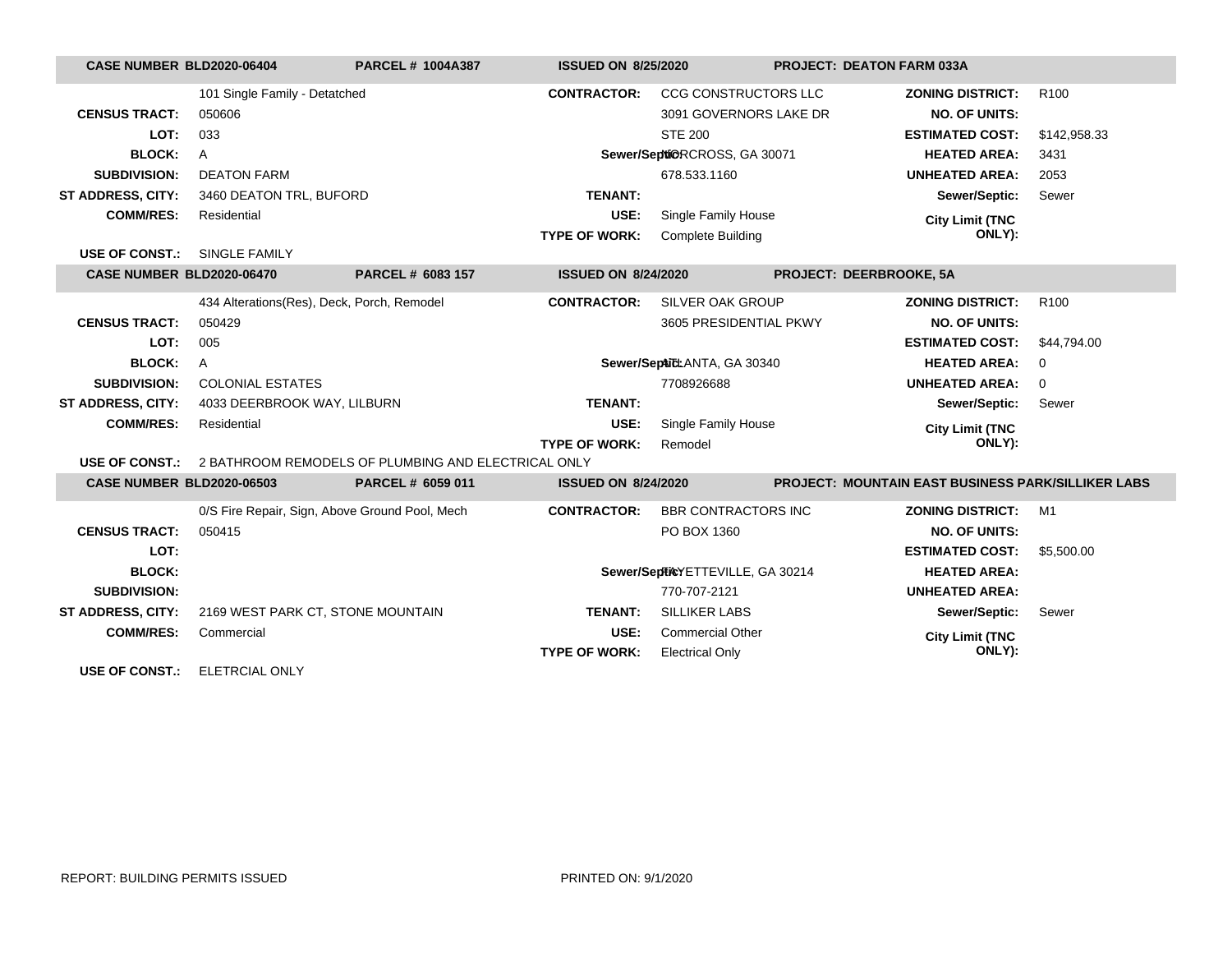| <b>CASE NUMBER BLD2020-06533</b> |                                            | PARCEL # 5303 195 | <b>ISSUED ON 8/25/2020</b>   |                                          | <b>PROJECT: HINTON FARM 001A</b>   |                                  |                   |
|----------------------------------|--------------------------------------------|-------------------|------------------------------|------------------------------------------|------------------------------------|----------------------------------|-------------------|
|                                  | 101 Single Family - Detatched              |                   | <b>CONTRACTOR:</b>           | MCKINLEY CONSTRUCTION LLC                |                                    | <b>ZONING DISTRICT:</b>          | R <sub>1200</sub> |
| <b>CENSUS TRACT:</b>             | 050607                                     |                   |                              | 310 TECHNOLOGY PKWY                      |                                    | <b>NO. OF UNITS:</b>             |                   |
| LOT:                             | 001                                        |                   |                              |                                          |                                    | <b>ESTIMATED COST:</b>           | \$198,541.67      |
| <b>BLOCK:</b>                    | A                                          |                   |                              | Sewer/SepPiEACHTREE CORNERS, GA<br>30092 |                                    | <b>HEATED AREA:</b>              | 2605              |
| <b>SUBDIVISION:</b>              | <b>HINTON FARM</b>                         |                   |                              | 470-489-5022                             |                                    | <b>UNHEATED AREA:</b>            | 415               |
| <b>ST ADDRESS, CITY:</b>         | 621 HINTON FARM WAY, DACULA                |                   | <b>TENANT:</b>               |                                          |                                    | Sewer/Septic:                    | Sewer             |
| <b>COMM/RES:</b>                 | Residential                                |                   | USE:                         | Single Family House                      |                                    | <b>City Limit (TNC</b>           |                   |
|                                  |                                            |                   | <b>TYPE OF WORK:</b>         | <b>Complete Building</b>                 |                                    | ONLY):                           |                   |
| <b>USE OF CONST.:</b>            | <b>SINGLE FAMILY</b>                       |                   |                              |                                          |                                    |                                  |                   |
| <b>CASE NUMBER BLD2020-06535</b> |                                            | PARCEL # 5303 207 | <b>ISSUED ON 8/25/2020</b>   |                                          | <b>PROJECT: HINTON FARM 013A</b>   |                                  |                   |
|                                  | 101 Single Family - Detatched              |                   | <b>CONTRACTOR:</b>           | MCKINLEY CONSTRUCTION LLC                |                                    | <b>ZONING DISTRICT:</b>          | R1200             |
| <b>CENSUS TRACT:</b>             | 050607                                     |                   |                              | 310 TECHNOLOGY PKWY                      |                                    | <b>NO. OF UNITS:</b>             |                   |
| LOT:                             | 013                                        |                   |                              |                                          |                                    | <b>ESTIMATED COST:</b>           | \$101,116.67      |
| <b>BLOCK:</b>                    | A                                          |                   |                              | Sewer/SepPiEACHTREE CORNERS, GA<br>30092 |                                    | <b>HEATED AREA:</b>              | 2428              |
| <b>SUBDIVISION:</b>              | <b>HINTON FARM</b>                         |                   |                              | 470-489-5022                             |                                    | <b>UNHEATED AREA:</b>            | 1467              |
| <b>ST ADDRESS, CITY:</b>         | 441 HINTON FARM WAY, DACULA                |                   | <b>TENANT:</b>               |                                          |                                    | Sewer/Septic:                    | Sewer             |
| <b>COMM/RES:</b>                 | Residential                                |                   | USE:                         | Single Family House                      |                                    | <b>City Limit (TNC</b>           |                   |
|                                  |                                            |                   | <b>TYPE OF WORK:</b>         | <b>Complete Building</b>                 |                                    | ONLY):                           |                   |
| <b>USE OF CONST.:</b>            | <b>SINGLE FAMILY</b>                       |                   |                              |                                          |                                    |                                  |                   |
| CASE NUMBER BLD2020-06544        |                                            | PARCEL # 5249 236 | <b>ISSUED ON 8/24/2020</b>   |                                          | <b>PROJECT: RIVERSPRINGS 006 D</b> |                                  |                   |
|                                  | 434 Alterations(Res), Deck, Porch, Remodel |                   | <b>CONTRACTOR:</b>           | <b>Legacy Renovations</b>                |                                    | <b>ZONING DISTRICT:</b>          |                   |
| <b>CENSUS TRACT:</b>             |                                            |                   |                              | 2450 Eastgate Place                      |                                    | <b>NO. OF UNITS:</b>             |                   |
| LOT:                             | 006                                        |                   |                              |                                          |                                    | <b>ESTIMATED COST:</b>           | \$33,044.00       |
| <b>BLOCK:</b>                    | D                                          |                   |                              | Sewer/Septimellville, GA 30078           |                                    | <b>HEATED AREA:</b>              | 793.6             |
| <b>SUBDIVISION:</b>              |                                            |                   |                              | 4705450170                               |                                    | <b>UNHEATED AREA:</b>            | 685.3             |
| <b>ST ADDRESS, CITY:</b>         | 1994 CROSSWATERS DR, DACULA                |                   | <b>TENANT:</b>               |                                          |                                    | Sewer/Septic:                    | Sewer             |
| <b>COMM/RES:</b>                 | Residential                                |                   | USE:<br><b>TYPE OF WORK:</b> |                                          |                                    | <b>City Limit (TNC</b><br>ONLY): |                   |

**USE OF CONST.:**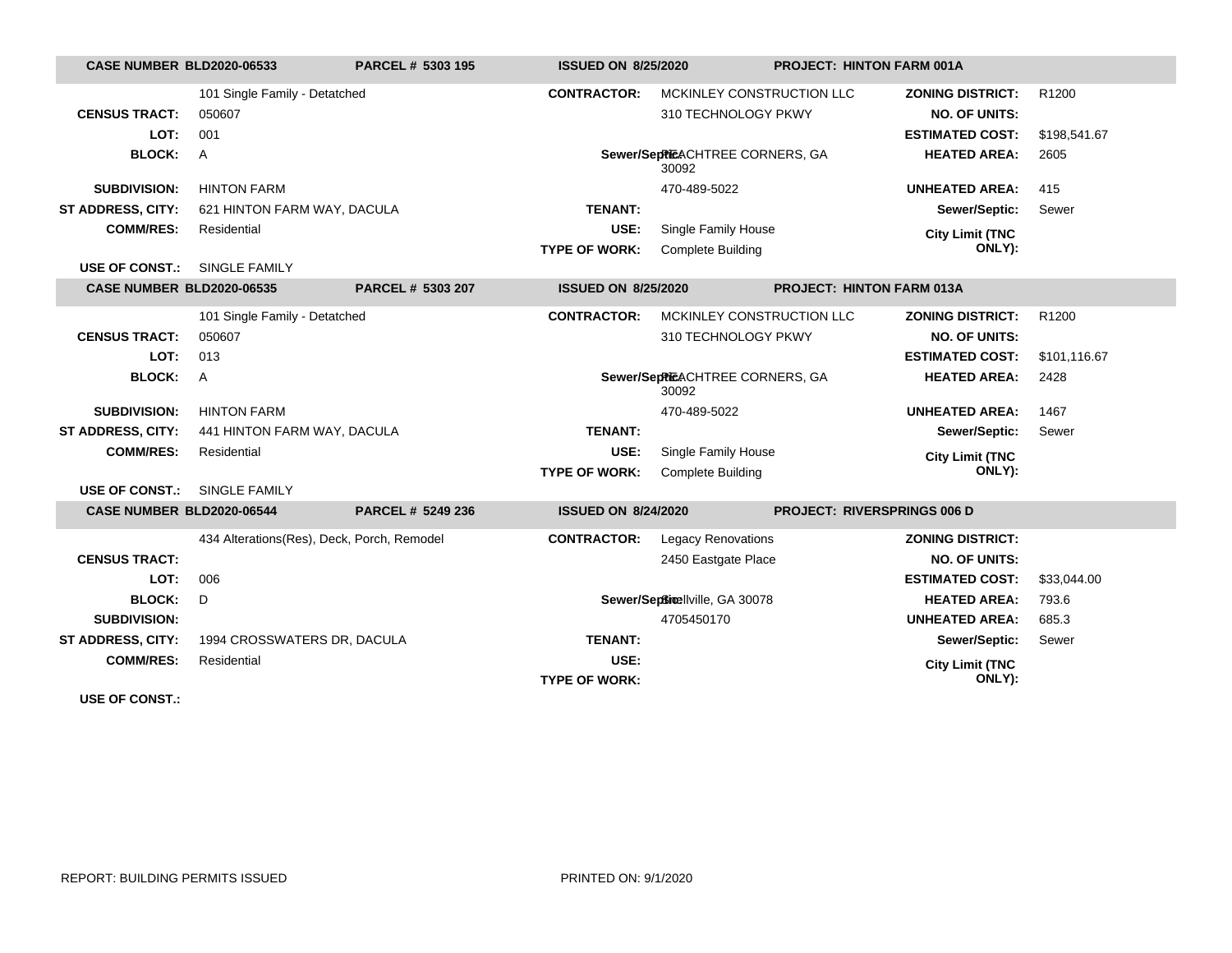| CASE NUMBER BLD2020-06586        |                                            | PARCEL # 7087 039 | <b>ISSUED ON 8/24/2020</b> |                             | <b>PROJECT: OAK VILLAGE 007B</b>  |                  |
|----------------------------------|--------------------------------------------|-------------------|----------------------------|-----------------------------|-----------------------------------|------------------|
|                                  | 434 Alterations(Res), Deck, Porch, Remodel |                   | <b>CONTRACTOR:</b>         |                             | <b>ZONING DISTRICT:</b>           | R <sub>100</sub> |
| <b>CENSUS TRACT:</b>             | 050525                                     |                   |                            |                             | <b>NO. OF UNITS:</b>              |                  |
| LOT:                             | 007                                        |                   |                            |                             | <b>ESTIMATED COST:</b>            | \$5,500.00       |
| <b>BLOCK:</b>                    | B                                          |                   | Sewer/Septic:              |                             | <b>HEATED AREA:</b>               |                  |
| <b>SUBDIVISION:</b>              | <b>OAK VILLAGE</b>                         |                   |                            |                             | <b>UNHEATED AREA:</b>             | 468.72           |
| <b>ST ADDRESS, CITY:</b>         | 1871 OAK VILLAGE LN, LAWRENCEVILLE         |                   | <b>TENANT:</b>             |                             | Sewer/Septic:                     | Septic           |
| <b>COMM/RES:</b>                 | Residential                                |                   | USE:                       | Single Family House         | <b>City Limit (TNC</b>            |                  |
|                                  |                                            |                   | <b>TYPE OF WORK:</b>       | <b>Building Addition</b>    | ONLY):                            |                  |
|                                  | <b>USE OF CONST.: ATTACHED CARPORT</b>     |                   |                            |                             |                                   |                  |
| <b>CASE NUMBER BLD2020-06589</b> |                                            | PARCEL # 7309 305 | <b>ISSUED ON 8/25/2020</b> |                             | <b>PROJECT: SOPHIA DOWNS 36 C</b> |                  |
|                                  | 101 Single Family - Detatched              |                   | <b>CONTRACTOR:</b>         | ALMONT HOMES NE INC         | <b>ZONING DISTRICT:</b>           | undefined        |
| <b>CENSUS TRACT:</b>             | undefined                                  |                   |                            | P O BOX 459                 | <b>NO. OF UNITS:</b>              |                  |
| LOT:                             | 036                                        |                   |                            |                             | <b>ESTIMATED COST:</b>            | \$158,333.33     |
| <b>BLOCK:</b>                    | $\mathsf{C}$                               |                   |                            | Sewer/SepBidWANEE, GA 30024 | <b>HEATED AREA:</b>               | 3800             |
| <b>SUBDIVISION:</b>              | undefined                                  |                   |                            | 770-614-1471                | <b>UNHEATED AREA:</b>             | 600              |
| <b>ST ADDRESS, CITY:</b>         | 5264 SOPHIA DOWNS CT, SUWANEE              |                   | <b>TENANT:</b>             |                             | Sewer/Septic:                     | Sewer            |
| <b>COMM/RES:</b>                 | Residential                                |                   | USE:                       | Single Family House         | <b>City Limit (TNC</b>            |                  |
|                                  |                                            |                   | <b>TYPE OF WORK:</b>       | <b>Complete Building</b>    | ONLY):                            |                  |
| <b>USE OF CONST.:</b>            | NEW SINGLE FAMILY                          |                   |                            |                             |                                   |                  |
| CASE NUMBER BLD2020-06607        |                                            | PARCEL # 3003A639 | <b>ISSUED ON 8/25/2020</b> |                             | PROJECT: HAMILTON PRESERVE 110A   |                  |
|                                  | 101 Single Family - Detatched              |                   | <b>CONTRACTOR:</b>         | LENNAR GEORGIA, INC         | <b>ZONING DISTRICT:</b>           | <b>TND</b>       |
| <b>CENSUS TRACT:</b>             | 050609                                     |                   |                            | 1000 HOLCOMB WOODS PKWY     | <b>NO. OF UNITS:</b>              |                  |
| LOT:                             | 110                                        |                   |                            | <b>SUITE 450</b>            | <b>ESTIMATED COST:</b>            | \$109,333.33     |
| <b>BLOCK:</b>                    | A                                          |                   |                            | Sewer/SepRiOSWELL, GA 30076 | <b>HEATED AREA:</b>               | 2624             |
| <b>SUBDIVISION:</b>              | <b>HAMILTON PRESERVE</b>                   |                   |                            | 4703645703                  | <b>UNHEATED AREA:</b>             | 385              |
| <b>ST ADDRESS, CITY:</b>         | 4266 WAXING ST, HOSCHTON                   |                   | <b>TENANT:</b>             |                             | Sewer/Septic:                     | Sewer            |
| <b>COMM/RES:</b>                 | Residential                                |                   | USE:                       | Single Family House         | <b>City Limit (TNC</b>            |                  |
|                                  |                                            |                   | <b>TYPE OF WORK:</b>       | <b>Complete Building</b>    | ONLY):                            |                  |
| <b>USE OF CONST.:</b>            | <b>SINGLE FAMILY</b>                       |                   |                            |                             |                                   |                  |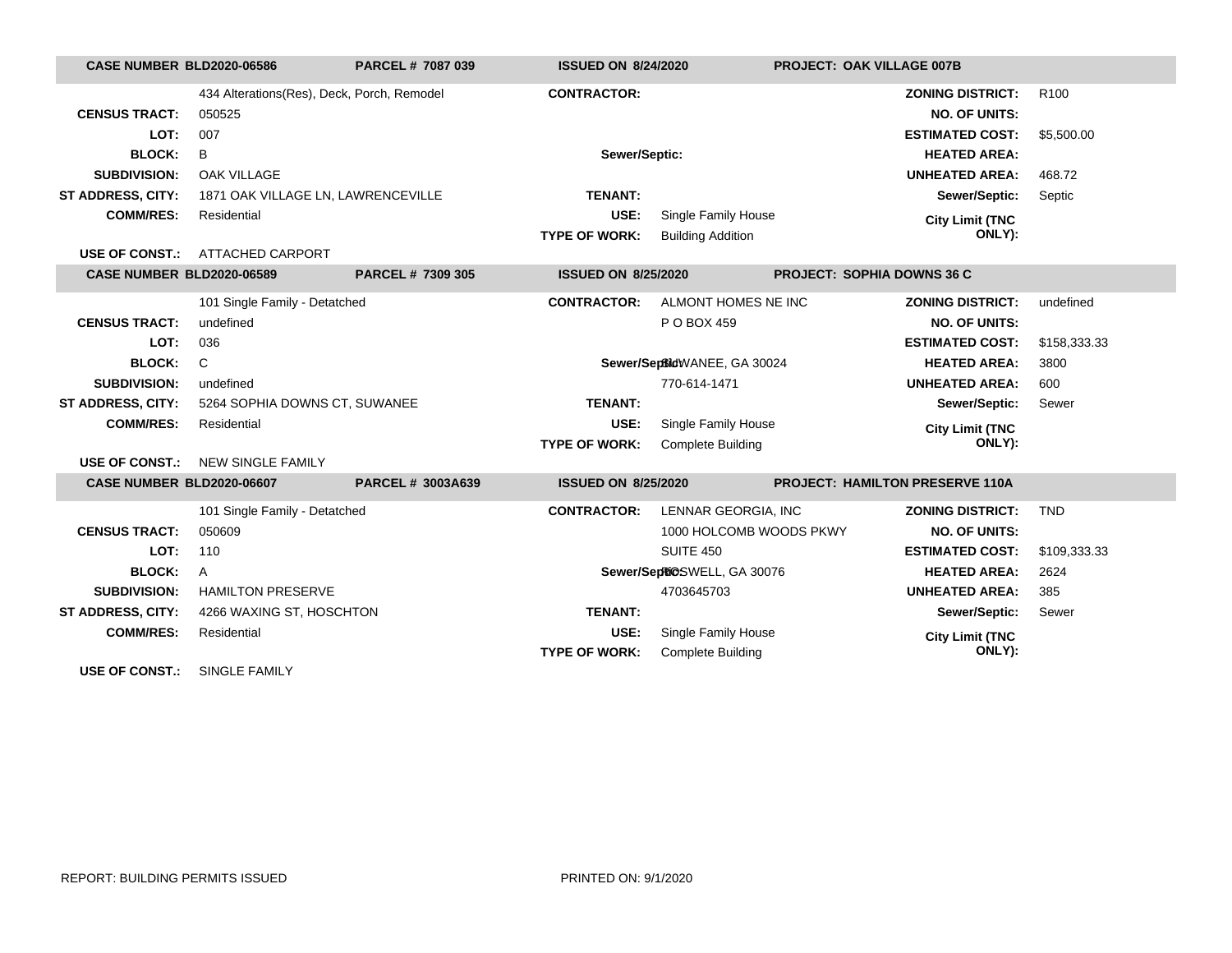| <b>CASE NUMBER BLD2020-06608</b> |                               | <b>PARCEL # 3003A587</b> | <b>ISSUED ON 8/25/2020</b> |                                          | PROJECT: HAMILTON PRESERVE 058 A |                         |              |
|----------------------------------|-------------------------------|--------------------------|----------------------------|------------------------------------------|----------------------------------|-------------------------|--------------|
|                                  | 101 Single Family - Detatched |                          | <b>CONTRACTOR:</b>         | LENNAR GEORGIA, INC                      |                                  | <b>ZONING DISTRICT:</b> | <b>TND</b>   |
| <b>CENSUS TRACT:</b>             | 050609                        |                          |                            | 1000 HOLCOMB WOODS PKWY                  |                                  | <b>NO. OF UNITS:</b>    |              |
| LOT:                             | 058                           |                          |                            | SUITE 450                                |                                  | <b>ESTIMATED COST:</b>  | \$75,875.00  |
| <b>BLOCK:</b>                    | $\overline{A}$                |                          |                            | Sewer/SepRiOSWELL, GA 30076              |                                  | <b>HEATED AREA:</b>     | 1821         |
| <b>SUBDIVISION:</b>              | <b>HAMILTON PRESERVE</b>      |                          |                            | 470.364.5703                             |                                  | <b>UNHEATED AREA:</b>   | 443          |
| <b>ST ADDRESS, CITY:</b>         | 4217 WAXING ST, HOSCHTON      |                          | <b>TENANT:</b>             |                                          |                                  | Sewer/Septic:           | Sewer        |
| <b>COMM/RES:</b>                 | Residential                   |                          | USE:                       | Single Family House                      |                                  | <b>City Limit (TNC</b>  |              |
|                                  |                               |                          | <b>TYPE OF WORK:</b>       | <b>Complete Building</b>                 |                                  | ONLY):                  |              |
| <b>USE OF CONST.:</b>            | <b>NEW SINGLE FAMILY</b>      |                          |                            |                                          |                                  |                         |              |
| <b>CASE NUMBER BLD2020-06613</b> |                               | PARCEL # 3003A637        | <b>ISSUED ON 8/25/2020</b> |                                          | PROJECT: HAMILTON RESERVE 108A   |                         |              |
|                                  | 101 Single Family - Detatched |                          | <b>CONTRACTOR:</b>         | LENNAR GEORGIA, INC                      |                                  | <b>ZONING DISTRICT:</b> | <b>RA200</b> |
| <b>CENSUS TRACT:</b>             | 050609                        |                          |                            | 1000 HOLCOMB WOODS PKWY                  |                                  | <b>NO. OF UNITS:</b>    |              |
| LOT:                             | 108                           |                          |                            | SUITE 450                                |                                  | <b>ESTIMATED COST:</b>  | \$97,458.33  |
| <b>BLOCK:</b>                    | A                             |                          |                            | Sewer/SepRiOSWELL, GA 30076              |                                  | <b>HEATED AREA:</b>     | 2339         |
| <b>SUBDIVISION:</b>              | <b>HAMILTON PRESERVE</b>      |                          |                            | 4703645703                               |                                  | <b>UNHEATED AREA:</b>   | 387          |
| <b>ST ADDRESS, CITY:</b>         | 4286 WAXING ST, HOSCHTON      |                          | <b>TENANT:</b>             |                                          |                                  | Sewer/Septic:           | Sewer        |
| <b>COMM/RES:</b>                 | Residential                   |                          | USE:                       | Single Family House                      |                                  | <b>City Limit (TNC</b>  |              |
|                                  |                               |                          | <b>TYPE OF WORK:</b>       | <b>Complete Building</b>                 |                                  | ONLY):                  |              |
| <b>USE OF CONST.:</b>            | SINGLE FAMILY                 |                          |                            |                                          |                                  |                         |              |
| CASE NUMBER BLD2020-06649        |                               | PARCEL # 5303 211        | <b>ISSUED ON 8/25/2020</b> |                                          | <b>PROJECT: HINTON FARM 142F</b> |                         |              |
|                                  | 101 Single Family - Detatched |                          | <b>CONTRACTOR:</b>         | MCKINLEY CONSTRUCTION LLC                |                                  | <b>ZONING DISTRICT:</b> | R1200        |
| <b>CENSUS TRACT:</b>             | 050607                        |                          |                            | 310 TECHNOLOGY PKWY                      |                                  | <b>NO. OF UNITS:</b>    |              |
| LOT:                             | 142                           |                          |                            |                                          |                                  | <b>ESTIMATED COST:</b>  | \$98,291.67  |
| <b>BLOCK:</b>                    | F                             |                          |                            | Sewer/SepPIEACHTREE CORNERS, GA<br>30092 |                                  | <b>HEATED AREA:</b>     | 2359         |
| <b>SUBDIVISION:</b>              | <b>FREEMANS WALK</b>          |                          |                            | 470-489-5022                             |                                  | <b>UNHEATED AREA:</b>   | 414          |
| ST ADDRESS, CITY:                | 382 Hinton Farm Way, Dacula   |                          | <b>TENANT:</b>             |                                          |                                  | Sewer/Septic:           | Sewer        |
| <b>COMM/RES:</b>                 | Residential                   |                          | USE:                       | Single Family House                      |                                  | <b>City Limit (TNC</b>  |              |
|                                  |                               |                          | <b>TYPE OF WORK:</b>       | <b>Complete Building</b>                 |                                  | ONLY):                  |              |
| <b>USE OF CONST.:</b>            | SINGLE FAMILY                 |                          |                            |                                          |                                  |                         |              |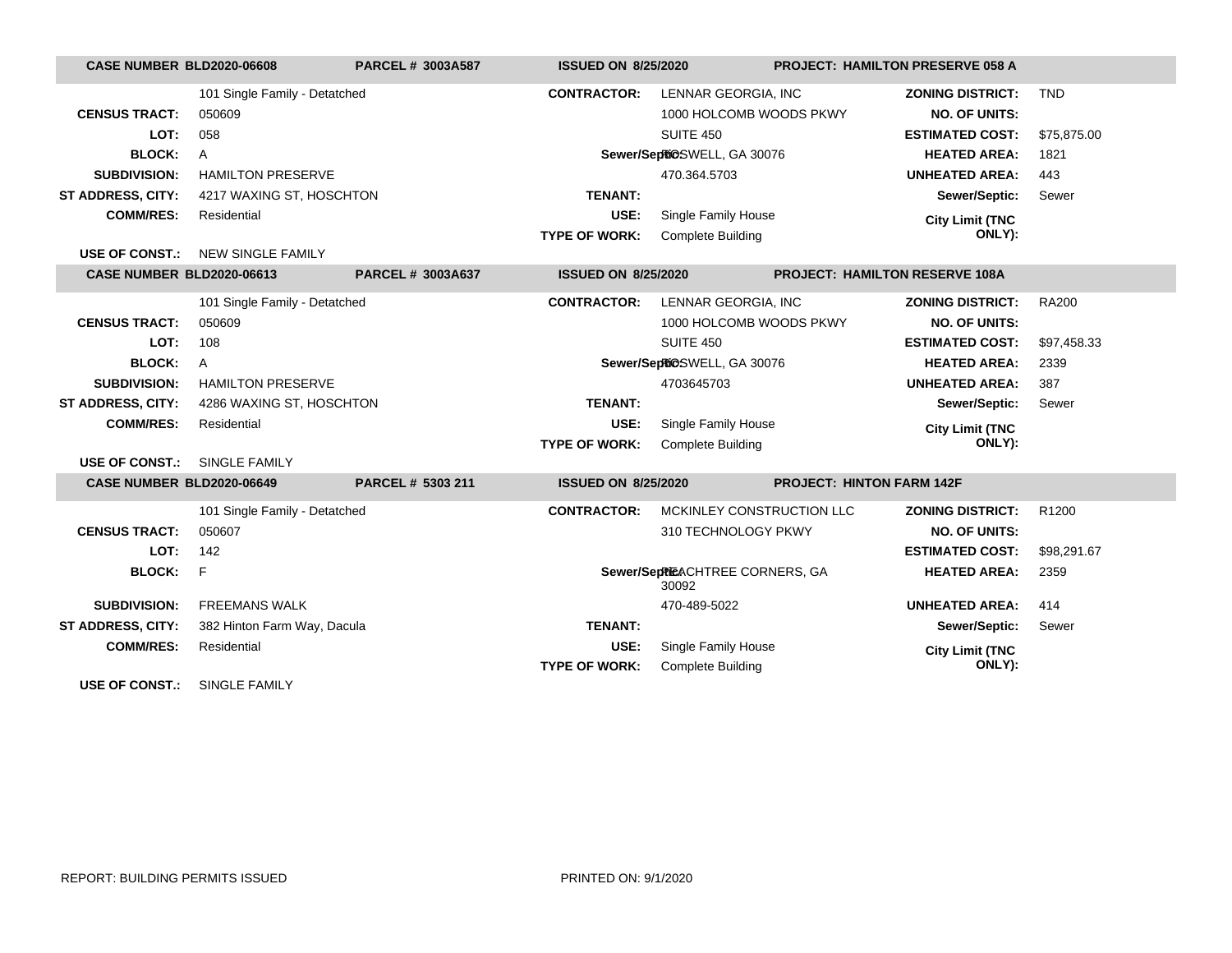| <b>CASE NUMBER BLD2020-06650</b> |                                                                                                                                                                                                                                    | PARCEL # 5303 219                                    | <b>ISSUED ON 8/25/2020</b> |                                                    | <b>PROJECT: HINTON FARM 150F</b>  |                                                |                   |
|----------------------------------|------------------------------------------------------------------------------------------------------------------------------------------------------------------------------------------------------------------------------------|------------------------------------------------------|----------------------------|----------------------------------------------------|-----------------------------------|------------------------------------------------|-------------------|
|                                  | 101 Single Family - Detatched                                                                                                                                                                                                      |                                                      | <b>CONTRACTOR:</b>         | MCKINLEY CONSTRUCTION LLC                          |                                   | <b>ZONING DISTRICT:</b>                        | R <sub>1200</sub> |
| <b>CENSUS TRACT:</b>             | 050607                                                                                                                                                                                                                             |                                                      |                            | 310 TECHNOLOGY PKWY                                |                                   | <b>NO. OF UNITS:</b>                           |                   |
| LOT:                             | 150                                                                                                                                                                                                                                |                                                      |                            |                                                    |                                   | <b>ESTIMATED COST:</b>                         | \$108,041.67      |
| <b>BLOCK:</b>                    | $\mathsf{F}$                                                                                                                                                                                                                       |                                                      |                            | Sewer/SepPIEACHTREE CORNERS, GA<br>30092           |                                   | <b>HEATED AREA:</b>                            | 2593              |
| <b>SUBDIVISION:</b>              | <b>HINTON FARM</b>                                                                                                                                                                                                                 |                                                      |                            | 470-489-5022                                       |                                   | <b>UNHEATED AREA:</b>                          | 625               |
| ST ADDRESS, CITY:                | 462 Hinton Farm Way, Dacula                                                                                                                                                                                                        |                                                      | <b>TENANT:</b>             |                                                    |                                   | Sewer/Septic:                                  | Sewer             |
| <b>COMM/RES:</b>                 | Residential                                                                                                                                                                                                                        |                                                      | USE:                       | Single Family House                                |                                   | <b>City Limit (TNC</b>                         |                   |
|                                  |                                                                                                                                                                                                                                    |                                                      | <b>TYPE OF WORK:</b>       | <b>Complete Building</b>                           |                                   | ONLY):                                         |                   |
| <b>USE OF CONST.:</b>            | SINGLE FAMILY                                                                                                                                                                                                                      |                                                      |                            |                                                    |                                   |                                                |                   |
| <b>CASE NUMBER BLD2020-06655</b> |                                                                                                                                                                                                                                    | PARCEL # 3004 852                                    | <b>ISSUED ON 8/24/2020</b> |                                                    |                                   | <b>PROJECT: OVERLOOK AT HAMILTON MILL 047A</b> |                   |
|                                  | 101 Single Family - Detatched                                                                                                                                                                                                      |                                                      | <b>CONTRACTOR:</b>         | <b>EMC HOMES LLC</b>                               |                                   | <b>ZONING DISTRICT:</b>                        | R100MOD           |
| <b>CENSUS TRACT:</b>             | 050610                                                                                                                                                                                                                             |                                                      |                            | 2160 MORNINGSIDE DR STE 200                        |                                   | <b>NO. OF UNITS:</b>                           |                   |
| LOT:                             | 047                                                                                                                                                                                                                                |                                                      |                            |                                                    |                                   | <b>ESTIMATED COST:</b>                         | \$109,125.00      |
| <b>BLOCK:</b>                    | $\mathsf{A}$                                                                                                                                                                                                                       |                                                      |                            | Sewer/SepBidFORD, GA 30518                         |                                   | <b>HEATED AREA:</b>                            | 2619              |
| <b>SUBDIVISION:</b>              | <b>OVERLOOK AT HAMILTON MILL</b>                                                                                                                                                                                                   |                                                      |                            | 706-224-9708                                       |                                   | <b>UNHEATED AREA:</b>                          | 458               |
| ST ADDRESS, CITY:                | 1457 WEEPING TREE DR, HOSCHTON                                                                                                                                                                                                     |                                                      | <b>TENANT:</b>             |                                                    |                                   | Sewer/Septic:                                  | Sewer             |
| <b>COMM/RES:</b>                 | Residential                                                                                                                                                                                                                        |                                                      | USE:                       | Single Family House                                |                                   | <b>City Limit (TNC</b>                         |                   |
|                                  |                                                                                                                                                                                                                                    |                                                      | <b>TYPE OF WORK:</b>       | <b>Complete Building</b>                           |                                   | ONLY):                                         |                   |
| <b>USE OF CONST.:</b>            | SINGLE FAMILY                                                                                                                                                                                                                      |                                                      |                            |                                                    |                                   |                                                |                   |
| <b>CASE NUMBER BLD2020-06668</b> |                                                                                                                                                                                                                                    | PARCEL # 6102 187                                    | <b>ISSUED ON 8/28/2020</b> |                                                    | <b>PROJECT: CEDAR CREEK 011 D</b> |                                                |                   |
|                                  | O/S Fire Repair, Sign, Above Ground Pool, Mech                                                                                                                                                                                     |                                                      | <b>CONTRACTOR:</b>         | <b>TRAILWOOD BUILDERS AND</b><br><b>REMODELERS</b> |                                   | <b>ZONING DISTRICT:</b>                        | R <sub>100</sub>  |
| <b>CENSUS TRACT:</b>             | 050428                                                                                                                                                                                                                             |                                                      |                            | 2121 TRAILWOOD RD                                  |                                   | <b>NO. OF UNITS:</b>                           |                   |
| LOT:                             | 011                                                                                                                                                                                                                                |                                                      |                            |                                                    |                                   | <b>ESTIMATED COST:</b>                         | \$70,000.00       |
| <b>BLOCK:</b>                    | D                                                                                                                                                                                                                                  |                                                      |                            | Sewer/SeptileCATUR, GA 30032                       |                                   | <b>HEATED AREA:</b>                            | 2994              |
| <b>SUBDIVISION:</b>              | <b>CEDAR CREEK ESTATES</b>                                                                                                                                                                                                         |                                                      |                            | 6789564268                                         |                                   | <b>UNHEATED AREA:</b>                          |                   |
| ST ADDRESS, CITY:                | 831 MONTEGO WAY, LILBURN                                                                                                                                                                                                           |                                                      | <b>TENANT:</b>             |                                                    |                                   | Sewer/Septic:                                  |                   |
| <b>COMM/RES:</b>                 | Residential                                                                                                                                                                                                                        |                                                      | USE:                       | Single Family House                                |                                   | <b>City Limit (TNC</b>                         |                   |
|                                  |                                                                                                                                                                                                                                    |                                                      | <b>TYPE OF WORK:</b>       | Repair                                             |                                   | ONLY):                                         |                   |
| <b>USE OF CONST.:</b>            | Repair per CIR notes from Chief Inspector. Also:<br>Exterior siding back side only<br><b>Electrical work</b><br>Plumbing work bathrooms, kitchen<br>Interior paint<br>Sheet rock repairs<br>Flooring lvp<br>Cabinets<br>Havac work | Framing work, only in the right area from the house. |                            |                                                    |                                   |                                                |                   |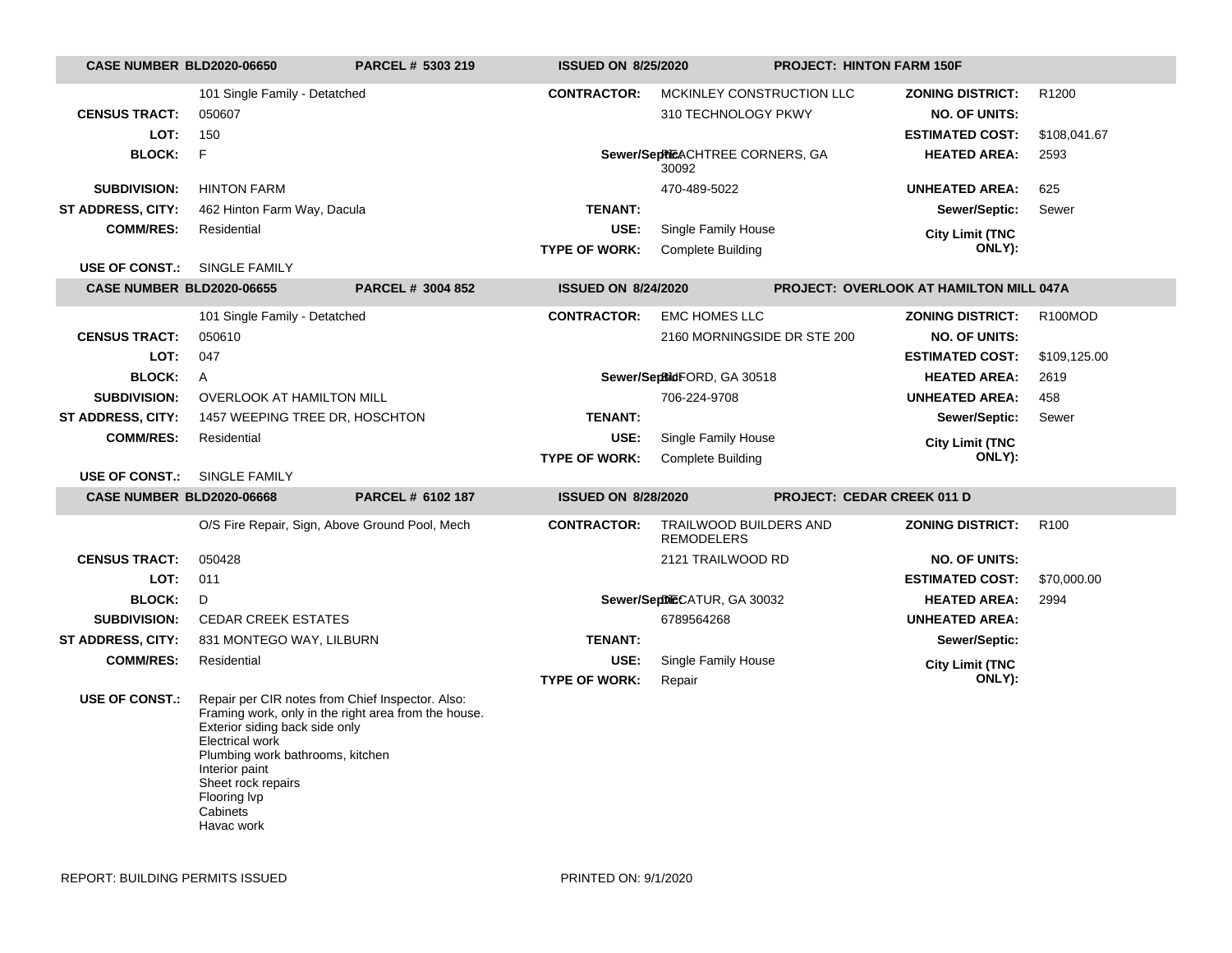| CASE NUMBER BLD2020-06670        |                                                | PARCEL # 7163 073 | <b>ISSUED ON 8/24/2020</b> |                                     | <b>PROJECT: SUGARLOAF 426 E</b>   |                         |                      |
|----------------------------------|------------------------------------------------|-------------------|----------------------------|-------------------------------------|-----------------------------------|-------------------------|----------------------|
|                                  | 434 Alterations(Res), Deck, Porch, Remodel     |                   | <b>CONTRACTOR:</b>         |                                     |                                   | <b>ZONING DISTRICT:</b> |                      |
| <b>CENSUS TRACT:</b>             |                                                |                   |                            | 2696 Boddie Pl                      |                                   | <b>NO. OF UNITS:</b>    |                      |
| LOT:                             | 426                                            |                   |                            |                                     |                                   | <b>ESTIMATED COST:</b>  | \$158,000.00         |
| <b>BLOCK:</b>                    | E                                              |                   |                            | Sewer/Septhioluth, GA 30097         |                                   | <b>HEATED AREA:</b>     | 3800                 |
| <b>SUBDIVISION:</b>              |                                                |                   |                            | 6784148727                          |                                   | <b>UNHEATED AREA:</b>   | 400                  |
| ST ADDRESS, CITY:                | 2696 BODDIE PL, DULUTH                         |                   | <b>TENANT:</b>             |                                     |                                   | Sewer/Septic:           | Sewer                |
| <b>COMM/RES:</b>                 | Residential                                    |                   | USE:                       |                                     |                                   | <b>City Limit (TNC</b>  |                      |
|                                  |                                                |                   | <b>TYPE OF WORK:</b>       |                                     |                                   | ONLY):                  |                      |
| <b>USE OF CONST.:</b>            |                                                |                   |                            |                                     |                                   |                         |                      |
| <b>CASE NUMBER BLD2020-06683</b> |                                                | PARCEL # 5241 019 | <b>ISSUED ON 8/25/2020</b> |                                     | <b>PROJECT: Piedmont Plastics</b> |                         |                      |
|                                  | 0/S Fire Repair, Sign, Above Ground Pool, Mech |                   | <b>CONTRACTOR:</b>         | <b>RELCO ELECTRIC</b>               |                                   | <b>ZONING DISTRICT:</b> | undefined            |
| <b>CENSUS TRACT:</b>             | undefined                                      |                   |                            | 1784 HWY 211 N                      |                                   | <b>NO. OF UNITS:</b>    |                      |
| LOT:                             | $\overline{4}$                                 |                   |                            |                                     |                                   | <b>ESTIMATED COST:</b>  | \$28,250.00          |
| <b>BLOCK:</b>                    |                                                |                   |                            | Sewer/Septi@SCHTON, GA 30548        |                                   | <b>HEATED AREA:</b>     |                      |
| <b>SUBDIVISION:</b>              | undefined                                      |                   |                            | 616-414-9103                        |                                   | <b>UNHEATED AREA:</b>   |                      |
| <b>ST ADDRESS, CITY:</b>         | 525 HURRICANE SHOALS CT, LAWRENCEVILLE         |                   | <b>TENANT:</b>             |                                     |                                   | Sewer/Septic:           |                      |
| <b>COMM/RES:</b>                 | Commercial                                     |                   | USE:                       | <b>Commercial Other</b>             |                                   | <b>City Limit (TNC</b>  |                      |
|                                  |                                                |                   | <b>TYPE OF WORK:</b>       | <b>Electrical Only</b>              |                                   | ONLY):                  |                      |
| <b>USE OF CONST.:</b>            | <b>EQUIPMENT WIRING</b>                        |                   |                            |                                     |                                   |                         |                      |
| <b>CASE NUMBER BLD2020-06689</b> |                                                | PARCEL # 5261 412 | <b>ISSUED ON 8/27/2020</b> |                                     | <b>PROJECT: STONE HAVEN 033 A</b> |                         |                      |
|                                  | 101 Single Family - Detatched                  |                   | <b>CONTRACTOR:</b>         | Rivermoore Partners, LLC            |                                   | <b>ZONING DISTRICT:</b> | R <sub>100</sub> CSO |
| <b>CENSUS TRACT:</b>             | 506.03                                         |                   |                            | 4411 Suwanee Dam Road, Suite<br>425 |                                   | <b>NO. OF UNITS:</b>    |                      |
| LOT:                             | 033                                            |                   |                            |                                     |                                   | <b>ESTIMATED COST:</b>  | \$171,083.33         |
| <b>BLOCK:</b>                    | A                                              |                   |                            | Sewer/Septiowanee, GA 30024         |                                   | <b>HEATED AREA:</b>     | 4106                 |
| <b>SUBDIVISION:</b>              | <b>STONE HAVEN</b>                             |                   |                            | 4047710444                          |                                   | <b>UNHEATED AREA:</b>   | 712                  |
| <b>ST ADDRESS, CITY:</b>         | 1911 COBBLEFIELD CIR, DACULA                   |                   | <b>TENANT:</b>             |                                     |                                   | Sewer/Septic:           | Sewer                |
| <b>COMM/RES:</b>                 | Residential                                    |                   | USE:                       | Single Family House                 |                                   | <b>City Limit (TNC</b>  |                      |
|                                  |                                                |                   | <b>TYPE OF WORK:</b>       | <b>Complete Building</b>            |                                   | ONLY):                  |                      |
| <b>USE OF CONST.:</b>            | <b>SINGLE FAMILY</b>                           |                   |                            |                                     |                                   |                         |                      |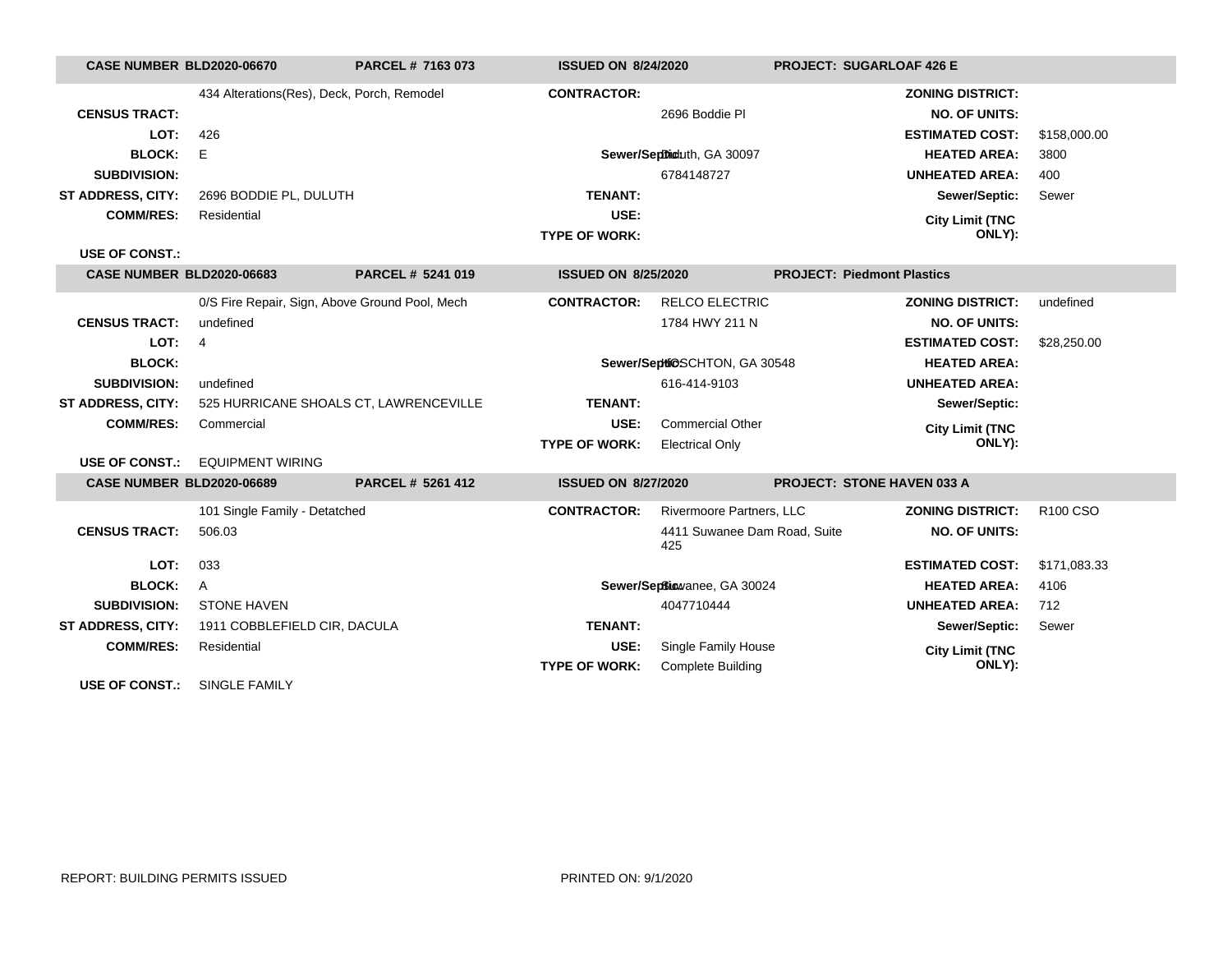| <b>CASE NUMBER BLD2020-06695</b> |                                               | <b>PARCEL # 5261 452</b> | <b>ISSUED ON 8/27/2020</b> |                                                       | <b>PROJECT: STONE HAVEN 073 A</b>    |              |
|----------------------------------|-----------------------------------------------|--------------------------|----------------------------|-------------------------------------------------------|--------------------------------------|--------------|
|                                  | 101 Single Family - Detatched                 |                          | <b>CONTRACTOR:</b>         | Rivermoore Partners, LLC                              | <b>ZONING DISTRICT:</b>              | R100 CSO     |
| <b>CENSUS TRACT:</b>             | 506.03                                        |                          |                            | 4411 Suwanee Dam Road, Suite<br>425                   | <b>NO. OF UNITS:</b>                 |              |
| LOT:                             | 073                                           |                          |                            |                                                       | <b>ESTIMATED COST:</b>               | \$128,416.67 |
| <b>BLOCK:</b>                    | A                                             |                          |                            | Sewer/Septiowanee, GA 30024                           | <b>HEATED AREA:</b>                  | 3082         |
| <b>SUBDIVISION:</b>              | <b>STONE HAVEN</b>                            |                          |                            | 4047710444                                            | <b>UNHEATED AREA:</b>                | 633          |
| <b>ST ADDRESS, CITY:</b>         | 1950 COBBLEFIELD CIR, DACULA                  |                          | <b>TENANT:</b>             |                                                       | Sewer/Septic:                        | Sewer        |
| <b>COMM/RES:</b>                 | Residential                                   |                          | USE:                       | Single Family House                                   |                                      |              |
|                                  |                                               |                          | <b>TYPE OF WORK:</b>       | <b>Complete Building</b>                              | <b>City Limit (TNC</b><br>ONLY):     |              |
| <b>USE OF CONST.:</b>            | <b>SINGLE FAMILY</b>                          |                          |                            |                                                       |                                      |              |
| <b>CASE NUMBER BLD2020-06725</b> |                                               | PARCEL # 7309 293        | <b>ISSUED ON 8/25/2020</b> |                                                       | <b>PROJECT: SOPHIA DOWNS 024 C</b>   |              |
|                                  | 101 Single Family - Detatched                 |                          | <b>CONTRACTOR:</b>         | ALMONT HOMES NE INC                                   | <b>ZONING DISTRICT:</b>              | undefined    |
| <b>CENSUS TRACT:</b>             | undefined                                     |                          |                            | P O BOX 459                                           | <b>NO. OF UNITS:</b>                 |              |
| LOT:                             | 024                                           |                          |                            |                                                       | <b>ESTIMATED COST:</b>               | \$127,083.33 |
| <b>BLOCK:</b>                    | C                                             |                          |                            | Sewer/SeptidWANEE, GA 30024                           | <b>HEATED AREA:</b>                  | 3050         |
| <b>SUBDIVISION:</b>              | undefined                                     |                          | 770-614-1471               |                                                       | <b>UNHEATED AREA:</b>                | 1800         |
| <b>ST ADDRESS, CITY:</b>         | 5246 CHEVAL RUE CT, SUWANEE                   |                          | <b>TENANT:</b>             |                                                       | Sewer/Septic:                        | Sewer        |
| <b>COMM/RES:</b>                 | Residential                                   |                          | USE:                       | Single Family House                                   | <b>City Limit (TNC</b>               |              |
|                                  |                                               |                          | <b>TYPE OF WORK:</b>       | <b>Complete Building</b>                              | ONLY):                               |              |
| <b>USE OF CONST.:</b>            | SINGLE FAMILY                                 |                          |                            |                                                       |                                      |              |
| <b>CASE NUMBER BLD2020-06731</b> |                                               | PARCEL # 5049 187        | <b>ISSUED ON 8/24/2020</b> |                                                       | PROJECT: LANDINGS AT RIVER PARK, 75A |              |
|                                  | O/S Fire Repair Sign, Above Ground Pool, Mech |                          | <b>CONTRACTOR:</b>         | <b>TOP PITCH ROOFING &amp;</b><br><b>CONSTRUCTION</b> | <b>ZONING DISTRICT:</b>              |              |
| <b>CENSUS TRACT:</b>             |                                               |                          |                            | 1350 SOUTH ZACK HINTON<br><b>PARKWAY</b>              | <b>NO. OF UNITS:</b>                 |              |
| LOT:                             | 075                                           |                          |                            |                                                       | <b>ESTIMATED COST:</b>               | \$1,500.00   |
| <b>BLOCK:</b>                    | $\overline{A}$                                |                          |                            | Sewer/SepWCDONOUGH, GA 30253                          | <b>HEATED AREA:</b>                  |              |
| <b>SUBDIVISION:</b>              |                                               |                          |                            | 404-826-0121                                          | <b>UNHEATED AREA:</b>                |              |
| <b>ST ADDRESS, CITY:</b>         | 383 CIMARRON WAY, LAWRENCEVILLE               |                          | <b>TENANT:</b>             |                                                       | Sewer/Septic:                        |              |
| <b>COMM/RES:</b>                 | Residential                                   |                          | USE:                       | Single Family House                                   | <b>City Limit (TNC</b>               |              |
|                                  |                                               |                          | <b>TYPE OF WORK:</b>       | <b>Electrical Only</b>                                | ONLY):                               |              |
| LIGE OF CONCE.                   | DEDLACE ELECTRICAL DANEL                      |                          |                            |                                                       |                                      |              |

**USE OF CONST.:** REPLACE ELECTRICAL PANEL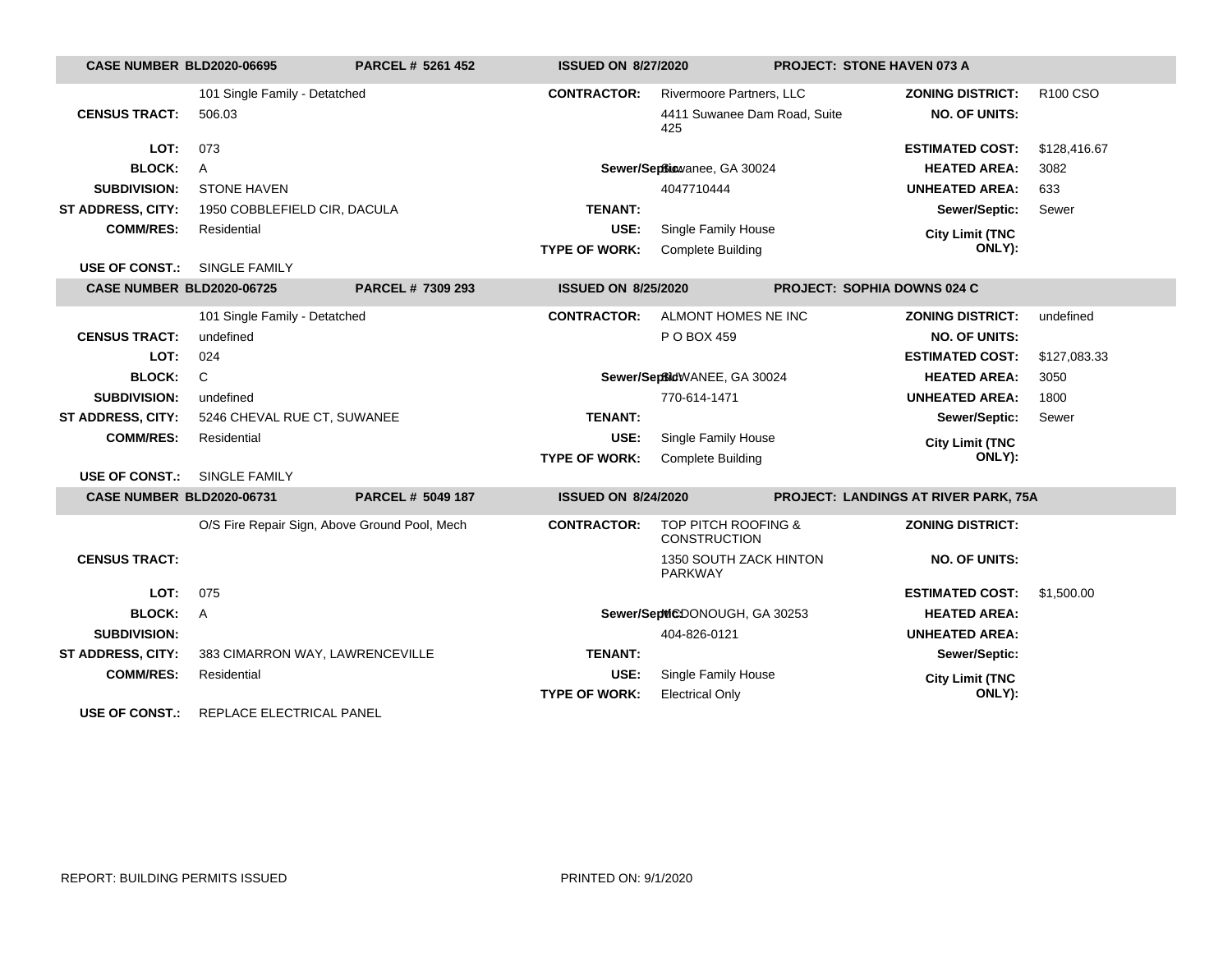| CASE NUMBER BLD2020-06764        |                                            | PARCEL # 7095 309        | <b>ISSUED ON 8/25/2020</b> |                                                  | <b>PROJECT: BARRINGER PARK 022A</b>                 |                      |  |
|----------------------------------|--------------------------------------------|--------------------------|----------------------------|--------------------------------------------------|-----------------------------------------------------|----------------------|--|
|                                  | 434 Alterations(Res), Deck, Porch, Remodel |                          | <b>CONTRACTOR:</b>         | <b>CHAMPION WINDOW COMPANY</b><br>OF ATLANTA LLC | <b>ZONING DISTRICT:</b>                             | R75CSO               |  |
| <b>CENSUS TRACT:</b>             | 050605                                     |                          |                            | 3700 DEKALB TECHNOLOGY<br><b>PKWY</b>            | <b>NO. OF UNITS:</b>                                |                      |  |
| LOT:                             | 022                                        |                          |                            | STE B                                            | <b>ESTIMATED COST:</b>                              | \$20,000.00          |  |
| <b>BLOCK:</b>                    | A                                          |                          |                            | Sewer/SepticLANTA, GA 30340                      | <b>HEATED AREA:</b>                                 | $\Omega$             |  |
| <b>SUBDIVISION:</b>              | <b>BARRINGER PARK</b>                      |                          |                            | 770.231.7486                                     | <b>UNHEATED AREA:</b>                               | 280                  |  |
| <b>ST ADDRESS, CITY:</b>         | 1851 BINNIES WAY, BUFORD                   | <b>TENANT:</b>           |                            |                                                  | Sewer/Septic:                                       | Sewer                |  |
| <b>COMM/RES:</b>                 | Residential                                |                          | USE:                       | Single Family House                              | <b>City Limit (TNC</b>                              |                      |  |
|                                  |                                            |                          | <b>TYPE OF WORK:</b>       | <b>Building Addition</b>                         | ONLY):                                              |                      |  |
| USE OF CONST.:                   | <b>SCREEN PORCH</b>                        |                          |                            |                                                  |                                                     |                      |  |
| <b>CASE NUMBER BLD2020-06767</b> |                                            | PARCEL # 6094 364        | <b>ISSUED ON 8/25/2020</b> |                                                  | PROJECT: GARNER CREEK @ PARKVIEW 010 A              |                      |  |
|                                  | 434 Alterations(Res), Deck, Porch, Remodel |                          | <b>CONTRACTOR:</b>         | <b>CHAMPION WINDOW COMPANY</b><br>OF ATLANTA LLC | <b>ZONING DISTRICT:</b>                             | R <sub>100</sub> MOD |  |
| <b>CENSUS TRACT:</b>             | 050425                                     |                          |                            | 3700 DEKALB TECHNOLOGY<br><b>PKWY</b>            | <b>NO. OF UNITS:</b>                                |                      |  |
| LOT:                             | 010                                        |                          |                            | <b>STEB</b>                                      | <b>ESTIMATED COST:</b>                              | \$15,000.00          |  |
| <b>BLOCK:</b>                    | $\mathsf{A}$                               |                          |                            | Sewer/SepticLANTA, GA 30340                      | <b>HEATED AREA:</b>                                 | $\Omega$             |  |
| <b>SUBDIVISION:</b>              | <b>GARNER CREEK AT PARKVIEW</b>            |                          |                            | 770.231.7486                                     | <b>UNHEATED AREA:</b>                               | 286                  |  |
| ST ADDRESS, CITY:                | 5124 HOPE CT, LILBURN                      |                          | <b>TENANT:</b>             |                                                  | Sewer/Septic:                                       | Sewer                |  |
| <b>COMM/RES:</b>                 | Residential                                |                          | USE:                       | Single Family House                              | <b>City Limit (TNC</b>                              |                      |  |
|                                  |                                            |                          | <b>TYPE OF WORK:</b>       | <b>Building Addition</b>                         | ONLY):                                              |                      |  |
| <b>USE OF CONST.:</b>            | ADDITION- ROOF OVER DECK                   |                          |                            |                                                  |                                                     |                      |  |
| <b>CASE NUMBER BLD2020-06790</b> |                                            | <b>PARCEL # 6116 352</b> | <b>ISSUED ON 8/24/2020</b> |                                                  | <b>PROJECT: OLD STONEGATE PARTNERS XPL, TRACT 2</b> |                      |  |
|                                  | 101 Single Family - Detatched              |                          | <b>CONTRACTOR:</b>         | <b>EAGLE MASONRY SERVICES</b>                    | <b>ZONING DISTRICT:</b>                             | R <sub>100</sub>     |  |
| <b>CENSUS TRACT:</b>             | 050426                                     |                          |                            | 355 PLANTATION VIEW                              | <b>NO. OF UNITS:</b>                                |                      |  |
| LOT:                             |                                            |                          |                            |                                                  | <b>ESTIMATED COST:</b>                              | \$180,666.67         |  |
| <b>BLOCK:</b>                    |                                            |                          |                            | Sewer/SepticWRENCEVILLE, GA 30044                | <b>HEATED AREA:</b>                                 | 4336                 |  |
| <b>SUBDIVISION:</b>              | STONEGATE PARTNERS XPL                     |                          |                            | 770-294-8859                                     | <b>UNHEATED AREA:</b>                               | 1174                 |  |
| <b>ST ADDRESS, CITY:</b>         | 375 NIMBLEWILL WAY, LILBURN                |                          | <b>TENANT:</b>             |                                                  | Sewer/Septic:                                       | Septic               |  |
| <b>COMM/RES:</b>                 | Residential                                |                          | USE:                       | Single Family House                              | <b>City Limit (TNC</b>                              |                      |  |
|                                  |                                            |                          | <b>TYPE OF WORK:</b>       | <b>Complete Building</b>                         | ONLY):                                              |                      |  |
|                                  |                                            |                          |                            |                                                  |                                                     |                      |  |

**USE OF CONST.:** SINGLE FAMILY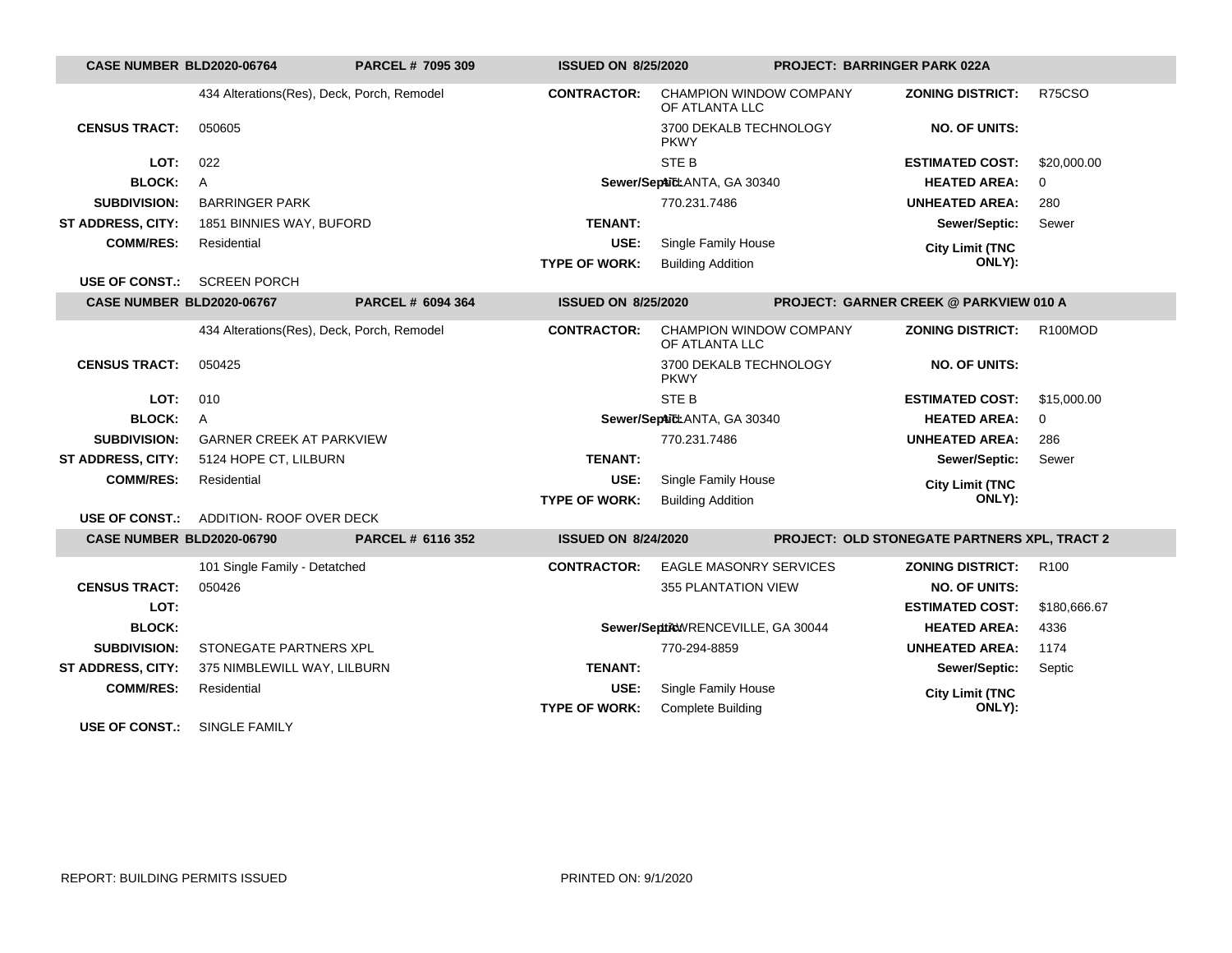| <b>CASE NUMBER BLD2020-06791</b> |                                          | PARCEL # 5163 129        | <b>ISSUED ON 8/27/2020</b> |                                 | <b>PROJECT: TRUTH CHAPEL</b>                  |                  |
|----------------------------------|------------------------------------------|--------------------------|----------------------------|---------------------------------|-----------------------------------------------|------------------|
|                                  | 649 Demolition - Nonresidential          |                          | <b>CONTRACTOR:</b>         | <b>WALIX CORPORATION</b>        | <b>ZONING DISTRICT:</b>                       | R <sub>100</sub> |
| <b>CENSUS TRACT:</b>             | 050724                                   |                          |                            | 1041 PARKSIDE COMMONS           | <b>NO. OF UNITS:</b>                          |                  |
| LOT:                             |                                          |                          |                            | <b>STE 102</b>                  | <b>ESTIMATED COST:</b>                        | \$10,000.00      |
| <b>BLOCK:</b>                    |                                          |                          |                            | Sewer/SeptimeEENSBORO, GA 30642 | <b>HEATED AREA:</b>                           |                  |
| <b>SUBDIVISION:</b>              |                                          |                          |                            | 478.491.1124                    | <b>UNHEATED AREA:</b>                         |                  |
| <b>ST ADDRESS, CITY:</b>         | 3425 LOGANVILLE HWY, LOGANVILLE          |                          | TENANT:                    |                                 | Sewer/Septic:                                 | Sewer            |
| <b>COMM/RES:</b>                 | Commercial                               |                          | USE:                       | <b>Commercial Other</b>         | <b>City Limit (TNC</b>                        |                  |
|                                  |                                          |                          | <b>TYPE OF WORK:</b>       | Demolition                      | ONLY):                                        |                  |
| <b>USE OF CONST.:</b>            | <b>INTERIOR DEMO</b>                     |                          |                            |                                 |                                               |                  |
| <b>CASE NUMBER BLD2020-06793</b> |                                          | <b>PARCEL # 3003D058</b> | <b>ISSUED ON 8/25/2020</b> |                                 | PROJECT: MOUNTAIN VALLEY ESTATES 080 A        |                  |
|                                  | 101 Single Family - Detatched            |                          | <b>CONTRACTOR:</b>         | ALMONT HOMES NE INC             | <b>ZONING DISTRICT:</b>                       | <b>R100 MOD</b>  |
| <b>CENSUS TRACT:</b>             | 506.01                                   |                          |                            | P O BOX 459                     | <b>NO. OF UNITS:</b>                          |                  |
| LOT:                             | 80                                       |                          |                            |                                 | <b>ESTIMATED COST:</b>                        | \$158,333.33     |
| <b>BLOCK:</b>                    | $\mathsf{A}$                             |                          |                            | Sewer/SeptidWANEE, GA 30024     | <b>HEATED AREA:</b>                           | 3800             |
| <b>SUBDIVISION:</b>              | <b>MOUNTAIN VALLEY ESTATES</b>           |                          |                            | 770-614-1471                    | <b>UNHEATED AREA:</b>                         | 600              |
| <b>ST ADDRESS, CITY:</b>         | 1660 SILVER CREST WAY, HOSCHTON          |                          | <b>TENANT:</b>             |                                 | Sewer/Septic:                                 | Sewer            |
| <b>COMM/RES:</b>                 | Residential                              |                          | USE:                       | Single Family House             | <b>City Limit (TNC</b>                        |                  |
|                                  |                                          |                          | <b>TYPE OF WORK:</b>       | <b>Complete Building</b>        | ONLY):                                        |                  |
|                                  | USE OF CONST.: SINGLE FAMILY, MODEL HOME |                          |                            |                                 |                                               |                  |
| <b>CASE NUMBER BLD2020-06795</b> |                                          | <b>PARCEL # 3003D059</b> | <b>ISSUED ON 8/25/2020</b> |                                 | <b>PROJECT: MOUNTAIN VALLEY ESTATES 081 A</b> |                  |
|                                  | 101 Single Family - Detatched            |                          | <b>CONTRACTOR:</b>         | ALMONT HOMES NE INC             | <b>ZONING DISTRICT:</b>                       | <b>R100 MOD</b>  |
| <b>CENSUS TRACT:</b>             | 506.01                                   |                          |                            | P O BOX 459                     | <b>NO. OF UNITS:</b>                          |                  |
| LOT:                             | 81                                       |                          |                            |                                 | <b>ESTIMATED COST:</b>                        | \$144,583.33     |
| <b>BLOCK:</b>                    | A                                        |                          |                            | Sewer/SeptidWANEE, GA 30024     | <b>HEATED AREA:</b>                           | 3470             |
| <b>SUBDIVISION:</b>              | <b>MOUNTAIN VALLEY ESTATES</b>           |                          |                            | 770-614-1471                    | <b>UNHEATED AREA:</b>                         | 600              |
| <b>ST ADDRESS, CITY:</b>         | 4466 FROST RIDGE WAY, HOSCHTON           |                          | <b>TENANT:</b>             |                                 | Sewer/Septic:                                 | Sewer            |
| <b>COMM/RES:</b>                 | Residential                              |                          | USE:                       | Single Family House             | <b>City Limit (TNC</b>                        |                  |
|                                  |                                          |                          | <b>TYPE OF WORK:</b>       | <b>Complete Building</b>        | ONLY):                                        |                  |
| <b>USE OF CONST.:</b>            | SINGLE FAMILY, MODEL HOME                |                          |                            |                                 |                                               |                  |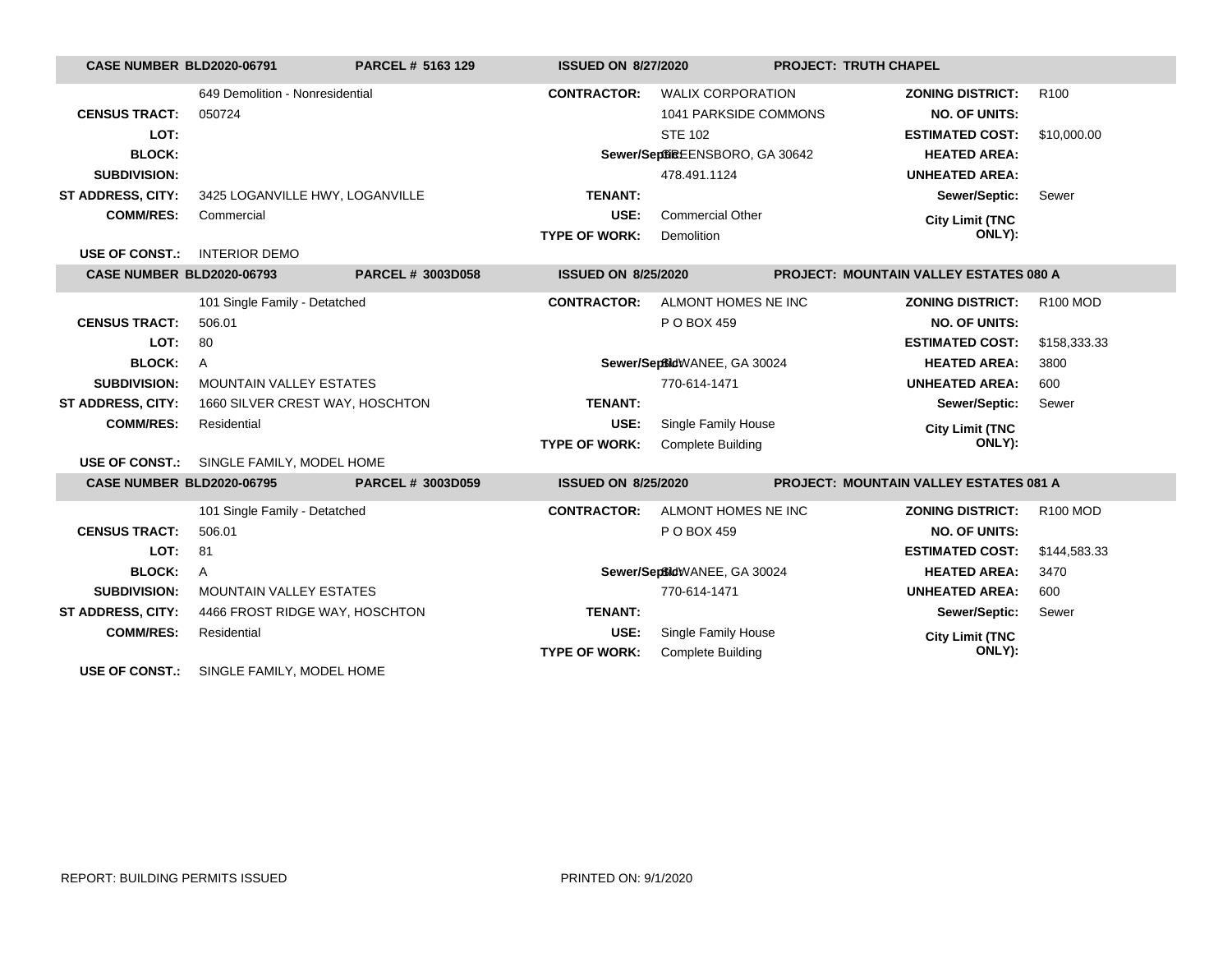| <b>CASE NUMBER BLD2020-06804</b> |                                              | <b>PARCEL # 7158 120</b>                                                                  | <b>ISSUED ON 8/24/2020</b> |                                 | <b>PROJECT: SUGARLOAF COUNTY CLUB 771 E</b>   |                 |  |
|----------------------------------|----------------------------------------------|-------------------------------------------------------------------------------------------|----------------------------|---------------------------------|-----------------------------------------------|-----------------|--|
|                                  |                                              | 329 Dock, Kiosk, Park, In-Ground Swimming Pool                                            | <b>CONTRACTOR:</b>         | NEPTUNE POOLS, INC              | <b>ZONING DISTRICT:</b>                       | <b>R60</b>      |  |
| <b>CENSUS TRACT:</b>             | 502.04                                       |                                                                                           |                            | 4505 BAMFORD DRIVE              | <b>NO. OF UNITS:</b>                          |                 |  |
| LOT:                             |                                              |                                                                                           |                            |                                 | <b>ESTIMATED COST:</b>                        | \$34,000.00     |  |
| <b>BLOCK:</b>                    |                                              |                                                                                           |                            | Sewer/SeptildGAR HILL, GA 30518 | <b>HEATED AREA:</b>                           | 638             |  |
| <b>SUBDIVISION:</b>              | SUGARLOAF COUNTRY CLUB                       |                                                                                           |                            | 770-831-5415                    | <b>UNHEATED AREA:</b>                         | $\mathbf 0$     |  |
| <b>ST ADDRESS, CITY:</b>         | 2872 DARLINGTON RUN, DULUTH                  |                                                                                           | <b>TENANT:</b>             |                                 | Sewer/Septic:                                 | Sewer           |  |
| <b>COMM/RES:</b>                 | Residential                                  |                                                                                           | USE:                       | Swimming Pool Inground          | <b>City Limit (TNC</b>                        |                 |  |
|                                  |                                              |                                                                                           | <b>TYPE OF WORK:</b>       | <b>Complete Structure</b>       | ONLY):                                        |                 |  |
|                                  |                                              | USE OF CONST.: 20.1 X 38.6 INGROUND POOL W/SPA, HEATED, 3.5 - 6 FT DEEP W/1099 SF DECKING |                            |                                 |                                               |                 |  |
| <b>CASE NUMBER BLD2020-06805</b> |                                              | <b>PARCEL # 3003D070</b>                                                                  | <b>ISSUED ON 8/25/2020</b> |                                 | <b>PROJECT: MOUNTAIN VALLEY ESTATES 089 A</b> |                 |  |
|                                  | 101 Single Family - Detatched                |                                                                                           | <b>CONTRACTOR:</b>         | ALMONT HOMES NE INC             | <b>ZONING DISTRICT:</b>                       | R100 MOD        |  |
| <b>CENSUS TRACT:</b>             | 506.01                                       |                                                                                           |                            | P O BOX 459                     | <b>NO. OF UNITS:</b>                          |                 |  |
| LOT:                             | 089                                          |                                                                                           |                            |                                 | <b>ESTIMATED COST:</b>                        | \$158,333.33    |  |
| <b>BLOCK:</b>                    | $\overline{A}$                               |                                                                                           |                            | Sewer/SeptidWANEE, GA 30024     | <b>HEATED AREA:</b>                           | 3800            |  |
| <b>SUBDIVISION:</b>              | <b>MOUNTAIN VALLEY ESTATES</b>               |                                                                                           |                            | 770-614-1471                    | <b>UNHEATED AREA:</b>                         | 1600            |  |
| ST ADDRESS, CITY:                | 1610 SILVER CREST WAY, HOSCHTON              |                                                                                           | <b>TENANT:</b>             |                                 | Sewer/Septic:                                 | Sewer           |  |
| <b>COMM/RES:</b>                 | Residential                                  |                                                                                           | USE:                       | Single Family House             | <b>City Limit (TNC</b>                        |                 |  |
|                                  |                                              |                                                                                           | <b>TYPE OF WORK:</b>       | <b>Complete Building</b>        | ONLY):                                        |                 |  |
|                                  | USE OF CONST.: NEW SINGLE FAMILY, MODEL HOME |                                                                                           |                            |                                 |                                               |                 |  |
| <b>CASE NUMBER BLD2020-06807</b> |                                              | PARCEL # 3003D069                                                                         | <b>ISSUED ON 8/25/2020</b> |                                 | <b>PROJECT: MOUNTAIN VALLEY ESTATES 088 A</b> |                 |  |
|                                  | 101 Single Family - Detatched                |                                                                                           | <b>CONTRACTOR:</b>         | ALMONT HOMES NE INC             | <b>ZONING DISTRICT:</b>                       | <b>R100 MOD</b> |  |
| <b>CENSUS TRACT:</b>             | 506.01                                       |                                                                                           |                            | P O BOX 459                     | <b>NO. OF UNITS:</b>                          |                 |  |
| LOT:                             | 088                                          |                                                                                           |                            |                                 | <b>ESTIMATED COST:</b>                        | \$0.00          |  |
| <b>BLOCK:</b>                    | $\mathsf{A}$                                 |                                                                                           |                            | Sewer/SeptidWANEE, GA 30024     | <b>HEATED AREA:</b>                           | 2555            |  |
| <b>SUBDIVISION:</b>              | <b>MOUNTAIN VALLEY ESTATES</b>               |                                                                                           |                            | 770-614-1471                    | <b>UNHEATED AREA:</b>                         | 400             |  |
| <b>ST ADDRESS, CITY:</b>         | 4467 FROST RIDGE WAY, HOSCHTON               |                                                                                           | <b>TENANT:</b>             |                                 | Sewer/Septic:                                 | Sewer           |  |
| <b>COMM/RES:</b>                 | Residential                                  |                                                                                           | USE:                       | Single Family House             | <b>City Limit (TNC</b>                        |                 |  |
|                                  |                                              |                                                                                           | <b>TYPE OF WORK:</b>       | <b>Complete Building</b>        | ONLY):                                        |                 |  |
| <b>USE OF CONST.:</b>            | SINGLE FAMILY, MODEL HOME                    |                                                                                           |                            |                                 |                                               |                 |  |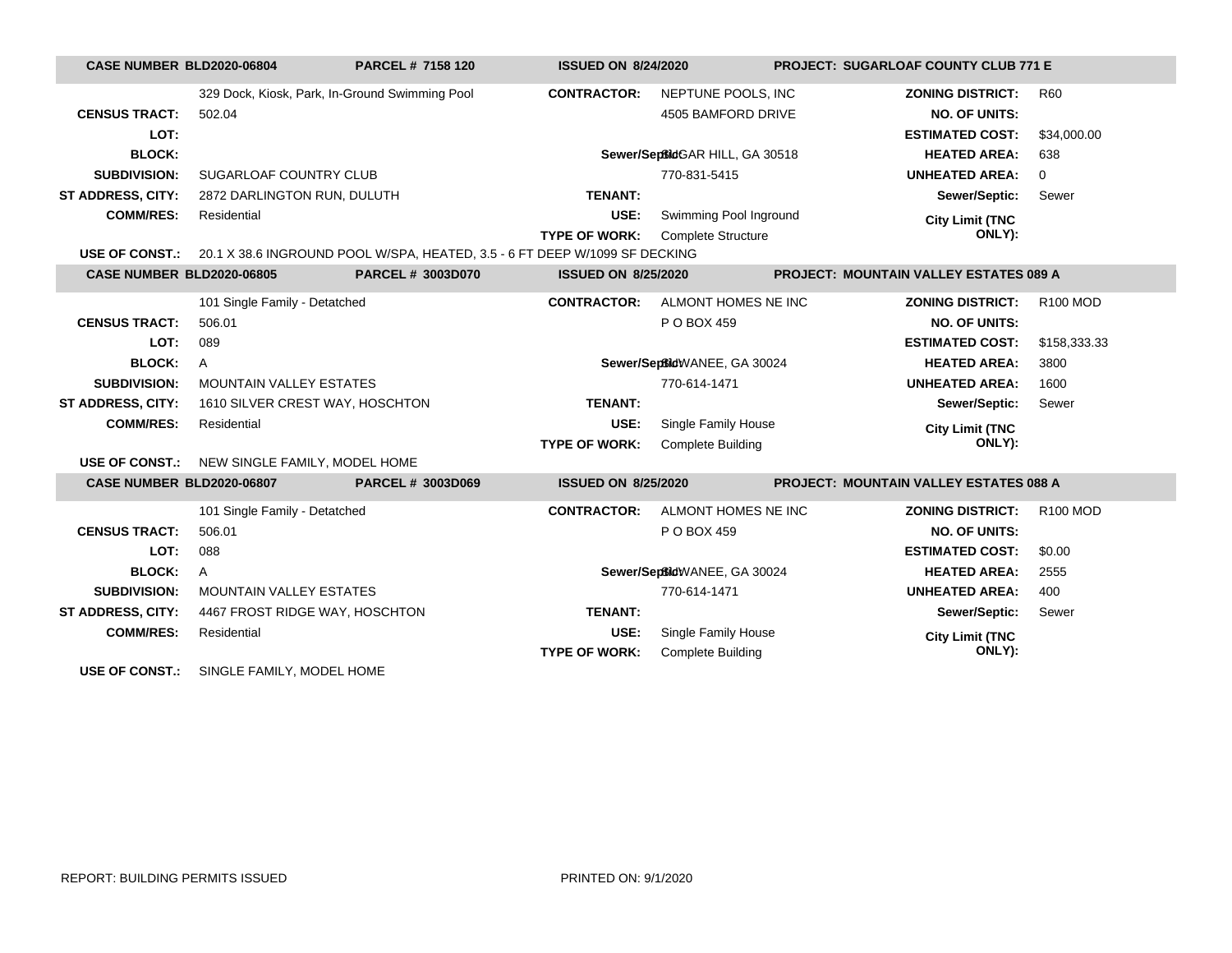| <b>CASE NUMBER BLD2020-06808</b> |                                            | PARCEL # 5042 290                                                                 | <b>ISSUED ON 8/24/2020</b> |                                       | <b>PROJECT: MANORS AT TREE LANE 11 A</b> |                 |
|----------------------------------|--------------------------------------------|-----------------------------------------------------------------------------------|----------------------------|---------------------------------------|------------------------------------------|-----------------|
|                                  |                                            | 329 Dock, Kiosk, Park, In-Ground Swimming Pool                                    | <b>CONTRACTOR:</b>         | PASSION POOLS CONSTRUCT<br><b>LLC</b> | <b>ZONING DISTRICT:</b>                  | <b>R100 MOD</b> |
| <b>CENSUS TRACT:</b>             | 507.18                                     |                                                                                   |                            | 2979 EVERSON RIDGE CT                 | <b>NO. OF UNITS:</b>                     |                 |
| LOT:                             | 011                                        |                                                                                   |                            |                                       | <b>ESTIMATED COST:</b>                   | \$87,000.00     |
| <b>BLOCK:</b>                    | $\mathsf{A}$                               |                                                                                   |                            | Sewer/Septime ELLVILLE, GA 30039      | <b>HEATED AREA:</b>                      |                 |
| <b>SUBDIVISION:</b>              | <b>MANORS @ TREE LANE</b>                  |                                                                                   |                            | 770.797.5946                          | <b>UNHEATED AREA:</b>                    |                 |
| <b>ST ADDRESS, CITY:</b>         | 2407 TREEHAVEN DR, SNELLVILLE              |                                                                                   | <b>TENANT:</b>             |                                       | Sewer/Septic:                            |                 |
| <b>COMM/RES:</b>                 | Residential                                |                                                                                   | USE:                       | Swimming Pool Inground                | <b>City Limit (TNC</b>                   |                 |
|                                  |                                            |                                                                                   | <b>TYPE OF WORK:</b>       | <b>Complete Structure</b>             | ONLY):                                   |                 |
|                                  |                                            | USE OF CONST.: NEW CONST, INGROUND POOL (18X36), HEATED-GAS, 3 1/2" - 6 1/2" DEEP |                            |                                       |                                          |                 |
| <b>CASE NUMBER BLD2020-06812</b> |                                            | <b>PARCEL # 2002A157</b>                                                          | <b>ISSUED ON 8/27/2020</b> |                                       | <b>PROJECT: WILDFLOWER PARK 077 A</b>    |                 |
|                                  | 101 Single Family - Detatched              |                                                                                   | <b>CONTRACTOR:</b>         | ALMONT HOMES NE INC                   | <b>ZONING DISTRICT:</b>                  | R75 MOD         |
| <b>CENSUS TRACT:</b>             | undefined                                  |                                                                                   |                            | P O BOX 459                           | <b>NO. OF UNITS:</b>                     |                 |
| LOT:                             | 077                                        |                                                                                   |                            |                                       | <b>ESTIMATED COST:</b>                   | \$144,583.33    |
| <b>BLOCK:</b>                    | $\mathsf{A}$                               |                                                                                   |                            | Sewer/SeptidWANEE, GA 30024           | <b>HEATED AREA:</b>                      | 3470            |
| <b>SUBDIVISION:</b>              | <b>WILDFLOWER PARK</b>                     |                                                                                   |                            | 770-614-1471                          | <b>UNHEATED AREA:</b>                    | 400             |
| <b>ST ADDRESS, CITY:</b>         | 3769 IN BLOOM WAY, AUBURN                  |                                                                                   | <b>TENANT:</b>             |                                       | Sewer/Septic:                            | Sewer           |
| <b>COMM/RES:</b>                 | Residential                                |                                                                                   | USE:                       | Single Family House                   | <b>City Limit (TNC</b>                   |                 |
|                                  |                                            |                                                                                   | <b>TYPE OF WORK:</b>       | <b>Complete Building</b>              | ONLY):                                   |                 |
| <b>USE OF CONST.:</b>            | <b>SINGLE FAMILY</b>                       |                                                                                   |                            |                                       |                                          |                 |
| CASE NUMBER BLD2020-06817        |                                            | PARCEL # 5119 281                                                                 | <b>ISSUED ON 8/25/2020</b> |                                       | <b>PROJECT: SPRING ARBOR, 4A</b>         |                 |
|                                  | 434 Alterations(Res), Deck, Porch, Remodel |                                                                                   | <b>CONTRACTOR:</b>         | KELLER OUTDOORS LIVING LLC            | <b>ZONING DISTRICT:</b>                  |                 |
| <b>CENSUS TRACT:</b>             |                                            |                                                                                   |                            | 1891 WOODBERRY CT                     | <b>NO. OF UNITS:</b>                     |                 |
| LOT:                             | 004                                        |                                                                                   |                            |                                       | <b>ESTIMATED COST:</b>                   | \$8,980,00      |
| <b>BLOCK:</b>                    | $\mathsf{A}$                               |                                                                                   |                            | Sewer/SeptikNTON, GA 30115            | <b>HEATED AREA:</b>                      |                 |
| <b>SUBDIVISION:</b>              |                                            |                                                                                   |                            | 770.598.3391                          | <b>UNHEATED AREA:</b>                    |                 |
| <b>ST ADDRESS, CITY:</b>         |                                            | 830 ROSE BROOKE DR, LAWRENCEVILLE                                                 | <b>TENANT:</b>             |                                       | Sewer/Septic:                            |                 |
| <b>COMM/RES:</b>                 | Residential                                |                                                                                   | USE:                       |                                       | <b>City Limit (TNC</b>                   |                 |
|                                  |                                            |                                                                                   | <b>TYPE OF WORK:</b>       |                                       | ONLY):                                   |                 |
| <b>USE OF CONST.:</b>            |                                            |                                                                                   |                            |                                       |                                          |                 |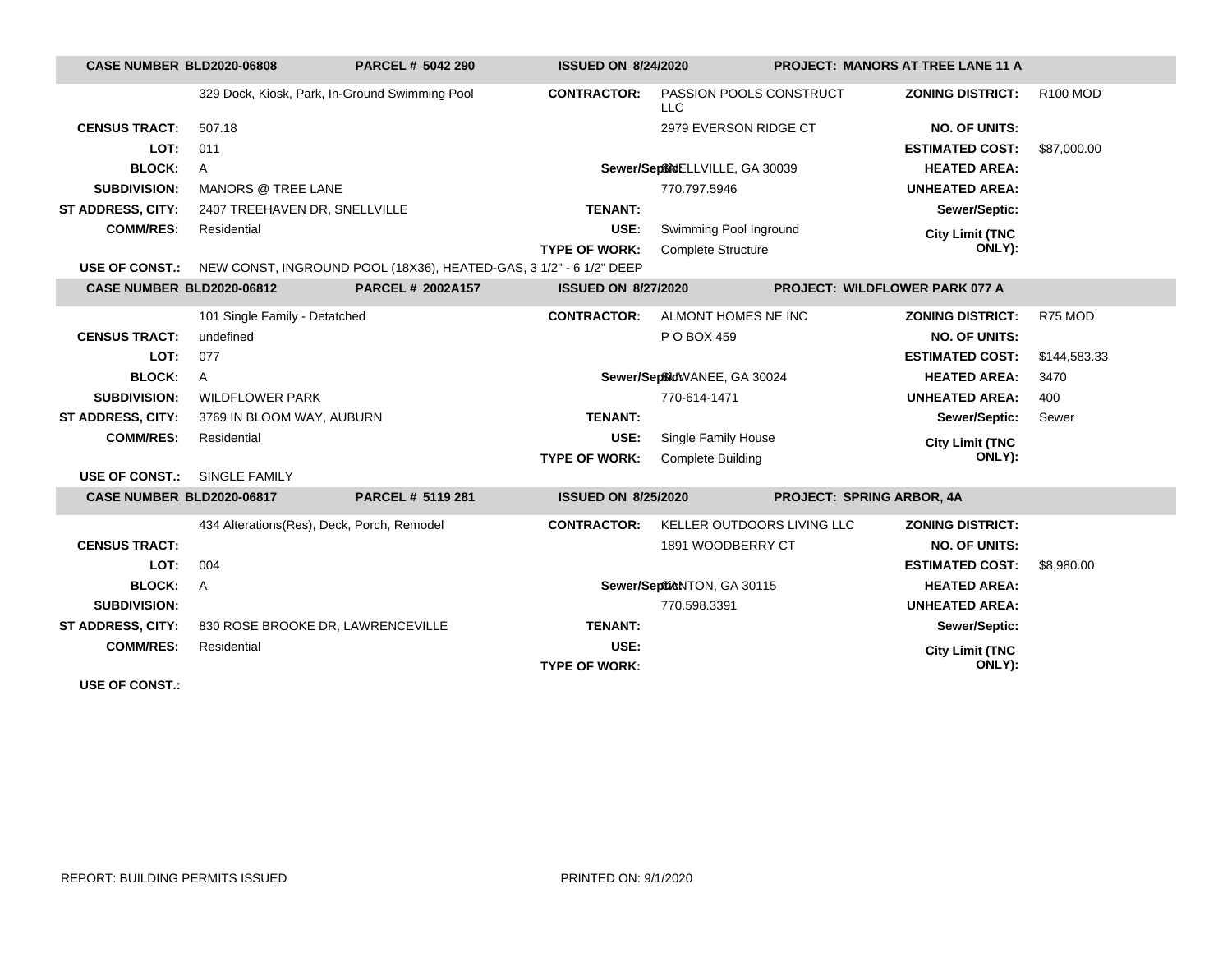| <b>CASE NUMBER BLD2020-06819</b> |                                                                        | PARCEL # 7164 132 | <b>ISSUED ON 8/24/2020</b> |                                               |                       | PROJECT: howard fuller                            |                  |  |
|----------------------------------|------------------------------------------------------------------------|-------------------|----------------------------|-----------------------------------------------|-----------------------|---------------------------------------------------|------------------|--|
|                                  | 0/S Fire Repair, Sign, Above Ground Pool, Mech                         |                   | <b>CONTRACTOR:</b>         | peachtree service experts                     |                       | <b>ZONING DISTRICT:</b>                           | <b>R75</b>       |  |
| <b>CENSUS TRACT:</b>             | 050216                                                                 |                   |                            | 2500 meadowbrook pkwy                         |                       | <b>NO. OF UNITS:</b>                              |                  |  |
| LOT:                             |                                                                        |                   |                            |                                               |                       | <b>ESTIMATED COST:</b>                            | \$7,500.00       |  |
| <b>BLOCK:</b>                    |                                                                        |                   | Sewer/Septiduth, GA 30096  |                                               |                       | <b>HEATED AREA:</b>                               |                  |  |
| <b>SUBDIVISION:</b>              | STONEBRIER AT SUGARLOAF                                                |                   |                            | 7704580181                                    |                       | <b>UNHEATED AREA:</b>                             |                  |  |
| <b>ST ADDRESS, CITY:</b>         | 1740 BRIERGATE DR, DULUTH                                              |                   | <b>TENANT:</b>             |                                               |                       | Sewer/Septic:                                     |                  |  |
| <b>COMM/RES:</b>                 | <b>Online Permitting</b>                                               |                   | USE:                       | Single Family House                           |                       | <b>City Limit (TNC</b>                            |                  |  |
|                                  |                                                                        |                   | <b>TYPE OF WORK:</b>       | <b>Mechanical Only</b>                        |                       | ONLY):                                            |                  |  |
| <b>USE OF CONST.:</b>            | hvac replacement                                                       |                   |                            |                                               | <b>PROJECT: Green</b> |                                                   |                  |  |
| <b>CASE NUMBER BLD2020-06821</b> |                                                                        | PARCEL # 6011 087 | <b>ISSUED ON 8/24/2020</b> |                                               |                       |                                                   |                  |  |
|                                  | 0/S Fire Repair, Sign, Above Ground Pool, Mech                         |                   | <b>CONTRACTOR:</b>         | ARS Universal Heating & Cooling               |                       | <b>ZONING DISTRICT:</b>                           | R <sub>100</sub> |  |
| <b>CENSUS TRACT:</b>             | 050709                                                                 |                   |                            | 1465 Beaver Ruin Rd                           |                       | <b>NO. OF UNITS:</b>                              |                  |  |
| LOT:                             | 015                                                                    |                   |                            |                                               |                       | <b>ESTIMATED COST:</b>                            | \$9,000.00       |  |
| <b>BLOCK:</b>                    | C                                                                      |                   |                            | Sewer/Septi@RCROSS, GA 30093                  |                       | <b>HEATED AREA:</b>                               |                  |  |
| <b>SUBDIVISION:</b>              | <b>MOUNTAIN COVE</b>                                                   |                   |                            | 7709088488                                    |                       | <b>UNHEATED AREA:</b>                             |                  |  |
| <b>ST ADDRESS, CITY:</b>         | 4525 TRUMBLE TER, SNELLVILLE                                           |                   | <b>TENANT:</b>             |                                               |                       | Sewer/Septic:                                     |                  |  |
| <b>COMM/RES:</b>                 | <b>Online Permitting</b>                                               |                   | USE:                       | Single Family House                           |                       | <b>City Limit (TNC</b>                            |                  |  |
|                                  |                                                                        |                   | <b>TYPE OF WORK:</b>       | <b>Mechanical Only</b>                        |                       | ONLY):                                            |                  |  |
|                                  | <b>USE OF CONST.:</b> Installing a 2 ton 17 seer Rheem complete system |                   |                            |                                               |                       |                                                   |                  |  |
| <b>CASE NUMBER BLD2020-06823</b> |                                                                        | PARCEL # 5018 557 | <b>ISSUED ON 8/24/2020</b> |                                               |                       | PROJECT: MANCHESTER PLACE, BUILDING 18, UNIT 122B |                  |  |
|                                  | 102 Single Family - Attached, Townhouse                                |                   | <b>CONTRACTOR:</b>         | <b>CLAYTON PROPERTIES GROUP</b><br><b>INC</b> |                       | <b>ZONING DISTRICT:</b>                           | <b>RTH</b>       |  |
| <b>CENSUS TRACT:</b>             | 050532                                                                 |                   |                            | 5230 BELLEWOOD CT SUITE A                     |                       | <b>NO. OF UNITS:</b>                              |                  |  |
| LOT:                             | 122                                                                    |                   |                            |                                               |                       | <b>ESTIMATED COST:</b>                            | \$76,958.33      |  |
| <b>BLOCK:</b>                    | B                                                                      |                   |                            | Sewer/SepBidFORD, GA 30518                    |                       | <b>HEATED AREA:</b>                               | 1847             |  |
| <b>SUBDIVISION:</b>              | <b>MANCHESTER PLACE</b>                                                |                   |                            | 770-381-0844                                  |                       | <b>UNHEATED AREA:</b>                             | 402              |  |
| <b>ST ADDRESS, CITY:</b>         | 2325 TRELIPE DR, LAWRENCEVILLE                                         |                   | <b>TENANT:</b>             |                                               |                       | Sewer/Septic:                                     | Sewer            |  |
| <b>COMM/RES:</b>                 | Residential                                                            |                   | USE:                       | Townhouse                                     |                       | <b>City Limit (TNC</b>                            |                  |  |
|                                  |                                                                        |                   | <b>TYPE OF WORK:</b>       | <b>Complete Building</b>                      |                       | ONLY):                                            |                  |  |
| <b>USE OF CONST.:</b>            | NEW TOWNHOUSE, DURHAM A RH                                             |                   |                            |                                               |                       |                                                   |                  |  |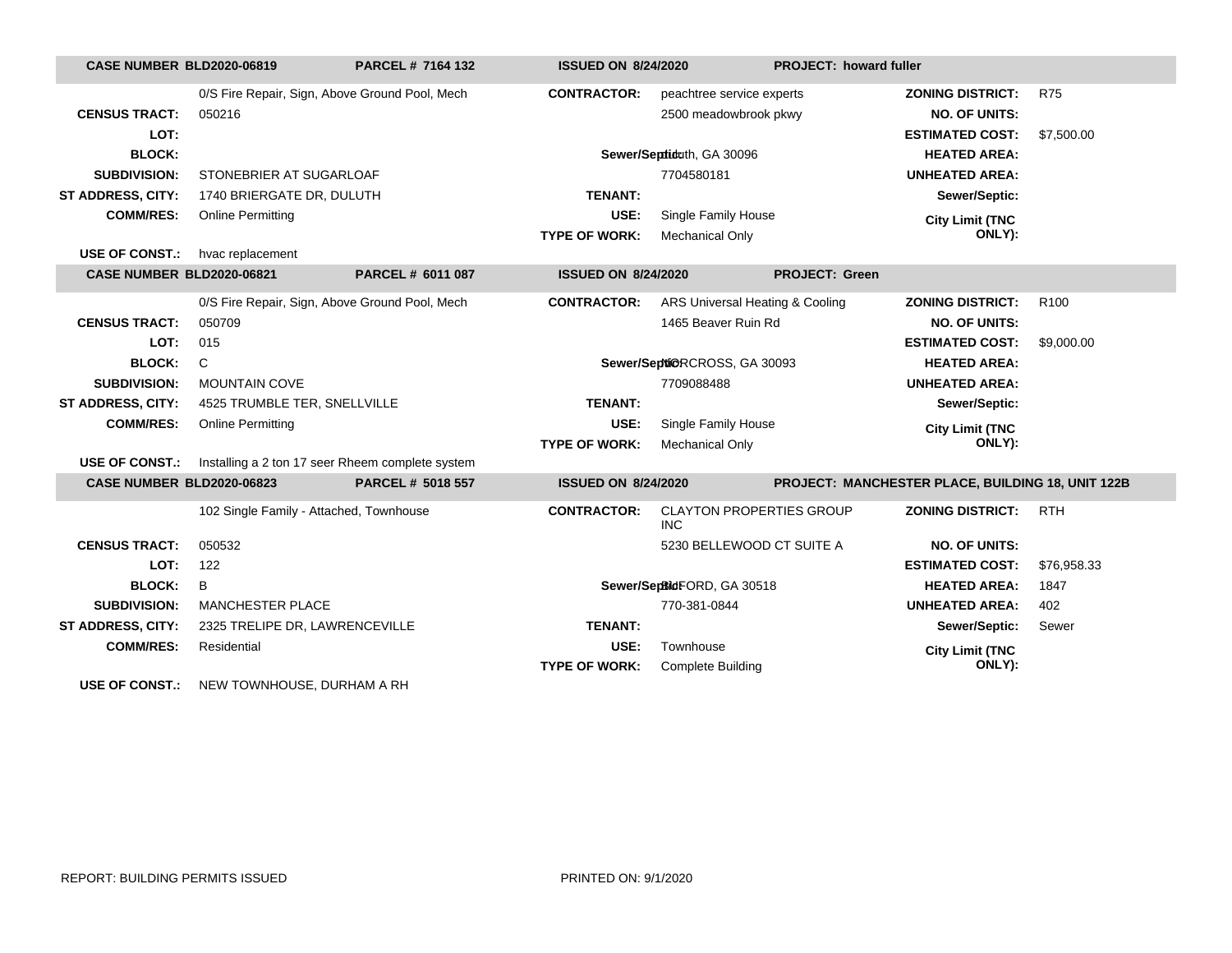|                                  | <b>CASE NUMBER BLD2020-06824</b><br>PARCEL # 5018 558<br><b>ISSUED ON 8/24/2020</b> |                          |                            | PROJECT: MANCHESTER PLACE, BUILDING 18, UNIT 123B |                        |                                                   |             |
|----------------------------------|-------------------------------------------------------------------------------------|--------------------------|----------------------------|---------------------------------------------------|------------------------|---------------------------------------------------|-------------|
|                                  | 102 Single Family - Attached, Townhouse                                             |                          | <b>CONTRACTOR:</b>         | <b>CLAYTON PROPERTIES GROUP</b><br>INC.           |                        | <b>ZONING DISTRICT:</b>                           | <b>RTH</b>  |
| <b>CENSUS TRACT:</b>             | 050532                                                                              |                          |                            | 5230 BELLEWOOD CT SUITE A                         |                        | <b>NO. OF UNITS:</b>                              |             |
| LOT:                             | 123                                                                                 |                          |                            |                                                   |                        | <b>ESTIMATED COST:</b>                            | \$77,208.33 |
| <b>BLOCK:</b>                    | В                                                                                   |                          |                            | Sewer/SepBidFORD, GA 30518                        |                        | <b>HEATED AREA:</b>                               | 1853        |
| <b>SUBDIVISION:</b>              | <b>MANCHESTER PLACE</b>                                                             |                          |                            | 770-381-0844                                      |                        | <b>UNHEATED AREA:</b>                             | 393         |
| <b>ST ADDRESS, CITY:</b>         | 2335 TRELIPE DR, LAWRENCEVILLE                                                      |                          | <b>TENANT:</b>             |                                                   |                        | Sewer/Septic:                                     | Sewer       |
| <b>COMM/RES:</b>                 | Residential                                                                         |                          | USE:                       | Townhouse                                         |                        | <b>City Limit (TNC</b>                            |             |
|                                  |                                                                                     |                          | <b>TYPE OF WORK:</b>       | <b>Complete Building</b>                          |                        | ONLY):                                            |             |
|                                  | USE OF CONST.: NEW TOWNHOUSE, CHESHIRE B RH                                         |                          |                            |                                                   |                        |                                                   |             |
| <b>CASE NUMBER BLD2020-06825</b> |                                                                                     | <b>PARCEL # 5018 559</b> | <b>ISSUED ON 8/24/2020</b> |                                                   |                        | PROJECT: MANCHESTER PLACE, BUILDING 18, UNIT 124B |             |
|                                  | 102 Single Family - Attached, Townhouse                                             |                          | <b>CONTRACTOR:</b>         | <b>CLAYTON PROPERTIES GROUP</b><br><b>INC</b>     |                        | <b>ZONING DISTRICT:</b>                           | <b>RTH</b>  |
| <b>CENSUS TRACT:</b>             | 050532                                                                              |                          |                            | 5230 BELLEWOOD CT SUITE A                         |                        | <b>NO. OF UNITS:</b>                              |             |
| LOT:                             | 124                                                                                 |                          |                            |                                                   |                        | <b>ESTIMATED COST:</b>                            | \$76,958.33 |
| <b>BLOCK:</b>                    | B                                                                                   |                          |                            | Sewer/SepBidFORD, GA 30518                        |                        | <b>HEATED AREA:</b>                               | 1847        |
| <b>SUBDIVISION:</b>              | <b>MANCHESTER PLACE</b>                                                             |                          |                            | 770-381-0844                                      |                        | <b>UNHEATED AREA:</b>                             | 402         |
| ST ADDRESS, CITY:                | 2345 TRELIPE DR, LAWRENCEVILLE                                                      |                          | <b>TENANT:</b>             |                                                   | Sewer/Septic:          | Sewer                                             |             |
| <b>COMM/RES:</b>                 | Residential                                                                         |                          | USE:                       | Townhouse                                         | <b>City Limit (TNC</b> |                                                   |             |
|                                  |                                                                                     |                          | <b>TYPE OF WORK:</b>       | <b>Complete Building</b>                          |                        | ONLY):                                            |             |
| <b>USE OF CONST.:</b>            | NEW TOWNHOUSE, DURHAM C RH                                                          |                          |                            |                                                   |                        |                                                   |             |
| CASE NUMBER BLD2020-06826        |                                                                                     | <b>PARCEL # 5018 560</b> | <b>ISSUED ON 8/24/2020</b> |                                                   |                        | PROJECT: MANCHESTER PLACE, BUILDING 18, UNIT 125B |             |
|                                  | 102 Single Family - Attached, Townhouse                                             |                          | <b>CONTRACTOR:</b>         | <b>CLAYTON PROPERTIES GROUP</b><br><b>INC</b>     |                        | <b>ZONING DISTRICT:</b>                           | <b>RTH</b>  |
| <b>CENSUS TRACT:</b>             | 050532                                                                              |                          |                            | 5230 BELLEWOOD CT SUITE A                         |                        | <b>NO. OF UNITS:</b>                              |             |
| LOT:                             | 125                                                                                 |                          |                            |                                                   |                        | <b>ESTIMATED COST:</b>                            | \$77,208.33 |
| <b>BLOCK:</b>                    | B                                                                                   |                          |                            | Sewer/SepBidFORD, GA 30518                        |                        | <b>HEATED AREA:</b>                               | 1853        |
| <b>SUBDIVISION:</b>              | <b>MANCHESTER PLACE</b>                                                             |                          |                            | 770-381-0844                                      |                        | <b>UNHEATED AREA:</b>                             | 393         |
| ST ADDRESS, CITY:                | 2355 TRELIPE DR, LAWRENCEVILLE                                                      |                          | <b>TENANT:</b>             |                                                   |                        | Sewer/Septic:                                     | Sewer       |
| <b>COMM/RES:</b>                 | Residential                                                                         |                          | USE:                       | Townhouse                                         |                        | <b>City Limit (TNC</b>                            |             |
|                                  |                                                                                     |                          | <b>TYPE OF WORK:</b>       | <b>Complete Building</b>                          |                        | ONLY):                                            |             |
| <b>USE OF CONST.:</b>            | NEW TOWNHOUSE, CHESHIRE A RH                                                        |                          |                            |                                                   |                        |                                                   |             |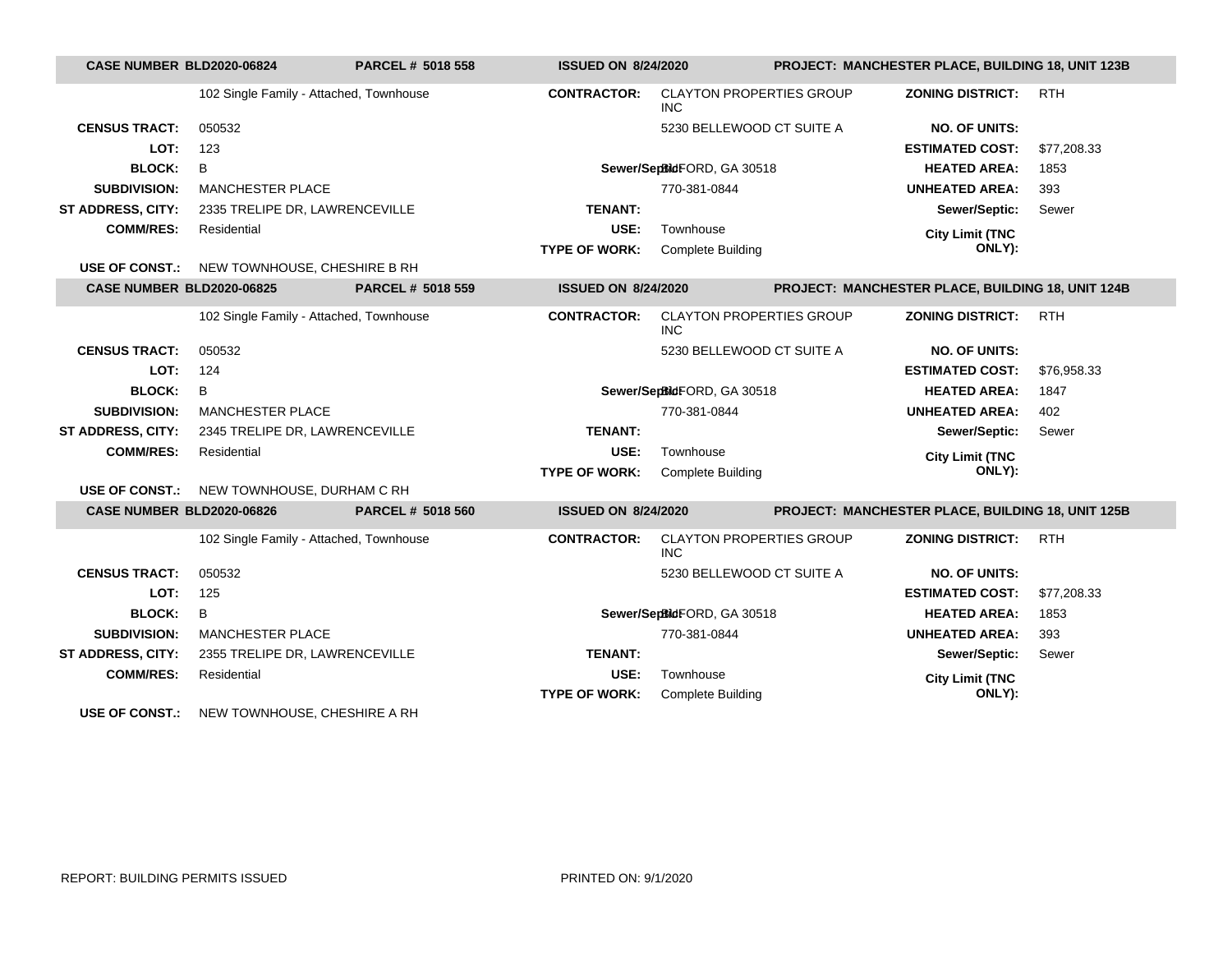| CASE NUMBER BLD2020-06827        |                                         | <b>PARCEL # 5018 561</b>           |                            | <b>ISSUED ON 8/24/2020</b>                                |                     | PROJECT: MANCHESTER PLACE, BUILDING 18, UNIT 126B       |             |  |
|----------------------------------|-----------------------------------------|------------------------------------|----------------------------|-----------------------------------------------------------|---------------------|---------------------------------------------------------|-------------|--|
|                                  | 102 Single Family - Attached, Townhouse |                                    | <b>CONTRACTOR:</b>         | <b>CLAYTON PROPERTIES GROUP</b><br><b>INC</b>             |                     | <b>ZONING DISTRICT:</b>                                 | <b>RTH</b>  |  |
| <b>CENSUS TRACT:</b>             | 050532                                  |                                    |                            | 5230 BELLEWOOD CT SUITE A                                 |                     | <b>NO. OF UNITS:</b>                                    |             |  |
| LOT:                             | 126                                     |                                    |                            |                                                           |                     | <b>ESTIMATED COST:</b>                                  | \$77,083.33 |  |
| <b>BLOCK:</b>                    | B                                       |                                    |                            | Sewer/SepBidFORD, GA 30518                                |                     | <b>HEATED AREA:</b>                                     | 1850        |  |
| <b>SUBDIVISION:</b>              | <b>MANCHESTER PLACE</b>                 |                                    |                            | 770-381-0844                                              |                     | <b>UNHEATED AREA:</b>                                   | 402         |  |
| <b>ST ADDRESS, CITY:</b>         | 2365 TRELIPE DR, LAWRENCEVILLE          |                                    | <b>TENANT:</b>             |                                                           |                     | Sewer/Septic:                                           | Sewer       |  |
| <b>COMM/RES:</b>                 | Residential                             |                                    | USE:                       | Townhouse                                                 |                     | <b>City Limit (TNC</b>                                  |             |  |
|                                  |                                         |                                    | <b>TYPE OF WORK:</b>       | <b>Complete Building</b>                                  |                     | ONLY):                                                  |             |  |
| <b>USE OF CONST.:</b>            | NEW TOWNHOUSE, DURHAM B RH              |                                    |                            |                                                           |                     |                                                         |             |  |
| <b>CASE NUMBER BLD2020-06829</b> |                                         | PARCEL # 5018 516                  | <b>ISSUED ON 8/24/2020</b> |                                                           |                     | <b>PROJECT: MANCHESTER PLACE, BUILDING 17, UNIT 81A</b> |             |  |
|                                  | 102 Single Family - Attached, Townhouse |                                    | <b>CONTRACTOR:</b>         | <b>CLAYTON PROPERTIES GROUP</b><br><b>INC</b>             |                     | <b>ZONING DISTRICT:</b>                                 | <b>RTH</b>  |  |
| <b>CENSUS TRACT:</b>             | 050532                                  |                                    |                            | 5230 BELLEWOOD CT SUITE A                                 |                     | <b>NO. OF UNITS:</b>                                    |             |  |
| LOT:                             | 081                                     |                                    |                            |                                                           |                     | <b>ESTIMATED COST:</b>                                  | \$77,416.67 |  |
| <b>BLOCK:</b>                    | A                                       | Sewer/SepBidFORD, GA 30518         |                            |                                                           | <b>HEATED AREA:</b> | 1858                                                    |             |  |
| <b>SUBDIVISION:</b>              | <b>MANCHESTER PLACE</b>                 |                                    | 770-381-0844               |                                                           |                     | <b>UNHEATED AREA:</b>                                   | 393         |  |
| ST ADDRESS, CITY:                | 2330 TRELIPE DR, LAWRECEVILLE           |                                    | <b>TENANT:</b>             |                                                           |                     | Sewer/Septic:                                           | Sewer       |  |
| <b>COMM/RES:</b>                 | Residential                             |                                    | USE:                       | Townhouse                                                 |                     | <b>City Limit (TNC</b>                                  |             |  |
|                                  |                                         |                                    | <b>TYPE OF WORK:</b>       | <b>Complete Building</b>                                  |                     | ONLY):                                                  |             |  |
| <b>USE OF CONST.:</b>            | NEW TOWNHOUSE, MEDLOCK A LH             |                                    |                            |                                                           |                     |                                                         |             |  |
| <b>CASE NUMBER BLD2020-06830</b> |                                         | PARCEL # 7070 194                  | <b>ISSUED ON 8/24/2020</b> |                                                           | <b>PROJECT:</b>     |                                                         |             |  |
|                                  |                                         |                                    | <b>CONTRACTOR:</b>         | TE Certified Electricians, Heating,<br>Cooling & Plumbing |                     | <b>ZONING DISTRICT:</b>                                 |             |  |
| <b>CENSUS TRACT:</b>             |                                         |                                    |                            | 9800 Old Dogwood Rd                                       |                     | <b>NO. OF UNITS:</b>                                    |             |  |
| LOT:                             |                                         |                                    |                            |                                                           |                     | <b>ESTIMATED COST:</b>                                  | \$2,018,00  |  |
| <b>BLOCK:</b>                    |                                         |                                    |                            | Sewer/SepRicswell, GA 30075                               |                     | <b>HEATED AREA:</b>                                     |             |  |
| <b>SUBDIVISION:</b>              |                                         |                                    |                            | 7706676937                                                |                     | <b>UNHEATED AREA:</b>                                   |             |  |
| <b>ST ADDRESS, CITY:</b>         |                                         | 1625 PRESTONWOOD CT, LAWRENCEVILLE | <b>TENANT:</b>             |                                                           |                     | Sewer/Septic:                                           |             |  |
| <b>COMM/RES:</b>                 | Residential                             |                                    | USE:                       | Single Family House                                       |                     | <b>City Limit (TNC</b>                                  |             |  |
|                                  |                                         |                                    | <b>TYPE OF WORK:</b>       | <b>Electrical Only</b>                                    |                     | ONLY):                                                  |             |  |
| IIAF                             |                                         |                                    |                            |                                                           |                     |                                                         |             |  |

**USE OF CONST.:**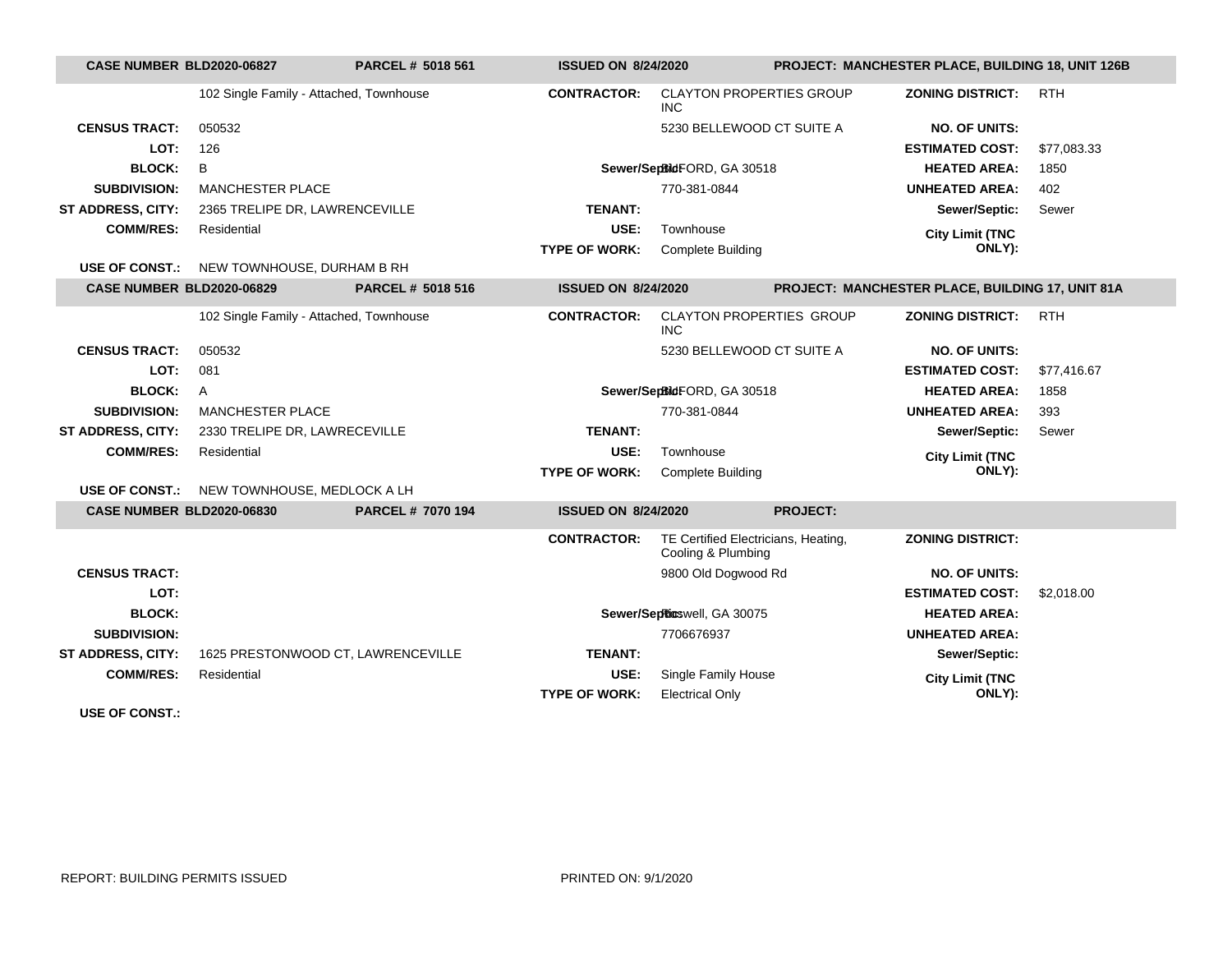| <b>CASE NUMBER BLD2020-06831</b> |                                                  | PARCEL # 5018 517 | <b>ISSUED ON 8/24/2020</b> |                                               |  | PROJECT: MANCHESTER PLACE, BUILDING 17, UNIT 82A |             |  |
|----------------------------------|--------------------------------------------------|-------------------|----------------------------|-----------------------------------------------|--|--------------------------------------------------|-------------|--|
|                                  | 102 Single Family - Attached, Townhouse          |                   | <b>CONTRACTOR:</b>         | <b>CLAYTON PROPERTIES GROUP</b><br><b>INC</b> |  | <b>ZONING DISTRICT:</b>                          | <b>RTH</b>  |  |
| <b>CENSUS TRACT:</b>             | 050532                                           |                   |                            | 5230 BELLEWOOD CT SUITE A                     |  | <b>NO. OF UNITS:</b>                             |             |  |
| LOT:                             | 082                                              |                   |                            |                                               |  | <b>ESTIMATED COST:</b>                           | \$76,958.33 |  |
| <b>BLOCK:</b>                    | Α                                                |                   |                            | Sewer/SepBidFORD, GA 30518                    |  | <b>HEATED AREA:</b>                              | 1847        |  |
| <b>SUBDIVISION:</b>              | <b>MANCHESTER PLACE</b>                          |                   |                            | 770-381-0844                                  |  | <b>UNHEATED AREA:</b>                            | 402         |  |
| <b>ST ADDRESS, CITY:</b>         | 2340 TRELIPE DR, LAWRENCEVILLE                   |                   | <b>TENANT:</b>             |                                               |  | Sewer/Septic:                                    | Sewer       |  |
| <b>COMM/RES:</b>                 | Residential                                      |                   | USE:                       | Townhouse                                     |  | <b>City Limit (TNC</b>                           |             |  |
|                                  |                                                  |                   | <b>TYPE OF WORK:</b>       | <b>Complete Building</b>                      |  | ONLY):                                           |             |  |
|                                  | <b>USE OF CONST.:</b> NEW TOWNHOUSE, DURHAM A LH |                   |                            |                                               |  |                                                  |             |  |
| <b>CASE NUMBER BLD2020-06832</b> |                                                  | PARCEL # 5018 518 | <b>ISSUED ON 8/24/2020</b> |                                               |  | PROJECT: MANCHESTER PLACE, BUILDING 17, UNIT 83A |             |  |
|                                  | 102 Single Family - Attached, Townhouse          |                   | <b>CONTRACTOR:</b>         | <b>CLAYTON PROPERTIES GROUP</b><br><b>INC</b> |  | <b>ZONING DISTRICT:</b>                          | <b>RTH</b>  |  |
| <b>CENSUS TRACT:</b>             | 050532                                           |                   |                            | 5230 BELLEWOOD CT SUITE A                     |  | <b>NO. OF UNITS:</b>                             |             |  |
| LOT:                             | 083                                              |                   |                            |                                               |  | <b>ESTIMATED COST:</b>                           | \$77,208.33 |  |
| <b>BLOCK:</b>                    | $\mathsf{A}$                                     |                   |                            | Sewer/SepBidFORD, GA 30518                    |  | <b>HEATED AREA:</b>                              | 1853        |  |
| <b>SUBDIVISION:</b>              | <b>MANCHESTER PLACE</b>                          |                   |                            | 770-381-0844                                  |  | <b>UNHEATED AREA:</b>                            | 393         |  |
| <b>ST ADDRESS, CITY:</b>         | 2350 TRELIPE DR, LAWRENCEVILLE                   |                   | <b>TENANT:</b>             |                                               |  | Sewer/Septic:                                    | Sewer       |  |
| <b>COMM/RES:</b>                 | Residential                                      |                   | USE:                       | Townhouse                                     |  | <b>City Limit (TNC</b>                           |             |  |
|                                  |                                                  |                   | <b>TYPE OF WORK:</b>       | <b>Complete Building</b>                      |  | ONLY):                                           |             |  |
|                                  | USE OF CONST.: NEW TOWNHOUSE, CHESHIRE A LH      |                   |                            |                                               |  |                                                  |             |  |
| <b>CASE NUMBER BLD2020-06833</b> |                                                  | PARCEL # 5018 519 | <b>ISSUED ON 8/24/2020</b> |                                               |  | PROJECT: MANCHESTER PLACE, BUILDING 17, UNIT 84A |             |  |
|                                  | 102 Single Family - Attached, Townhouse          |                   | <b>CONTRACTOR:</b>         | <b>CLAYTON PROPERTIES GROUP</b><br>INC.       |  | <b>ZONING DISTRICT:</b>                          | <b>RTH</b>  |  |
| <b>CENSUS TRACT:</b>             | 050532                                           |                   |                            | 5230 BELLEWOOD CT SUITE A                     |  | <b>NO. OF UNITS:</b>                             |             |  |
| LOT:                             | 084                                              |                   |                            |                                               |  | <b>ESTIMATED COST:</b>                           | \$76,958.33 |  |
| <b>BLOCK:</b>                    | A                                                |                   |                            | Sewer/SepBidFORD, GA 30518                    |  | <b>HEATED AREA:</b>                              | 1847        |  |
| <b>SUBDIVISION:</b>              | <b>MANCHESTER PLACE</b>                          |                   |                            | 770-381-0844                                  |  | <b>UNHEATED AREA:</b>                            | 402         |  |
| ST ADDRESS, CITY:                | 2360 TRELIPE DR, LAWRENCEVILLE                   |                   | <b>TENANT:</b>             |                                               |  | Sewer/Septic:                                    | Sewer       |  |
| <b>COMM/RES:</b>                 | Residential                                      |                   | USE:                       | Townhouse                                     |  | <b>City Limit (TNC</b>                           |             |  |
|                                  |                                                  |                   | <b>TYPE OF WORK:</b>       | <b>Complete Building</b>                      |  | ONLY):                                           |             |  |
| <b>USE OF CONST.:</b>            | NEW TOWNHOUSE, DURHAM C LH                       |                   |                            |                                               |  |                                                  |             |  |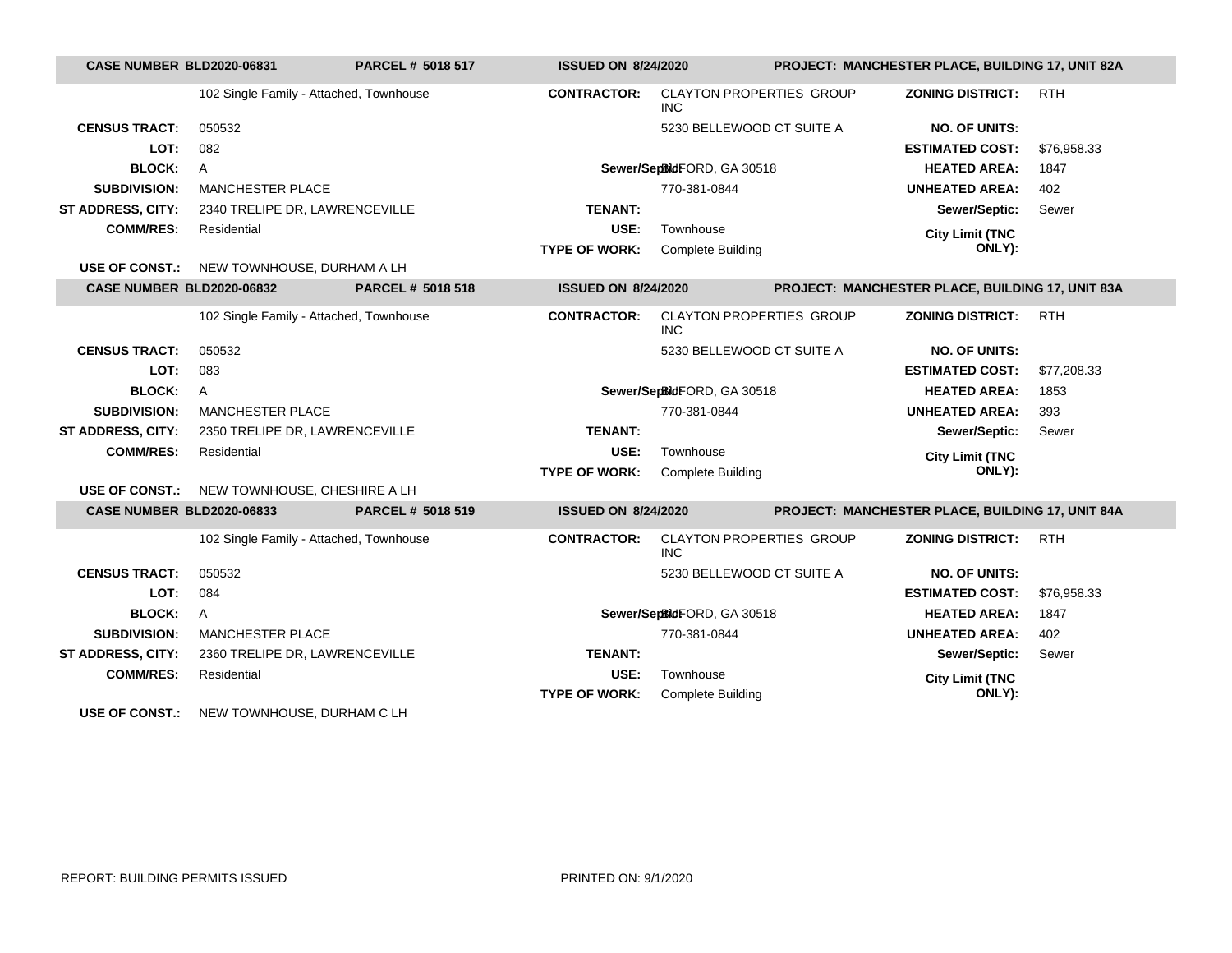| <b>CASE NUMBER BLD2020-06834</b> |                                                | <b>PARCEL # 5018 520</b> | <b>ISSUED ON 8/24/2020</b> |                                               | <b>PROJECT: MANCHESTER PLACE, BUILDING 17, UNIT 85A</b> |                                                  |                  |
|----------------------------------|------------------------------------------------|--------------------------|----------------------------|-----------------------------------------------|---------------------------------------------------------|--------------------------------------------------|------------------|
|                                  | 102 Single Family - Attached, Townhouse        |                          | <b>CONTRACTOR:</b>         | <b>CLAYTON PROPERTIES GROUP</b><br><b>INC</b> |                                                         | <b>ZONING DISTRICT:</b>                          | <b>RTH</b>       |
| <b>CENSUS TRACT:</b>             | 050532                                         |                          |                            | 5230 BELLEWOOD CT SUITE A                     |                                                         | <b>NO. OF UNITS:</b>                             |                  |
| LOT:                             | 085                                            |                          |                            |                                               |                                                         | <b>ESTIMATED COST:</b>                           | \$77,208.33      |
| <b>BLOCK:</b>                    | $\mathsf{A}$                                   |                          |                            | Sewer/SepBidFORD, GA 30518                    |                                                         | <b>HEATED AREA:</b>                              | 1853             |
| <b>SUBDIVISION:</b>              | <b>MANCHESTER PLACE</b>                        |                          |                            | 770-381-0844                                  |                                                         | <b>UNHEATED AREA:</b>                            | 393              |
| ST ADDRESS, CITY:                | 2370 TRELIPE DR, LAWRENCEVILLE                 |                          | <b>TENANT:</b>             |                                               |                                                         | Sewer/Septic:                                    | Sewer            |
| <b>COMM/RES:</b>                 | Residential                                    |                          | USE:                       | Townhouse                                     |                                                         | <b>City Limit (TNC</b>                           |                  |
|                                  |                                                |                          | <b>TYPE OF WORK:</b>       | <b>Complete Building</b>                      |                                                         | ONLY):                                           |                  |
| <b>USE OF CONST.:</b>            | NEW TOWNHOUSE, CHESHIRE B LH                   |                          |                            |                                               |                                                         |                                                  |                  |
| <b>CASE NUMBER BLD2020-06835</b> |                                                | PARCEL # 7127 067        | <b>ISSUED ON 8/24/2020</b> |                                               | <b>PROJECT: sara towe</b>                               |                                                  |                  |
|                                  | 0/S Fire Repair, Sign, Above Ground Pool, Mech |                          | <b>CONTRACTOR:</b>         | peachtree service experts                     |                                                         | <b>ZONING DISTRICT:</b>                          | R <sub>100</sub> |
| <b>CENSUS TRACT:</b>             | 050525                                         |                          |                            | 2500 meadowbrook pkwy                         |                                                         | <b>NO. OF UNITS:</b>                             |                  |
| LOT:                             |                                                |                          |                            |                                               |                                                         | <b>ESTIMATED COST:</b>                           | \$10.148.00      |
| <b>BLOCK:</b>                    |                                                |                          |                            | Sewer/Septiduth, GA 30096                     |                                                         | <b>HEATED AREA:</b>                              |                  |
| <b>SUBDIVISION:</b>              | <b>ARBOUR TRACE</b>                            |                          |                            | 7704580181                                    |                                                         | <b>UNHEATED AREA:</b>                            |                  |
| <b>ST ADDRESS, CITY:</b>         | 397 ARBOUR WAY, SUWANEE                        |                          | <b>TENANT:</b>             |                                               |                                                         | Sewer/Septic:                                    |                  |
| <b>COMM/RES:</b>                 | <b>Online Permitting</b>                       |                          | USE:                       | Single Family House                           |                                                         | <b>City Limit (TNC</b>                           |                  |
|                                  |                                                |                          | <b>TYPE OF WORK:</b>       | <b>Mechanical Only</b>                        |                                                         | ONLY):                                           |                  |
| <b>USE OF CONST.:</b>            | hvac replacement                               |                          |                            |                                               |                                                         |                                                  |                  |
| <b>CASE NUMBER BLD2020-06836</b> |                                                | PARCEL # 5018 521        | <b>ISSUED ON 8/24/2020</b> |                                               |                                                         | PROJECT: MANCHESTER PLACE, BUILDING 17, UNIT 86A |                  |
|                                  | 102 Single Family - Attached, Townhouse        |                          | <b>CONTRACTOR:</b>         | <b>CLAYTON PROPERTIES GROUP</b><br><b>INC</b> |                                                         | <b>ZONING DISTRICT:</b>                          | <b>RTH</b>       |
| <b>CENSUS TRACT:</b>             | 050532                                         |                          |                            | 5230 BELLEWOOD CT SUITE A                     |                                                         | <b>NO. OF UNITS:</b>                             |                  |
| LOT:                             | 086                                            |                          |                            |                                               |                                                         | <b>ESTIMATED COST:</b>                           | \$77,083.33      |
| <b>BLOCK:</b>                    | $\mathsf{A}$                                   |                          |                            | Sewer/SepBidFORD, GA 30518                    |                                                         | <b>HEATED AREA:</b>                              | 1850             |
| <b>SUBDIVISION:</b>              | <b>MANCHESTER PLACE</b>                        |                          |                            | 770-381-0844                                  |                                                         | <b>UNHEATED AREA:</b>                            | 402              |
| <b>ST ADDRESS, CITY:</b>         | 2380 TRELIPE DR, LAWRENCEVILLE                 |                          | <b>TENANT:</b>             |                                               |                                                         | Sewer/Septic:                                    | Sewer            |
| <b>COMM/RES:</b>                 | Residential                                    |                          | USE:                       | Townhouse                                     |                                                         | <b>City Limit (TNC</b>                           |                  |
|                                  |                                                |                          | <b>TYPE OF WORK:</b>       | <b>Complete Building</b>                      |                                                         | ONLY):                                           |                  |
| <b>USE OF CONST.:</b>            | NEW TOWNHOUSE, DURHAM B LH                     |                          |                            |                                               |                                                         |                                                  |                  |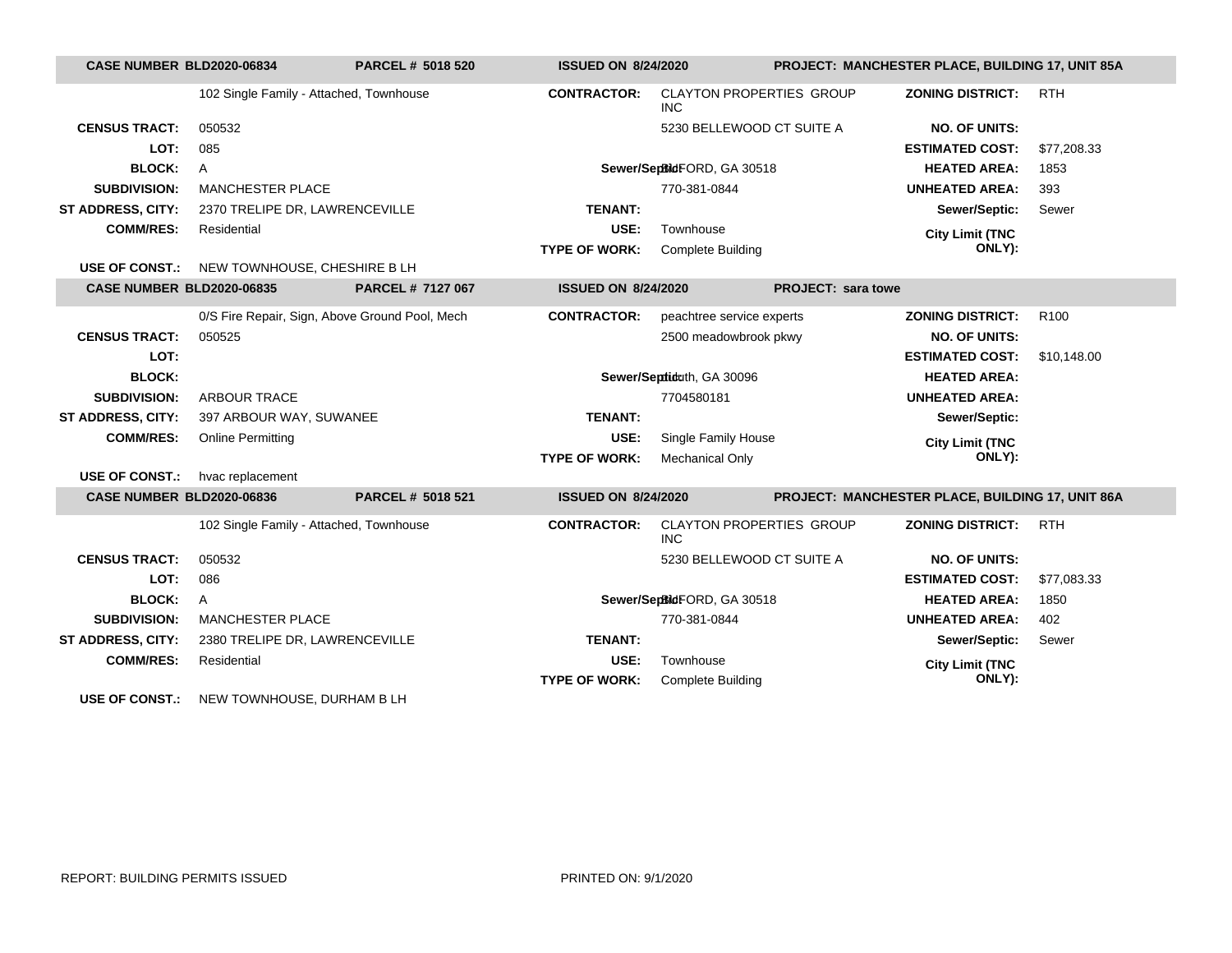| <b>CASE NUMBER BLD2020-06838</b> |                                         | <b>PARCEL # 5018 522</b>                       | <b>ISSUED ON 8/24/2020</b> |                                               | PROJECT: MANCHESTER PLACE, BUILDING 17, UNIT 87A |                         |             |
|----------------------------------|-----------------------------------------|------------------------------------------------|----------------------------|-----------------------------------------------|--------------------------------------------------|-------------------------|-------------|
|                                  | 102 Single Family - Attached, Townhouse |                                                | <b>CONTRACTOR:</b>         | <b>CLAYTON PROPERTIES GROUP</b><br><b>INC</b> |                                                  | <b>ZONING DISTRICT:</b> | <b>RTH</b>  |
| <b>CENSUS TRACT:</b>             | 050532                                  |                                                |                            | 5230 BELLEWOOD CT SUITE A                     |                                                  | <b>NO. OF UNITS:</b>    |             |
| LOT:                             | 087                                     |                                                |                            |                                               |                                                  | <b>ESTIMATED COST:</b>  | \$77,416.67 |
| <b>BLOCK:</b>                    | $\mathsf{A}$                            |                                                |                            | Sewer/SepBidFORD, GA 30518                    |                                                  | <b>HEATED AREA:</b>     | 1858        |
| <b>SUBDIVISION:</b>              | <b>MANCHESTER PLACE</b>                 |                                                |                            | 770-381-0844                                  |                                                  | <b>UNHEATED AREA:</b>   | 393         |
| ST ADDRESS, CITY:                | 2390 TRELIPE DR, LAWRENCEVILLE          |                                                | <b>TENANT:</b>             |                                               |                                                  | Sewer/Septic:           | Sewer       |
| <b>COMM/RES:</b>                 | Residential                             |                                                | USE:                       | Townhouse                                     |                                                  | <b>City Limit (TNC</b>  |             |
|                                  |                                         |                                                | <b>TYPE OF WORK:</b>       | <b>Complete Building</b>                      |                                                  | ONLY):                  |             |
| USE OF CONST.:                   | NEW TOWNHOUSE, MEDLOCK B LH             |                                                |                            |                                               |                                                  |                         |             |
| CASE NUMBER BLD2020-06840        |                                         | PARCEL # 7163 211                              | <b>ISSUED ON 8/24/2020</b> |                                               | <b>PROJECT: Kevin Harmon</b>                     |                         |             |
|                                  |                                         | 0/S Fire Repair, Sign, Above Ground Pool, Mech | <b>CONTRACTOR:</b>         | Casteel Heating & Cooling LLC                 |                                                  | <b>ZONING DISTRICT:</b> | <b>R75</b>  |
| <b>CENSUS TRACT:</b>             | 050217                                  |                                                |                            | 305 Petty Rd Ste B                            |                                                  | <b>NO. OF UNITS:</b>    |             |
| LOT:                             |                                         |                                                |                            |                                               |                                                  | <b>ESTIMATED COST:</b>  | \$11,060.00 |
| <b>BLOCK:</b>                    |                                         |                                                |                            | Sewer/Septiowrenceville, GA 30043             |                                                  | <b>HEATED AREA:</b>     |             |
| <b>SUBDIVISION:</b>              | SUGARLOAF COUNTRY CLUB                  |                                                |                            | 6783328617                                    |                                                  | <b>UNHEATED AREA:</b>   |             |
| ST ADDRESS, CITY:                | 2159 WYNNTON PT, DULUTH                 |                                                | <b>TENANT:</b>             |                                               |                                                  | Sewer/Septic:           |             |
| <b>COMM/RES:</b>                 | <b>Online Permitting</b>                |                                                | USE:                       | Single Family House                           |                                                  | <b>City Limit (TNC</b>  |             |
|                                  |                                         |                                                | <b>TYPE OF WORK:</b>       | <b>Mechanical Only</b>                        |                                                  | ONLY):                  |             |
| <b>USE OF CONST.:</b>            | Replace HVAC System                     |                                                |                            |                                               |                                                  |                         |             |
| CASE NUMBER BLD2020-06842        |                                         | PARCEL # 6172 288                              | <b>ISSUED ON 8/24/2020</b> |                                               | <b>PROJECT:</b>                                  |                         |             |
|                                  |                                         |                                                | <b>CONTRACTOR:</b>         | complete andy electric                        |                                                  | <b>ZONING DISTRICT:</b> |             |
| <b>CENSUS TRACT:</b>             |                                         |                                                |                            | 245 w moreno st                               |                                                  | <b>NO. OF UNITS:</b>    |             |
| LOT:                             |                                         |                                                |                            |                                               |                                                  | <b>ESTIMATED COST:</b>  | \$1,800.00  |
| <b>BLOCK:</b>                    |                                         |                                                |                            | Sewer/Septiotord, GA 30518                    |                                                  | <b>HEATED AREA:</b>     |             |
| <b>SUBDIVISION:</b>              |                                         |                                                |                            | 7702991375                                    |                                                  | <b>UNHEATED AREA:</b>   |             |
| <b>ST ADDRESS, CITY:</b>         | 1092 RIVA RIDGE DR, NORCROSS            |                                                | <b>TENANT:</b>             |                                               |                                                  | Sewer/Septic:           |             |
| <b>COMM/RES:</b>                 | Residential                             |                                                | USE:                       | Single Family House                           |                                                  | <b>City Limit (TNC</b>  |             |
|                                  |                                         |                                                | <b>TYPE OF WORK:</b>       | <b>Electrical Only</b>                        |                                                  | ONLY):                  |             |
| <b>USE OF CONST.:</b>            |                                         |                                                |                            |                                               |                                                  |                         |             |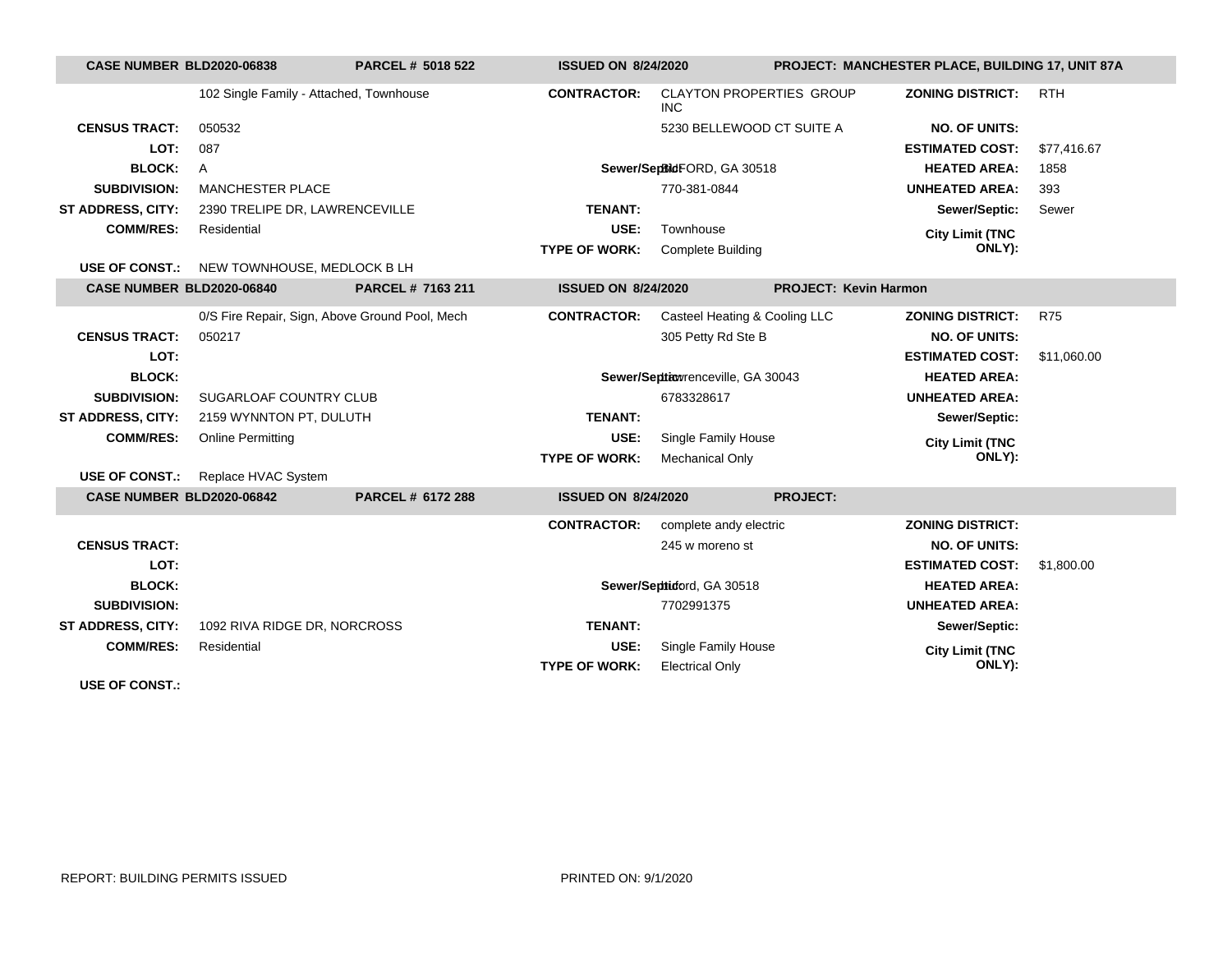| <b>CASE NUMBER BLD2020-06843</b>                                                                                                                                                                                                                                                                                                                                                  |                                                | PARCEL # 6128 310 | <b>ISSUED ON 8/25/2020</b> |                                     |                 | PROJECT: BETHESDA HEIGHTS 037A |              |
|-----------------------------------------------------------------------------------------------------------------------------------------------------------------------------------------------------------------------------------------------------------------------------------------------------------------------------------------------------------------------------------|------------------------------------------------|-------------------|----------------------------|-------------------------------------|-----------------|--------------------------------|--------------|
|                                                                                                                                                                                                                                                                                                                                                                                   | 101 Single Family - Detatched                  |                   | <b>CONTRACTOR:</b>         | <b>BEAZER HOMES LLC</b>             |                 | <b>ZONING DISTRICT:</b>        | <b>R60</b>   |
| <b>CENSUS TRACT:</b>                                                                                                                                                                                                                                                                                                                                                              | 050531                                         |                   |                            | 6455 SHILOH ROAD SUITE A            |                 | <b>NO. OF UNITS:</b>           |              |
| LOT:                                                                                                                                                                                                                                                                                                                                                                              | 037                                            |                   |                            |                                     |                 | <b>ESTIMATED COST:</b>         | \$172,166.67 |
| <b>BLOCK:</b>                                                                                                                                                                                                                                                                                                                                                                     | A                                              |                   |                            | Sewer/SepAidPHARETTA, GA 30005      |                 | <b>HEATED AREA:</b>            | 4132         |
| <b>SUBDIVISION:</b>                                                                                                                                                                                                                                                                                                                                                               | <b>BETHESDA HEIGHTS</b>                        |                   |                            | 7707810613                          |                 | <b>UNHEATED AREA:</b>          | 646          |
| <b>ST ADDRESS, CITY:</b>                                                                                                                                                                                                                                                                                                                                                          | 387 SNOW OWL WAY, LAWRENCEVILLE                |                   | <b>TENANT:</b>             |                                     |                 | Sewer/Septic:                  | Sewer        |
| <b>COMM/RES:</b>                                                                                                                                                                                                                                                                                                                                                                  | Residential                                    |                   | USE:                       | Single Family House                 |                 | <b>City Limit (TNC</b>         |              |
|                                                                                                                                                                                                                                                                                                                                                                                   |                                                |                   | <b>TYPE OF WORK:</b>       | <b>Complete Building</b>            |                 | ONLY):                         |              |
| <b>USE OF CONST.:</b>                                                                                                                                                                                                                                                                                                                                                             | <b>SINGLE FAMILY</b>                           |                   |                            |                                     |                 |                                |              |
| CASE NUMBER BLD2020-06846                                                                                                                                                                                                                                                                                                                                                         |                                                | PARCEL # 6128 311 | <b>ISSUED ON 8/25/2020</b> |                                     |                 | PROJECT: BETHESDA HEIGHTS 038A |              |
|                                                                                                                                                                                                                                                                                                                                                                                   | 101 Single Family - Detatched                  |                   | <b>CONTRACTOR:</b>         | <b>BEAZER HOMES LLC</b>             |                 | <b>ZONING DISTRICT:</b>        | <b>R60</b>   |
| <b>CENSUS TRACT:</b>                                                                                                                                                                                                                                                                                                                                                              | 050531                                         |                   |                            | 6455 SHILOH ROAD SUITE A            |                 | <b>NO. OF UNITS:</b>           |              |
| LOT:                                                                                                                                                                                                                                                                                                                                                                              | 038                                            |                   |                            |                                     |                 | <b>ESTIMATED COST:</b>         | \$132,916.67 |
| <b>BLOCK:</b>                                                                                                                                                                                                                                                                                                                                                                     | $\mathsf{A}$                                   |                   |                            | Sewer/SepAidPHARETTA, GA 30005      |                 | <b>HEATED AREA:</b>            | 3190         |
| <b>SUBDIVISION:</b>                                                                                                                                                                                                                                                                                                                                                               | <b>BETHESDA HEIGHTS</b>                        |                   |                            | 7707810613                          |                 | <b>UNHEATED AREA:</b>          | 795          |
| <b>ST ADDRESS, CITY:</b>                                                                                                                                                                                                                                                                                                                                                          | 377 SNOW OWL WAY, LAWRENCEVILLE                |                   | <b>TENANT:</b>             |                                     |                 | Sewer/Septic:                  | Sewer        |
| <b>COMM/RES:</b>                                                                                                                                                                                                                                                                                                                                                                  | Residential                                    |                   | USE:                       | Single Family House                 |                 | <b>City Limit (TNC</b>         |              |
|                                                                                                                                                                                                                                                                                                                                                                                   |                                                |                   | <b>TYPE OF WORK:</b>       | <b>Complete Building</b>            |                 | ONLY):                         |              |
| USE OF CONST.:                                                                                                                                                                                                                                                                                                                                                                    | <b>SINGLE FAMILY</b>                           |                   |                            |                                     |                 |                                |              |
| CASE NUMBER BLD2020-06847                                                                                                                                                                                                                                                                                                                                                         |                                                | PARCEL # 7042 005 | <b>ISSUED ON 8/25/2020</b> |                                     | <b>PROJECT:</b> |                                |              |
|                                                                                                                                                                                                                                                                                                                                                                                   | 0/S Fire Repair, Sign, Above Ground Pool, Mech |                   | <b>CONTRACTOR:</b>         | <b>VINSON MCDONALD INC</b>          |                 | <b>ZONING DISTRICT:</b>        | <b>RM13</b>  |
| <b>CENSUS TRACT:</b>                                                                                                                                                                                                                                                                                                                                                              | 050537                                         |                   |                            | 5225 WEBB PKWY                      |                 | <b>NO. OF UNITS:</b>           |              |
| LOT:                                                                                                                                                                                                                                                                                                                                                                              |                                                |                   |                            |                                     |                 | <b>ESTIMATED COST:</b>         | \$500.00     |
| <b>BLOCK:</b>                                                                                                                                                                                                                                                                                                                                                                     |                                                |                   |                            | Sewer/SepticBURN, GA 30047          |                 | <b>HEATED AREA:</b>            |              |
| <b>SUBDIVISION:</b>                                                                                                                                                                                                                                                                                                                                                               | UNIVERSITY 316 INDUSTRIAL PARK                 |                   |                            | 770.925.9851                        |                 | <b>UNHEATED AREA:</b>          |              |
| ST ADDRESS, CITY:                                                                                                                                                                                                                                                                                                                                                                 | 1399 HERRINGTON RD, LAWRENCEVILLE              |                   | <b>TENANT:</b>             |                                     |                 | Sewer/Septic:                  |              |
| <b>COMM/RES:</b>                                                                                                                                                                                                                                                                                                                                                                  | Commercial                                     |                   | USE:                       | <b>Commercial Other</b>             |                 | <b>City Limit (TNC</b>         |              |
|                                                                                                                                                                                                                                                                                                                                                                                   |                                                |                   | <b>TYPE OF WORK:</b>       | Cable TV Power Booster Installation |                 | ONLY):                         |              |
| $\overline{110}$ $\overline{0}$ $\overline{0}$ $\overline{0}$ $\overline{0}$ $\overline{0}$ $\overline{0}$ $\overline{0}$ $\overline{0}$ $\overline{0}$ $\overline{0}$ $\overline{0}$ $\overline{0}$ $\overline{0}$ $\overline{0}$ $\overline{0}$ $\overline{0}$ $\overline{0}$ $\overline{0}$ $\overline{0}$ $\overline{0}$ $\overline{0}$ $\overline{0}$ $\overline{0}$ $\over$ | Cable TV Device Departed Installation          |                   |                            |                                     |                 |                                |              |

**USE OF CONST.:** Cable TV Power Booster Installation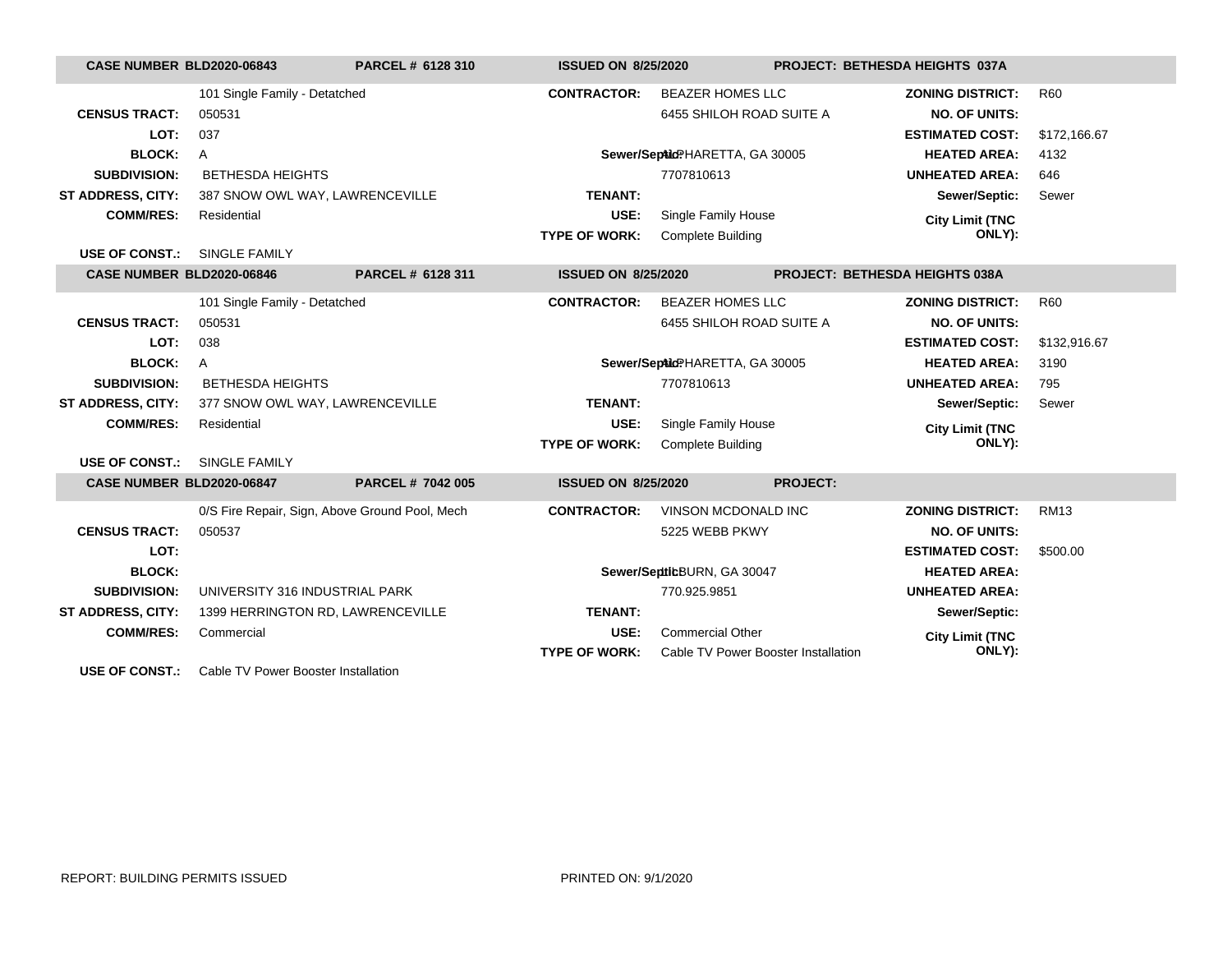| <b>CASE NUMBER BLD2020-06851</b> |                                                          | PARCEL # 5082 168        | <b>ISSUED ON 8/25/2020</b> |                                   | <b>PROJECT: ALEXANDER POINTE 041 A</b> |                  |
|----------------------------------|----------------------------------------------------------|--------------------------|----------------------------|-----------------------------------|----------------------------------------|------------------|
|                                  | 434 Alterations (Res), Deck, Porch, Remodel              |                          | <b>CONTRACTOR:</b>         | <b>CRUZ JORGE</b>                 | <b>ZONING DISTRICT:</b>                | <b>R75</b>       |
| <b>CENSUS TRACT:</b>             | 505.23                                                   |                          |                            | 1021 APPIAN WAY                   | <b>NO. OF UNITS:</b>                   |                  |
| LOT:                             | 041                                                      |                          |                            | <b>HOMEOWNER</b>                  | <b>ESTIMATED COST:</b>                 | \$16,666.67      |
| <b>BLOCK:</b>                    | $\mathsf{A}$                                             |                          |                            | Sewer/SepticWRENCEVILLE, GA 30046 | <b>HEATED AREA:</b>                    | 440              |
| <b>SUBDIVISION:</b>              | ALEXANDER POINTE                                         |                          |                            | 678.878.8034                      | <b>UNHEATED AREA:</b>                  | 0                |
| ST ADDRESS, CITY:                | 1021 APPIAN WAY, LAWRENCEVILLE                           |                          | <b>TENANT:</b>             |                                   | Sewer/Septic:                          | Sewer            |
| <b>COMM/RES:</b>                 | Residential                                              |                          | USE:                       | Single Family House               | <b>City Limit (TNC</b>                 |                  |
|                                  |                                                          |                          | <b>TYPE OF WORK:</b>       | <b>Building Addition</b>          | ONLY):                                 |                  |
| <b>USE OF CONST.:</b>            | ADDITION BEDROOM WITH BATHROOM<br>ABOVE GARAGE 22' X 20' |                          |                            |                                   |                                        |                  |
| <b>CASE NUMBER BLD2020-06852</b> |                                                          | <b>PARCEL # 6079A096</b> | <b>ISSUED ON 8/25/2020</b> |                                   | <b>PROJECT: Leonard Jones</b>          |                  |
|                                  | 0/S Fire Repair, Sign, Above Ground Pool, Mech           |                          | <b>CONTRACTOR:</b>         | Casteel Heating & Cooling LLC     | <b>ZONING DISTRICT:</b>                | R <sub>100</sub> |
| <b>CENSUS TRACT:</b>             | 050430                                                   |                          |                            | 2218 Canton Rd                    | <b>NO. OF UNITS:</b>                   |                  |
| LOT:                             | 039                                                      |                          |                            |                                   | <b>ESTIMATED COST:</b>                 | \$6,965.00       |
| <b>BLOCK:</b>                    | B                                                        |                          |                            | Sewer/SepMarietta, GA 30043       | <b>HEATED AREA:</b>                    |                  |
| <b>SUBDIVISION:</b>              | <b>EVERGREEN LAKES</b>                                   |                          |                            | 6783328617                        | <b>UNHEATED AREA:</b>                  |                  |
| <b>ST ADDRESS, CITY:</b>         | 5720 DOVNICK DR, LILBURN                                 |                          | <b>TENANT:</b>             |                                   | Sewer/Septic:                          |                  |
| <b>COMM/RES:</b>                 | <b>Online Permitting</b>                                 |                          | USE:                       | Single Family House               | <b>City Limit (TNC</b>                 |                  |
|                                  |                                                          |                          | <b>TYPE OF WORK:</b>       | <b>Mechanical Only</b>            | ONLY):                                 |                  |
| <b>USE OF CONST.:</b>            | Replace HVAC System                                      |                          |                            |                                   |                                        |                  |
| <b>CASE NUMBER BLD2020-06853</b> |                                                          | <b>PARCEL # 2001D547</b> | <b>ISSUED ON 8/25/2020</b> |                                   | <b>PROJECT: Walter Stevens</b>         |                  |
|                                  | 0/S Fire Repair, Sign, Above Ground Pool, Mech           |                          | <b>CONTRACTOR:</b>         | Casteel Heating & Cooling LLC     | <b>ZONING DISTRICT:</b>                | <b>R100CLU</b>   |
| <b>CENSUS TRACT:</b>             | 050607                                                   |                          |                            | 305 Petty RD                      | <b>NO. OF UNITS:</b>                   |                  |
| LOT:                             | 078                                                      |                          |                            |                                   | <b>ESTIMATED COST:</b>                 | \$4,000.00       |
| <b>BLOCK:</b>                    | A                                                        |                          |                            | Sewer/Septiowrenceville, GA 30043 | <b>HEATED AREA:</b>                    |                  |
| <b>SUBDIVISION:</b>              | OAKS AT APPALACHEE FARMS                                 |                          |                            | 6783328617                        | <b>UNHEATED AREA:</b>                  |                  |
| ST ADDRESS, CITY:                | 942 PATHVIEW CT, DACULA                                  |                          | <b>TENANT:</b>             |                                   | Sewer/Septic:                          |                  |
| <b>COMM/RES:</b>                 | <b>Online Permitting</b>                                 |                          | USE:                       | Single Family House               | <b>City Limit (TNC</b>                 |                  |
|                                  |                                                          |                          | <b>TYPE OF WORK:</b>       | <b>Mechanical Only</b>            | ONLY):                                 |                  |
| <b>USE OF CONST.:</b>            | Replace Furnace                                          |                          |                            |                                   |                                        |                  |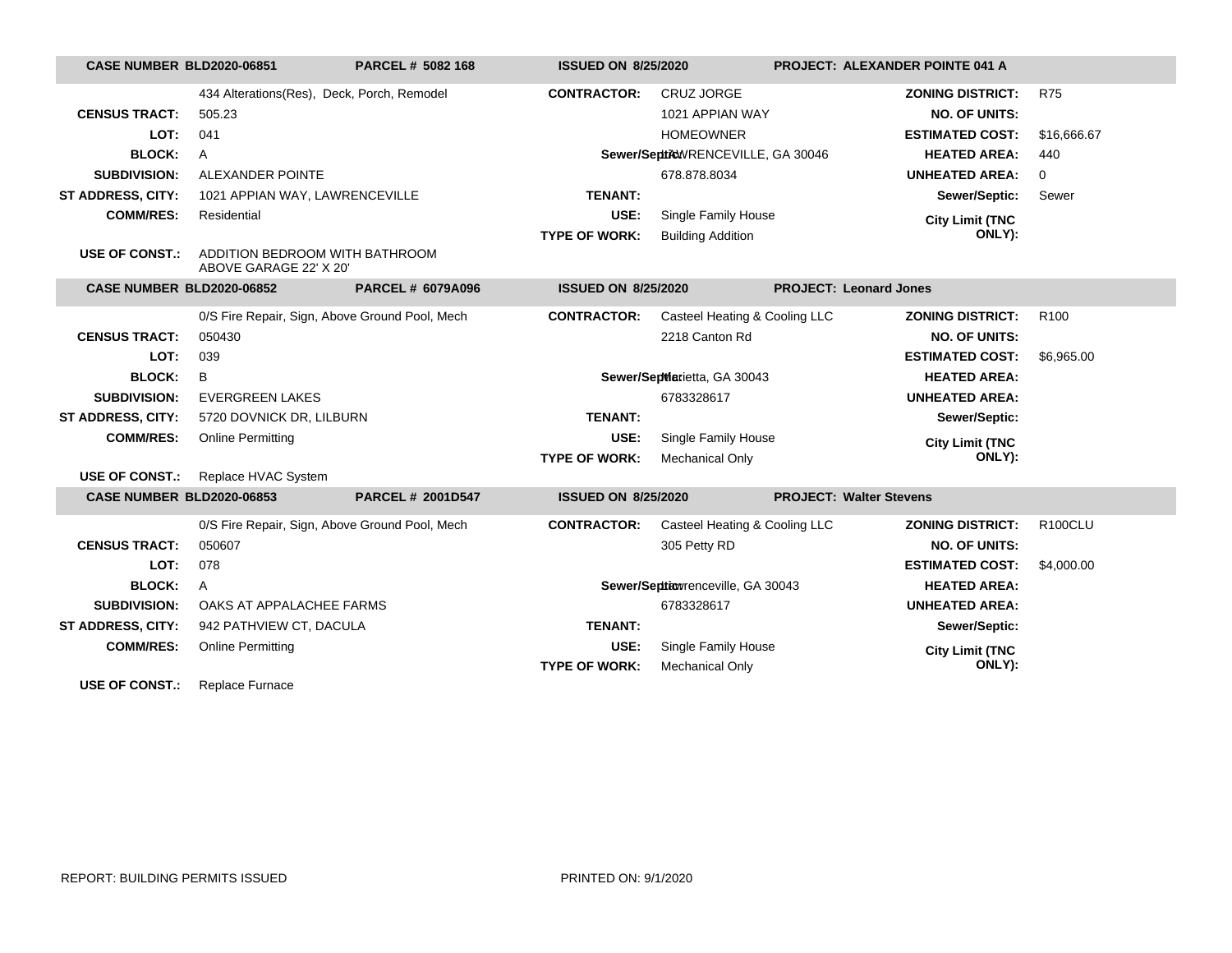| <b>CASE NUMBER BLD2020-06854</b> |                                | <b>PARCEL # 1002A236</b>                       | <b>ISSUED ON 8/26/2020</b> |                                     |                 | <b>PROJECT: LAKE VIEW AT HAMILTON MILL 151 A</b> |                |
|----------------------------------|--------------------------------|------------------------------------------------|----------------------------|-------------------------------------|-----------------|--------------------------------------------------|----------------|
|                                  | 101 Single Family - Detatched  |                                                | <b>CONTRACTOR:</b>         | <b>D R HORTON INC</b>               |                 | <b>ZONING DISTRICT:</b>                          | <b>R75 CSO</b> |
| <b>CENSUS TRACT:</b>             | 506.01                         |                                                |                            | 8800 ROSWELL RD BLDG B SUITE<br>110 |                 | <b>NO. OF UNITS:</b>                             |                |
| LOT:                             | 151                            |                                                |                            |                                     |                 | <b>ESTIMATED COST:</b>                           | \$120,750.00   |
| <b>BLOCK:</b>                    | $\overline{A}$                 |                                                |                            | Sewer/SepticNDY SPRINGS, GA 30350   |                 | <b>HEATED AREA:</b>                              | 2898           |
| <b>SUBDIVISION:</b>              | LAKE VIEW AT HAMILTON MILL     |                                                |                            | 770.730.7900                        |                 | <b>UNHEATED AREA:</b>                            | 457            |
| <b>ST ADDRESS, CITY:</b>         | 2304 LAKE COVE CT, BUFORD      |                                                | <b>TENANT:</b>             |                                     |                 | Sewer/Septic:                                    | Sewer          |
| <b>COMM/RES:</b>                 | Residential                    |                                                | USE:                       | Single Family House                 |                 | <b>City Limit (TNC</b>                           |                |
|                                  |                                |                                                | <b>TYPE OF WORK:</b>       | <b>Complete Building</b>            |                 | ONLY):                                           |                |
| <b>USE OF CONST.:</b>            | SINGLE FAMILY                  |                                                |                            |                                     |                 |                                                  |                |
| <b>CASE NUMBER BLD2020-06855</b> |                                | PARCEL # 4337 289                              | <b>ISSUED ON 8/25/2020</b> |                                     | <b>PROJECT:</b> |                                                  |                |
|                                  |                                |                                                | <b>CONTRACTOR:</b>         | mister sparky inc                   |                 | <b>ZONING DISTRICT:</b>                          |                |
| <b>CENSUS TRACT:</b>             |                                |                                                |                            | 2064 Canton Road                    |                 | <b>NO. OF UNITS:</b>                             |                |
| LOT:                             | 003                            |                                                |                            |                                     |                 | <b>ESTIMATED COST:</b>                           | \$6,000.00     |
| <b>BLOCK:</b>                    | B                              |                                                |                            | Sewer/SepMarietta, GA 30066         |                 | <b>HEATED AREA:</b>                              |                |
| <b>SUBDIVISION:</b>              |                                |                                                |                            | 7704227511                          |                 | <b>UNHEATED AREA:</b>                            |                |
| <b>ST ADDRESS, CITY:</b>         | 4117 CASPIAN TRCE, SNELLVILLE  |                                                | <b>TENANT:</b>             |                                     |                 | Sewer/Septic:                                    |                |
| <b>COMM/RES:</b>                 | Residential                    |                                                | USE:                       | Single Family House                 |                 | <b>City Limit (TNC</b>                           |                |
|                                  |                                |                                                | <b>TYPE OF WORK:</b>       | <b>Electrical Only</b>              |                 | ONLY):                                           |                |
| <b>USE OF CONST.:</b>            |                                |                                                |                            |                                     |                 |                                                  |                |
| <b>CASE NUMBER BLD2020-06856</b> |                                | PARCEL # 5082 168                              | <b>ISSUED ON 8/25/2020</b> |                                     |                 | <b>PROJECT: ALEXANDR POINTE 041 A</b>            |                |
|                                  |                                | 0/S Fire Repair, Sign, Above Ground Pool, Mech | <b>CONTRACTOR:</b>         | <b>JORG CRUZ</b>                    |                 | <b>ZONING DISTRICT:</b>                          | <b>R75</b>     |
| <b>CENSUS TRACT:</b>             | 505.07                         |                                                |                            | 1021 APPIAN WAY                     |                 | <b>NO. OF UNITS:</b>                             |                |
| LOT:                             | 041                            |                                                |                            | <b>HOMEOWNER</b>                    |                 | <b>ESTIMATED COST:</b>                           | \$20,000.00    |
| <b>BLOCK:</b>                    | A                              |                                                |                            | Sewer/SepticWRENCEVILLE, GA 30046   |                 | <b>HEATED AREA:</b>                              |                |
| <b>SUBDIVISION:</b>              | ALEXANDER POINTE               |                                                |                            |                                     |                 | <b>UNHEATED AREA:</b>                            |                |
| <b>ST ADDRESS, CITY:</b>         | 1021 APPIAN WAY, LAWRENCEVILLE |                                                | <b>TENANT:</b>             |                                     |                 | Sewer/Septic:                                    |                |
| <b>COMM/RES:</b>                 | Residential                    |                                                | USE:                       | Single Family House                 |                 | <b>City Limit (TNC</b>                           |                |
|                                  |                                |                                                | <b>TYPE OF WORK:</b>       | Fire Repair                         |                 | ONLY):                                           |                |
| <b>USE OF CONST.:</b>            | <b>FIRE REPAIR</b>             |                                                |                            |                                     |                 |                                                  |                |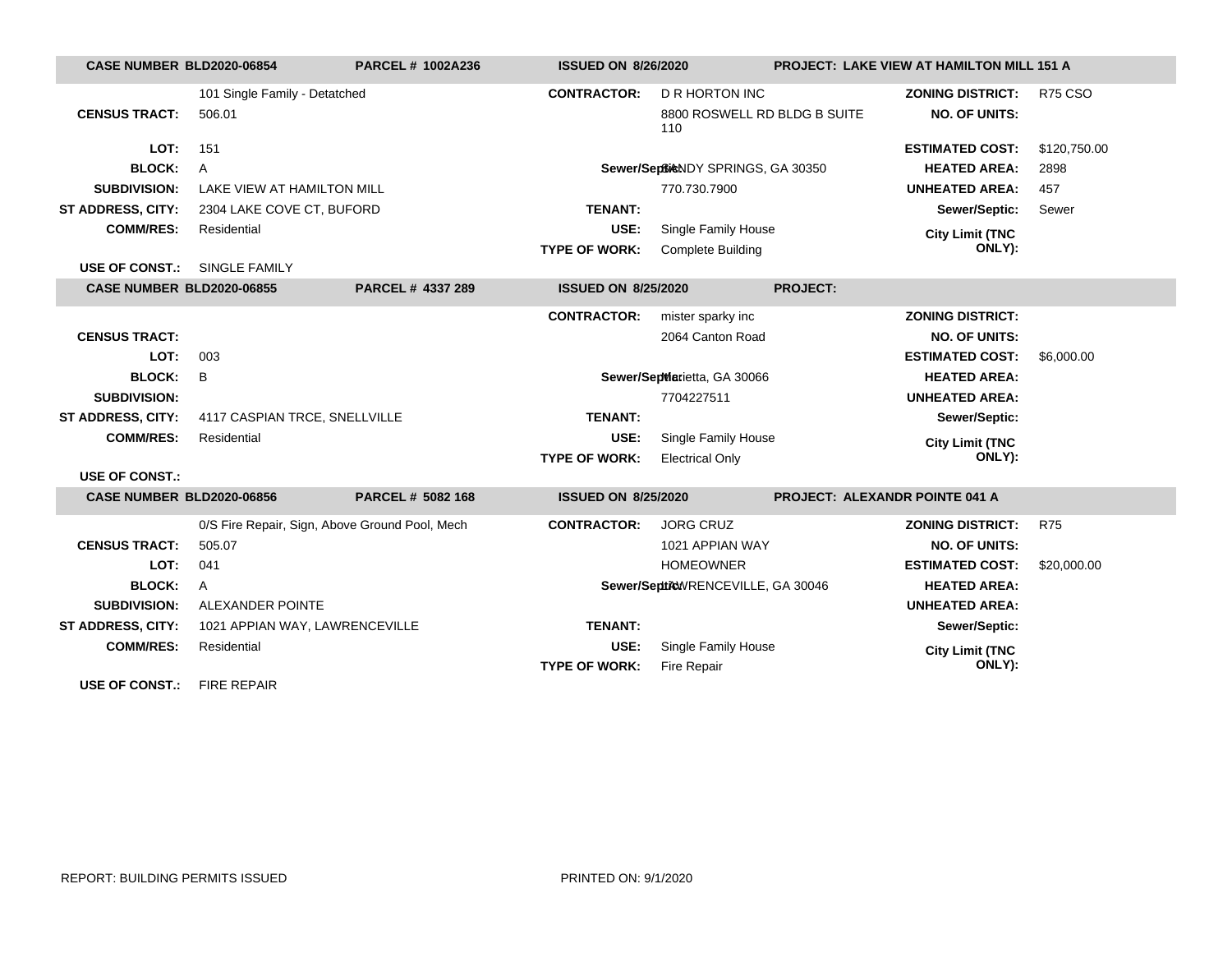| <b>CASE NUMBER BLD2020-06857</b> |                                          | PARCEL # 5268 153 | <b>ISSUED ON 8/25/2020</b> |                                               | <b>PROJECT: CAMPBELL MANOR 002 A</b> |                         |              |
|----------------------------------|------------------------------------------|-------------------|----------------------------|-----------------------------------------------|--------------------------------------|-------------------------|--------------|
|                                  | 101 Single Family - Detatched            |                   | <b>CONTRACTOR:</b>         | SDH Atlanta, LLC                              |                                      | <b>ZONING DISTRICT:</b> | <b>OSC</b>   |
| <b>CENSUS TRACT:</b>             | 506.02                                   |                   |                            | 110 VILLAGE TR                                |                                      | <b>NO. OF UNITS:</b>    |              |
| LOT:                             | 002                                      |                   |                            |                                               |                                      | <b>ESTIMATED COST:</b>  | \$122,250.00 |
| <b>BLOCK:</b>                    | $\mathsf{A}$                             |                   |                            | Sewer/Sephi@ODSTOCK, GA 30188                 |                                      | <b>HEATED AREA:</b>     | 2934         |
| <b>SUBDIVISION:</b>              | <b>CAMPBELL MANOR</b>                    |                   |                            | 7702138067                                    |                                      | <b>UNHEATED AREA:</b>   | 426          |
| <b>ST ADDRESS, CITY:</b>         | 1295 CAMPBELL PINE TRL, LAWRENCEVILLE    |                   | <b>TENANT:</b>             |                                               |                                      | Sewer/Septic:           | Sewer        |
| <b>COMM/RES:</b>                 | Residential                              |                   | USE:                       | Single Family House                           |                                      | <b>City Limit (TNC</b>  |              |
|                                  |                                          |                   | <b>TYPE OF WORK:</b>       | <b>Complete Building</b>                      |                                      | ONLY):                  |              |
|                                  | USE OF CONST.: SINGLE FAMILY, MODEL HOME |                   |                            |                                               |                                      |                         |              |
| <b>CASE NUMBER BLD2020-06859</b> |                                          | PARCEL # 7142 197 | <b>ISSUED ON 8/25/2020</b> |                                               | <b>PROJECT: ANDOVER 062 A</b>        |                         |              |
|                                  | 101 Single Family - Detatched            |                   | <b>CONTRACTOR:</b>         | <b>CLAYTON PROPERTIES GROUP</b><br>INC.       |                                      | <b>ZONING DISTRICT:</b> | <b>TND</b>   |
| <b>CENSUS TRACT:</b>             | 506.03                                   |                   |                            | 5230 BELLEWOOD CT SUITE A                     |                                      | <b>NO. OF UNITS:</b>    |              |
| LOT:                             | 062                                      |                   |                            |                                               |                                      | <b>ESTIMATED COST:</b>  | \$118,583.33 |
| <b>BLOCK:</b>                    | $\mathsf{A}$                             |                   |                            | Sewer/SepBidFORD, GA 30518                    |                                      | <b>HEATED AREA:</b>     | 2846         |
| <b>SUBDIVISION:</b>              | ANDOVER                                  |                   |                            | 770-381-0844                                  |                                      | <b>UNHEATED AREA:</b>   | 404          |
| <b>ST ADDRESS, CITY:</b>         | 3261 ANDOVER WAY, BUFORD                 |                   | <b>TENANT:</b>             |                                               |                                      | Sewer/Septic:           | Sewer        |
| <b>COMM/RES:</b>                 | Residential                              |                   | USE:                       | Single Family House                           |                                      | <b>City Limit (TNC</b>  |              |
|                                  |                                          |                   | <b>TYPE OF WORK:</b>       | <b>Complete Building</b>                      |                                      | ONLY):                  |              |
| <b>USE OF CONST.:</b>            | <b>NEW SINGLE FAMILY</b>                 |                   |                            |                                               |                                      |                         |              |
| <b>CASE NUMBER BLD2020-06860</b> |                                          | PARCEL # 7142 198 | <b>ISSUED ON 8/25/2020</b> |                                               | <b>PROJECT: ANDOVER 063 A</b>        |                         |              |
|                                  | 101 Single Family - Detatched            |                   | <b>CONTRACTOR:</b>         | <b>CLAYTON PROPERTIES GROUP</b><br><b>INC</b> |                                      | <b>ZONING DISTRICT:</b> | <b>TND</b>   |
| <b>CENSUS TRACT:</b>             | 506.03                                   |                   |                            | 5230 BELLEWOOD CT SUITE A                     |                                      | <b>NO. OF UNITS:</b>    |              |
| LOT:                             | 063                                      |                   |                            |                                               |                                      | <b>ESTIMATED COST:</b>  | \$109,000.00 |
| <b>BLOCK:</b>                    | $\mathsf{A}$                             |                   |                            | Sewer/SepBidFORD, GA 30518                    |                                      | <b>HEATED AREA:</b>     | 2616         |
| <b>SUBDIVISION:</b>              | ANDOVER                                  |                   |                            | 770-381-0844                                  |                                      | <b>UNHEATED AREA:</b>   | 431          |
| <b>ST ADDRESS, CITY:</b>         | 3271 ANDOVER WAY, BUFORD                 |                   | <b>TENANT:</b>             |                                               |                                      | Sewer/Septic:           | Sewer        |
| <b>COMM/RES:</b>                 | Residential                              |                   | USE:                       | Single Family House                           |                                      | <b>City Limit (TNC</b>  |              |
|                                  |                                          |                   | <b>TYPE OF WORK:</b>       | <b>Complete Building</b>                      |                                      | ONLY):                  |              |
| <b>USE OF CONST.:</b>            | SINGLE FAMILY                            |                   |                            |                                               |                                      |                         |              |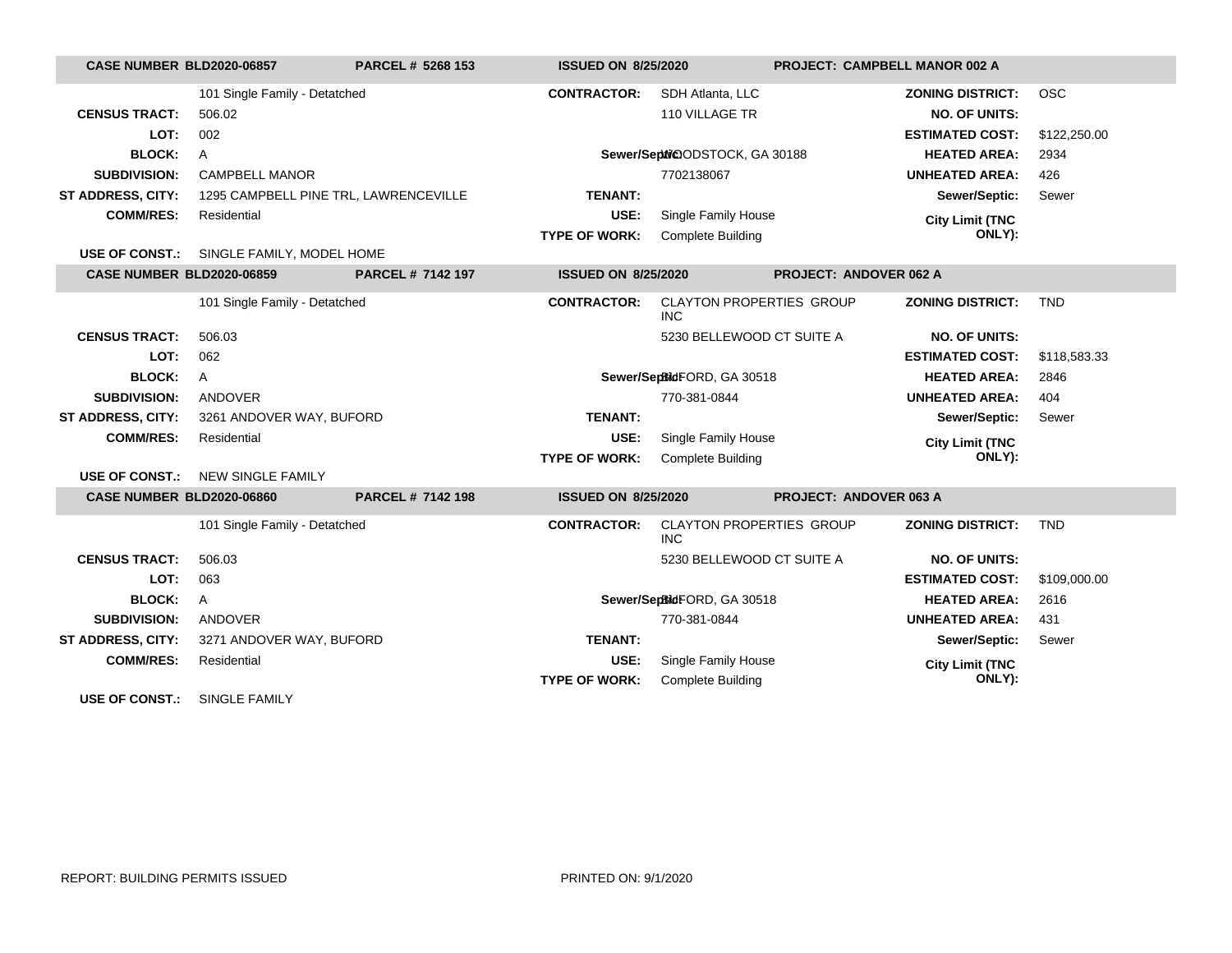| <b>CASE NUMBER BLD2020-06861</b> |                                 | PARCEL # 5184 174                              | <b>ISSUED ON 8/25/2020</b> |                                               | <b>PROJECT: James Pendleton</b>          |              |
|----------------------------------|---------------------------------|------------------------------------------------|----------------------------|-----------------------------------------------|------------------------------------------|--------------|
|                                  |                                 | 0/S Fire Repair, Sign, Above Ground Pool, Mech | <b>CONTRACTOR:</b>         | <b>RELIABLE Heating and Air</b>               | <b>ZONING DISTRICT:</b>                  | <b>RA200</b> |
| <b>CENSUS TRACT:</b>             | 050726                          |                                                |                            | 1305 CHASTAIN RD STE 500                      | <b>NO. OF UNITS:</b>                     |              |
| LOT:                             |                                 |                                                |                            |                                               | <b>ESTIMATED COST:</b>                   | \$4,400.00   |
| <b>BLOCK:</b>                    |                                 |                                                |                            | Sewer/Septicnesaw, GA 30144                   | <b>HEATED AREA:</b>                      |              |
| <b>SUBDIVISION:</b>              | <b>WATSONS BLUFF</b>            |                                                |                            | 7705949969                                    | <b>UNHEATED AREA:</b>                    |              |
| <b>ST ADDRESS, CITY:</b>         | 1723 CAGLE CT, LAWRENCEVILLE    |                                                | <b>TENANT:</b>             |                                               | Sewer/Septic:                            |              |
| <b>COMM/RES:</b>                 | <b>Online Permitting</b>        |                                                | USE:                       | Single Family House                           | <b>City Limit (TNC</b>                   |              |
|                                  |                                 |                                                | <b>TYPE OF WORK:</b>       | Mechanical Only                               | ONLY):                                   |              |
| <b>USE OF CONST.:</b>            | Replacing the cooling system    |                                                |                            |                                               |                                          |              |
| CASE NUMBER BLD2020-06862        |                                 | PARCEL # 5098 203                              | <b>ISSUED ON 8/25/2020</b> |                                               | <b>PROJECT: OAKS AT BRUSHY FORK 72 C</b> |              |
|                                  | 101 Single Family - Detatched   |                                                | <b>CONTRACTOR:</b>         | <b>D R HORTON INC</b>                         | <b>ZONING DISTRICT:</b>                  | <b>R75</b>   |
| <b>CENSUS TRACT:</b>             | 704.02                          |                                                |                            | 1371 DOGWOOD DR                               | <b>NO. OF UNITS:</b>                     |              |
| LOT:                             | 072                             |                                                |                            |                                               | <b>ESTIMATED COST:</b>                   | \$101,291.67 |
| <b>BLOCK:</b>                    | C                               |                                                |                            | Sewer/SeptiONYERS, GA 30012                   | <b>HEATED AREA:</b>                      | 2431         |
| <b>SUBDIVISION:</b>              | OAKS AT BRUSHY FORK             |                                                |                            | 770-362-0230                                  | <b>UNHEATED AREA:</b>                    | 449          |
| <b>ST ADDRESS, CITY:</b>         | 3340 LILLY BROOK DR, LOGANVILLE |                                                | <b>TENANT:</b>             |                                               | Sewer/Septic:                            | Sewer        |
| <b>COMM/RES:</b>                 | Residential                     |                                                | USE:                       | Single Family House                           | <b>City Limit (TNC</b>                   |              |
|                                  |                                 |                                                | <b>TYPE OF WORK:</b>       | <b>Complete Building</b>                      | ONLY):                                   |              |
| USE OF CONST.:                   | NEW SINGLE FAMILY               |                                                |                            |                                               |                                          |              |
| <b>CASE NUMBER BLD2020-06863</b> |                                 | PARCEL # 7142 199                              | <b>ISSUED ON 8/25/2020</b> |                                               | <b>PROJECT: ANDOVER 064 A</b>            |              |
|                                  | 101 Single Family - Detatched   |                                                | <b>CONTRACTOR:</b>         | <b>CLAYTON PROPERTIES GROUP</b><br><b>INC</b> | <b>ZONING DISTRICT:</b>                  | <b>TND</b>   |
| <b>CENSUS TRACT:</b>             | 506.03                          |                                                |                            | 5230 BELLEWOOD CT SUITE A                     | <b>NO. OF UNITS:</b>                     |              |
| LOT:                             | 064                             |                                                |                            |                                               | <b>ESTIMATED COST:</b>                   | \$111,083.33 |
| <b>BLOCK:</b>                    | A                               |                                                |                            | Sewer/SepBidFORD, GA 30518                    | <b>HEATED AREA:</b>                      | 2666         |
| <b>SUBDIVISION:</b>              | ANDOVER                         |                                                |                            | 770-381-0844                                  | <b>UNHEATED AREA:</b>                    | 409          |
| ST ADDRESS, CITY:                | 3281 ANDOVER WAY, BUFORD        |                                                | <b>TENANT:</b>             |                                               | Sewer/Septic:                            | Sewer        |
| <b>COMM/RES:</b>                 | Residential                     |                                                | USE:                       | Single Family House                           | <b>City Limit (TNC</b>                   |              |
|                                  |                                 |                                                | <b>TYPE OF WORK:</b>       | <b>Complete Building</b>                      | ONLY):                                   |              |
| USE OF CONST.:                   | <b>NEW SINGLE FAMILY</b>        |                                                |                            |                                               |                                          |              |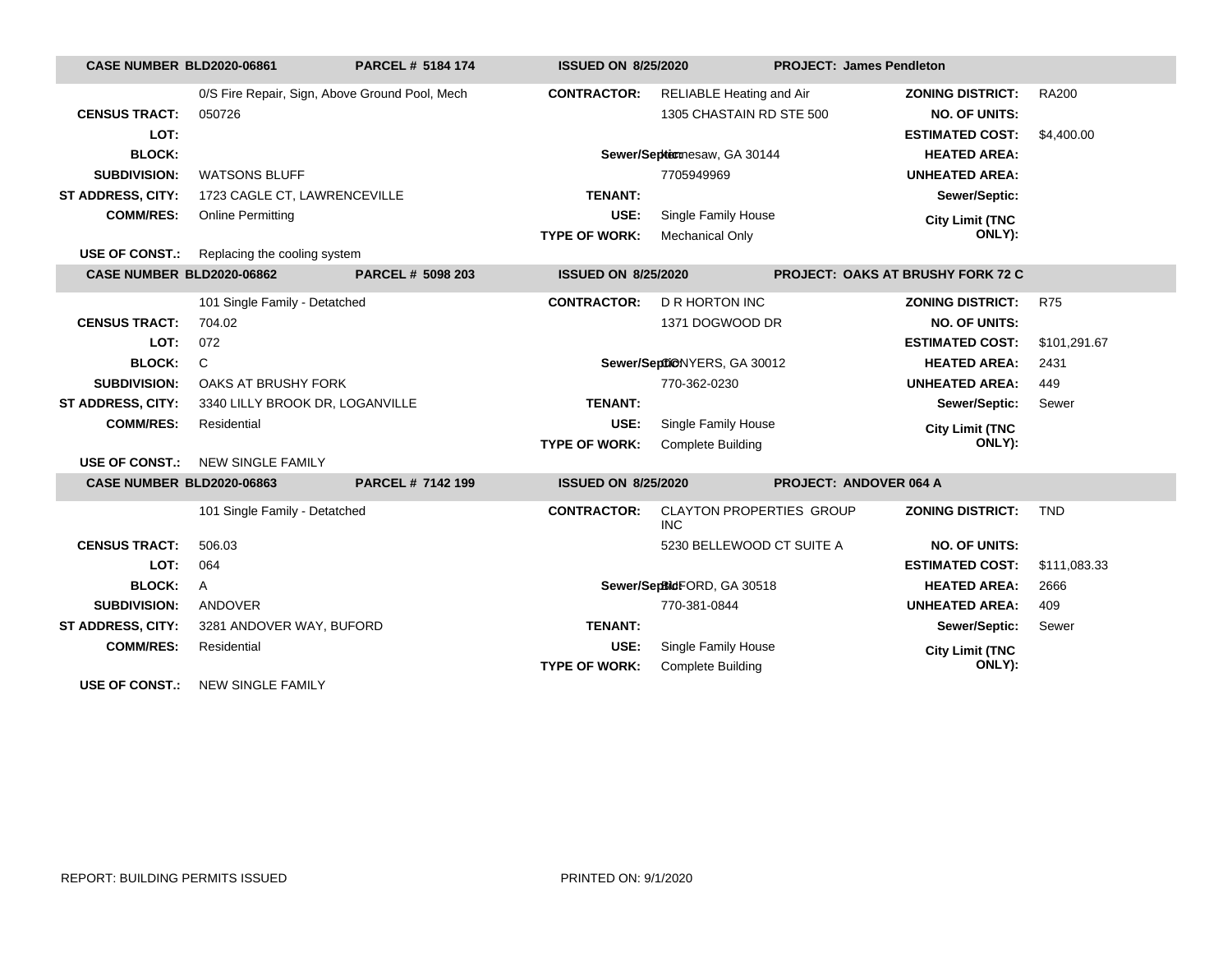| <b>CASE NUMBER BLD2020-06864</b> |                                                      | PARCEL # 7179 633        | <b>ISSUED ON 8/25/2020</b> |                                               |                               | PROJECT: ANDOVER, BUILDING 4, UNIT 279A |              |
|----------------------------------|------------------------------------------------------|--------------------------|----------------------------|-----------------------------------------------|-------------------------------|-----------------------------------------|--------------|
|                                  | 102 Single Family - Attached, Townhouse              |                          | <b>CONTRACTOR:</b>         | <b>CLAYTON PROPERTIES GROUP</b><br>INC.       |                               | <b>ZONING DISTRICT:</b>                 | <b>TND</b>   |
| <b>CENSUS TRACT:</b>             | 506.03                                               |                          |                            | 5230 BELLEWOOD CT SUITE A                     |                               | <b>NO. OF UNITS:</b>                    |              |
| LOT:                             | 279                                                  |                          |                            |                                               |                               | <b>ESTIMATED COST:</b>                  | \$91,208.33  |
| <b>BLOCK:</b>                    | $\overline{A}$                                       |                          |                            | Sewer/SepBidFORD, GA 30518                    |                               | <b>HEATED AREA:</b>                     | 2189         |
| <b>SUBDIVISION:</b>              | ANDOVER                                              |                          |                            | 770-381-0844                                  |                               | <b>UNHEATED AREA:</b>                   | 436          |
| <b>ST ADDRESS, CITY:</b>         | 2802 PEARL RIDGE TRCE, BUFORD                        |                          | <b>TENANT:</b>             |                                               |                               | Sewer/Septic:                           | Sewer        |
| <b>COMM/RES:</b>                 | Residential                                          |                          | USE:                       | Townhouse                                     |                               | <b>City Limit (TNC</b>                  |              |
|                                  |                                                      |                          | <b>TYPE OF WORK:</b>       | <b>Complete Building</b>                      |                               | ONLY):                                  |              |
| <b>USE OF CONST.:</b>            | NEW TOWNHOUSE.<br><b>MEADOWS A REAR ENTRY GARAGE</b> |                          |                            |                                               |                               |                                         |              |
| <b>CASE NUMBER BLD2020-06865</b> |                                                      | <b>PARCEL # 7142 200</b> | <b>ISSUED ON 8/25/2020</b> |                                               | <b>PROJECT: ANDOVER 065 A</b> |                                         |              |
|                                  | 101 Single Family - Detatched                        |                          | <b>CONTRACTOR:</b>         | <b>CLAYTON PROPERTIES GROUP</b><br><b>INC</b> |                               | <b>ZONING DISTRICT:</b>                 | <b>TND</b>   |
| <b>CENSUS TRACT:</b>             | 506.03                                               |                          |                            | 5230 BELLEWOOD CT SUITE A                     |                               | <b>NO. OF UNITS:</b>                    |              |
| LOT:                             | 065                                                  |                          |                            |                                               |                               | <b>ESTIMATED COST:</b>                  | \$103,125.00 |
| <b>BLOCK:</b>                    | $\mathsf{A}$                                         |                          |                            | Sewer/SepBidFORD, GA 30518                    |                               | <b>HEATED AREA:</b>                     | 2475         |
| <b>SUBDIVISION:</b>              | ANDOVER                                              |                          |                            | 770-381-0844                                  |                               | <b>UNHEATED AREA:</b>                   | 401          |
| <b>ST ADDRESS, CITY:</b>         | 3286 ANDOVER WAY, BUFORD                             |                          | <b>TENANT:</b>             |                                               |                               | Sewer/Septic:                           | Sewer        |
| <b>COMM/RES:</b>                 | Residential                                          |                          | USE:                       | Single Family House                           |                               | <b>City Limit (TNC</b>                  |              |
|                                  |                                                      |                          | <b>TYPE OF WORK:</b>       | <b>Complete Building</b>                      |                               | ONLY):                                  |              |
| <b>USE OF CONST.:</b>            | NEW SINGLE FAMILY                                    |                          |                            |                                               |                               |                                         |              |
| <b>CASE NUMBER BLD2020-06866</b> |                                                      | PARCEL # 7179 634        | <b>ISSUED ON 8/25/2020</b> |                                               |                               | PROJECT: ANDOVER, BUILDING 4, UNIT 280A |              |
|                                  | 102 Single Family - Attached, Townhouse              |                          | <b>CONTRACTOR:</b>         | <b>CLAYTON PROPERTIES GROUP</b><br><b>INC</b> |                               | <b>ZONING DISTRICT:</b>                 | <b>TND</b>   |
| <b>CENSUS TRACT:</b>             | 506.03                                               |                          |                            | 5230 BELLEWOOD CT SUITE A                     |                               | <b>NO. OF UNITS:</b>                    |              |
| LOT:                             | 280                                                  |                          |                            |                                               |                               | <b>ESTIMATED COST:</b>                  | \$91,208.33  |
| <b>BLOCK:</b>                    | $\mathsf{A}$                                         |                          |                            | Sewer/SepBidFORD, GA 30518                    |                               | <b>HEATED AREA:</b>                     | 2189         |
| <b>SUBDIVISION:</b>              | ANDOVER                                              |                          |                            | 770-381-0844                                  |                               | <b>UNHEATED AREA:</b>                   | 436          |
| ST ADDRESS, CITY:                | 2812 PEARL RIDGE TRCE, BUFORD                        |                          | <b>TENANT:</b>             |                                               |                               | Sewer/Septic:                           | Sewer        |
| <b>COMM/RES:</b>                 | Residential                                          |                          | USE:                       | Townhouse                                     |                               | <b>City Limit (TNC</b>                  |              |
|                                  |                                                      |                          | <b>TYPE OF WORK:</b>       | <b>Complete Building</b>                      |                               | ONLY):                                  |              |
| <b>USE OF CONST.:</b>            | NEW TOWNHOUSE,<br>SCOTTSDALE C REAR ENTRY GARAGE     |                          |                            |                                               |                               |                                         |              |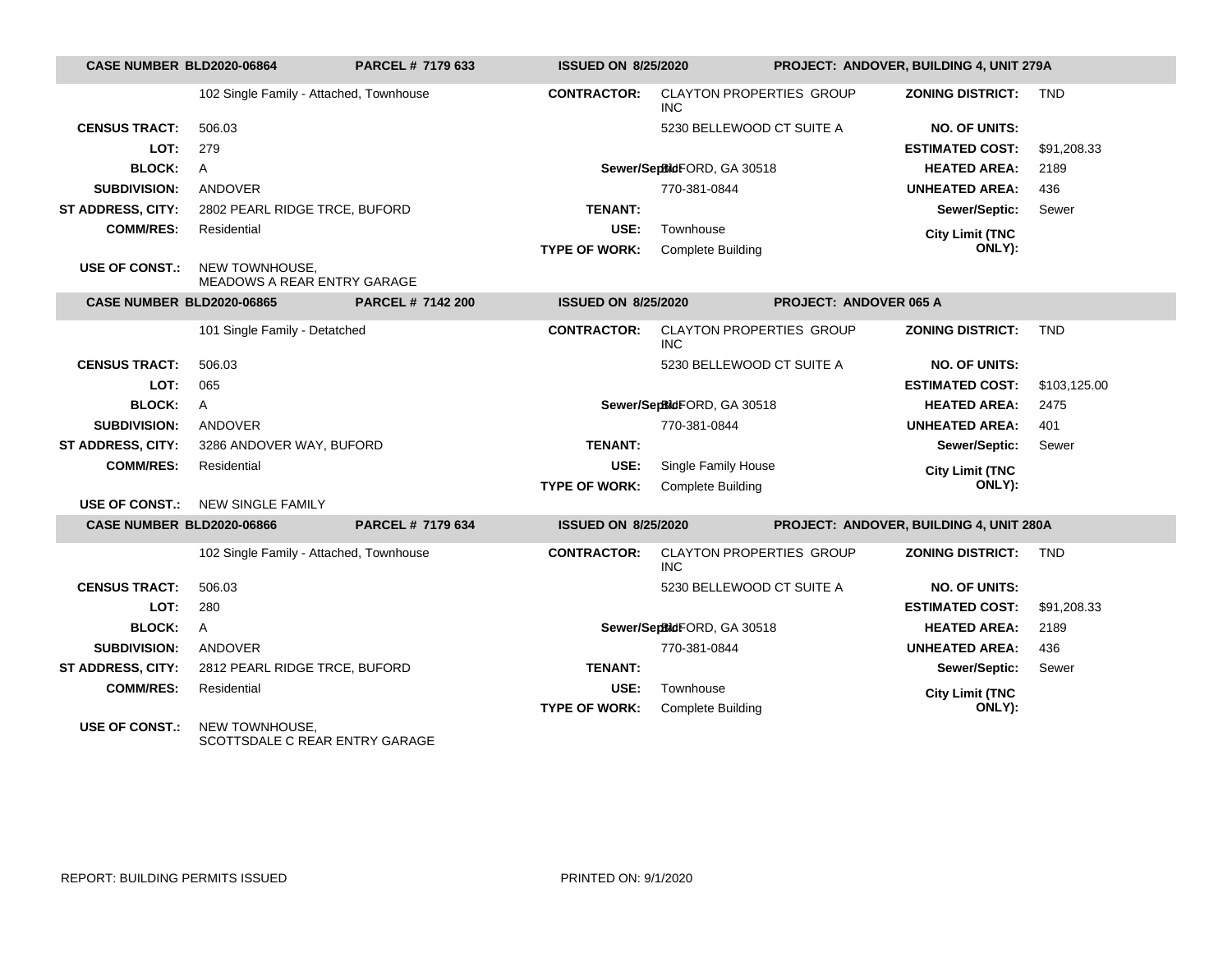| <b>CASE NUMBER BLD2020-06868</b> |                                                      | PARCEL # 7179 635 | <b>ISSUED ON 8/25/2020</b> |                                               | PROJECT: ANDOVER, BUILDING 4, UNIT 281A |                                         |             |
|----------------------------------|------------------------------------------------------|-------------------|----------------------------|-----------------------------------------------|-----------------------------------------|-----------------------------------------|-------------|
|                                  | 102 Single Family - Attached, Townhouse              |                   | <b>CONTRACTOR:</b>         | <b>CLAYTON PROPERTIES GROUP</b><br><b>INC</b> |                                         | <b>ZONING DISTRICT: TND</b>             |             |
| <b>CENSUS TRACT:</b>             | 506.03                                               |                   |                            | 5230 BELLEWOOD CT SUITE A                     |                                         | <b>NO. OF UNITS:</b>                    |             |
| LOT:                             | 281                                                  |                   |                            |                                               |                                         | <b>ESTIMATED COST:</b>                  | \$91,208.33 |
| <b>BLOCK:</b>                    | A                                                    |                   |                            | Sewer/SepBidFORD, GA 30518                    |                                         | <b>HEATED AREA:</b>                     | 2189        |
| <b>SUBDIVISION:</b>              | ANDOVER                                              |                   |                            | 770-381-0844                                  |                                         | <b>UNHEATED AREA:</b>                   | 436         |
| ST ADDRESS, CITY:                | 2822 PEARL RIDGE TRCE, BUFORD                        |                   | <b>TENANT:</b>             |                                               |                                         | Sewer/Septic:                           | Sewer       |
| <b>COMM/RES:</b>                 | Residential                                          |                   | USE:                       | Townhouse                                     |                                         | <b>City Limit (TNC</b>                  |             |
|                                  |                                                      |                   | <b>TYPE OF WORK:</b>       | Complete Building                             |                                         | ONLY):                                  |             |
| <b>USE OF CONST.:</b>            | NEW TOWNHOUSE,<br>MEADOWS B REAR ENTRY GARAGE        |                   |                            |                                               |                                         |                                         |             |
| <b>CASE NUMBER BLD2020-06869</b> |                                                      | PARCEL # 7179 636 | <b>ISSUED ON 8/25/2020</b> |                                               |                                         | PROJECT: ANDOVER, BUILDING 4, UNIT 282A |             |
|                                  | 102 Single Family - Attached, Townhouse              |                   | <b>CONTRACTOR:</b>         | <b>CLAYTON PROPERTIES GROUP</b><br><b>INC</b> |                                         | <b>ZONING DISTRICT:</b>                 | <b>TND</b>  |
| <b>CENSUS TRACT:</b>             | 506.03                                               |                   |                            | 5230 BELLEWOOD CT SUITE A                     |                                         | <b>NO. OF UNITS:</b>                    |             |
| LOT:                             | 282                                                  |                   |                            |                                               |                                         | <b>ESTIMATED COST:</b>                  | \$92,333.33 |
| <b>BLOCK:</b>                    | $\mathsf{A}$                                         |                   |                            | Sewer/SepBidFORD, GA 30518                    |                                         | <b>HEATED AREA:</b>                     | 2216        |
| <b>SUBDIVISION:</b>              | <b>ANDOVER</b>                                       |                   |                            | 770-381-0844                                  |                                         | <b>UNHEATED AREA:</b>                   | 437         |
| <b>ST ADDRESS, CITY:</b>         | 2832 PEARL RIDGE TRCE, BUFORD                        |                   | <b>TENANT:</b>             |                                               |                                         | Sewer/Septic:                           | Sewer       |
| <b>COMM/RES:</b>                 | Residential                                          |                   | USE:                       | Townhouse                                     |                                         | <b>City Limit (TNC</b>                  |             |
|                                  |                                                      |                   | <b>TYPE OF WORK:</b>       | <b>Complete Building</b>                      |                                         | ONLY):                                  |             |
| <b>USE OF CONST.:</b>            | NEW TOWNHOUSE,<br>SCOTTSDALE A REAR ENTRY GARAGE     |                   |                            |                                               |                                         |                                         |             |
| <b>CASE NUMBER BLD2020-06870</b> |                                                      | PARCEL # 7179 637 | <b>ISSUED ON 8/25/2020</b> |                                               |                                         | PROJECT: ANDOVER, BUILDING 4, UNIT 283A |             |
|                                  | 102 Single Family - Attached, Townhouse              |                   | <b>CONTRACTOR:</b>         | <b>CLAYTON PROPERTIES GROUP</b><br><b>INC</b> |                                         | <b>ZONING DISTRICT:</b>                 | <b>TND</b>  |
| <b>CENSUS TRACT:</b>             | 506.03                                               |                   |                            | 5230 BELLEWOOD CT SUITE A                     |                                         | <b>NO. OF UNITS:</b>                    |             |
| LOT:                             | 283                                                  |                   |                            |                                               |                                         | <b>ESTIMATED COST:</b>                  | \$91,208.33 |
| <b>BLOCK:</b>                    | $\mathsf{A}$                                         |                   |                            | Sewer/SepBidFORD, GA 30518                    |                                         | <b>HEATED AREA:</b>                     | 2189        |
| <b>SUBDIVISION:</b>              | ANDOVER                                              |                   |                            | 770-381-0844                                  |                                         | <b>UNHEATED AREA:</b>                   | 436         |
| <b>ST ADDRESS, CITY:</b>         | 2842 PEARL RIDGE TRCE, BUFORD                        |                   | <b>TENANT:</b>             |                                               |                                         | Sewer/Septic:                           | Sewer       |
| <b>COMM/RES:</b>                 | Residential                                          |                   | USE:                       | Townhouse                                     |                                         | <b>City Limit (TNC</b>                  |             |
|                                  |                                                      |                   | <b>TYPE OF WORK:</b>       | <b>Complete Building</b>                      |                                         | ONLY):                                  |             |
| <b>USE OF CONST.:</b>            | NEW TOWNHOUSE.<br><b>MEADOWS C REAR ENTRY GARAGE</b> |                   |                            |                                               |                                         |                                         |             |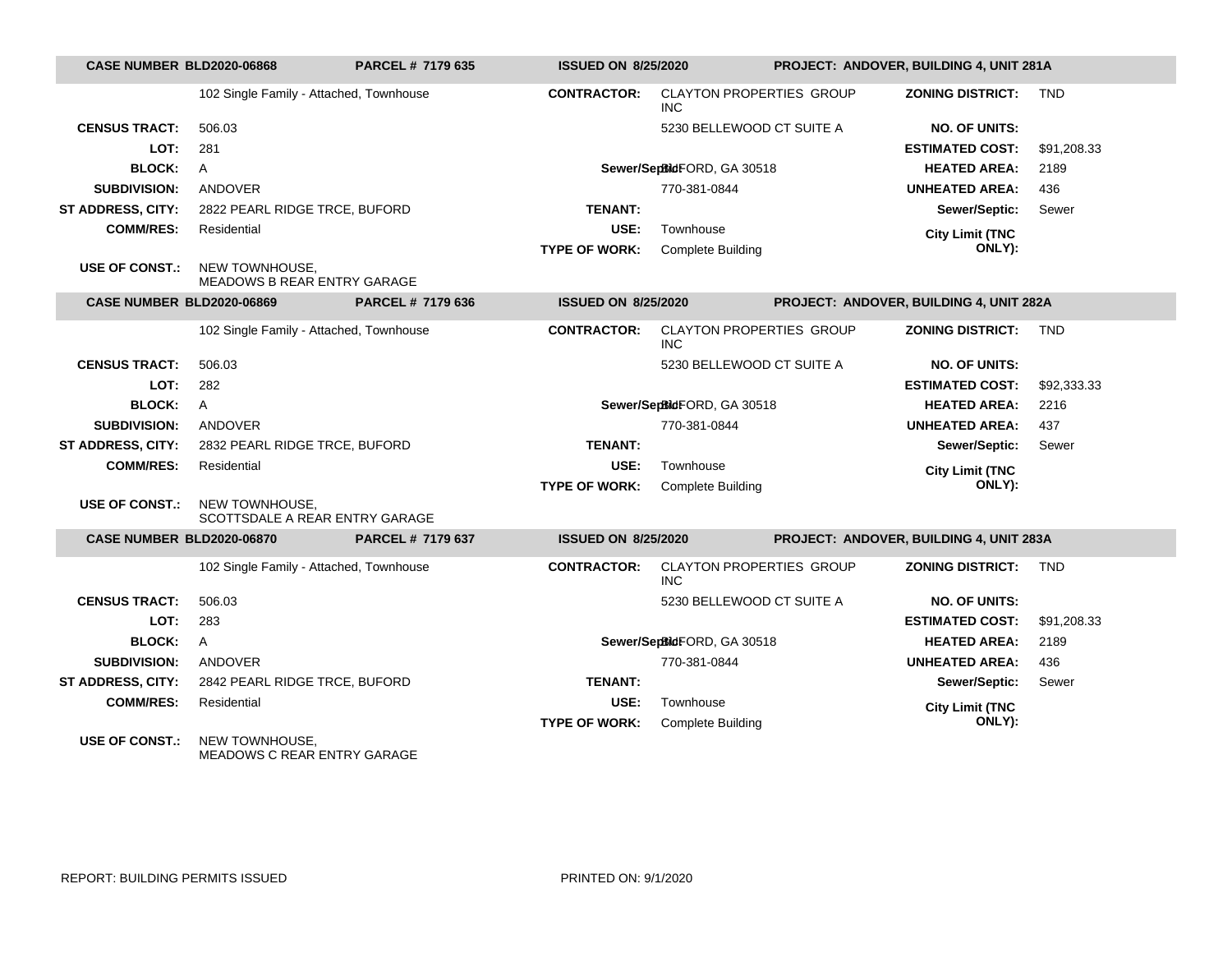| <b>CASE NUMBER BLD2020-06871</b> |                                                | PARCEL # 5232 060                              | <b>ISSUED ON 8/25/2020</b> |                              | PROJECT: Huhuley * 8/14 |                         |                  |
|----------------------------------|------------------------------------------------|------------------------------------------------|----------------------------|------------------------------|-------------------------|-------------------------|------------------|
|                                  |                                                | 0/S Fire Repair, Sign, Above Ground Pool, Mech | <b>CONTRACTOR:</b>         | SUPERIOR PLUMBING SERVICES   |                         | <b>ZONING DISTRICT:</b> | R100MOD          |
| <b>CENSUS TRACT:</b>             | 050546                                         |                                                |                            | 3991 ROYAL COURT             |                         | <b>NO. OF UNITS:</b>    |                  |
| LOT:                             |                                                |                                                |                            |                              |                         | <b>ESTIMATED COST:</b>  | \$1,140.00       |
| <b>BLOCK:</b>                    |                                                |                                                |                            | Sewer/SeptieNNESAW, GA 30144 |                         | <b>HEATED AREA:</b>     |                  |
| <b>SUBDIVISION:</b>              | <b>GREAT RIVER AT TRIBBLE MILL</b>             |                                                |                            | 770.422.7586                 |                         | <b>UNHEATED AREA:</b>   |                  |
| <b>ST ADDRESS, CITY:</b>         |                                                | 1330 GREAT RIVER PKWY, LAWRENCEVILLE           | <b>TENANT:</b>             |                              |                         | Sewer/Septic:           |                  |
| <b>COMM/RES:</b>                 | <b>Online Permitting</b>                       |                                                | USE:                       | Single Family House          |                         | <b>City Limit (TNC</b>  |                  |
|                                  |                                                |                                                | <b>TYPE OF WORK:</b>       | <b>Plumbing Only</b>         |                         | ONLY):                  |                  |
| <b>USE OF CONST.:</b>            | Water heater replacement                       |                                                |                            |                              |                         |                         |                  |
|                                  | <b>CASE NUMBER BLD2020-06872</b>               | PARCEL # 7055 335                              | <b>ISSUED ON 8/25/2020</b> |                              | PROJECT: Crain 8/19     |                         |                  |
|                                  |                                                | 0/S Fire Repair, Sign, Above Ground Pool, Mech | <b>CONTRACTOR:</b>         | SUPERIOR PLUMBING SERVICES   |                         | <b>ZONING DISTRICT:</b> | R <sub>100</sub> |
| <b>CENSUS TRACT:</b>             | 050548                                         |                                                |                            | 3991 ROYAL COURT             |                         | <b>NO. OF UNITS:</b>    |                  |
| LOT:                             |                                                |                                                |                            |                              |                         | <b>ESTIMATED COST:</b>  | \$1,140.00       |
| <b>BLOCK:</b>                    |                                                |                                                |                            | Sewer/SeptieNNESAW, GA 30144 |                         | <b>HEATED AREA:</b>     |                  |
| <b>SUBDIVISION:</b>              | <b>OAKMONT</b>                                 |                                                |                            | 770.422.7586                 |                         | <b>UNHEATED AREA:</b>   |                  |
| ST ADDRESS, CITY:                |                                                | 1837 PROSPECT VIEW DR, LAWRENCEVILLE           | <b>TENANT:</b>             |                              |                         | Sewer/Septic:           |                  |
| <b>COMM/RES:</b>                 | <b>Online Permitting</b>                       |                                                | USE:                       | Single Family House          |                         | <b>City Limit (TNC</b>  |                  |
|                                  |                                                |                                                | <b>TYPE OF WORK:</b>       | Plumbing Only                |                         | ONLY):                  |                  |
|                                  | <b>USE OF CONST.:</b> Water heater replacement |                                                |                            |                              |                         |                         |                  |
| <b>CASE NUMBER BLD2020-06873</b> |                                                | PARCEL # 6065 229                              | <b>ISSUED ON 8/25/2020</b> |                              | PROJECT: Peddle *8/21   |                         |                  |
|                                  |                                                | 0/S Fire Repair, Sign, Above Ground Pool, Mech | <b>CONTRACTOR:</b>         | SUPERIOR PLUMBING SERVICES   |                         | <b>ZONING DISTRICT:</b> | R <sub>100</sub> |
| <b>CENSUS TRACT:</b>             | 050714                                         |                                                |                            | 3991 ROYAL COURT             |                         | <b>NO. OF UNITS:</b>    |                  |
| LOT:                             |                                                |                                                |                            |                              |                         | <b>ESTIMATED COST:</b>  | \$1,140.00       |
| <b>BLOCK:</b>                    |                                                |                                                |                            | Sewer/SeptieNNESAW, GA 30144 |                         | <b>HEATED AREA:</b>     |                  |
| <b>SUBDIVISION:</b>              | <b>EDWARDS COVE</b>                            |                                                |                            | 770.422.7586                 |                         | <b>UNHEATED AREA:</b>   |                  |
| <b>ST ADDRESS, CITY:</b>         | 4183 BENT WILLOW DR, LILBURN                   |                                                | <b>TENANT:</b>             |                              |                         | Sewer/Septic:           |                  |
| <b>COMM/RES:</b>                 | <b>Online Permitting</b>                       |                                                | USE:                       | Single Family House          |                         | <b>City Limit (TNC</b>  |                  |
|                                  |                                                |                                                | <b>TYPE OF WORK:</b>       | <b>Plumbing Only</b>         |                         | ONLY):                  |                  |

**USE OF CONST.:** Water heater replacement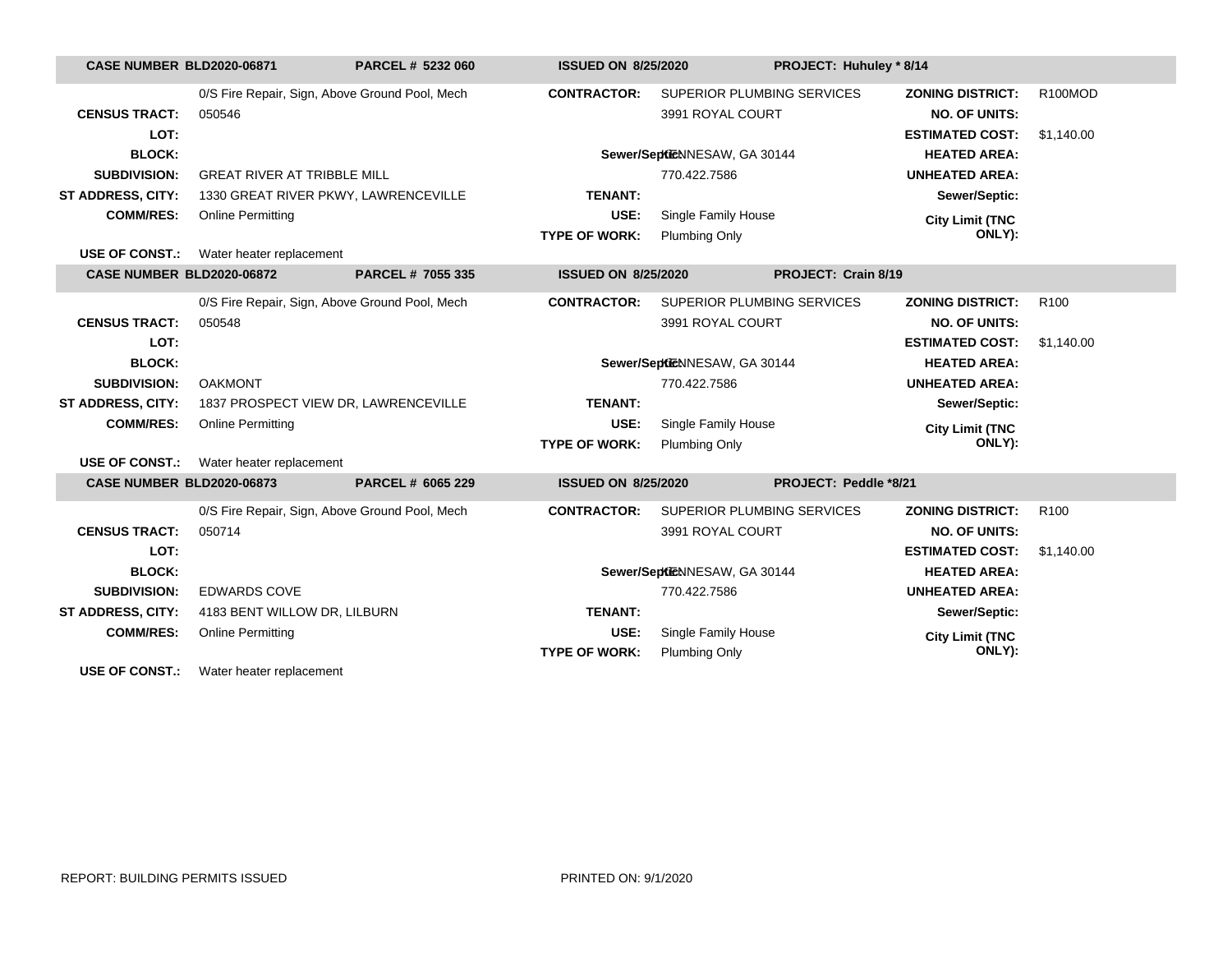| <b>CASE NUMBER BLD2020-06874</b> |                                                | PARCEL # 7025 286                            | <b>ISSUED ON 8/25/2020</b> |                                                           | PROJECT: Yates * 8/6 |                                                    |              |
|----------------------------------|------------------------------------------------|----------------------------------------------|----------------------------|-----------------------------------------------------------|----------------------|----------------------------------------------------|--------------|
|                                  | 0/S Fire Repair, Sign, Above Ground Pool, Mech |                                              | <b>CONTRACTOR:</b>         | SUPERIOR PLUMBING SERVICES                                |                      | <b>ZONING DISTRICT:</b>                            | <b>R75</b>   |
| <b>CENSUS TRACT:</b>             | 050548                                         |                                              |                            | 3991 ROYAL COURT                                          |                      | <b>NO. OF UNITS:</b>                               |              |
| LOT:                             |                                                |                                              |                            |                                                           |                      | <b>ESTIMATED COST:</b>                             | \$1,140.00   |
| <b>BLOCK:</b>                    |                                                |                                              |                            | Sewer/SeptieNNESAW, GA 30144                              |                      | <b>HEATED AREA:</b>                                |              |
| <b>SUBDIVISION:</b>              | <b>HADAWAY</b>                                 |                                              |                            | 770.422.7586                                              |                      | <b>UNHEATED AREA:</b>                              |              |
| ST ADDRESS, CITY:                | 1052 ADAH LN, LAWRENCEVILLE                    |                                              | <b>TENANT:</b>             |                                                           |                      | Sewer/Septic:                                      |              |
| <b>COMM/RES:</b>                 | <b>Online Permitting</b>                       |                                              | USE:                       | Single Family House                                       |                      | <b>City Limit (TNC</b>                             |              |
|                                  |                                                |                                              | <b>TYPE OF WORK:</b>       | Plumbing Only                                             |                      | ONLY):                                             |              |
| <b>USE OF CONST.:</b>            | Water heater replacement                       |                                              |                            |                                                           |                      |                                                    |              |
| <b>CASE NUMBER BLD2020-06875</b> |                                                | PARCEL # 7014 034                            | <b>ISSUED ON 8/25/2020</b> |                                                           |                      | <b>PROJECT: PROGRESS CENTER - GC VOTER STORAGE</b> |              |
|                                  | 437 Alterations (Non-Res), Interior Finish     |                                              | <b>CONTRACTOR:</b>         | <b>CLEVELAND ELECTRIC</b>                                 |                      | <b>ZONING DISTRICT:</b>                            | M1           |
| <b>CENSUS TRACT:</b>             | 050548                                         |                                              |                            | 110 SCOTT BLVD.                                           |                      | <b>NO. OF UNITS:</b>                               |              |
| LOT:                             |                                                |                                              |                            |                                                           |                      | <b>ESTIMATED COST:</b>                             | \$123,661.00 |
| <b>BLOCK:</b>                    |                                                |                                              |                            | Sewer/SepTicRONE, GA 30290                                |                      | <b>HEATED AREA:</b>                                |              |
| <b>SUBDIVISION:</b>              | <b>GWINNETT PROGRESS CENTER</b>                |                                              |                            | 404.505.4234                                              |                      | <b>UNHEATED AREA:</b>                              |              |
| <b>ST ADDRESS, CITY:</b>         |                                                | 825 PROGRESS CENTER AVE STE B, LAWRENCEVILLE | <b>TENANT:</b>             | <b>GC VOTER STORAGE</b>                                   |                      | Sewer/Septic:                                      |              |
| <b>COMM/RES:</b>                 | Commercial                                     |                                              | USE:                       | Storage Warehouse                                         |                      | <b>City Limit (TNC</b>                             |              |
|                                  |                                                |                                              | <b>TYPE OF WORK:</b>       | <b>Interior Finish</b>                                    |                      | ONLY):                                             |              |
| <b>USE OF CONST.:</b>            | STORAGE-WAREHOUSE                              |                                              |                            |                                                           |                      |                                                    |              |
| <b>CASE NUMBER BLD2020-06876</b> |                                                | PARCEL # 7158 014                            | <b>ISSUED ON 8/25/2020</b> |                                                           | <b>PROJECT:</b>      |                                                    |              |
|                                  |                                                |                                              | <b>CONTRACTOR:</b>         | TE Certified Electricians, Heating,<br>Cooling & Plumbing |                      | <b>ZONING DISTRICT:</b>                            |              |
| <b>CENSUS TRACT:</b>             |                                                |                                              |                            | 9800 Old Dogwood Rd                                       |                      | <b>NO. OF UNITS:</b>                               |              |
| LOT:                             |                                                |                                              |                            |                                                           |                      | <b>ESTIMATED COST:</b>                             | \$2,553.00   |
| <b>BLOCK:</b>                    |                                                |                                              |                            | Sewer/SepRicswell, GA 30075                               |                      | <b>HEATED AREA:</b>                                |              |
| <b>SUBDIVISION:</b>              |                                                |                                              |                            | 7706676937                                                |                      | <b>UNHEATED AREA:</b>                              |              |
| ST ADDRESS, CITY:                | 2753 PINEBLOOM WAY, DULUTH                     |                                              | <b>TENANT:</b>             |                                                           |                      | Sewer/Septic:                                      |              |
| <b>COMM/RES:</b>                 | Residential                                    |                                              | USE:                       | Single Family House                                       |                      | <b>City Limit (TNC</b>                             |              |
|                                  |                                                |                                              | <b>TYPE OF WORK:</b>       | <b>Electrical Only</b>                                    |                      | ONLY):                                             |              |
| <b>USE OF CONST.:</b>            |                                                |                                              |                            |                                                           |                      |                                                    |              |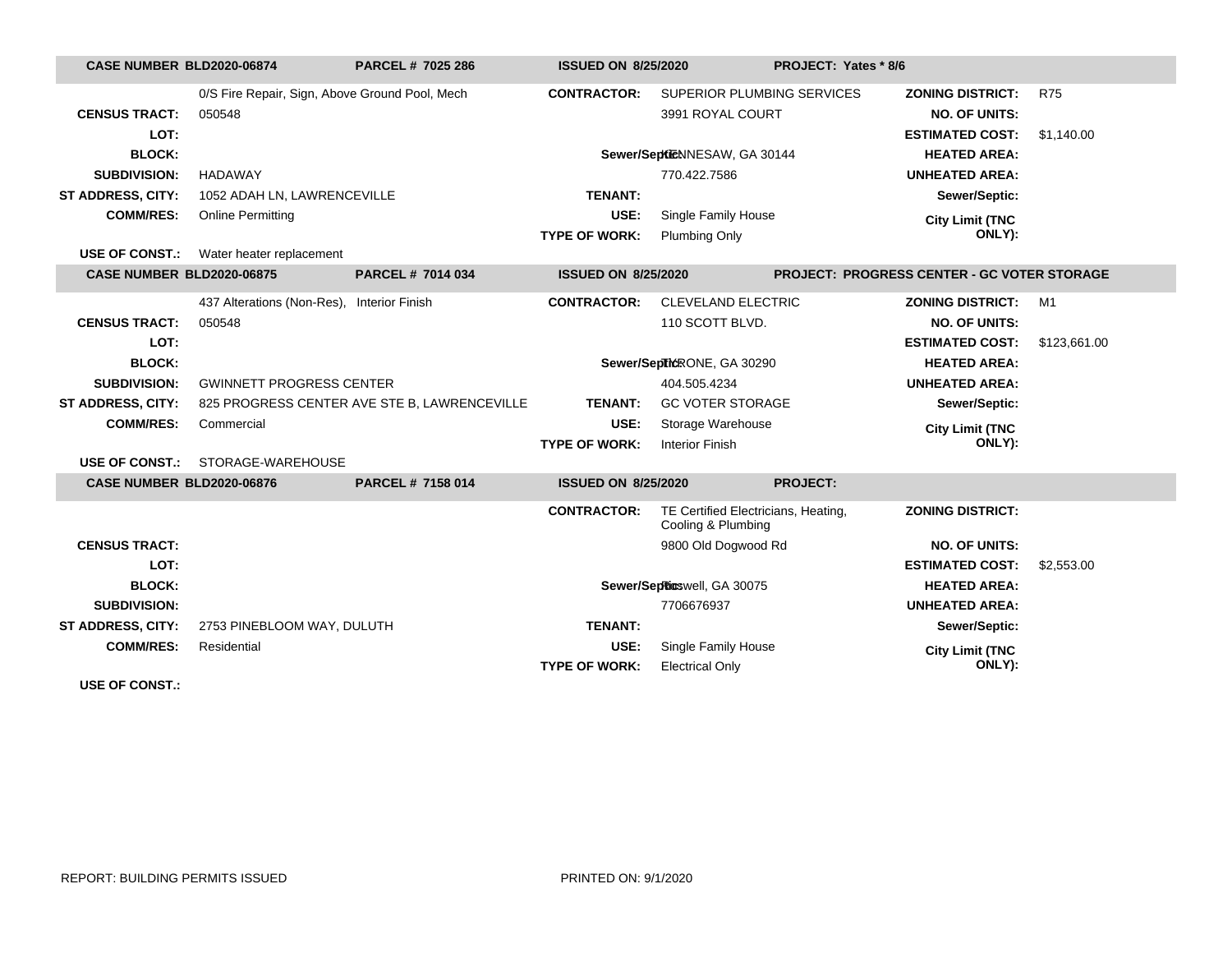| CASE NUMBER BLD2020-06877        |                                                  | PARCEL # 7179 639        | <b>ISSUED ON 8/26/2020</b> |                                               | PROJECT: ANDOVER, BUILDING 4, UNIT 285A |             |
|----------------------------------|--------------------------------------------------|--------------------------|----------------------------|-----------------------------------------------|-----------------------------------------|-------------|
|                                  | 102 Single Family - Attached, Townhouse          |                          | <b>CONTRACTOR:</b>         | <b>CLAYTON PROPERTIES GROUP</b><br><b>INC</b> | <b>ZONING DISTRICT:</b>                 | <b>TND</b>  |
| <b>CENSUS TRACT:</b>             | 506.03                                           |                          |                            | 5230 BELLEWOOD CT SUITE A                     | <b>NO. OF UNITS:</b>                    |             |
| LOT:                             | 285                                              |                          |                            |                                               | <b>ESTIMATED COST:</b>                  | \$91,208.33 |
| <b>BLOCK:</b>                    | A                                                |                          |                            | Sewer/SepBidFORD, GA 30518                    | <b>HEATED AREA:</b>                     | 2189        |
| <b>SUBDIVISION:</b>              | ANDOVER                                          |                          |                            | 770-381-0844                                  | <b>UNHEATED AREA:</b>                   | 436         |
| ST ADDRESS, CITY:                | 2862 PEARL RIDGE TRCE, BUFORD                    |                          | <b>TENANT:</b>             |                                               | Sewer/Septic:                           | Sewer       |
| <b>COMM/RES:</b>                 | Residential                                      |                          | USE:                       | Townhouse                                     | <b>City Limit (TNC</b>                  |             |
|                                  |                                                  |                          | <b>TYPE OF WORK:</b>       | Complete Building                             | ONLY):                                  |             |
| <b>USE OF CONST.:</b>            | NEW TOWNHOUSE,<br>MEADOWS A REAR ENTRY GARAGE    |                          |                            |                                               |                                         |             |
| <b>CASE NUMBER BLD2020-06878</b> |                                                  | <b>PARCEL # 7179 640</b> | <b>ISSUED ON 8/25/2020</b> |                                               | PROJECT: ANDOVER, BUILDING 4, UNIT 286A |             |
|                                  | 102 Single Family - Attached, Townhouse          |                          | <b>CONTRACTOR:</b>         | <b>CLAYTON PROPERTIES GROUP</b><br><b>INC</b> | <b>ZONING DISTRICT:</b>                 | <b>TND</b>  |
| <b>CENSUS TRACT:</b>             | 506.03                                           |                          |                            | 5230 BELLEWOOD CT SUITE A                     | <b>NO. OF UNITS:</b>                    |             |
| LOT:                             | 286                                              |                          |                            |                                               | <b>ESTIMATED COST:</b>                  | \$92,333.33 |
| <b>BLOCK:</b>                    | $\mathsf{A}$                                     |                          |                            | Sewer/SepBidFORD, GA 30518                    | <b>HEATED AREA:</b>                     | 2216        |
| <b>SUBDIVISION:</b>              | <b>ANDOVER</b>                                   |                          |                            | 770-381-0844                                  | <b>UNHEATED AREA:</b>                   | 437         |
| <b>ST ADDRESS, CITY:</b>         | 2872 PEARL RIDGE TRCE, BUFORD                    |                          | <b>TENANT:</b>             |                                               | Sewer/Septic:                           | Sewer       |
| <b>COMM/RES:</b>                 | Residential                                      |                          | USE:                       | Townhouse                                     | <b>City Limit (TNC</b>                  |             |
|                                  |                                                  |                          | <b>TYPE OF WORK:</b>       | <b>Complete Building</b>                      | ONLY):                                  |             |
| <b>USE OF CONST.:</b>            | NEW TOWNHOUSE,<br>SCOTTSDALE C REAR ENTRY GARAGE |                          |                            |                                               |                                         |             |
| <b>CASE NUMBER BLD2020-06879</b> |                                                  | PARCEL # 7179 638        | <b>ISSUED ON 8/25/2020</b> |                                               | PROJECT: ANDOVER, BUILDING 4, UNIT 284A |             |
|                                  | 102 Single Family - Attached, Townhouse          |                          | <b>CONTRACTOR:</b>         | <b>CLAYTON PROPERTIES GROUP</b><br><b>INC</b> | <b>ZONING DISTRICT:</b>                 | <b>TND</b>  |
| <b>CENSUS TRACT:</b>             | 506.03                                           |                          |                            | 5230 BELLEWOOD CT SUITE A                     | <b>NO. OF UNITS:</b>                    |             |
| LOT:                             | 284                                              |                          |                            |                                               | <b>ESTIMATED COST:</b>                  | \$92,541.67 |
| <b>BLOCK:</b>                    | $\mathsf{A}$                                     |                          |                            | Sewer/SepBidFORD, GA 30518                    | <b>HEATED AREA:</b>                     | 2221        |
| <b>SUBDIVISION:</b>              | ANDOVER                                          |                          |                            | 770-381-0844                                  | <b>UNHEATED AREA:</b>                   | 437         |
| <b>ST ADDRESS, CITY:</b>         | 2852 PEARL RIDGE TRCE, BUFORD                    |                          | <b>TENANT:</b>             |                                               | Sewer/Septic:                           | Sewer       |
| <b>COMM/RES:</b>                 | Residential                                      |                          | USE:                       | Townhouse                                     | <b>City Limit (TNC</b>                  |             |
|                                  |                                                  |                          | <b>TYPE OF WORK:</b>       | <b>Complete Building</b>                      | ONLY):                                  |             |
| <b>USE OF CONST.:</b>            | NEW TOWNHOUSE.<br>SCOTTSDALE B REAR ENTRY GARAGE |                          |                            |                                               |                                         |             |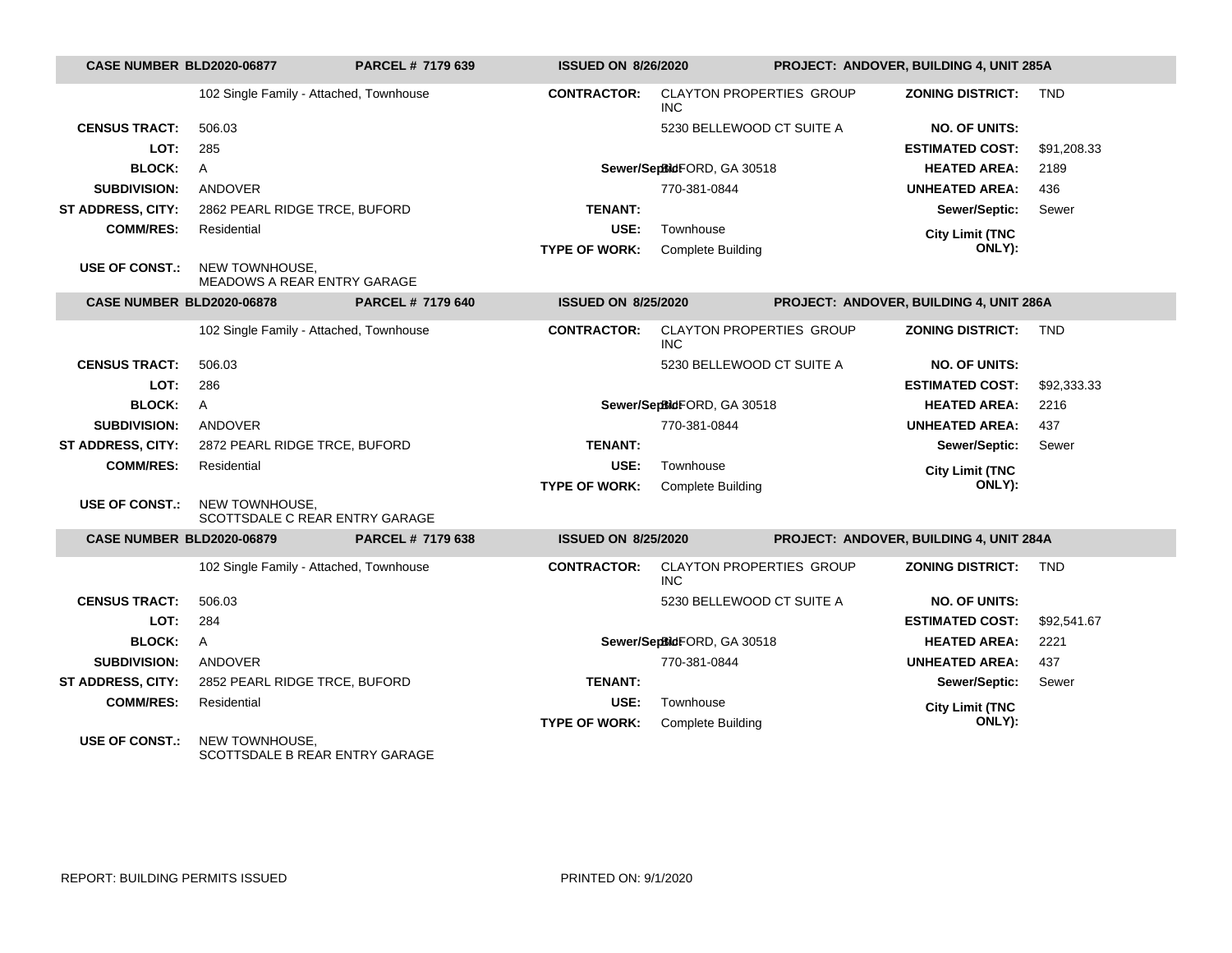| <b>CASE NUMBER BLD2020-06880</b> |                                                         | PARCEL # 7105 011 | <b>ISSUED ON 8/25/2020</b> |                                  | <b>PROJECT: Key</b>          |                |
|----------------------------------|---------------------------------------------------------|-------------------|----------------------------|----------------------------------|------------------------------|----------------|
|                                  | 0/S Fire Repair, Sign, Above Ground Pool, Mech          |                   | <b>CONTRACTOR:</b>         | Coolray                          | <b>ZONING DISTRICT:</b>      | C <sub>2</sub> |
| <b>CENSUS TRACT:</b>             | 050547                                                  |                   |                            | 1787 Williams Drive              | <b>NO. OF UNITS:</b>         |                |
| LOT:                             |                                                         |                   |                            |                                  | <b>ESTIMATED COST:</b>       | \$1.00         |
| <b>BLOCK:</b>                    |                                                         |                   |                            | Sewer/SepWarietta, GA 30066      | <b>HEATED AREA:</b>          |                |
| <b>SUBDIVISION:</b>              | undefined                                               |                   |                            | 6787842225                       | <b>UNHEATED AREA:</b>        |                |
| <b>ST ADDRESS, CITY:</b>         | 2201 HWY 20, LAWRENCEVILLE                              |                   | <b>TENANT:</b>             |                                  | Sewer/Septic:                |                |
| <b>COMM/RES:</b>                 | <b>Online Permitting</b>                                |                   | USE:                       | Single Family House              | <b>City Limit (TNC</b>       |                |
|                                  |                                                         |                   | <b>TYPE OF WORK:</b>       | <b>Mechanical Only</b>           | ONLY):                       |                |
|                                  | <b>USE OF CONST.:</b> Remove and replace existing HVAC. |                   |                            |                                  |                              |                |
| <b>CASE NUMBER BLD2020-06881</b> |                                                         | PARCEL # 6259 107 | <b>ISSUED ON 8/28/2020</b> |                                  | PROJECT: Lakeside at Berkely |                |
|                                  | O/S Fire Repair, Sign, Above Ground Pool, Mech          |                   | <b>CONTRACTOR:</b>         | JIMMY L JOYNER INC               | <b>ZONING DISTRICT:</b>      | <b>R75</b>     |
| <b>CENSUS TRACT:</b>             | 050314                                                  |                   |                            | 2617 HIGHWAY 42                  | <b>NO. OF UNITS:</b>         |                |
| LOT:                             | 002                                                     |                   |                            |                                  | <b>ESTIMATED COST:</b>       | \$52,000.00    |
| <b>BLOCK:</b>                    | D                                                       |                   |                            | Sewer/Septt@CUST GROVE, GA 30248 | <b>HEATED AREA:</b>          | 1331           |
| <b>SUBDIVISION:</b>              | LAKESIDE AT BERKELEY MANOR                              |                   |                            | 770-560-6444                     | <b>UNHEATED AREA:</b>        | $\Omega$       |
| <b>ST ADDRESS, CITY:</b>         | 2715 LANDINGTON WAY, DULUTH                             |                   | <b>TENANT:</b>             |                                  | Sewer/Septic:                | Sewer          |
| <b>COMM/RES:</b>                 | Residential                                             |                   | USE:                       | Single Family House              | <b>City Limit (TNC</b>       |                |
|                                  |                                                         |                   | <b>TYPE OF WORK:</b>       | Storm Repair                     | ONLY):                       |                |
| USE OF CONST.:                   | <b>STORM REPAIR</b>                                     |                   |                            |                                  |                              |                |
| CASE NUMBER BLD2020-06882        |                                                         | PARCEL # 5156 363 | <b>ISSUED ON 8/25/2020</b> |                                  | PROJECT: INDEPENDENCE, 33A   |                |
|                                  | 101 Single Family - Detatched                           |                   | <b>CONTRACTOR:</b>         | D R HORTON INC                   | <b>ZONING DISTRICT:</b>      | undefined      |
| <b>CENSUS TRACT:</b>             | undefined                                               |                   |                            | 1371 DOGWOOD DR                  | <b>NO. OF UNITS:</b>         |                |
| LOT:                             | 033                                                     |                   |                            |                                  | <b>ESTIMATED COST:</b>       | \$126,292.00   |
| <b>BLOCK:</b>                    | A                                                       |                   |                            | Sewer/SeptiONYERS, GA 30012      | <b>HEATED AREA:</b>          | 3031           |
| <b>SUBDIVISION:</b>              | undefined                                               |                   |                            | 770-362-0230                     | <b>UNHEATED AREA:</b>        | 460            |
| <b>ST ADDRESS, CITY:</b>         | 329 AZALEA BLOOM DR, LOGANVILLE                         |                   | <b>TENANT:</b>             |                                  | Sewer/Septic:                | Sewer          |
| <b>COMM/RES:</b>                 | Residential                                             |                   | USE:                       | Single Family House              | <b>City Limit (TNC</b>       |                |
|                                  |                                                         |                   | <b>TYPE OF WORK:</b>       | <b>Complete Building</b>         | ONLY):                       |                |
| <b>USE OF CONST.:</b>            | <b>NEW SINGLE FAMILY</b>                                |                   |                            |                                  |                              |                |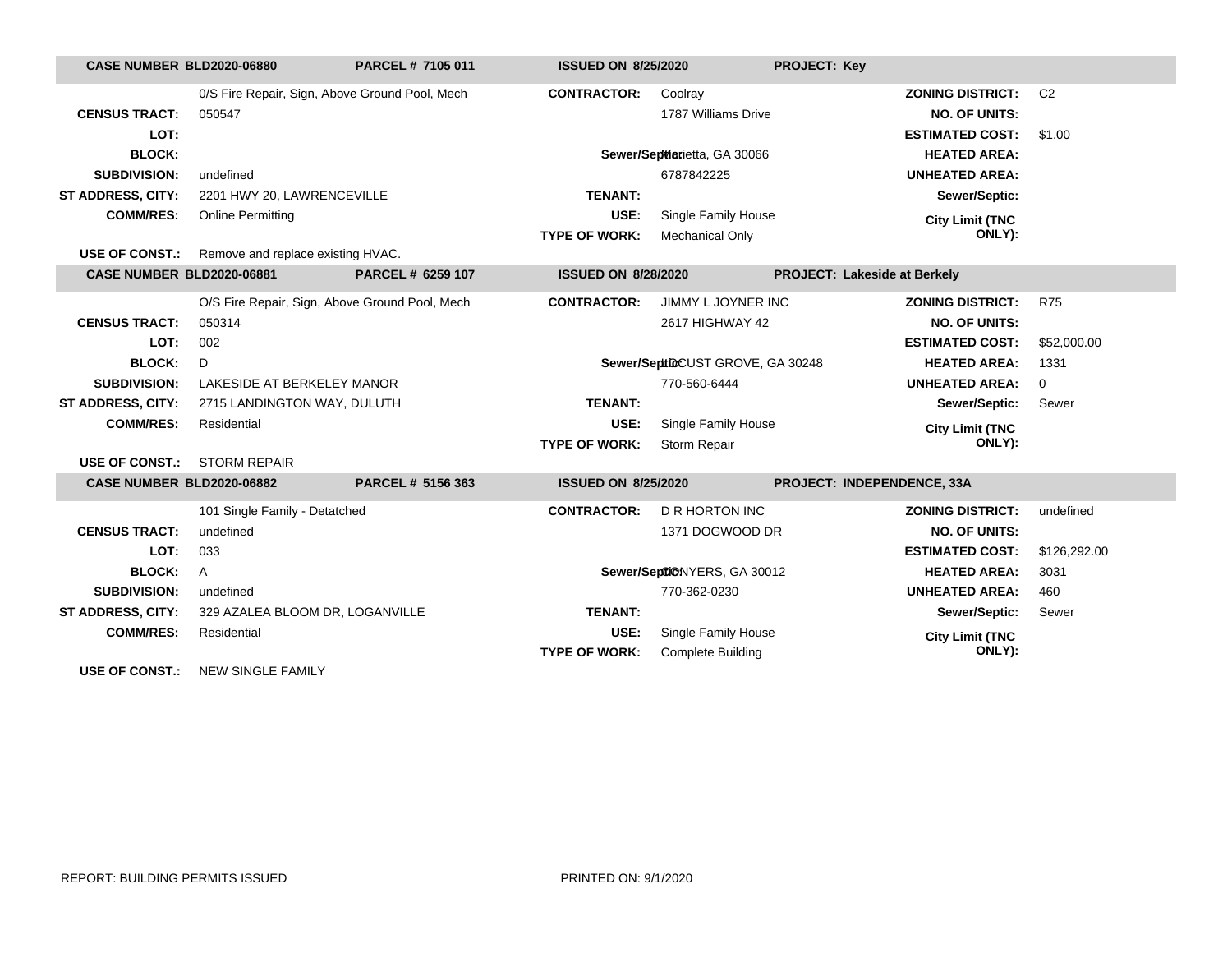| <b>CASE NUMBER BLD2020-06883</b> |                                 | PARCEL # 6066 387 | <b>ISSUED ON 8/26/2020</b> |                                          | <b>PROJECT: BROOKS ENCLAVE, 1A</b>   |                         |              |
|----------------------------------|---------------------------------|-------------------|----------------------------|------------------------------------------|--------------------------------------|-------------------------|--------------|
|                                  | 101 Single Family - Detatched   |                   | <b>CONTRACTOR:</b>         | AMH DEVELOPMENT GEORGIA<br><b>GC LLC</b> |                                      | <b>ZONING DISTRICT:</b> | undefined    |
| <b>CENSUS TRACT:</b>             | undefined                       |                   |                            | 2410 PACES FERRY ROAD                    |                                      | <b>NO. OF UNITS:</b>    |              |
| LOT:                             | 001                             |                   |                            | <b>SUITE 100</b>                         |                                      | <b>ESTIMATED COST:</b>  | \$102,000.00 |
| <b>BLOCK:</b>                    | $\overline{A}$                  |                   |                            | Sewer/SepAid: ANTA, GA 30339             |                                      | <b>HEATED AREA:</b>     | 2448         |
| <b>SUBDIVISION:</b>              | undefined                       |                   |                            | 678-410-1498                             |                                      | <b>UNHEATED AREA:</b>   | 399          |
| ST ADDRESS, CITY:                | 1920 BROOK ENCLAVE TRL, LILBURN |                   | <b>TENANT:</b>             |                                          |                                      | Sewer/Septic:           | Sewer        |
| <b>COMM/RES:</b>                 | Residential                     |                   | USE:                       | Single Family House                      |                                      | <b>City Limit (TNC</b>  |              |
|                                  |                                 |                   | <b>TYPE OF WORK:</b>       | <b>Complete Building</b>                 |                                      | ONLY):                  |              |
| <b>USE OF CONST.:</b>            | <b>NEW SINGLE FAMILY</b>        |                   |                            |                                          |                                      |                         |              |
| <b>CASE NUMBER BLD2020-06885</b> |                                 | PARCEL # 5344 245 | <b>ISSUED ON 8/26/2020</b> |                                          | <b>PROJECT: HAVERHILL FARMS 021A</b> |                         |              |
|                                  | 101 Single Family - Detatched   |                   | <b>CONTRACTOR:</b>         | PULTE HOME COMPANY                       |                                      | <b>ZONING DISTRICT:</b> | <b>RA200</b> |
| <b>CENSUS TRACT:</b>             | 050608                          |                   |                            | 2475 NORTHWINDS PKWY                     |                                      | <b>NO. OF UNITS:</b>    |              |
| LOT:                             | 021                             |                   |                            |                                          |                                      | <b>ESTIMATED COST:</b>  | \$125,083.33 |
| <b>BLOCK:</b>                    | $\overline{A}$                  |                   |                            | Sewer/SepAidPHARETTA, GA 30009           |                                      | <b>HEATED AREA:</b>     | 3002         |
| <b>SUBDIVISION:</b>              | <b>HAVERHILL FARMS</b>          |                   |                            | 678-373-7118                             |                                      | <b>UNHEATED AREA:</b>   | 411          |
| <b>ST ADDRESS, CITY:</b>         | 3444 PRATT WAY, BETHLEHEM       |                   | <b>TENANT:</b>             |                                          |                                      | Sewer/Septic:           | Sewer        |
| <b>COMM/RES:</b>                 | Residential                     |                   | USE:                       | Single Family House                      |                                      | <b>City Limit (TNC</b>  |              |
|                                  |                                 |                   | <b>TYPE OF WORK:</b>       | <b>Complete Building</b>                 |                                      | ONLY):                  |              |
| <b>USE OF CONST.:</b>            | <b>SINGLE FAMILY</b>            |                   |                            |                                          |                                      |                         |              |
| <b>CASE NUMBER BLD2020-06886</b> |                                 | PARCEL # 6066 388 | <b>ISSUED ON 8/26/2020</b> |                                          | <b>PROJECT: BROOKS ENCLAVE, 2A</b>   |                         |              |
|                                  | 101 Single Family - Detatched   |                   | <b>CONTRACTOR:</b>         | AMH DEVELOPMENT GEORGIA<br><b>GC LLC</b> |                                      | <b>ZONING DISTRICT:</b> | undefined    |
| <b>CENSUS TRACT:</b>             | undefined                       |                   |                            | 2410 PACES FERRY ROAD                    |                                      | <b>NO. OF UNITS:</b>    |              |
| LOT:                             | 002                             |                   |                            | SUITE 100                                |                                      | <b>ESTIMATED COST:</b>  | \$119,500.00 |
| <b>BLOCK:</b>                    | $\mathsf{A}$                    |                   |                            | Sewer/SepAid: ANTA, GA 30339             |                                      | <b>HEATED AREA:</b>     | 2868         |
| <b>SUBDIVISION:</b>              | undefined                       |                   |                            | 678-410-1498                             |                                      | <b>UNHEATED AREA:</b>   | 509          |
| <b>ST ADDRESS, CITY:</b>         | 1930 BROOK ENCLAVE TRL, LILBURN |                   | <b>TENANT:</b>             |                                          |                                      | Sewer/Septic:           | Sewer        |
| <b>COMM/RES:</b>                 | Residential                     |                   | USE:                       | Single Family House                      |                                      | <b>City Limit (TNC</b>  |              |
|                                  |                                 |                   | <b>TYPE OF WORK:</b>       | <b>Complete Building</b>                 |                                      | ONLY):                  |              |
| <b>USE OF CONST.:</b>            | <b>NEW SINGLE FAMILY</b>        |                   |                            |                                          |                                      |                         |              |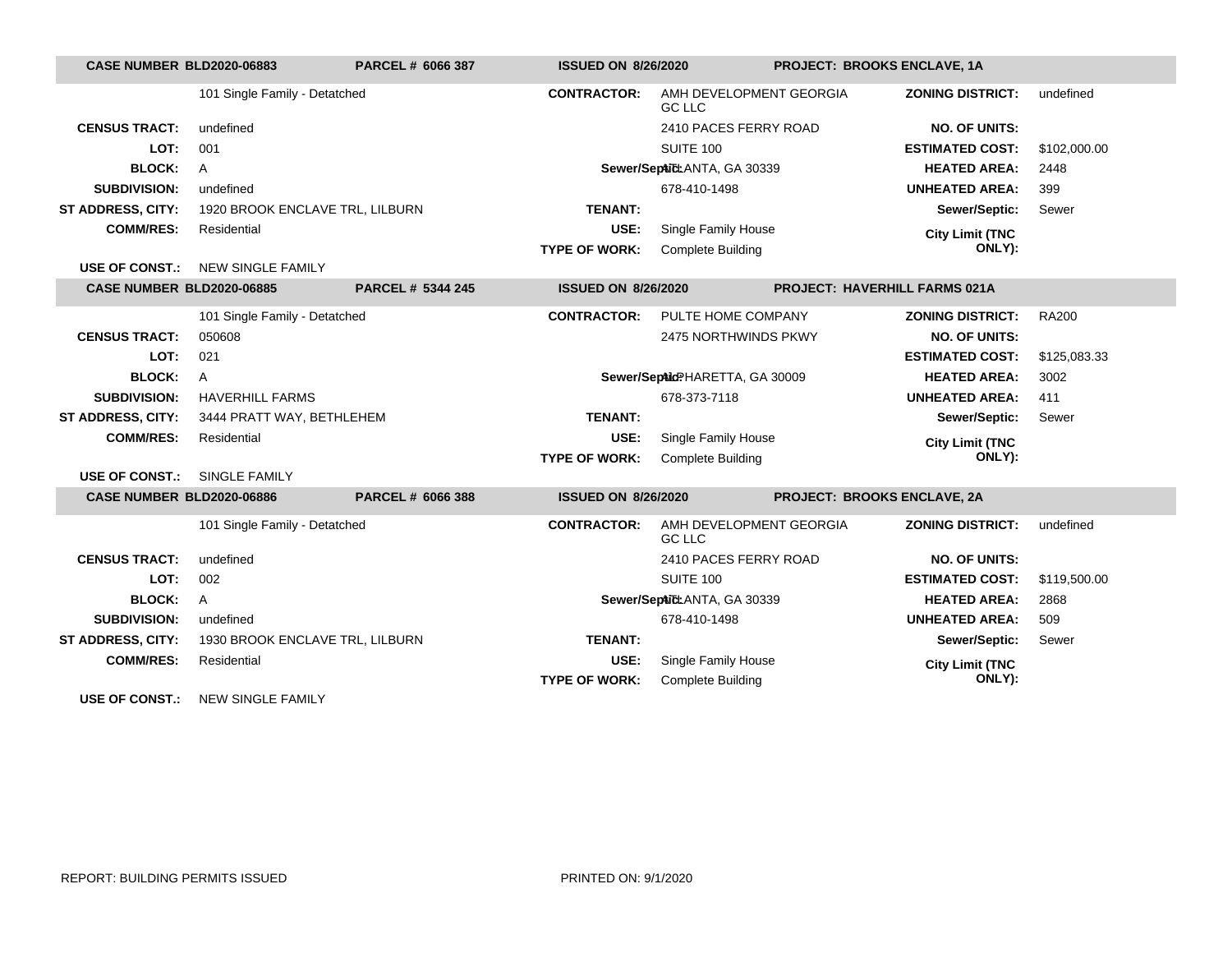| CASE NUMBER BLD2020-06887        |                                                      | PARCEL # 7179 602 | <b>ISSUED ON 8/26/2020</b> |                                               |  | PROJECT: ANDOVER, BUILDING 3, UNIT 248A |             |  |
|----------------------------------|------------------------------------------------------|-------------------|----------------------------|-----------------------------------------------|--|-----------------------------------------|-------------|--|
|                                  | 102 Single Family - Attached, Townhouse              |                   | <b>CONTRACTOR:</b>         | <b>CLAYTON PROPERTIES GROUP</b><br><b>INC</b> |  | <b>ZONING DISTRICT:</b>                 | <b>TND</b>  |  |
| <b>CENSUS TRACT:</b>             | 506.03                                               |                   |                            | 5230 BELLEWOOD CT SUITE A                     |  | <b>NO. OF UNITS:</b>                    |             |  |
| LOT:                             | 248                                                  |                   |                            |                                               |  | <b>ESTIMATED COST:</b>                  | \$92.541.67 |  |
| <b>BLOCK:</b>                    | A                                                    |                   |                            | Sewer/SepBidFORD, GA 30518                    |  | <b>HEATED AREA:</b>                     | 2221        |  |
| <b>SUBDIVISION:</b>              | <b>ANDOVER</b>                                       |                   |                            | 770-381-0844                                  |  | <b>UNHEATED AREA:</b>                   | 437         |  |
| ST ADDRESS, CITY:                | 3398 PEARL RIDGE WAY, BUFORD                         |                   | <b>TENANT:</b>             |                                               |  | Sewer/Septic:                           | Sewer       |  |
| <b>COMM/RES:</b>                 | Residential                                          |                   | USE:                       | Townhouse                                     |  | <b>City Limit (TNC</b>                  |             |  |
|                                  |                                                      |                   | <b>TYPE OF WORK:</b>       | Complete Building                             |  | ONLY):                                  |             |  |
| <b>USE OF CONST.:</b>            | NEW TOWNHOUSE,<br>SCOTTSDALE B REAR ENTRY GARAGE     |                   |                            |                                               |  |                                         |             |  |
| <b>CASE NUMBER BLD2020-06888</b> |                                                      | PARCEL # 7179 603 | <b>ISSUED ON 8/25/2020</b> |                                               |  | PROJECT: ANDOVER, BUILDING 3, UNIT 249A |             |  |
|                                  | 102 Single Family - Attached, Townhouse              |                   | <b>CONTRACTOR:</b>         | <b>CLAYTON PROPERTIES GROUP</b><br><b>INC</b> |  | <b>ZONING DISTRICT:</b>                 | <b>TND</b>  |  |
| <b>CENSUS TRACT:</b>             | 506.03                                               |                   |                            | 5230 BELLEWOOD CT SUITE A                     |  | <b>NO. OF UNITS:</b>                    |             |  |
| LOT:                             | 249                                                  |                   |                            |                                               |  | <b>ESTIMATED COST:</b>                  | \$91,208.33 |  |
| <b>BLOCK:</b>                    | $\mathsf{A}$                                         |                   |                            | Sewer/SepBidFORD, GA 30518                    |  | <b>HEATED AREA:</b>                     | 2189        |  |
| <b>SUBDIVISION:</b>              | <b>ANDOVER</b>                                       |                   |                            | 770-381-0844                                  |  | <b>UNHEATED AREA:</b>                   | 436         |  |
| <b>ST ADDRESS, CITY:</b>         | 3408 PEARL RIDGE WAY, BUFORD                         |                   | <b>TENANT:</b>             |                                               |  | Sewer/Septic:                           | Sewer       |  |
| <b>COMM/RES:</b>                 | Residential                                          |                   | USE:                       | Townhouse                                     |  | <b>City Limit (TNC</b>                  |             |  |
|                                  |                                                      |                   | <b>TYPE OF WORK:</b>       | <b>Complete Building</b>                      |  | ONLY):                                  |             |  |
| <b>USE OF CONST.:</b>            | NEW TOWNHOUSE,<br><b>MEADOWS B REAR ENTRY GARAGE</b> |                   |                            |                                               |  |                                         |             |  |
| <b>CASE NUMBER BLD2020-06889</b> |                                                      | PARCEL # 7179 604 | <b>ISSUED ON 8/25/2020</b> |                                               |  | PROJECT: ANDOVER, BUILDING 3, UNIT 250A |             |  |
|                                  | 102 Single Family - Attached, Townhouse              |                   | <b>CONTRACTOR:</b>         | CLAYTON PROPERTIES GROUP<br><b>INC</b>        |  | <b>ZONING DISTRICT:</b>                 | <b>TND</b>  |  |
| <b>CENSUS TRACT:</b>             | 506.03                                               |                   |                            | 5230 BELLEWOOD CT SUITE A                     |  | <b>NO. OF UNITS:</b>                    |             |  |
| LOT:                             | 250                                                  |                   |                            |                                               |  | <b>ESTIMATED COST:</b>                  | \$92,333.33 |  |
| <b>BLOCK:</b>                    | $\mathsf{A}$                                         |                   |                            | Sewer/SepBidFORD, GA 30518                    |  | <b>HEATED AREA:</b>                     | 2216        |  |
| <b>SUBDIVISION:</b>              | ANDOVER                                              |                   |                            | 770-381-0844                                  |  | <b>UNHEATED AREA:</b>                   | 437         |  |
| <b>ST ADDRESS, CITY:</b>         | 3418 PEARL RIDGE TRCE, BUFORD                        |                   | <b>TENANT:</b>             |                                               |  | Sewer/Septic:                           | Sewer       |  |
| <b>COMM/RES:</b>                 | Residential                                          |                   | USE:                       | Townhouse                                     |  | <b>City Limit (TNC</b>                  |             |  |
|                                  |                                                      |                   | <b>TYPE OF WORK:</b>       | <b>Complete Building</b>                      |  | ONLY):                                  |             |  |
| <b>USE OF CONST.:</b>            | NEW TOWNHOUSE.<br>SCOTTSDALE A REAR ENTRY GARAGE     |                   |                            |                                               |  |                                         |             |  |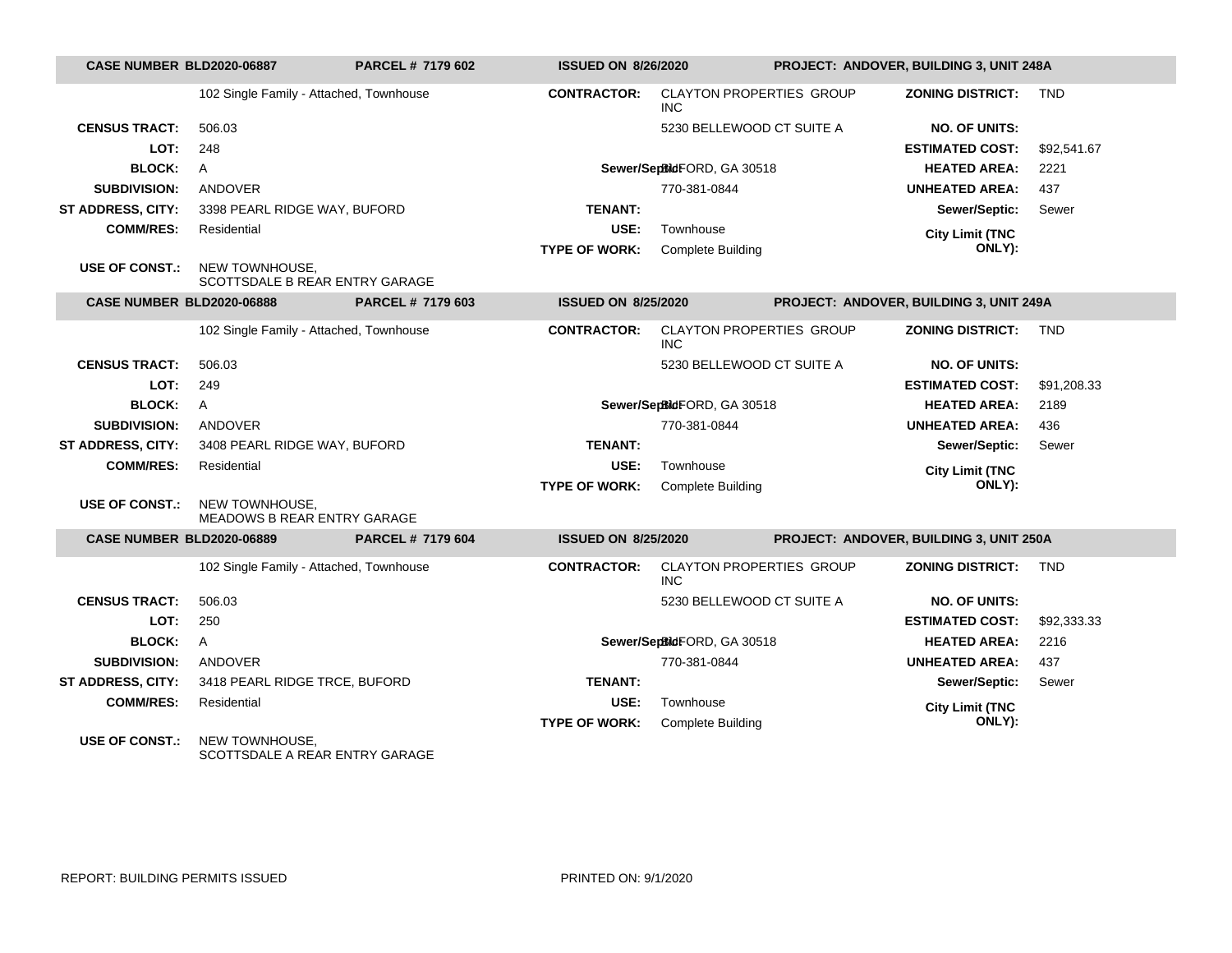| <b>CASE NUMBER BLD2020-06891</b>    |                                                  | PARCEL # 3004 853        | <b>ISSUED ON 8/25/2020</b> |                                                     |  | <b>PROJECT: OVERLOOK AT HAMILTON MILL 048A</b>                            |                            |
|-------------------------------------|--------------------------------------------------|--------------------------|----------------------------|-----------------------------------------------------|--|---------------------------------------------------------------------------|----------------------------|
| <b>CENSUS TRACT:</b><br>LOT:        | 101 Single Family - Detatched<br>050731<br>048   |                          | <b>CONTRACTOR:</b>         | <b>EMC HOMES LLC</b><br>2160 MORNINGSIDE DR STE 200 |  | <b>ZONING DISTRICT:</b><br><b>NO. OF UNITS:</b><br><b>ESTIMATED COST:</b> | <b>OSC</b><br>\$112,625.00 |
| <b>BLOCK:</b>                       | $\overline{A}$                                   |                          |                            | Sewer/SepBidFORD, GA 30518                          |  | <b>HEATED AREA:</b>                                                       | 2703                       |
| <b>SUBDIVISION:</b>                 | <b>OVERLOOK AT HAMILTON MILL</b>                 |                          |                            | 706-224-9708                                        |  | <b>UNHEATED AREA:</b>                                                     | 573                        |
| <b>ST ADDRESS, CITY:</b>            | 1447 WEEPING TREE DR, HOSCHTON                   |                          | <b>TENANT:</b>             |                                                     |  | Sewer/Septic:                                                             | Sewer                      |
| <b>COMM/RES:</b>                    | Residential                                      |                          | USE:                       | Single Family House                                 |  |                                                                           |                            |
|                                     |                                                  |                          | <b>TYPE OF WORK:</b>       | <b>Complete Building</b>                            |  | <b>City Limit (TNC</b><br>ONLY):                                          |                            |
| <b>USE OF CONST.: SINGLE FAMILY</b> |                                                  |                          |                            |                                                     |  |                                                                           |                            |
| <b>CASE NUMBER BLD2020-06892</b>    |                                                  | <b>PARCEL # 7179 605</b> | <b>ISSUED ON 8/25/2020</b> |                                                     |  | PROJECT: ANDOVER, BUILDING 3, UNIT 251A                                   |                            |
|                                     | 102 Single Family - Attached, Townhouse          |                          | <b>CONTRACTOR:</b>         | <b>CLAYTON PROPERTIES GROUP</b><br><b>INC</b>       |  | <b>ZONING DISTRICT:</b>                                                   | <b>TND</b>                 |
| <b>CENSUS TRACT:</b>                | 506.03                                           |                          |                            | 5230 BELLEWOOD CT SUITE A                           |  | <b>NO. OF UNITS:</b>                                                      |                            |
| LOT:                                | 251                                              |                          |                            |                                                     |  | <b>ESTIMATED COST:</b>                                                    | \$91,208.33                |
| <b>BLOCK:</b>                       | A                                                |                          |                            | Sewer/SepBidFORD, GA 30518                          |  | <b>HEATED AREA:</b>                                                       | 2189                       |
| <b>SUBDIVISION:</b>                 | ANDOVER                                          |                          |                            | 770-381-0844                                        |  | <b>UNHEATED AREA:</b>                                                     | 436                        |
| <b>ST ADDRESS, CITY:</b>            | 3428 PEARL RIDGE WAY, BUFORD                     |                          | <b>TENANT:</b>             |                                                     |  | Sewer/Septic:                                                             | Sewer                      |
| <b>COMM/RES:</b>                    | Residential                                      |                          | USE:                       | Townhouse                                           |  | <b>City Limit (TNC</b>                                                    |                            |
|                                     |                                                  |                          | <b>TYPE OF WORK:</b>       | <b>Complete Building</b>                            |  | ONLY):                                                                    |                            |
| <b>USE OF CONST.:</b>               | NEW TOWNHOUSE,<br>MEADOWS C REAR ENTRY GARAGE    |                          |                            |                                                     |  |                                                                           |                            |
| <b>CASE NUMBER BLD2020-06893</b>    |                                                  | PARCEL # 7179 606        | <b>ISSUED ON 8/26/2020</b> |                                                     |  | PROJECT: ANDOVER, BUILDING 3, UNIT 252A                                   |                            |
|                                     | 102 Single Family - Attached, Townhouse          |                          | <b>CONTRACTOR:</b>         | <b>CLAYTON PROPERTIES GROUP</b><br>INC.             |  | <b>ZONING DISTRICT:</b>                                                   | <b>TND</b>                 |
| <b>CENSUS TRACT:</b>                | 506.03                                           |                          |                            | 5230 BELLEWOOD CT SUITE A                           |  | <b>NO. OF UNITS:</b>                                                      |                            |
| LOT:                                | 252                                              |                          |                            |                                                     |  | <b>ESTIMATED COST:</b>                                                    | \$92,333.33                |
| <b>BLOCK:</b>                       | $\mathsf{A}$                                     |                          |                            | Sewer/SepBidFORD, GA 30518                          |  | <b>HEATED AREA:</b>                                                       | 2216                       |
| <b>SUBDIVISION:</b>                 | ANDOVER                                          |                          |                            | 770-381-0844                                        |  | <b>UNHEATED AREA:</b>                                                     | 437                        |
| ST ADDRESS, CITY:                   | 3438 PEARL RIDGE WAY, BUFORD                     |                          | <b>TENANT:</b>             |                                                     |  | Sewer/Septic:                                                             | Sewer                      |
| <b>COMM/RES:</b>                    | Residential                                      |                          | USE:                       | Townhouse                                           |  | <b>City Limit (TNC</b>                                                    |                            |
|                                     |                                                  |                          | <b>TYPE OF WORK:</b>       | <b>Complete Building</b>                            |  | ONLY):                                                                    |                            |
| <b>USE OF CONST.:</b>               | NEW TOWNHOUSE.<br>SCOTTSDALE A REAR ENTRY GARAGE |                          |                            |                                                     |  |                                                                           |                            |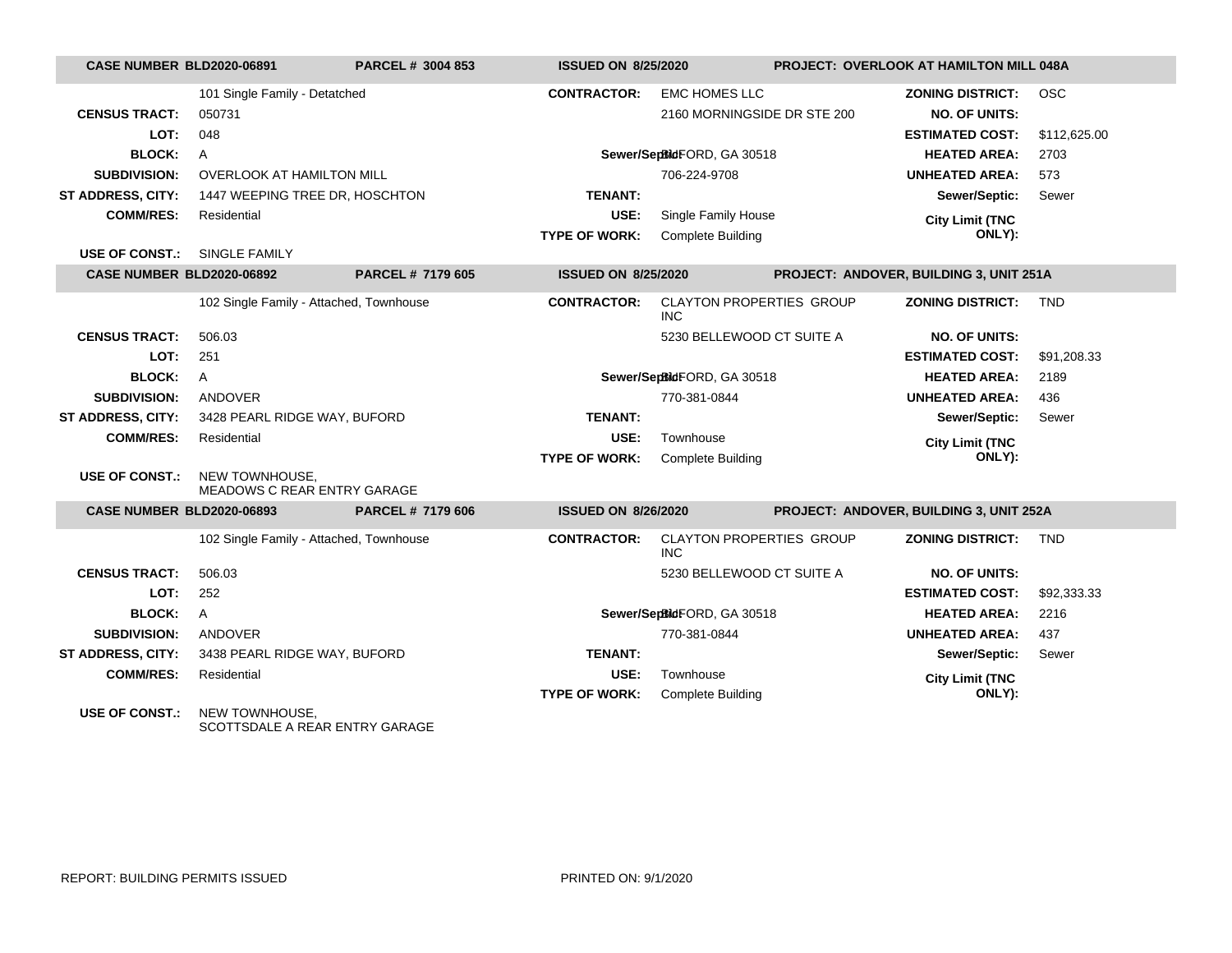| <b>CASE NUMBER BLD2020-06894</b> |                                               | PARCEL # 7179 607        | <b>ISSUED ON 8/26/2020</b> |                                               |                            | PROJECT: ANDOVER, BUILDING 3, UNIT 253A |              |
|----------------------------------|-----------------------------------------------|--------------------------|----------------------------|-----------------------------------------------|----------------------------|-----------------------------------------|--------------|
|                                  | 102 Single Family - Attached, Townhouse       |                          | <b>CONTRACTOR:</b>         | <b>CLAYTON PROPERTIES GROUP</b><br><b>INC</b> |                            | <b>ZONING DISTRICT:</b>                 | <b>TND</b>   |
| <b>CENSUS TRACT:</b>             | 506.03                                        |                          |                            | 5230 BELLEWOOD CT SUITE A                     |                            | <b>NO. OF UNITS:</b>                    |              |
| LOT:                             | 253                                           |                          |                            |                                               |                            | <b>ESTIMATED COST:</b>                  | \$91,208.33  |
| <b>BLOCK:</b>                    | $\mathsf{A}$                                  |                          |                            | Sewer/SepBidFORD, GA 30518                    |                            | <b>HEATED AREA:</b>                     | 2189         |
| <b>SUBDIVISION:</b>              | ANDOVER                                       |                          |                            | 770-381-0844                                  |                            | <b>UNHEATED AREA:</b>                   | 436          |
| <b>ST ADDRESS, CITY:</b>         | 3448 PEARL RIDGE WAY,                         |                          | <b>TENANT:</b>             |                                               |                            | Sewer/Septic:                           | Sewer        |
| <b>COMM/RES:</b>                 | Residential                                   |                          | USE:                       | Townhouse                                     |                            | <b>City Limit (TNC</b>                  |              |
|                                  |                                               |                          | <b>TYPE OF WORK:</b>       | <b>Complete Building</b>                      |                            | ONLY):                                  |              |
| <b>USE OF CONST.:</b>            | NEW TOWNHOUSE.<br>MEADOWS A REAR ENTRY GARAGE |                          |                            |                                               |                            |                                         |              |
| <b>CASE NUMBER BLD2020-06895</b> |                                               | <b>PARCEL # 5268 152</b> | <b>ISSUED ON 8/25/2020</b> |                                               |                            | PROJECT: CAMPBELL MANOR 001A            |              |
|                                  | 101 Single Family - Detatched                 |                          | <b>CONTRACTOR:</b>         | SDC GWINNETT, LLC                             |                            | <b>ZONING DISTRICT:</b>                 | <b>RA200</b> |
| <b>CENSUS TRACT:</b>             | 050608                                        |                          |                            | 110 VILLAGE TR                                |                            | <b>NO. OF UNITS:</b>                    |              |
| LOT:                             | 001                                           |                          |                            |                                               |                            | <b>ESTIMATED COST:</b>                  | \$87,541.67  |
| <b>BLOCK:</b>                    | $\mathsf{A}$                                  |                          |                            | Sewer/Septil@ODSTOCK, GA 30188                |                            | <b>HEATED AREA:</b>                     | 2101         |
| <b>SUBDIVISION:</b>              | <b>CAMPBELL MANOR</b>                         |                          |                            | 678.262.6868                                  |                            | <b>UNHEATED AREA:</b>                   | 433          |
| <b>ST ADDRESS, CITY:</b>         | 1305 CAMPBELL PINE TRL, Lawrenceville         |                          | <b>TENANT:</b>             |                                               |                            | Sewer/Septic:                           | Sewer        |
| <b>COMM/RES:</b>                 | Residential                                   |                          | USE:                       | Single Family House                           |                            | <b>City Limit (TNC</b>                  |              |
|                                  |                                               |                          | <b>TYPE OF WORK:</b>       | <b>Complete Building</b>                      |                            | ONLY):                                  |              |
| <b>USE OF CONST.:</b>            | SINGLE FAMILY                                 |                          |                            |                                               |                            |                                         |              |
| <b>CASE NUMBER BLD2020-06898</b> |                                               | <b>PARCEL # 1004A394</b> | <b>ISSUED ON 8/27/2020</b> |                                               | PROJECT: DEATON FARM, 040A |                                         |              |
|                                  | 101 Single Family - Detatched                 |                          | <b>CONTRACTOR:</b>         | CCG CONSTRUCTORS LLC                          |                            | <b>ZONING DISTRICT:</b>                 | <b>OSC</b>   |
| <b>CENSUS TRACT:</b>             | 050606                                        |                          |                            | 3091 GOVERNORS LAKE DR                        |                            | <b>NO. OF UNITS:</b>                    |              |
| LOT:                             | 040                                           |                          |                            | <b>STE 200</b>                                |                            | <b>ESTIMATED COST:</b>                  | \$124,458.33 |
| <b>BLOCK:</b>                    | $\mathsf{A}$                                  |                          |                            | Sewer/Septi@RCROSS, GA 30071                  |                            | <b>HEATED AREA:</b>                     | 2987         |
| <b>SUBDIVISION:</b>              | <b>DEATON FARM</b>                            |                          |                            | 678.533.1160                                  |                            | <b>UNHEATED AREA:</b>                   | 1910         |
| <b>ST ADDRESS, CITY:</b>         | 3530 DEATON TRL, BUFORD                       |                          | <b>TENANT:</b>             |                                               |                            | Sewer/Septic:                           | Sewer        |
| <b>COMM/RES:</b>                 | Residential                                   |                          | USE:                       | <b>Retaining Wall</b>                         |                            | <b>City Limit (TNC</b>                  |              |
|                                  |                                               |                          | <b>TYPE OF WORK:</b>       | <b>Complete Building</b>                      |                            | ONLY):                                  |              |
| <b>USE OF CONST.:</b>            | SINGLE FAMILY                                 |                          |                            |                                               |                            |                                         |              |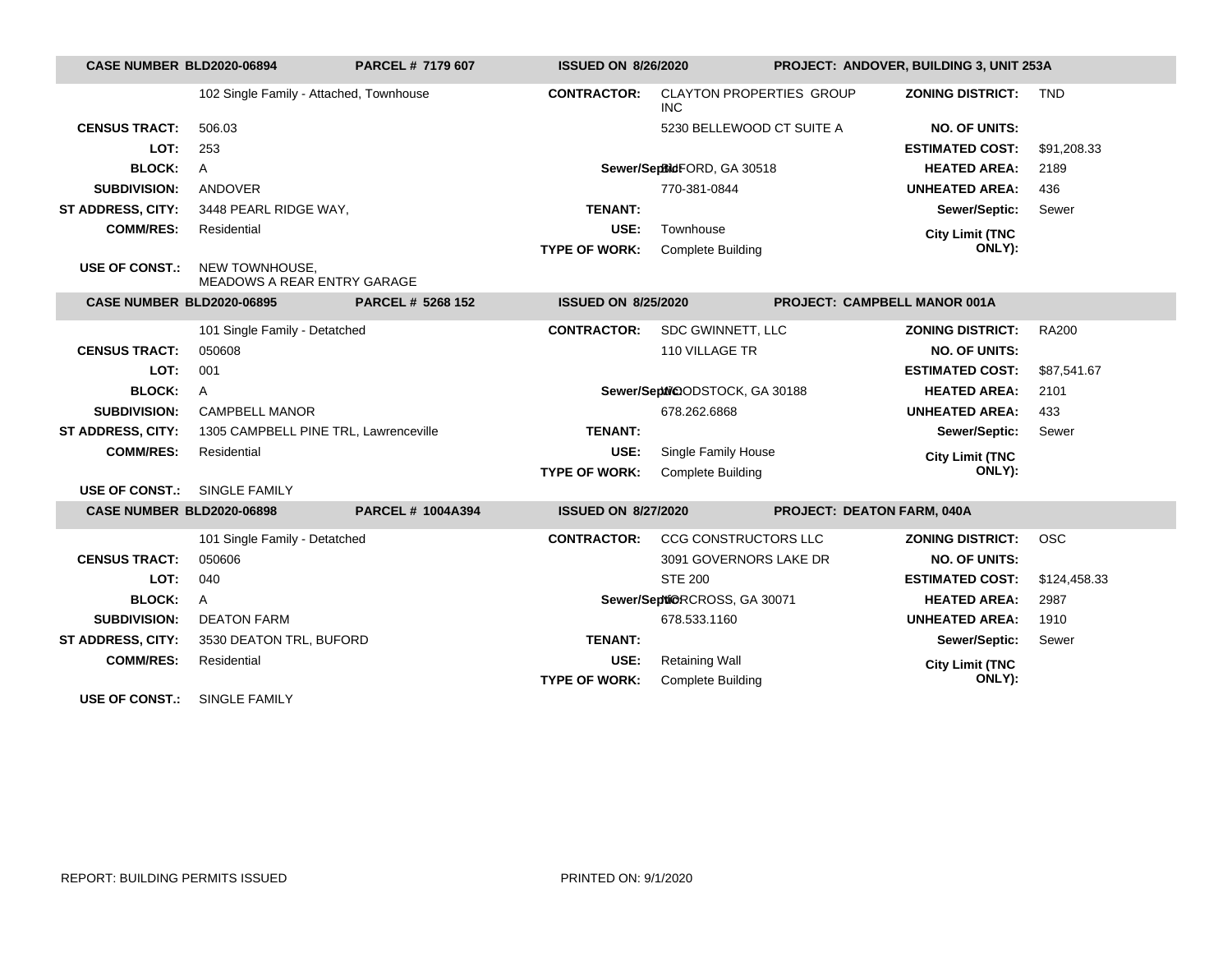| <b>CASE NUMBER BLD2020-06901</b> |                                                           | PARCEL # 7123 028                                     | <b>ISSUED ON 8/25/2020</b> |                                 | <b>PROJECT:</b>       |                         |                  |
|----------------------------------|-----------------------------------------------------------|-------------------------------------------------------|----------------------------|---------------------------------|-----------------------|-------------------------|------------------|
|                                  |                                                           | 0/S Fire Repair, Sign, Above Ground Pool, Mech        | <b>CONTRACTOR:</b>         | acr brigh electric LLC          |                       | <b>ZONING DISTRICT:</b> | C <sub>2</sub>   |
| <b>CENSUS TRACT:</b>             | 050216                                                    |                                                       |                            | 5408 SYCAMORE CREEK WAY         |                       | <b>NO. OF UNITS:</b>    |                  |
| LOT:                             |                                                           |                                                       |                            |                                 |                       | <b>ESTIMATED COST:</b>  | \$2,000.00       |
| <b>BLOCK:</b>                    |                                                           |                                                       |                            | Sewer/SeptidGAR HILL, GA 30518  |                       | <b>HEATED AREA:</b>     |                  |
| <b>SUBDIVISION:</b>              | <b>HUNTCREST</b>                                          |                                                       |                            | 7704019359                      |                       | <b>UNHEATED AREA:</b>   |                  |
| ST ADDRESS, CITY:                | 1185 OLD PEACHTREE RD, SUWANEE                            |                                                       | <b>TENANT:</b>             |                                 |                       | Sewer/Septic:           |                  |
| <b>COMM/RES:</b>                 | Commercial                                                |                                                       | USE:                       | <b>Commercial Other</b>         |                       | <b>City Limit (TNC</b>  |                  |
|                                  |                                                           |                                                       | <b>TYPE OF WORK:</b>       |                                 |                       | ONLY):                  |                  |
|                                  | <b>USE OF CONST.:</b> Cable TV Power Booster Installation |                                                       |                            |                                 |                       |                         |                  |
| <b>CASE NUMBER BLD2020-06902</b> |                                                           | PARCEL # 6065 120                                     | <b>ISSUED ON 8/26/2020</b> |                                 | PROJECT: addison      |                         |                  |
|                                  |                                                           | 0/S Fire Repair, Sign, Above Ground Pool, Mech        | <b>CONTRACTOR:</b>         | ARS Universal Heating & Cooling |                       | <b>ZONING DISTRICT:</b> | R <sub>100</sub> |
| <b>CENSUS TRACT:</b>             | 050714                                                    |                                                       |                            | 1465 Beaver Ruin Rd             |                       | <b>NO. OF UNITS:</b>    |                  |
| LOT:                             |                                                           |                                                       |                            |                                 |                       | <b>ESTIMATED COST:</b>  | \$5,900.00       |
| <b>BLOCK:</b>                    |                                                           |                                                       |                            | Sewer/Septi@RCROSS, GA 30093    |                       | <b>HEATED AREA:</b>     |                  |
| <b>SUBDIVISION:</b>              | <b>SCENIC MOUNTAIN</b>                                    |                                                       |                            | 7709088448                      |                       | <b>UNHEATED AREA:</b>   |                  |
| ST ADDRESS, CITY:                | 2055 KHYBER PASS, SNELLVILLE                              |                                                       | <b>TENANT:</b>             |                                 |                       | Sewer/Septic:           |                  |
| <b>COMM/RES:</b>                 | <b>Online Permitting</b>                                  |                                                       | USE:                       | <b>Single Family House</b>      |                       | <b>City Limit (TNC</b>  |                  |
|                                  |                                                           |                                                       | <b>TYPE OF WORK:</b>       | <b>Mechanical Only</b>          |                       | ONLY):                  |                  |
| <b>USE OF CONST.:</b>            |                                                           | Installing a Install 3.5 ton 14 seer rheem gas system |                            |                                 |                       |                         |                  |
| <b>CASE NUMBER BLD2020-06903</b> |                                                           | PARCEL # 6038 124                                     | <b>ISSUED ON 8/26/2020</b> |                                 | <b>PROJECT: Waite</b> |                         |                  |
|                                  |                                                           | 0/S Fire Repair, Sign, Above Ground Pool, Mech        | <b>CONTRACTOR:</b>         | ARS Universal Heating & Cooling |                       | <b>ZONING DISTRICT:</b> | R <sub>100</sub> |
| <b>CENSUS TRACT:</b>             | 050723                                                    |                                                       |                            | 1465 Beaver Ruin Rd             |                       | <b>NO. OF UNITS:</b>    |                  |
| LOT:                             |                                                           |                                                       |                            |                                 |                       | <b>ESTIMATED COST:</b>  | \$14,500.00      |
| <b>BLOCK:</b>                    |                                                           |                                                       |                            | Sewer/Septi@RCROSS, GA 30093    |                       | <b>HEATED AREA:</b>     |                  |
| <b>SUBDIVISION:</b>              | RIVERFRONT AT THE MOORINGS                                |                                                       |                            | 7709088488                      |                       | <b>UNHEATED AREA:</b>   |                  |
| <b>ST ADDRESS, CITY:</b>         | 2857 MOORINGS PKWY, SNELLVILLE                            |                                                       | <b>TENANT:</b>             |                                 |                       | Sewer/Septic:           |                  |
| <b>COMM/RES:</b>                 | <b>Online Permitting</b>                                  |                                                       | USE:                       | Single Family House             |                       | <b>City Limit (TNC</b>  |                  |
|                                  |                                                           |                                                       | <b>TYPE OF WORK:</b>       | <b>Mechanical Only</b>          |                       | ONLY):                  |                  |
| <b>USE OF CONST.:</b>            |                                                           | Install two Rheem 3 ton 16 seer complete systems      |                            |                                 |                       |                         |                  |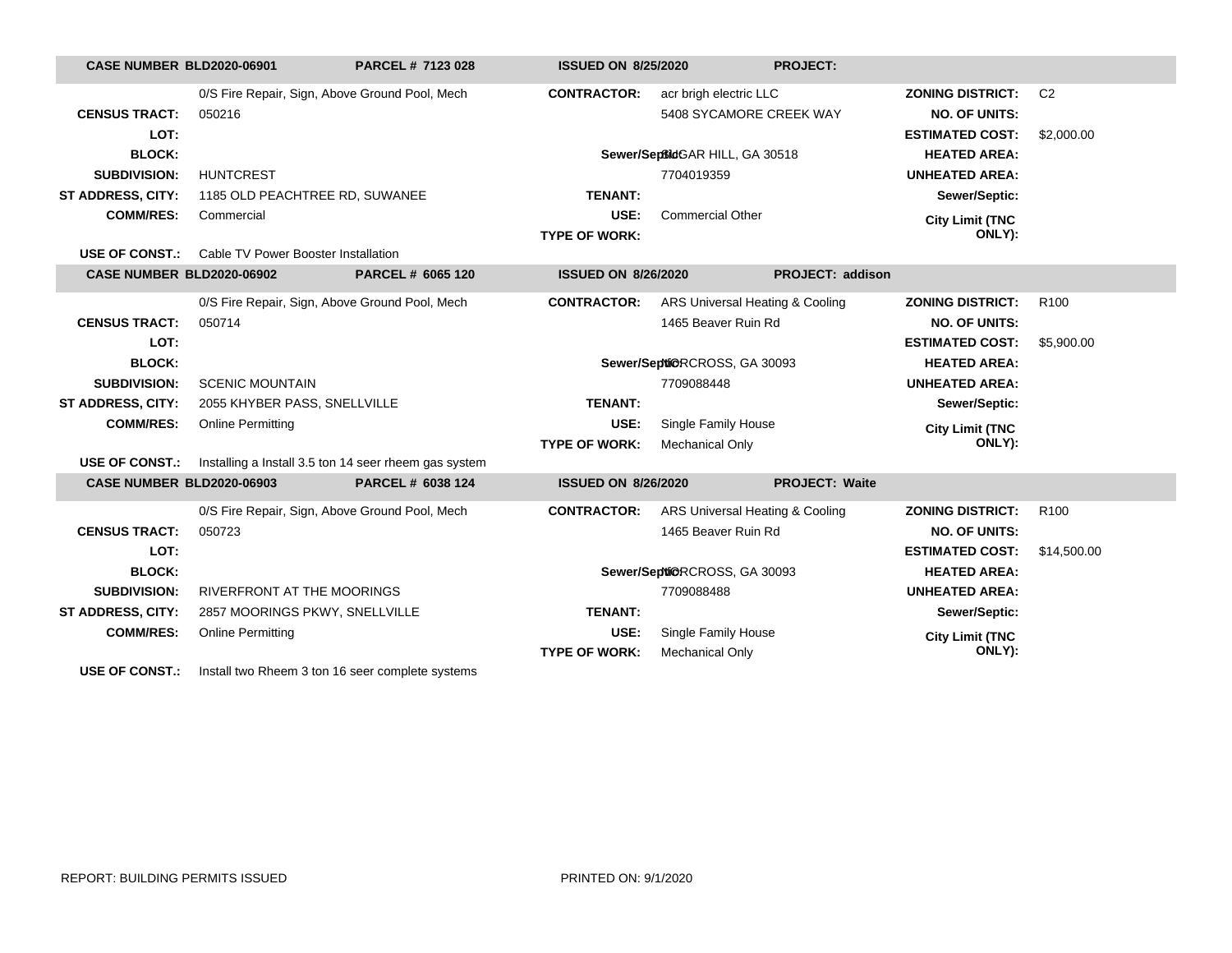| <b>CASE NUMBER BLD2020-06904</b> |                                            | PARCEL # 6069 252                                                                                                                   | <b>ISSUED ON 8/26/2020</b> |                                                    | PROJECT: CHIMNEY HILLS, 23E     |                         |                  |
|----------------------------------|--------------------------------------------|-------------------------------------------------------------------------------------------------------------------------------------|----------------------------|----------------------------------------------------|---------------------------------|-------------------------|------------------|
|                                  |                                            | O/S Fire Repair Sign, Above Ground Pool, Mech                                                                                       | <b>CONTRACTOR:</b>         | <b>R S ANDREWS</b>                                 |                                 | <b>ZONING DISTRICT:</b> |                  |
| <b>CENSUS TRACT:</b>             |                                            |                                                                                                                                     |                            | 3617 CLEARVIEW PKWY                                |                                 | <b>NO. OF UNITS:</b>    |                  |
| LOT:                             | 023                                        |                                                                                                                                     |                            |                                                    |                                 | <b>ESTIMATED COST:</b>  | \$12,000.00      |
| <b>BLOCK:</b>                    | E                                          |                                                                                                                                     |                            | Sewer/SeptiORAVILLE, GA 30340                      |                                 | <b>HEATED AREA:</b>     |                  |
| <b>SUBDIVISION:</b>              |                                            |                                                                                                                                     |                            | 770-454-1860                                       |                                 | <b>UNHEATED AREA:</b>   |                  |
| <b>ST ADDRESS, CITY:</b>         | 3010 CHIMNEY RIDGE EAST, SNELLVILLE        |                                                                                                                                     | <b>TENANT:</b>             |                                                    |                                 | Sewer/Septic:           |                  |
| <b>COMM/RES:</b>                 | Residential                                |                                                                                                                                     | USE:                       | Single Family House                                |                                 | <b>City Limit (TNC</b>  |                  |
|                                  |                                            |                                                                                                                                     | <b>TYPE OF WORK:</b>       | <b>Electrical Only</b>                             |                                 | ONLY):                  |                  |
| <b>USE OF CONST.:</b>            | Service Repair                             |                                                                                                                                     |                            |                                                    |                                 |                         |                  |
| CASE NUMBER BLD2020-06906        |                                            | PARCEL # 5149 376                                                                                                                   | <b>ISSUED ON 8/26/2020</b> |                                                    | <b>PROJECT: BROOKFIELD FARM</b> |                         |                  |
|                                  | 434 Alterations(Res), Deck, Porch, Remodel |                                                                                                                                     | <b>CONTRACTOR:</b>         | EILEEN OLIVER, OWNER                               |                                 | <b>ZONING DISTRICT:</b> | <b>RSR</b>       |
| <b>CENSUS TRACT:</b>             | 050522                                     |                                                                                                                                     |                            | 109 DOROTHY LN                                     |                                 | <b>NO. OF UNITS:</b>    |                  |
| LOT:                             | 048                                        |                                                                                                                                     |                            |                                                    |                                 | <b>ESTIMATED COST:</b>  | \$10,000.00      |
| <b>BLOCK:</b>                    | C                                          |                                                                                                                                     |                            | Sewer/SeptileWRENCEVILLE, GA 30046                 |                                 | <b>HEATED AREA:</b>     |                  |
| <b>SUBDIVISION:</b>              | <b>BROOKFIELD FARMS</b>                    |                                                                                                                                     |                            | 3522757441                                         |                                 | <b>UNHEATED AREA:</b>   | 307.2            |
| <b>ST ADDRESS, CITY:</b>         | 109 DOROTHY LN, LAWRENCEVILLE              |                                                                                                                                     | <b>TENANT:</b>             |                                                    |                                 | Sewer/Septic:           | Sewer            |
| <b>COMM/RES:</b>                 | Residential                                |                                                                                                                                     | USE:                       | Single Family House                                |                                 | <b>City Limit (TNC</b>  |                  |
|                                  |                                            |                                                                                                                                     | <b>TYPE OF WORK:</b>       | <b>Building Addition</b>                           |                                 | ONLY):                  |                  |
|                                  |                                            | USE OF CONST.: 19.6' X 12' PATIO WITH ROOF, 6' X 12' UNCOVERED PATIO                                                                |                            |                                                    |                                 |                         |                  |
| <b>CASE NUMBER BLD2020-06909</b> |                                            | PARCEL # 6105 249                                                                                                                   | <b>ISSUED ON 8/26/2020</b> |                                                    | <b>PROJECT: Share</b>           |                         |                  |
|                                  |                                            | 0/S Fire Repair, Sign, Above Ground Pool, Mech                                                                                      | <b>CONTRACTOR:</b>         | Allgood Plumbing, Electrical,<br>Heating & Cooling |                                 | <b>ZONING DISTRICT:</b> | R <sub>100</sub> |
| <b>CENSUS TRACT:</b>             | 050712                                     |                                                                                                                                     |                            | 5238 Royal Woods Pkwy Ste 190                      |                                 | <b>NO. OF UNITS:</b>    |                  |
| LOT:                             |                                            |                                                                                                                                     |                            |                                                    |                                 | <b>ESTIMATED COST:</b>  | \$3,125.00       |
| <b>BLOCK:</b>                    |                                            |                                                                                                                                     |                            | Sewer/Septicker, GA 30084                          |                                 | <b>HEATED AREA:</b>     |                  |
| <b>SUBDIVISION:</b>              | RIVERWOOD COVE                             |                                                                                                                                     |                            | 6786387953                                         |                                 | <b>UNHEATED AREA:</b>   |                  |
| <b>ST ADDRESS, CITY:</b>         | 836 LOCKRIVER WAY, LAWRENCEVILLE           |                                                                                                                                     | <b>TENANT:</b>             |                                                    |                                 | Sewer/Septic:           |                  |
| <b>COMM/RES:</b>                 | <b>Online Permitting</b>                   |                                                                                                                                     | USE:                       | Single Family House                                |                                 | <b>City Limit (TNC</b>  |                  |
|                                  |                                            |                                                                                                                                     | <b>TYPE OF WORK:</b>       | <b>Mechanical Only</b>                             |                                 | ONLY):                  |                  |
|                                  |                                            | $\mathbf{r}$ and $\mathbf{r}$ are $\mathbf{r}$ and $\mathbf{r}$ and $\mathbf{r}$ are $\mathbf{r}$ and $\mathbf{r}$ and $\mathbf{r}$ |                            |                                                    |                                 |                         |                  |

**USE OF CONST.:** Installing a Tankless Navien water heater & 3/4" pressure reducing valve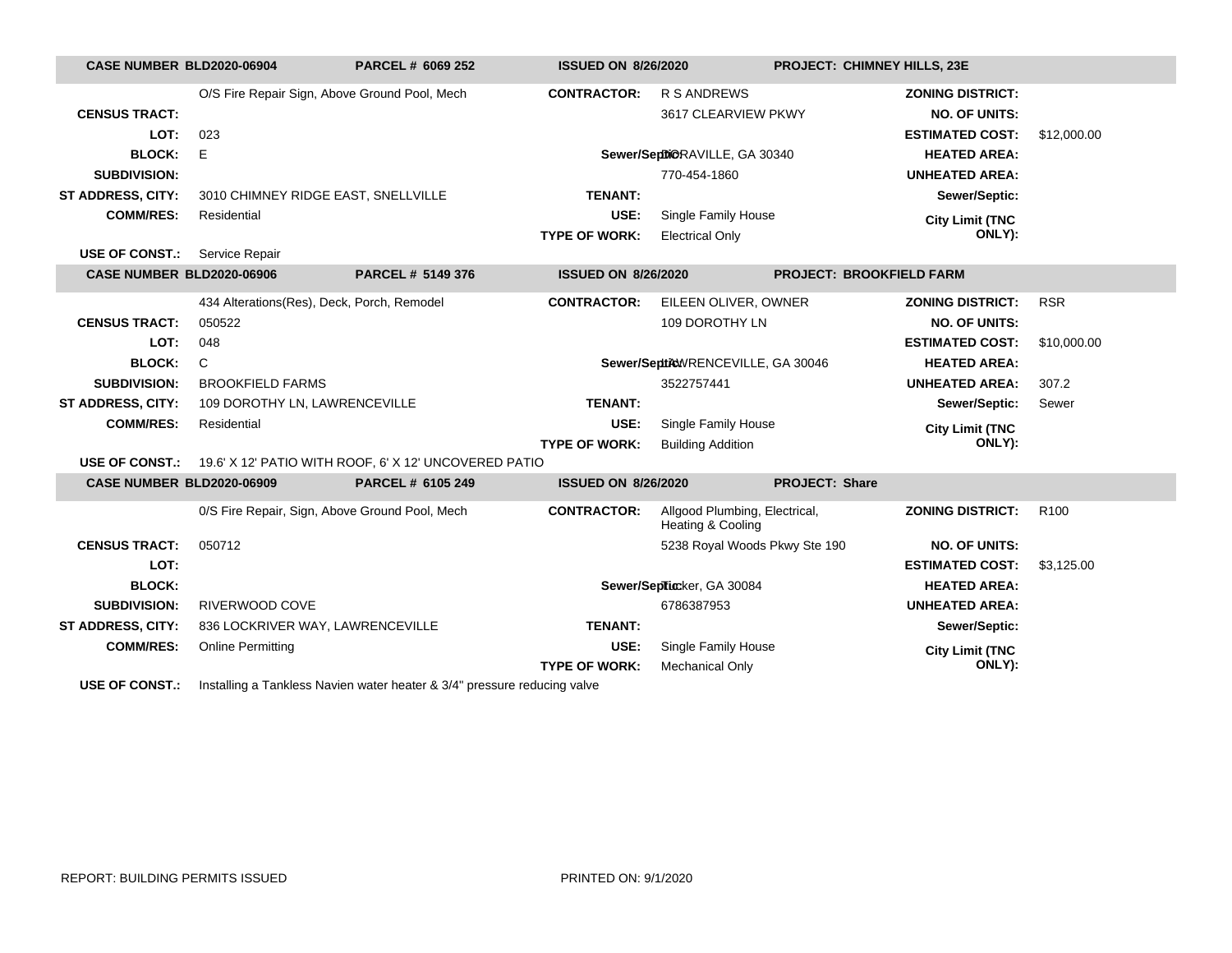| <b>CASE NUMBER BLD2020-06911</b> |                                                | PARCEL # 5151 144                            | <b>ISSUED ON 8/26/2020</b> |                                                    | <b>PROJECT: Newberry</b>    |                  |  |
|----------------------------------|------------------------------------------------|----------------------------------------------|----------------------------|----------------------------------------------------|-----------------------------|------------------|--|
|                                  | 0/S Fire Repair, Sign, Above Ground Pool, Mech |                                              | <b>CONTRACTOR:</b>         | Allgood Plumbing, Electrical,<br>Heating & Cooling | <b>ZONING DISTRICT:</b>     | R <sub>100</sub> |  |
| <b>CENSUS TRACT:</b>             | 050727                                         |                                              |                            | 5238 Royal Woods Pkwy Ste 190                      | <b>NO. OF UNITS:</b>        |                  |  |
| LOT:                             |                                                |                                              |                            |                                                    | <b>ESTIMATED COST:</b>      | \$1,755.00       |  |
| <b>BLOCK:</b>                    |                                                |                                              |                            | Sewer/Septicker, GA 30084                          | <b>HEATED AREA:</b>         |                  |  |
| <b>SUBDIVISION:</b>              | <b>GATES MILL</b>                              |                                              |                            | 6786387953                                         | <b>UNHEATED AREA:</b>       |                  |  |
| <b>ST ADDRESS, CITY:</b>         | 1450 SUTTERS DR, LAWRENCEVILLE                 |                                              | <b>TENANT:</b>             |                                                    | Sewer/Septic:               |                  |  |
| <b>COMM/RES:</b>                 | <b>Online Permitting</b>                       |                                              | USE:                       | Single Family House                                | <b>City Limit (TNC</b>      |                  |  |
|                                  |                                                |                                              | <b>TYPE OF WORK:</b>       | <b>Mechanical Only</b>                             | ONLY):                      |                  |  |
| <b>USE OF CONST.:</b>            | Installing a 50 Gallon gas water heater        |                                              |                            |                                                    |                             |                  |  |
| <b>CASE NUMBER BLD2020-06912</b> |                                                | PARCEL # 5042 132                            | <b>ISSUED ON 8/26/2020</b> |                                                    | <b>PROJECT: N/A</b>         |                  |  |
|                                  | 0/S Fire Repair, Sign, Above Ground Pool, Mech |                                              | <b>CONTRACTOR:</b>         | Reliable Heating & Air                             | <b>ZONING DISTRICT:</b>     | R <sub>100</sub> |  |
| <b>CENSUS TRACT:</b>             | 050718                                         |                                              |                            | 1305 Chastain Rd. #500                             | <b>NO. OF UNITS:</b>        |                  |  |
| LOT:                             | 028                                            |                                              |                            |                                                    | <b>ESTIMATED COST:</b>      | \$6,600.00       |  |
| <b>BLOCK:</b>                    | A                                              |                                              |                            | Sewer/Septiennesaw, GA 30144                       | <b>HEATED AREA:</b>         |                  |  |
| <b>SUBDIVISION:</b>              | <b>WATERFORD TOWNSHIP</b>                      |                                              |                            | 7705949969                                         | <b>UNHEATED AREA:</b>       |                  |  |
| ST ADDRESS, CITY:                | 1500 WOODLAND LAKE DR, SNELLVILLE              |                                              | <b>TENANT:</b>             |                                                    | Sewer/Septic:               |                  |  |
| <b>COMM/RES:</b>                 | <b>Online Permitting</b>                       |                                              | USE:                       | Single Family House                                | <b>City Limit (TNC</b>      |                  |  |
|                                  |                                                |                                              | <b>TYPE OF WORK:</b>       | <b>Mechanical Only</b>                             | ONLY):                      |                  |  |
| <b>USE OF CONST.:</b>            |                                                | Replace HVAC system; Goodman 3 ton w/60k btu |                            |                                                    |                             |                  |  |
| <b>CASE NUMBER BLD2020-06913</b> |                                                | PARCEL # 5042 132                            | <b>ISSUED ON 8/26/2020</b> |                                                    | <b>PROJECT: John Heller</b> |                  |  |
|                                  | 0/S Fire Repair, Sign, Above Ground Pool, Mech |                                              | <b>CONTRACTOR:</b>         | <b>RELIABLE Heating and Air</b>                    | <b>ZONING DISTRICT:</b>     | R <sub>100</sub> |  |
| <b>CENSUS TRACT:</b>             | 050718                                         |                                              |                            | 1305 CHASTAIN RD STE 500                           | <b>NO. OF UNITS:</b>        |                  |  |
| LOT:                             | 028                                            |                                              |                            |                                                    | <b>ESTIMATED COST:</b>      | \$6,600.00       |  |
| <b>BLOCK:</b>                    | A                                              |                                              |                            | Sewer/Septermesaw, GA 30144                        | <b>HEATED AREA:</b>         |                  |  |
| <b>SUBDIVISION:</b>              | <b>WATERFORD TOWNSHIP</b>                      |                                              |                            | 7705949969                                         | <b>UNHEATED AREA:</b>       |                  |  |
| ST ADDRESS, CITY:                | 1500 WOODLAND LAKE DR, SNELLVILLE              |                                              | <b>TENANT:</b>             |                                                    | Sewer/Septic:               |                  |  |
| <b>COMM/RES:</b>                 | <b>Online Permitting</b>                       |                                              | USE:                       | Single Family House                                | <b>City Limit (TNC</b>      |                  |  |
|                                  |                                                |                                              | <b>TYPE OF WORK:</b>       | <b>Mechanical Only</b>                             | ONLY):                      |                  |  |
| <b>USE OF CONST.:</b>            | Replacing heating and cooling system           |                                              |                            |                                                    |                             |                  |  |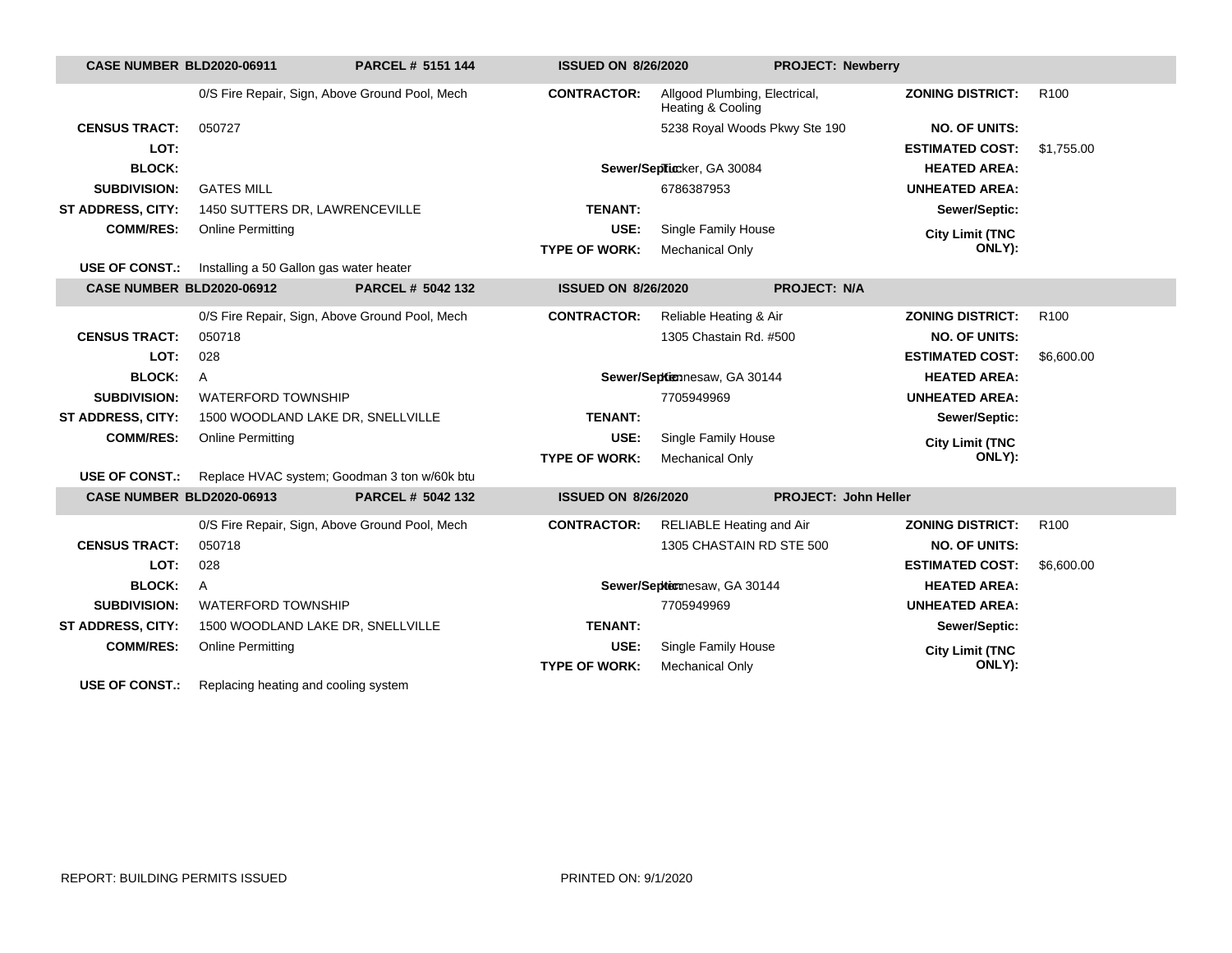| <b>CASE NUMBER BLD2020-06915</b> |                                      | PARCEL # 6018 039                                                   | <b>ISSUED ON 8/26/2020</b> |                                        | PROJECT: Olga Owen         |                  |
|----------------------------------|--------------------------------------|---------------------------------------------------------------------|----------------------------|----------------------------------------|----------------------------|------------------|
|                                  |                                      | 0/S Fire Repair, Sign, Above Ground Pool, Mech                      | <b>CONTRACTOR:</b>         | RELIABLE Heating and Air               | <b>ZONING DISTRICT:</b>    | R <sub>100</sub> |
| <b>CENSUS TRACT:</b>             | 050722                               |                                                                     |                            | 1305 CHASTAIN RD STE 500               | <b>NO. OF UNITS:</b>       |                  |
| LOT:                             |                                      |                                                                     |                            |                                        | <b>ESTIMATED COST:</b>     | \$6,600.00       |
| <b>BLOCK:</b>                    |                                      |                                                                     |                            | Sewer/Septicmesaw, GA 30144            | <b>HEATED AREA:</b>        |                  |
| <b>SUBDIVISION:</b>              | <b>CENTERVILLE NORTH</b>             |                                                                     |                            | 7705949969                             | <b>UNHEATED AREA:</b>      |                  |
| ST ADDRESS, CITY:                | 3466 CENTERVILLE LN, SNELLVILLE      |                                                                     | <b>TENANT:</b>             |                                        | Sewer/Septic:              |                  |
| <b>COMM/RES:</b>                 | <b>Online Permitting</b>             |                                                                     | USE:                       | Single Family House                    | <b>City Limit (TNC</b>     |                  |
|                                  |                                      |                                                                     | <b>TYPE OF WORK:</b>       | <b>Mechanical Only</b>                 | ONLY):                     |                  |
| <b>USE OF CONST.:</b>            | Replacing heating and cooling system |                                                                     |                            |                                        |                            |                  |
| <b>CASE NUMBER BLD2020-06917</b> |                                      | PARCEL # 4336 233                                                   | <b>ISSUED ON 8/26/2020</b> |                                        | PROJECT: OAKTREE, 84A      |                  |
|                                  |                                      | 328 ACC Bldg, Barn, Utility Bldg, Jail, Kennel                      | <b>CONTRACTOR:</b>         | <b>MAURICE</b><br>MONTGOMERY/HOMEOWNER | <b>ZONING DISTRICT:</b>    | R <sub>100</sub> |
| <b>CENSUS TRACT:</b>             | 507.04                               |                                                                     |                            | 3745 KNOTTS PASS RD                    | <b>NO. OF UNITS:</b>       |                  |
| LOT:                             | 084                                  |                                                                     |                            |                                        | <b>ESTIMATED COST:</b>     | \$1,500.00       |
| <b>BLOCK:</b>                    | $\mathsf{A}$                         |                                                                     |                            | Sewer/SeptheELLVILLE, GA 30039         | <b>HEATED AREA:</b>        |                  |
| <b>SUBDIVISION:</b>              | <b>OAKTREE</b>                       |                                                                     |                            | 404.536.1606                           | <b>UNHEATED AREA:</b>      |                  |
| <b>ST ADDRESS, CITY:</b>         | 3745 KNOTTS PASS RD, SNELLVILLE      |                                                                     | <b>TENANT:</b>             |                                        | Sewer/Septic:              | Sewer            |
| <b>COMM/RES:</b>                 | Residential                          |                                                                     | USE:                       | <b>Accessory Building</b>              | <b>City Limit (TNC</b>     |                  |
|                                  |                                      |                                                                     | <b>TYPE OF WORK:</b>       | <b>Complete Structure</b>              | ONLY):                     |                  |
| <b>USE OF CONST.:</b>            |                                      | AFTER THE FACT PERMIT FOR STORAGE<br>SHED AND ADDING A SECOND STORY |                            |                                        |                            |                  |
| <b>CASE NUMBER BLD2020-06918</b> |                                      | PARCEL # 3002 306                                                   | <b>ISSUED ON 8/26/2020</b> |                                        | <b>PROJECT: Jim Sauers</b> |                  |
|                                  |                                      | 0/S Fire Repair, Sign, Above Ground Pool, Mech                      | <b>CONTRACTOR:</b>         | Casteel Heating & Cooling LLC          | <b>ZONING DISTRICT:</b>    | <b>R100CLU</b>   |
| <b>CENSUS TRACT:</b>             | 050610                               |                                                                     |                            | 305 Petty Rd                           | <b>NO. OF UNITS:</b>       |                  |
| LOT:                             |                                      |                                                                     |                            |                                        | <b>ESTIMATED COST:</b>     | \$25,160.00      |
| <b>BLOCK:</b>                    |                                      |                                                                     |                            | Sewer/Septiowrenceville, GA 30043      | <b>HEATED AREA:</b>        |                  |
| <b>SUBDIVISION:</b>              |                                      | FAIRWAY BEND (B) AT HAMILTON MILL                                   |                            | 6783328617                             | <b>UNHEATED AREA:</b>      |                  |
| <b>ST ADDRESS, CITY:</b>         | 2087 BAKERS MILL RD, DACULA          |                                                                     | <b>TENANT:</b>             |                                        | Sewer/Septic:              |                  |
| <b>COMM/RES:</b>                 | <b>Online Permitting</b>             |                                                                     | USE:                       | Single Family House                    | <b>City Limit (TNC</b>     |                  |
|                                  |                                      |                                                                     | <b>TYPE OF WORK:</b>       | <b>Mechanical Only</b>                 | ONLY):                     |                  |
|                                  |                                      |                                                                     |                            |                                        |                            |                  |

**USE OF CONST.:** Replace 2 Full HVAC Systems & 2 T flexible duct replacement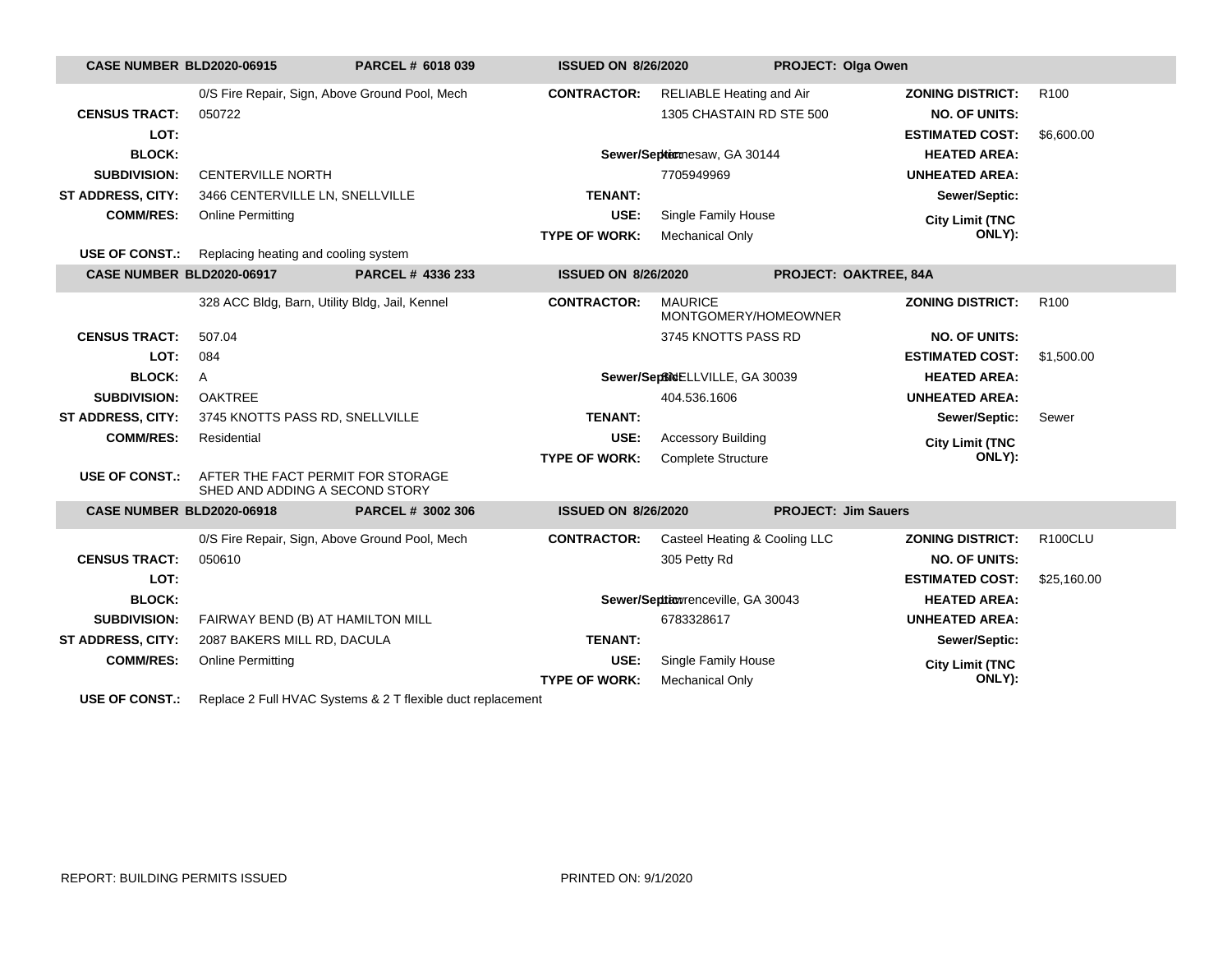| <b>CASE NUMBER BLD2020-06919</b> |                                                | PARCEL # 4337 017        | <b>ISSUED ON 8/26/2020</b> |                                    | <b>PROJECT: Peter N. Richards</b>      |                                   |                |
|----------------------------------|------------------------------------------------|--------------------------|----------------------------|------------------------------------|----------------------------------------|-----------------------------------|----------------|
|                                  | 0/S Fire Repair, Sign, Above Ground Pool, Mech |                          | <b>CONTRACTOR:</b>         | Casteel Heating & Cooling LLC      |                                        | <b>ZONING DISTRICT:</b>           | R100CSO        |
| <b>CENSUS TRACT:</b>             | 050709                                         |                          |                            | 305 Petty Rd                       |                                        | <b>NO. OF UNITS:</b>              |                |
| LOT:                             |                                                |                          |                            |                                    |                                        | <b>ESTIMATED COST:</b>            | \$18,500.00    |
| <b>BLOCK:</b>                    |                                                |                          |                            | Sewer/Seption renceville, GA 30043 |                                        | <b>HEATED AREA:</b>               |                |
| <b>SUBDIVISION:</b>              | <b>BRIDLE POINT</b>                            |                          |                            | 6783328617                         |                                        | <b>UNHEATED AREA:</b>             |                |
| <b>ST ADDRESS, CITY:</b>         | 3960 LEE RD, SNELLVILLE                        |                          | <b>TENANT:</b>             |                                    |                                        | Sewer/Septic:                     |                |
| <b>COMM/RES:</b>                 | <b>Online Permitting</b>                       |                          | USE:                       | Single Family House                |                                        | <b>City Limit (TNC</b>            |                |
|                                  |                                                |                          | <b>TYPE OF WORK:</b>       | <b>Mechanical Only</b>             |                                        | ONLY):                            |                |
| <b>USE OF CONST.:</b>            | Replace HVAC System plus Zoning                |                          |                            |                                    |                                        |                                   |                |
| <b>CASE NUMBER BLD2020-06920</b> |                                                | PARCEL # 6032 066        | <b>ISSUED ON 8/26/2020</b> |                                    |                                        | PROJECT: COUNTRY CLUB OF GWINNETT |                |
|                                  | O/S Fire Repair, Sign, Above Ground Pool, Mech |                          | <b>CONTRACTOR:</b>         | <b>JUSTIN TARR, OWNER</b>          |                                        | <b>ZONING DISTRICT:</b>           | <b>R100CLU</b> |
| <b>CENSUS TRACT:</b>             | 050722                                         |                          |                            | 3140 Golfe Links Drive             |                                        | <b>NO. OF UNITS:</b>              |                |
| LOT:                             |                                                |                          |                            |                                    |                                        | <b>ESTIMATED COST:</b>            | \$1,000.00     |
| <b>BLOCK:</b>                    |                                                |                          |                            | Sewer/Septimellville, GA 30039     |                                        | <b>HEATED AREA:</b>               |                |
| <b>SUBDIVISION:</b>              | COUNTRY CLUB OF GWINNETT                       |                          |                            | 6783877790                         |                                        | <b>UNHEATED AREA:</b>             |                |
| <b>ST ADDRESS, CITY:</b>         | 3140 GOLFE LINKS DR, SNELLVILLE                |                          | <b>TENANT:</b>             |                                    |                                        | Sewer/Septic:                     | Sewer          |
| <b>COMM/RES:</b>                 | Residential                                    |                          | USE:                       | Swimming Pool Above Ground         |                                        | <b>City Limit (TNC</b>            |                |
|                                  |                                                |                          | <b>TYPE OF WORK:</b>       | <b>Complete Structure</b>          |                                        | ONLY):                            |                |
| USE OF CONST.:                   | ABOVE GROUND POOL                              |                          |                            |                                    |                                        |                                   |                |
| <b>CASE NUMBER BLD2020-06922</b> |                                                | <b>PARCEL # 6131A041</b> | <b>ISSUED ON 8/26/2020</b> |                                    | <b>PROJECT: SWEETWATER ESTATES, 7G</b> |                                   |                |
|                                  | 434 Alterations(Res), Deck, Porch, Remodel     |                          | <b>CONTRACTOR:</b>         | <b>ISIAS ALCANTARA/HOMEOWNER</b>   |                                        | <b>ZONING DISTRICT:</b>           | <b>R75</b>     |
| <b>CENSUS TRACT:</b>             | 504.11                                         |                          |                            | 228 LESTER RD                      |                                        | <b>NO. OF UNITS:</b>              |                |
| LOT:                             | 007                                            |                          |                            |                                    |                                        | <b>ESTIMATED COST:</b>            | \$40,000.00    |
| <b>BLOCK:</b>                    | G                                              |                          |                            | Sewer/SepticWRENCEVILLE, GA 30044  |                                        | <b>HEATED AREA:</b>               |                |
| <b>SUBDIVISION:</b>              | <b>SWEETWATER ESTATES</b>                      |                          |                            | 678.323.9582                       |                                        | <b>UNHEATED AREA:</b>             |                |
| <b>ST ADDRESS, CITY:</b>         | 228 LESTER RD, LAWRENCEVILLE                   |                          | <b>TENANT:</b>             |                                    |                                        | Sewer/Septic:                     | Septic         |
| <b>COMM/RES:</b>                 | Residential                                    |                          | USE:                       | Single Family House                |                                        | <b>City Limit (TNC</b>            |                |
|                                  |                                                |                          | <b>TYPE OF WORK:</b>       | <b>Building Addition</b>           |                                        | ONLY):                            |                |
| <b>USE OF CONST.:</b>            | 6 x 6 HALF BATH                                |                          |                            |                                    |                                        |                                   |                |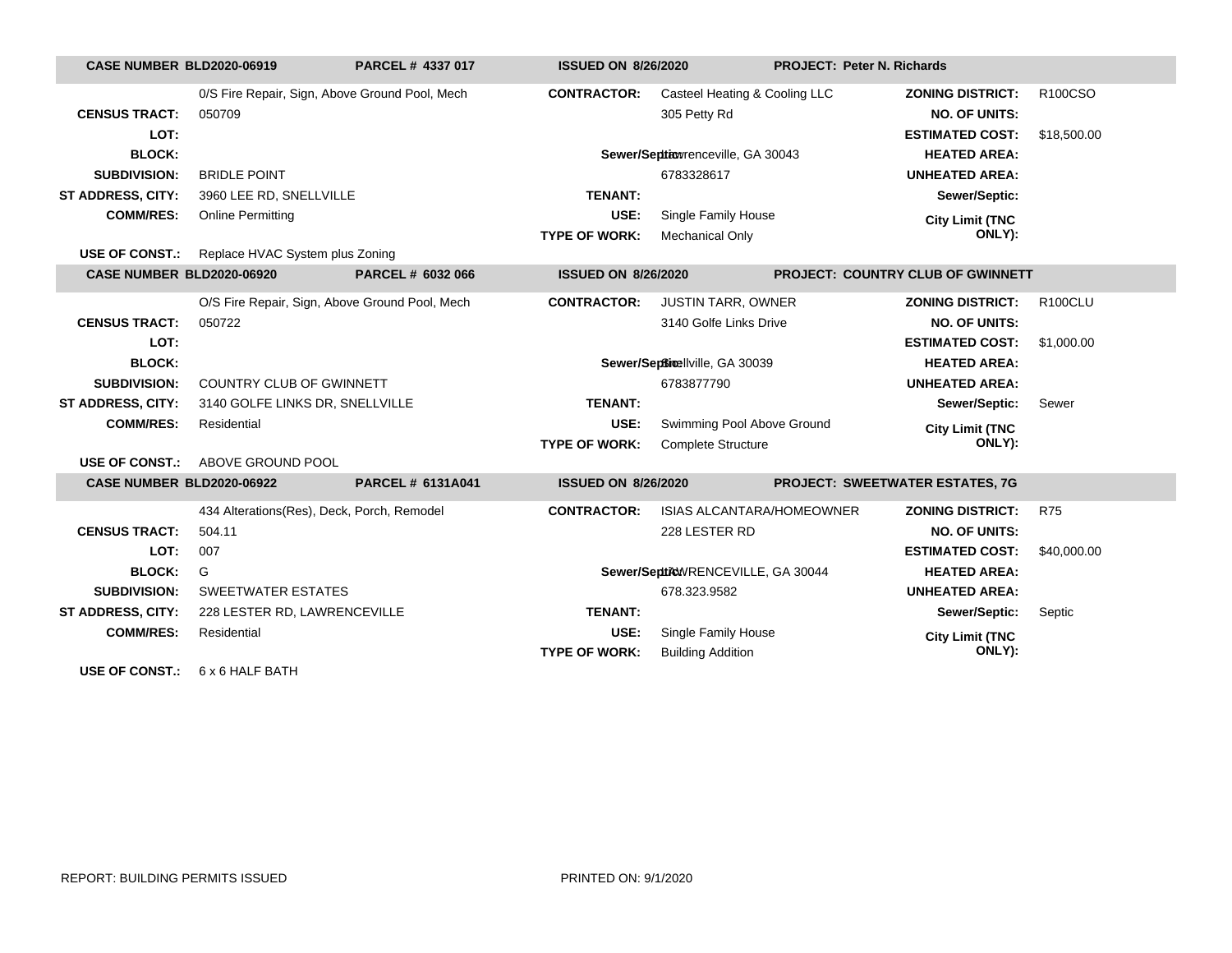| <b>CASE NUMBER BLD2020-06924</b> |                                                 | PARCEL # 5077 237 | <b>ISSUED ON 8/28/2020</b> |                                     | <b>PROJECT: INGLENOOK</b>          |             |
|----------------------------------|-------------------------------------------------|-------------------|----------------------------|-------------------------------------|------------------------------------|-------------|
|                                  | 438 Carport - Residential, Garage - Residential |                   | <b>CONTRACTOR:</b>         | JENNIFER BRITO, OWNER               | <b>ZONING DISTRICT:</b>            | <b>R75</b>  |
| <b>CENSUS TRACT:</b>             | 050544                                          |                   |                            | 1846 SCHOLAR AVE                    | <b>NO. OF UNITS:</b>               |             |
| LOT:                             | 005                                             |                   |                            |                                     | <b>ESTIMATED COST:</b>             | \$15,000.00 |
| <b>BLOCK:</b>                    | J                                               |                   |                            | Sewer/SepticWRENCEVILLE, GA 30044   | <b>HEATED AREA:</b>                | 0           |
| <b>SUBDIVISION:</b>              | <b>INGLENOOK</b>                                |                   |                            | 2629144675                          | <b>UNHEATED AREA:</b>              | 400         |
| <b>ST ADDRESS, CITY:</b>         | 1846 SCHOLAR DR, LAWRENCEVILLE                  |                   | <b>TENANT:</b>             |                                     | Sewer/Septic:                      | Septic      |
| <b>COMM/RES:</b>                 | Residential                                     |                   | USE:                       | <b>Residential Garage Detached</b>  | <b>City Limit (TNC</b>             |             |
|                                  |                                                 |                   | <b>TYPE OF WORK:</b>       | <b>Complete Structure</b>           | ONLY):                             |             |
| USE OF CONST.:                   | <b>DETACHED GARAGE</b>                          |                   |                            |                                     |                                    |             |
| CASE NUMBER BLD2020-06926        |                                                 | PARCEL # 7081 148 | <b>ISSUED ON 8/26/2020</b> |                                     | <b>PROJECT:</b>                    |             |
|                                  | 0/S Fire Repair, Sign, Above Ground Pool, Mech  |                   | <b>CONTRACTOR:</b>         | Hart Inc.                           | <b>ZONING DISTRICT:</b>            | <b>RM24</b> |
| <b>CENSUS TRACT:</b>             | 050511                                          |                   |                            | 455 Whaleys Lake Dr.                | <b>NO. OF UNITS:</b>               |             |
| LOT:                             |                                                 |                   |                            |                                     | <b>ESTIMATED COST:</b>             | \$1,500.00  |
| <b>BLOCK:</b>                    |                                                 |                   |                            | Sewer/Sept@NESBORO, GA 30238        | <b>HEATED AREA:</b>                |             |
| <b>SUBDIVISION:</b>              | SUGARLOAF MARKETPLACE                           |                   |                            | 4045732160                          | <b>UNHEATED AREA:</b>              |             |
| <b>ST ADDRESS, CITY:</b>         | 1854 DULUTH HWY, LAWRENCEVILLE                  |                   | <b>TENANT:</b>             |                                     | Sewer/Septic:                      |             |
| <b>COMM/RES:</b>                 | Commercial                                      |                   | USE:                       | <b>Commercial Other</b>             | <b>City Limit (TNC</b>             |             |
|                                  |                                                 |                   | <b>TYPE OF WORK:</b>       | Cable TV Power Booster Installation | ONLY):                             |             |
| USE OF CONST.:                   | Cable TV Power Booster Installation             |                   |                            |                                     |                                    |             |
| CASE NUMBER BLD2020-06927        |                                                 | PARCEL # 5344 166 | <b>ISSUED ON 8/26/2020</b> |                                     | <b>PROJECT: BERRY SPRINGS 77 B</b> |             |
|                                  | 101 Single Family - Detatched                   |                   | <b>CONTRACTOR:</b>         | <b>RELIANT HOMES GA LLC</b>         | <b>ZONING DISTRICT:</b>            | R100 MOD    |
| <b>CENSUS TRACT:</b>             | undefined                                       |                   |                            | 574 CONYERS RD STE 200              | <b>NO. OF UNITS:</b>               |             |
| LOT:                             | 077                                             |                   |                            | PO BOX 2655                         | <b>ESTIMATED COST:</b>             | \$0.00      |
| <b>BLOCK:</b>                    | B                                               |                   |                            | Sewer/SeptiloGANVILLE, GA 30052     | <b>HEATED AREA:</b>                | 2605        |
| <b>SUBDIVISION:</b>              | <b>BERRY SPRINGS</b>                            |                   |                            | 678.243.6706                        | <b>UNHEATED AREA:</b>              | 435         |
| ST ADDRESS, CITY:                | 3426 TOMOKA CT, BETHLEHEM                       |                   | <b>TENANT:</b>             |                                     | Sewer/Septic:                      | Sewer       |
| <b>COMM/RES:</b>                 | Residential                                     |                   | USE:                       | Single Family House                 | <b>City Limit (TNC</b>             |             |
|                                  |                                                 |                   | <b>TYPE OF WORK:</b>       | <b>Complete Building</b>            | ONLY):                             |             |
| <b>USE OF CONST.:</b>            | NEW SINGLE FAMILY                               |                   |                            |                                     |                                    |             |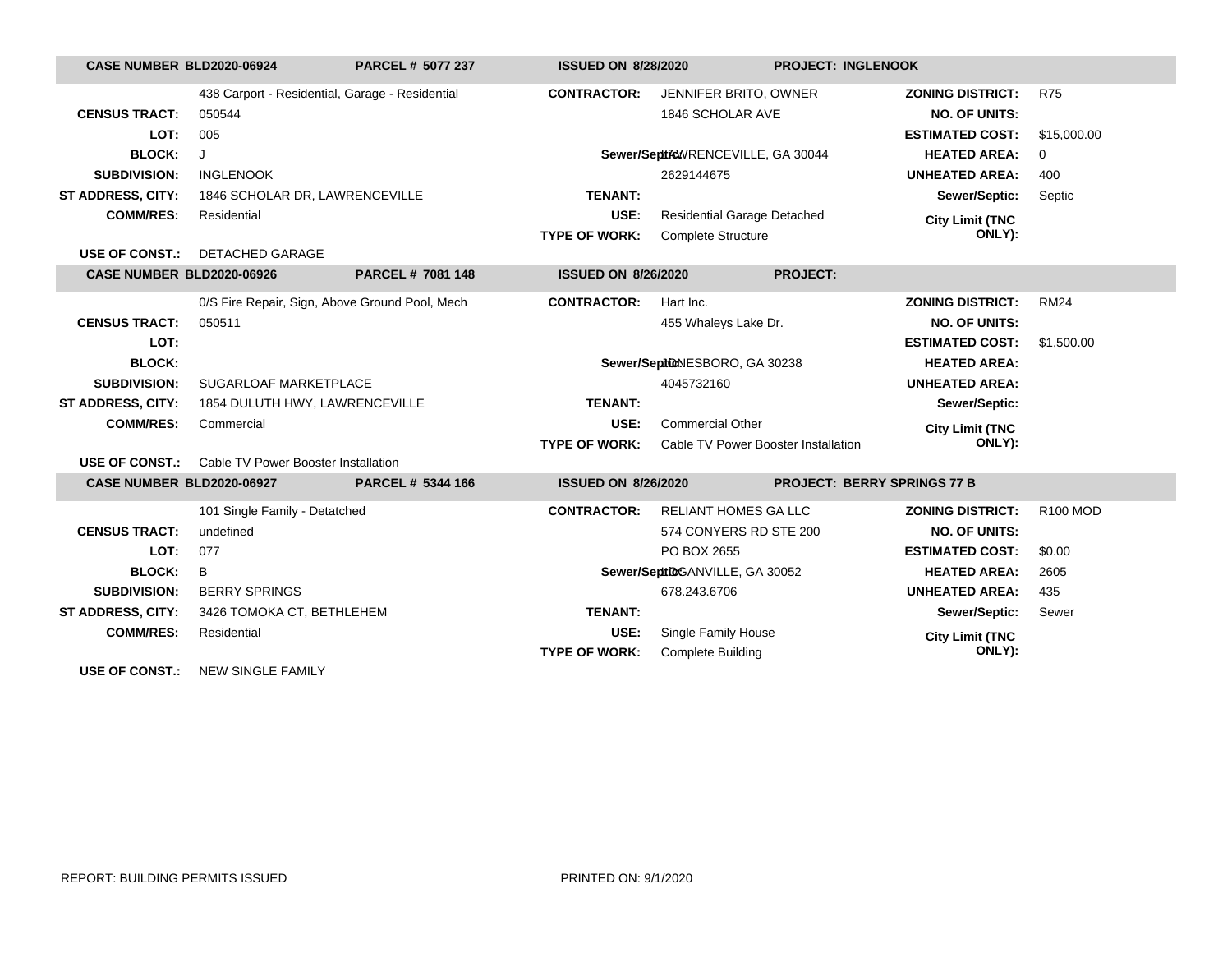| <b>CASE NUMBER BLD2020-06929</b> |                                            | PARCEL # 5262 073                              | <b>ISSUED ON 8/27/2020</b> |                                               | PROJECT: WINDSOR KNOLL, 27A                                                                                                      |                  |
|----------------------------------|--------------------------------------------|------------------------------------------------|----------------------------|-----------------------------------------------|----------------------------------------------------------------------------------------------------------------------------------|------------------|
|                                  | 101 Single Family - Detatched              |                                                | <b>CONTRACTOR:</b>         | EASTWOOD HOMES OF GEORGIA<br>$\sqcup$ C       | <b>ZONING DISTRICT:</b>                                                                                                          | R <sub>100</sub> |
| <b>CENSUS TRACT:</b>             | 506.03                                     |                                                |                            | 555 NORTH POINT CENTER EAST                   | <b>NO. OF UNITS:</b>                                                                                                             |                  |
| LOT:                             | 027                                        |                                                |                            | <b>STE 409</b>                                | <b>ESTIMATED COST:</b>                                                                                                           | \$143,125.00     |
| <b>BLOCK:</b>                    | A                                          |                                                |                            | Sewer/SepticPHARETTA, GA 30022                | <b>HEATED AREA:</b>                                                                                                              | 3435             |
| <b>SUBDIVISION:</b>              | <b>WINDSOR KNOLL</b>                       |                                                |                            | 404.379.7206                                  | <b>UNHEATED AREA:</b>                                                                                                            | 473              |
| <b>ST ADDRESS, CITY:</b>         | 2630 WINDSOR KNOLL DR, DACULA              |                                                | <b>TENANT:</b>             |                                               | Sewer/Septic:                                                                                                                    | Sewer            |
| <b>COMM/RES:</b>                 | Residential                                |                                                | USE:                       | Single Family House                           | <b>City Limit (TNC</b>                                                                                                           |                  |
|                                  |                                            |                                                | <b>TYPE OF WORK:</b>       | <b>Complete Building</b>                      | ONLY):                                                                                                                           |                  |
| <b>USE OF CONST.:</b>            | NEW SINGLE FAMILY,<br>DAVIDSON C           |                                                |                            |                                               |                                                                                                                                  |                  |
| <b>CASE NUMBER BLD2020-06931</b> |                                            | PARCEL # 6209 030                              | <b>ISSUED ON 8/27/2020</b> |                                               | <b>PROJECT: AMAZON LOGISTICS DGT2 DISTRIBUTION CENTER</b>                                                                        |                  |
|                                  |                                            | 0/S Fire Repair, Sign, Above Ground Pool, Mech | <b>CONTRACTOR:</b>         | ARCO DESIGN/BUILD<br>CONSTRUCTION COMPANY INC | <b>ZONING DISTRICT:</b>                                                                                                          | C <sub>2</sub>   |
| <b>CENSUS TRACT:</b>             | 502.07                                     |                                                |                            | 380 INTERSTATE NORTH<br>PARKWAY               | <b>NO. OF UNITS:</b>                                                                                                             |                  |
| LOT:                             |                                            |                                                |                            | <b>STE 210</b>                                | <b>ESTIMATED COST:</b>                                                                                                           | \$0.00           |
| <b>BLOCK:</b>                    |                                            |                                                |                            | Sewer/SepticLANTA, GA 30339                   | <b>HEATED AREA:</b>                                                                                                              |                  |
| <b>SUBDIVISION:</b>              | <b>SATELLITE POINTE</b>                    |                                                |                            | 770.541.1700                                  | <b>UNHEATED AREA:</b>                                                                                                            |                  |
| ST ADDRESS, CITY:                | 4000 VENTURE DR, DULUTH                    |                                                | <b>TENANT:</b>             |                                               | Sewer/Septic:                                                                                                                    |                  |
| <b>COMM/RES:</b>                 | Commercial                                 |                                                | USE:                       | <b>Construction Office</b>                    | <b>City Limit (TNC</b>                                                                                                           |                  |
|                                  |                                            |                                                | <b>TYPE OF WORK:</b>       | Miscellaneous Construction                    | ONLY):                                                                                                                           |                  |
| <b>USE OF CONST.:</b>            | <b>CONSTRUCTION OFFICE</b>                 |                                                |                            |                                               |                                                                                                                                  |                  |
| <b>CASE NUMBER BLD2020-06932</b> |                                            | PARCEL # 5123 045                              | <b>ISSUED ON 8/27/2020</b> |                                               | <b>PROJECT: SYLANNA WILLIAMS</b>                                                                                                 |                  |
|                                  | 434 Alterations(Res), Deck, Porch, Remodel |                                                | <b>CONTRACTOR:</b>         | <b>SLYLANNA WILLIAMS</b>                      | <b>ZONING DISTRICT:</b>                                                                                                          | R <sub>100</sub> |
| <b>CENSUS TRACT:</b>             | 050724                                     |                                                |                            | 2450 ROSEBUD RD                               | <b>NO. OF UNITS:</b>                                                                                                             |                  |
| LOT:                             |                                            |                                                |                            |                                               | <b>ESTIMATED COST:</b>                                                                                                           | \$16,300.00      |
| <b>BLOCK:</b>                    |                                            |                                                |                            | Sewer/SeptiRAYSON, GA 30017                   | <b>HEATED AREA:</b>                                                                                                              |                  |
| <b>SUBDIVISION:</b>              | <b>GEORGETOWN COMMONS</b>                  |                                                |                            | 404-512-0509                                  | <b>UNHEATED AREA:</b>                                                                                                            |                  |
| ST ADDRESS, CITY:                | 2450 ROSEBUD RD, GRAYSON                   |                                                | <b>TENANT:</b>             |                                               | Sewer/Septic:                                                                                                                    | Sewer            |
| <b>COMM/RES:</b>                 | Residential                                |                                                | USE:                       | Single Family House                           | <b>City Limit (TNC</b>                                                                                                           |                  |
|                                  |                                            |                                                | <b>TYPE OF WORK:</b>       | <b>Building Addition</b>                      | ONLY):                                                                                                                           |                  |
| <b>USE OF CONST.:</b>            |                                            |                                                |                            |                                               | 12 X 22.6 SUNROOM, INTERIOR REMODEL, OPEN ALL TRADES, 16 X 25 DECK, 6 X 8 PORCH WITH 16 FT RAMP, SEPTIC, REF# COM2020-00111, FOR |                  |

PERSONAL USE ONLY NOT FOR IN HOME PERSONAL CARE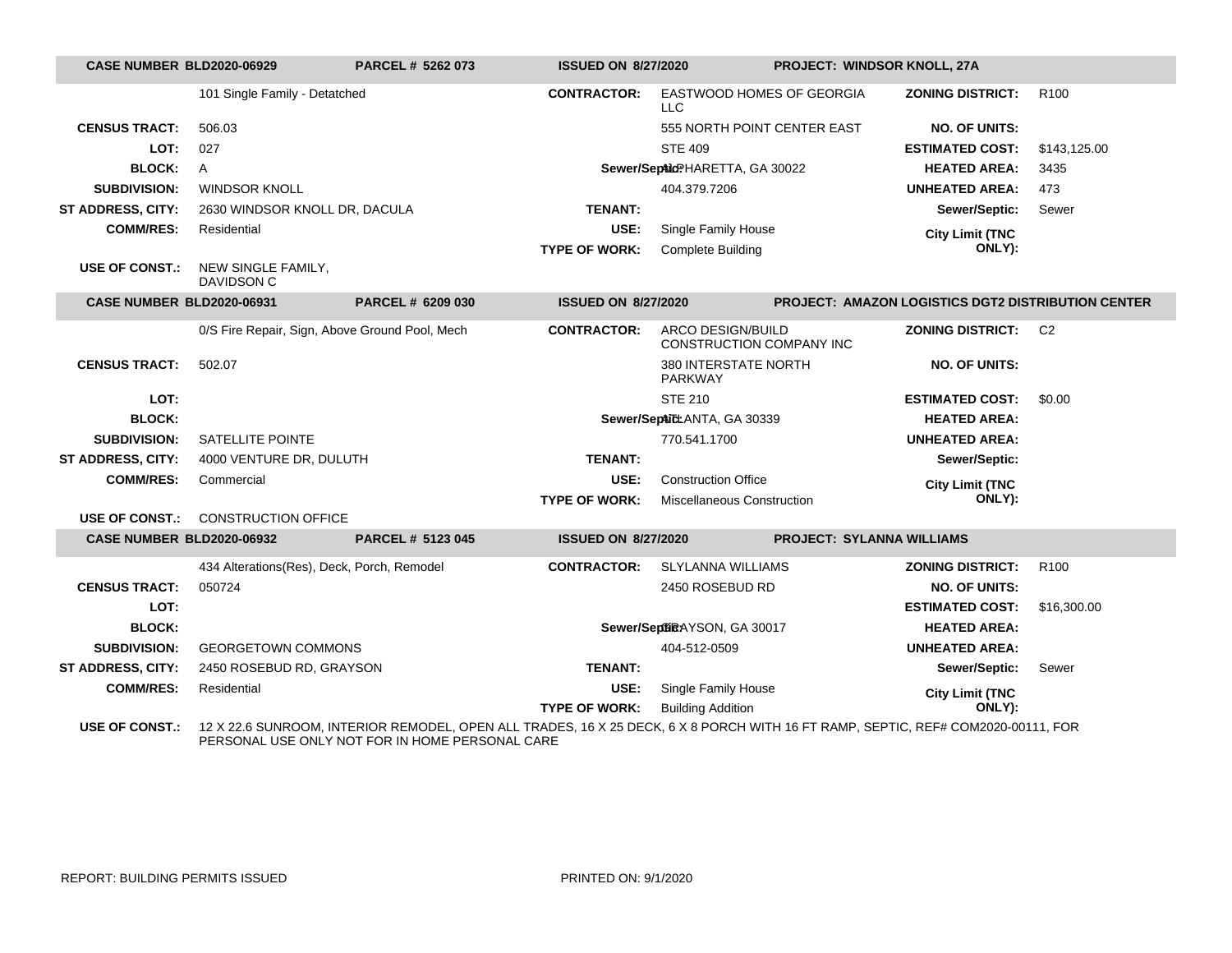| <b>CASE NUMBER BLD2020-06933</b> |                                                         | PARCEL # 7065 384 | <b>ISSUED ON 8/27/2020</b> |                                                           | <b>PROJECT: TAYLOR OAKS, 8B</b> |             |
|----------------------------------|---------------------------------------------------------|-------------------|----------------------------|-----------------------------------------------------------|---------------------------------|-------------|
|                                  | 434 Alterations(Res), Deck, Porch, Remodel              |                   | <b>CONTRACTOR:</b>         | <b>EARL MOCCIA BUILDERS</b>                               | <b>ZONING DISTRICT:</b>         | <b>R75</b>  |
| <b>CENSUS TRACT:</b>             | 050527                                                  |                   |                            | 1140 CHURCHILL DOWNS RD                                   | <b>NO. OF UNITS:</b>            |             |
| LOT:                             | 008                                                     |                   |                            |                                                           | <b>ESTIMATED COST:</b>          | \$25,000.00 |
| <b>BLOCK:</b>                    | B                                                       |                   |                            | Sewer/SepticLANTA, GA 30319                               | <b>HEATED AREA:</b>             |             |
| <b>SUBDIVISION:</b>              | <b>TAYLOR OAKS</b>                                      |                   |                            | 4042524248                                                | <b>UNHEATED AREA:</b>           | 192         |
| <b>ST ADDRESS, CITY:</b>         | 1673 TAYLOR OAKS DR, LAWRENCEVILLE                      |                   | <b>TENANT:</b>             |                                                           | Sewer/Septic:                   | Sewer       |
| <b>COMM/RES:</b>                 | Residential                                             |                   | USE:                       | Single Family House                                       | <b>City Limit (TNC</b>          |             |
|                                  |                                                         |                   | <b>TYPE OF WORK:</b>       | <b>Building Addition</b>                                  |                                 | ONLY):      |
|                                  | <b>USE OF CONST.:</b> SUNROOM ADDITION (AFTER THE FACT) |                   |                            |                                                           |                                 |             |
| <b>CASE NUMBER BLD2020-06935</b> |                                                         | PARCEL # 5014 074 | <b>ISSUED ON 8/26/2020</b> |                                                           | <b>PROJECT: NA</b>              |             |
|                                  | 0/S Fire Repair, Sign, Above Ground Pool, Mech          |                   | <b>CONTRACTOR:</b>         | United Air Temp                                           | <b>ZONING DISTRICT:</b>         | <b>R75</b>  |
| <b>CENSUS TRACT:</b>             | 050531                                                  |                   |                            | 3030 Business Park Drive                                  | <b>NO. OF UNITS:</b>            |             |
| LOT:                             |                                                         |                   |                            |                                                           | <b>ESTIMATED COST:</b>          | \$6,400.00  |
| <b>BLOCK:</b>                    |                                                         |                   |                            | Sewer/Septioncross, GA 30071                              | <b>HEATED AREA:</b>             |             |
| <b>SUBDIVISION:</b>              | <b>ABERDON FOREST</b>                                   |                   |                            | 7709031429                                                | <b>UNHEATED AREA:</b>           |             |
| <b>ST ADDRESS, CITY:</b>         | 2936 CASTLE DR, LAWRENCEVILLE                           |                   | <b>TENANT:</b>             |                                                           | Sewer/Septic:                   |             |
| <b>COMM/RES:</b>                 | <b>Online Permitting</b>                                |                   | USE:                       | Single Family House                                       | <b>City Limit (TNC</b>          |             |
|                                  |                                                         |                   | <b>TYPE OF WORK:</b>       | <b>Mechanical Only</b>                                    |                                 | ONLY):      |
| <b>USE OF CONST.:</b>            | Condensing Coil and Evaporator Replacement              |                   |                            |                                                           |                                 |             |
| <b>CASE NUMBER BLD2020-06938</b> |                                                         | PARCEL # 7199 148 | <b>ISSUED ON 8/27/2020</b> |                                                           | <b>PROJECT:</b>                 |             |
|                                  |                                                         |                   | <b>CONTRACTOR:</b>         | TE Certified Electricians, Heating,<br>Cooling & Plumbing | <b>ZONING DISTRICT:</b>         |             |
| <b>CENSUS TRACT:</b>             |                                                         |                   |                            | 9800 Old Dogwood Rd                                       | <b>NO. OF UNITS:</b>            |             |
| LOT:                             | 020                                                     |                   |                            |                                                           | <b>ESTIMATED COST:</b>          | \$3,853.00  |
| <b>BLOCK:</b>                    | A                                                       |                   |                            | Sewer/SepRicswell, GA 30075                               | <b>HEATED AREA:</b>             |             |
| <b>SUBDIVISION:</b>              |                                                         |                   |                            | 7706676937                                                | <b>UNHEATED AREA:</b>           |             |
| <b>ST ADDRESS, CITY:</b>         | 3520 HIGHGATE HILLS DR, DULUTH                          |                   | <b>TENANT:</b>             |                                                           | Sewer/Septic:                   |             |
| <b>COMM/RES:</b>                 | Residential                                             |                   | USE:                       | Single Family House                                       | <b>City Limit (TNC</b>          |             |
|                                  |                                                         |                   | <b>TYPE OF WORK:</b>       | <b>Electrical Only</b>                                    |                                 | ONLY):      |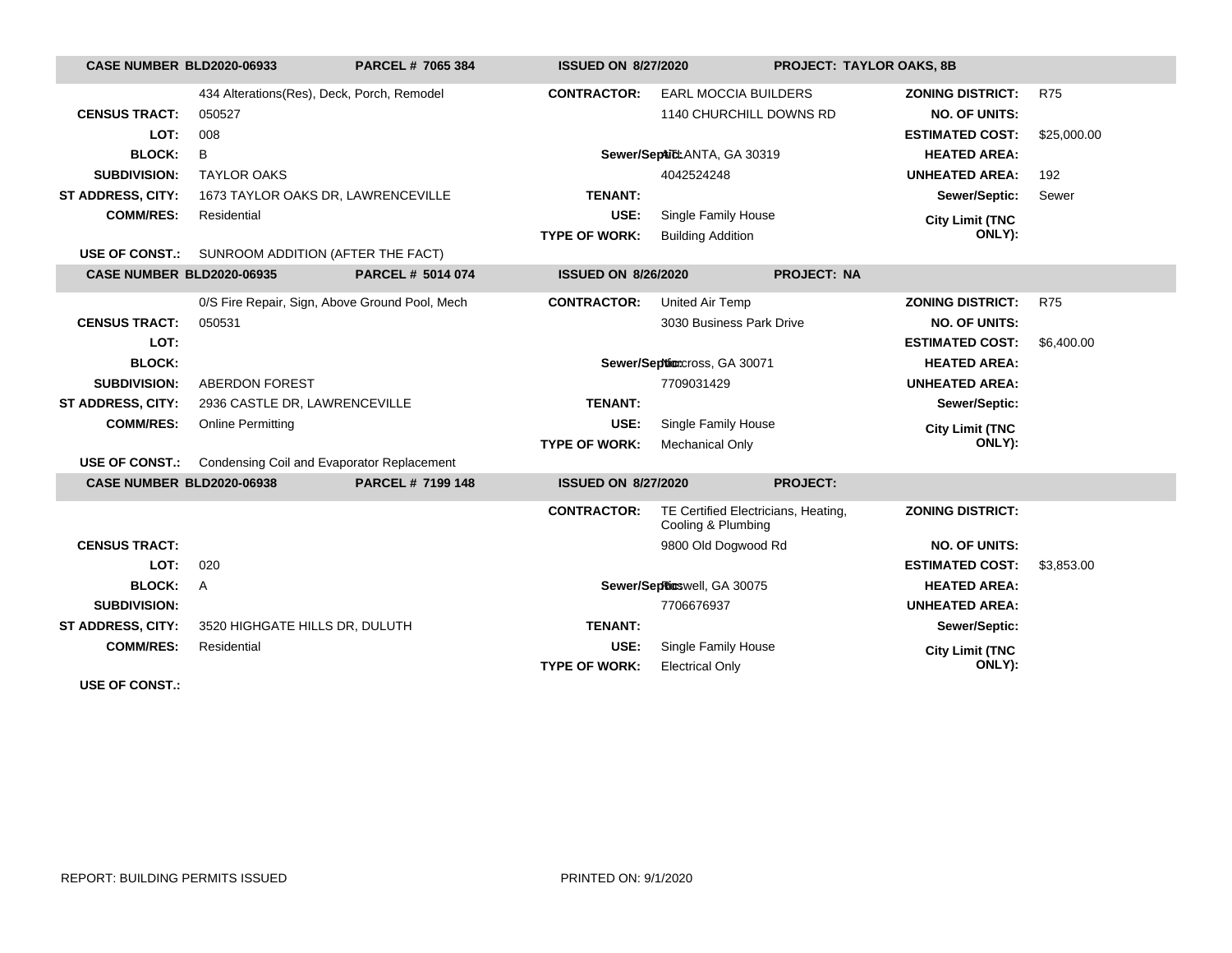| <b>CASE NUMBER BLD2020-06939</b> |                                | PARCEL # 6049 003A                                                                               | <b>ISSUED ON 8/27/2020</b> |                                 | <b>PROJECT:</b>                       |                         |                  |
|----------------------------------|--------------------------------|--------------------------------------------------------------------------------------------------|----------------------------|---------------------------------|---------------------------------------|-------------------------|------------------|
|                                  |                                |                                                                                                  | <b>CONTRACTOR:</b>         | <b>JJ ELECTRIC</b>              |                                       | <b>ZONING DISTRICT:</b> |                  |
| <b>CENSUS TRACT:</b>             |                                |                                                                                                  |                            | 2322 Amber Creek Trail          |                                       | <b>NO. OF UNITS:</b>    |                  |
| LOT:                             |                                |                                                                                                  |                            |                                 |                                       | <b>ESTIMATED COST:</b>  | \$3,000.00       |
| <b>BLOCK:</b>                    |                                |                                                                                                  |                            | Sewer/SepBindord, GA 30519      |                                       | <b>HEATED AREA:</b>     |                  |
| <b>SUBDIVISION:</b>              |                                |                                                                                                  |                            | 6784682176                      |                                       | <b>UNHEATED AREA:</b>   |                  |
| <b>ST ADDRESS, CITY:</b>         | 2672 PARKWOOD RD, SNELLVILLE   |                                                                                                  | <b>TENANT:</b>             |                                 |                                       | Sewer/Septic:           |                  |
| <b>COMM/RES:</b>                 | Residential                    |                                                                                                  | USE:                       | Single Family House             |                                       | <b>City Limit (TNC</b>  |                  |
|                                  |                                |                                                                                                  | <b>TYPE OF WORK:</b>       | <b>Electrical Only</b>          |                                       | ONLY):                  |                  |
| <b>USE OF CONST.:</b>            |                                |                                                                                                  |                            |                                 |                                       |                         |                  |
| CASE NUMBER BLD2020-06940        |                                | PARCEL # 7129 428                                                                                | <b>ISSUED ON 8/27/2020</b> |                                 | <b>PROJECT: N/A</b>                   |                         |                  |
|                                  |                                | 0/S Fire Repair, Sign, Above Ground Pool, Mech                                                   | <b>CONTRACTOR:</b>         | Reliable Heating & Air          |                                       | <b>ZONING DISTRICT:</b> | R <sub>100</sub> |
| <b>CENSUS TRACT:</b>             | 050525                         |                                                                                                  |                            | 1305 Chastain Road STE 500      |                                       | <b>NO. OF UNITS:</b>    |                  |
| LOT:                             |                                |                                                                                                  |                            |                                 |                                       | <b>ESTIMATED COST:</b>  | \$7,300.00       |
| <b>BLOCK:</b>                    |                                |                                                                                                  |                            | Sewer/SeptieNNESAW, GA 30144    |                                       | <b>HEATED AREA:</b>     |                  |
| <b>SUBDIVISION:</b>              | <b>WESTCHESTER COMMONS</b>     |                                                                                                  |                            | 7705949969                      |                                       | <b>UNHEATED AREA:</b>   |                  |
| <b>ST ADDRESS, CITY:</b>         |                                | 245 MAYFIELD FARMS DR, LAWRENCEVILLE                                                             | <b>TENANT:</b>             |                                 |                                       | Sewer/Septic:           |                  |
| <b>COMM/RES:</b>                 | <b>Online Permitting</b>       |                                                                                                  | USE:                       | Single Family House             |                                       | <b>City Limit (TNC</b>  |                  |
|                                  |                                |                                                                                                  | <b>TYPE OF WORK:</b>       | <b>Mechanical Only</b>          |                                       | ONLY):                  |                  |
| <b>USE OF CONST.:</b>            |                                | Replace HVAC system; Trane 2.5 ton w/60k btu                                                     |                            |                                 |                                       |                         |                  |
| CASE NUMBER BLD2020-06941        |                                | PARCEL # 5165 049                                                                                | <b>ISSUED ON 8/27/2020</b> |                                 | PROJECT: New HVAC System Installation |                         |                  |
|                                  |                                | 0/S Fire Repair, Sign, Above Ground Pool, Mech                                                   | <b>CONTRACTOR:</b>         | Vaughn Quest Heating & Air INC. |                                       | <b>ZONING DISTRICT:</b> | undefined        |
| <b>CENSUS TRACT:</b>             | undefined                      |                                                                                                  |                            | 3157 Taffy Ln                   |                                       | <b>NO. OF UNITS:</b>    |                  |
| LOT:                             | 006                            |                                                                                                  |                            |                                 |                                       | <b>ESTIMATED COST:</b>  | \$6,600.00       |
| <b>BLOCK:</b>                    |                                |                                                                                                  |                            | Sewer/Septimellville, GA 30039  |                                       | <b>HEATED AREA:</b>     |                  |
| <b>SUBDIVISION:</b>              | undefined                      |                                                                                                  |                            | 7707368070                      |                                       | <b>UNHEATED AREA:</b>   |                  |
| ST ADDRESS, CITY:                | 59 AZALEA BLOOM DR, LOGANVILLE |                                                                                                  | <b>TENANT:</b>             |                                 |                                       | Sewer/Septic:           |                  |
| <b>COMM/RES:</b>                 | <b>Online Permitting</b>       |                                                                                                  | USE:                       | Single Family House             |                                       | <b>City Limit (TNC</b>  |                  |
|                                  |                                |                                                                                                  | <b>TYPE OF WORK:</b>       | <b>Mechanical Only</b>          |                                       | ONLY):                  |                  |
|                                  |                                | <b>LICE OF CONCT</b> $\cdot$ Old equipment will be remayed and new bype quotem will be installed |                            |                                 |                                       |                         |                  |

**USE OF CONST.:** Old equipment will be removed and new hvac system will be installed.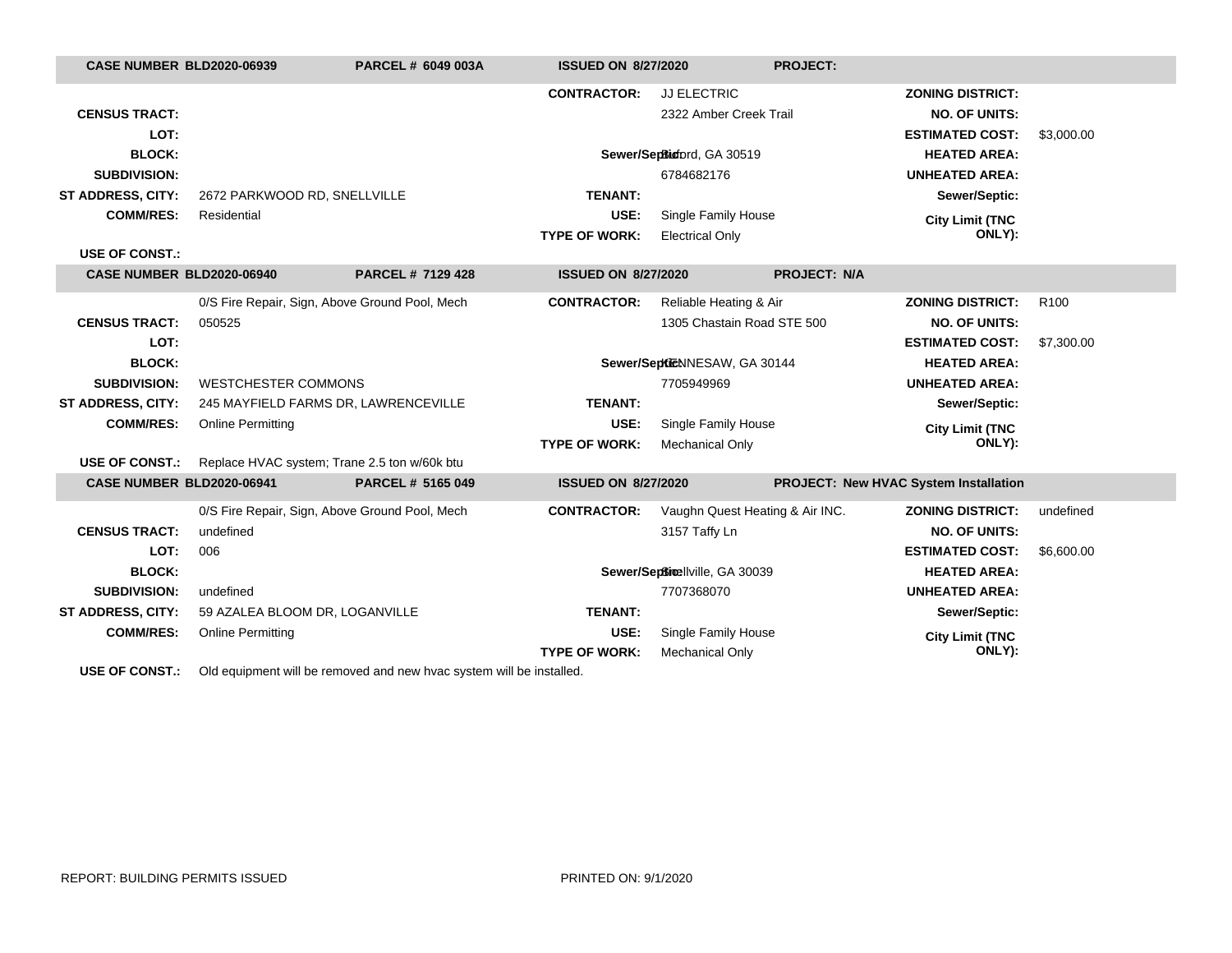| CASE NUMBER BLD2020-06942        |                                       | PARCEL # 7138 092                                | <b>ISSUED ON 8/27/2020</b> |                                 |                                 | PROJECT: STONEGATE AT IVY CREEK, 7A |                  |
|----------------------------------|---------------------------------------|--------------------------------------------------|----------------------------|---------------------------------|---------------------------------|-------------------------------------|------------------|
|                                  |                                       | 329 Dock, Kiosk, Park, In-Ground Swimming Pool   | <b>CONTRACTOR:</b>         | ARTISTIC POOLS INC              |                                 | <b>ZONING DISTRICT:</b>             | R <sub>100</sub> |
| <b>CENSUS TRACT:</b>             | 050606                                |                                                  |                            | 3884 NORTH PEACHTREE ROAD       |                                 | <b>NO. OF UNITS:</b>                |                  |
| LOT:                             | 007                                   |                                                  |                            |                                 |                                 | <b>ESTIMATED COST:</b>              | \$23,000.00      |
| <b>BLOCK:</b>                    | $\overline{A}$                        |                                                  |                            | Sewer/SeptildAMBLEE, GA 30341   |                                 | <b>HEATED AREA:</b>                 | $\mathbf 0$      |
| <b>SUBDIVISION:</b>              | STONEGATE AT IVY CREEK                |                                                  | 770-458-9177               |                                 |                                 | <b>UNHEATED AREA:</b>               | $\mathbf 0$      |
| <b>ST ADDRESS, CITY:</b>         | 2852 SPRINGBLUFF LN, BUFORD           |                                                  | <b>TENANT:</b>             |                                 |                                 | Sewer/Septic:                       | Sewer            |
| <b>COMM/RES:</b>                 | Residential                           |                                                  | USE:                       | Swimming Pool Inground          |                                 | <b>City Limit (TNC</b>              |                  |
|                                  |                                       |                                                  | <b>TYPE OF WORK:</b>       | Miscellaneous Construction      |                                 | ONLY):                              |                  |
| <b>USE OF CONST.:</b>            | AND RETAINING WALLS                   | 30'1X 15.6 INGROUND POOL WITH DECKING            |                            |                                 |                                 |                                     |                  |
| <b>CASE NUMBER BLD2020-06943</b> |                                       | <b>PARCEL # 3001F096</b>                         | <b>ISSUED ON 8/27/2020</b> |                                 | <b>PROJECT: Peter Anastasio</b> |                                     |                  |
|                                  |                                       | 0/S Fire Repair, Sign, Above Ground Pool, Mech   | <b>CONTRACTOR:</b>         | <b>RELIABLE Heating and Air</b> |                                 | <b>ZONING DISTRICT:</b>             | <b>RA200</b>     |
| <b>CENSUS TRACT:</b>             | 050610                                |                                                  |                            | 1305 CHASTAIN RD STE 500        |                                 | <b>NO. OF UNITS:</b>                |                  |
| LOT:                             |                                       |                                                  |                            |                                 |                                 | <b>ESTIMATED COST:</b>              | \$6,600.00       |
| <b>BLOCK:</b>                    |                                       |                                                  |                            | Sewer/Septermesaw, GA 30144     |                                 | <b>HEATED AREA:</b>                 |                  |
| <b>SUBDIVISION:</b>              |                                       | MILLWATER CROSSING AT HAMILTON MILL              |                            | 7705949969                      |                                 | <b>UNHEATED AREA:</b>               |                  |
| <b>ST ADDRESS, CITY:</b>         | 3439 COOPERS MILL CT, DACULA          |                                                  | <b>TENANT:</b>             |                                 |                                 | Sewer/Septic:                       |                  |
| <b>COMM/RES:</b>                 | <b>Online Permitting</b>              |                                                  | USE:                       | Single Family House             |                                 | <b>City Limit (TNC</b>              |                  |
|                                  |                                       |                                                  | <b>TYPE OF WORK:</b>       | <b>Mechanical Only</b>          |                                 | ONLY):                              |                  |
| <b>USE OF CONST.:</b>            | Installing ductless mini split system |                                                  |                            |                                 |                                 |                                     |                  |
| CASE NUMBER BLD2020-06944        |                                       | PARCEL # 4339 316                                | <b>ISSUED ON 8/27/2020</b> |                                 | <b>PROJECT: Kinsey</b>          |                                     |                  |
|                                  |                                       | 0/S Fire Repair, Sign, Above Ground Pool, Mech   | <b>CONTRACTOR:</b>         | ARS Universal Heating & Cooling |                                 | <b>ZONING DISTRICT:</b>             | R100CSO          |
| <b>CENSUS TRACT:</b>             | 050709                                |                                                  |                            | 1465 Beaver Ruin Rd             |                                 | <b>NO. OF UNITS:</b>                |                  |
| LOT:                             |                                       |                                                  |                            |                                 |                                 | <b>ESTIMATED COST:</b>              | \$7,500.00       |
| <b>BLOCK:</b>                    |                                       |                                                  |                            | Sewer/Septi@RCROSS, GA 30093    |                                 | <b>HEATED AREA:</b>                 |                  |
| <b>SUBDIVISION:</b>              | <b>ELLINGTON SPRINGS</b>              |                                                  |                            | 7709088488                      |                                 | <b>UNHEATED AREA:</b>               |                  |
| <b>ST ADDRESS, CITY:</b>         | 4445 MICHAEL JAY ST, SNELLVILLE       |                                                  | <b>TENANT:</b>             |                                 |                                 | Sewer/Septic:                       |                  |
| <b>COMM/RES:</b>                 | <b>Online Permitting</b>              |                                                  | USE:                       | Single Family House             |                                 | <b>City Limit (TNC</b>              |                  |
|                                  |                                       |                                                  | <b>TYPE OF WORK:</b>       | <b>Mechanical Only</b>          |                                 | ONLY):                              |                  |
| <b>USE OF CONST.:</b>            |                                       | Installing a Rheem 3 Ton 14 seer complete system |                            |                                 |                                 |                                     |                  |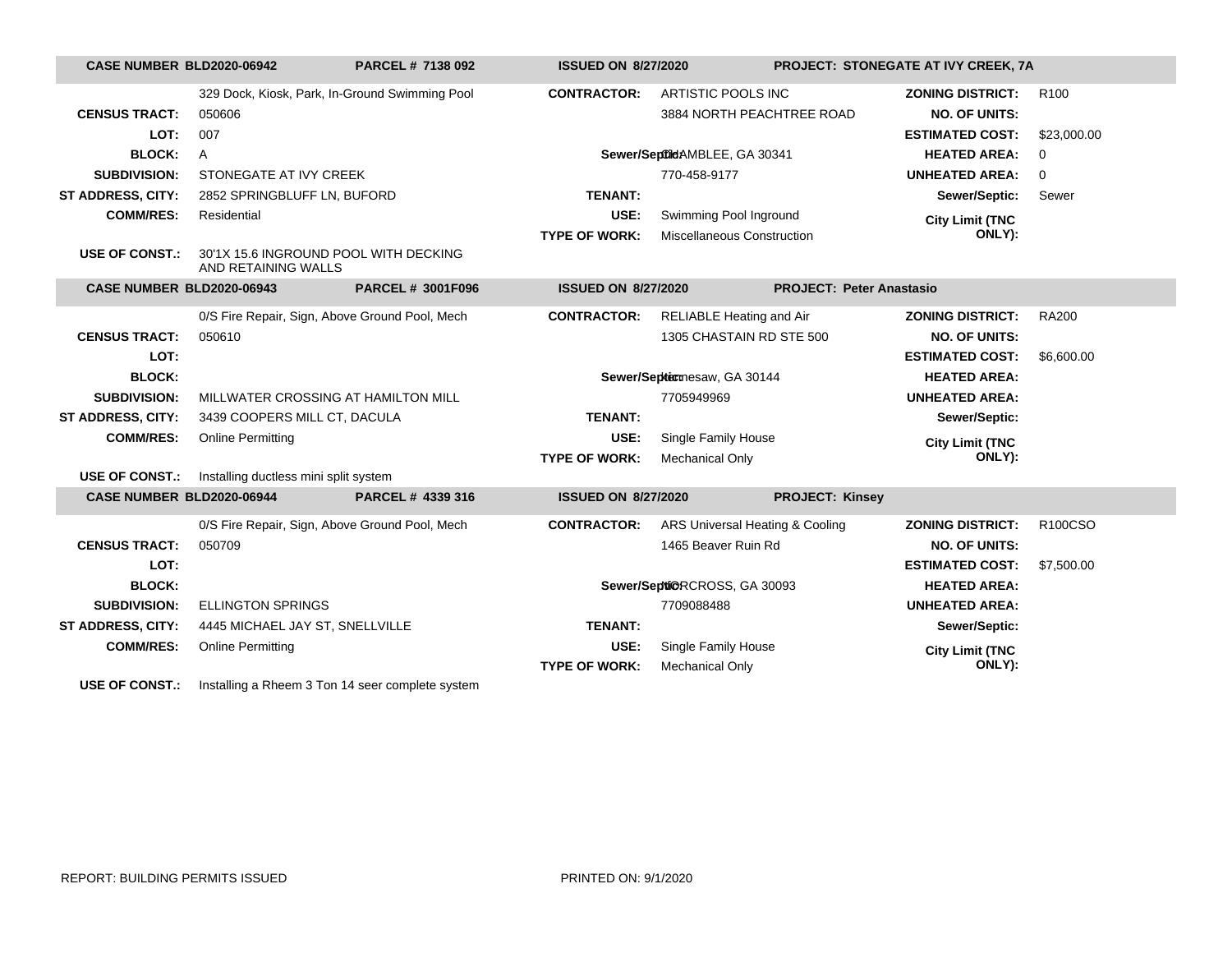| CASE NUMBER BLD2020-06946 |                                    | PARCEL # 6026 051                                                        | <b>ISSUED ON 8/27/2020</b> |                                 | PROJECT: howard          |                         |                  |
|---------------------------|------------------------------------|--------------------------------------------------------------------------|----------------------------|---------------------------------|--------------------------|-------------------------|------------------|
|                           |                                    | 0/S Fire Repair, Sign, Above Ground Pool, Mech                           | <b>CONTRACTOR:</b>         | ARS Universal Heating & Cooling |                          | <b>ZONING DISTRICT:</b> | R <sub>100</sub> |
| <b>CENSUS TRACT:</b>      | 050416                             |                                                                          |                            | 1465 Beaver Ruin Rd             |                          | <b>NO. OF UNITS:</b>    |                  |
| LOT:                      |                                    |                                                                          |                            |                                 |                          | <b>ESTIMATED COST:</b>  | \$7,400.00       |
| <b>BLOCK:</b>             |                                    |                                                                          |                            | Sewer/SeptiORCROSS, GA 30093    |                          | <b>HEATED AREA:</b>     |                  |
| <b>SUBDIVISION:</b>       | <b>MANOR ESTATES</b>               |                                                                          |                            | 7709088488                      |                          | <b>UNHEATED AREA:</b>   |                  |
| <b>ST ADDRESS, CITY:</b>  | 3116 DESHONG DR, STONE MOUNTAIN    |                                                                          | <b>TENANT:</b>             |                                 |                          | Sewer/Septic:           |                  |
| <b>COMM/RES:</b>          | <b>Online Permitting</b>           |                                                                          | USE:                       | Single Family House             |                          | <b>City Limit (TNC</b>  |                  |
|                           |                                    |                                                                          | <b>TYPE OF WORK:</b>       | <b>Mechanical Only</b>          |                          | ONLY):                  |                  |
| <b>USE OF CONST.:</b>     |                                    | Installing a Rheem 14 SEER 3 TON complete system                         |                            |                                 |                          |                         |                  |
| CASE NUMBER BLD2020-06948 |                                    | PARCEL # 5185 122                                                        | <b>ISSUED ON 8/27/2020</b> |                                 | <b>PROJECT: N/A</b>      |                         |                  |
|                           |                                    | 0/S Fire Repair, Sign, Above Ground Pool, Mech                           | <b>CONTRACTOR:</b>         | Reliable Heating & Air          |                          | <b>ZONING DISTRICT:</b> | R100CSO          |
| <b>CENSUS TRACT:</b>      | 050726                             |                                                                          |                            | 1305 Chastain Rd Ste 500        |                          | <b>NO. OF UNITS:</b>    |                  |
| LOT:                      |                                    |                                                                          |                            |                                 |                          | <b>ESTIMATED COST:</b>  | \$2,100.00       |
| <b>BLOCK:</b>             |                                    |                                                                          |                            | Sewer/Sepkiennesaw, GA 30144    |                          | <b>HEATED AREA:</b>     |                  |
| <b>SUBDIVISION:</b>       | <b>CHANDLER WOODS</b>              |                                                                          |                            | 7705949969                      |                          | <b>UNHEATED AREA:</b>   |                  |
| <b>ST ADDRESS, CITY:</b>  |                                    | 464 LEAFLET IVES DR, LAWRENCEVILLE                                       | <b>TENANT:</b>             |                                 |                          | Sewer/Septic:           |                  |
| <b>COMM/RES:</b>          | <b>Online Permitting</b>           |                                                                          | USE:                       | Single Family House             |                          | <b>City Limit (TNC</b>  |                  |
|                           |                                    |                                                                          | <b>TYPE OF WORK:</b>       | <b>Plumbing Only</b>            |                          | ONLY):                  |                  |
| <b>USE OF CONST.:</b>     | Replace 50 gallon gas water heater |                                                                          |                            |                                 |                          |                         |                  |
| CASE NUMBER BLD2020-06949 |                                    | <b>PARCEL # 6056A033</b>                                                 | <b>ISSUED ON 8/27/2020</b> |                                 | <b>PROJECT: Morrison</b> |                         |                  |
|                           |                                    | 0/S Fire Repair, Sign, Above Ground Pool, Mech                           | <b>CONTRACTOR:</b>         | ars universal heating & cooling |                          | <b>ZONING DISTRICT:</b> | <b>R75</b>       |
| <b>CENSUS TRACT:</b>      | 050415                             |                                                                          |                            | 1465 Beaver Ruin Rd             |                          | <b>NO. OF UNITS:</b>    |                  |
| LOT:                      |                                    |                                                                          |                            |                                 |                          | <b>ESTIMATED COST:</b>  | \$5,000.00       |
| <b>BLOCK:</b>             |                                    |                                                                          |                            | Sewer/SeptiORCROSS, GA 30093    |                          | <b>HEATED AREA:</b>     |                  |
| <b>SUBDIVISION:</b>       | <b>RIVERCLIFF PLACE</b>            |                                                                          |                            | 7709088488                      |                          | <b>UNHEATED AREA:</b>   |                  |
| <b>ST ADDRESS, CITY:</b>  | 2225 THORNDALE DR, LILBURN         |                                                                          | <b>TENANT:</b>             |                                 |                          | Sewer/Septic:           |                  |
| <b>COMM/RES:</b>          | <b>Online Permitting</b>           |                                                                          | USE:                       | Single Family House             |                          | <b>City Limit (TNC</b>  |                  |
|                           |                                    |                                                                          | <b>TYPE OF WORK:</b>       | <b>Mechanical Only</b>          |                          | ONLY):                  |                  |
|                           |                                    | LISE OF CONST $\cdot$ Lootelling a BUEEM 14 SEEB 2 E TON COMBLETE SVSTEM |                            |                                 |                          |                         |                  |

**USE OF CONST.:** Installing a RHEEM 14 SEER 3.5 TON COMPLETE SYSTEM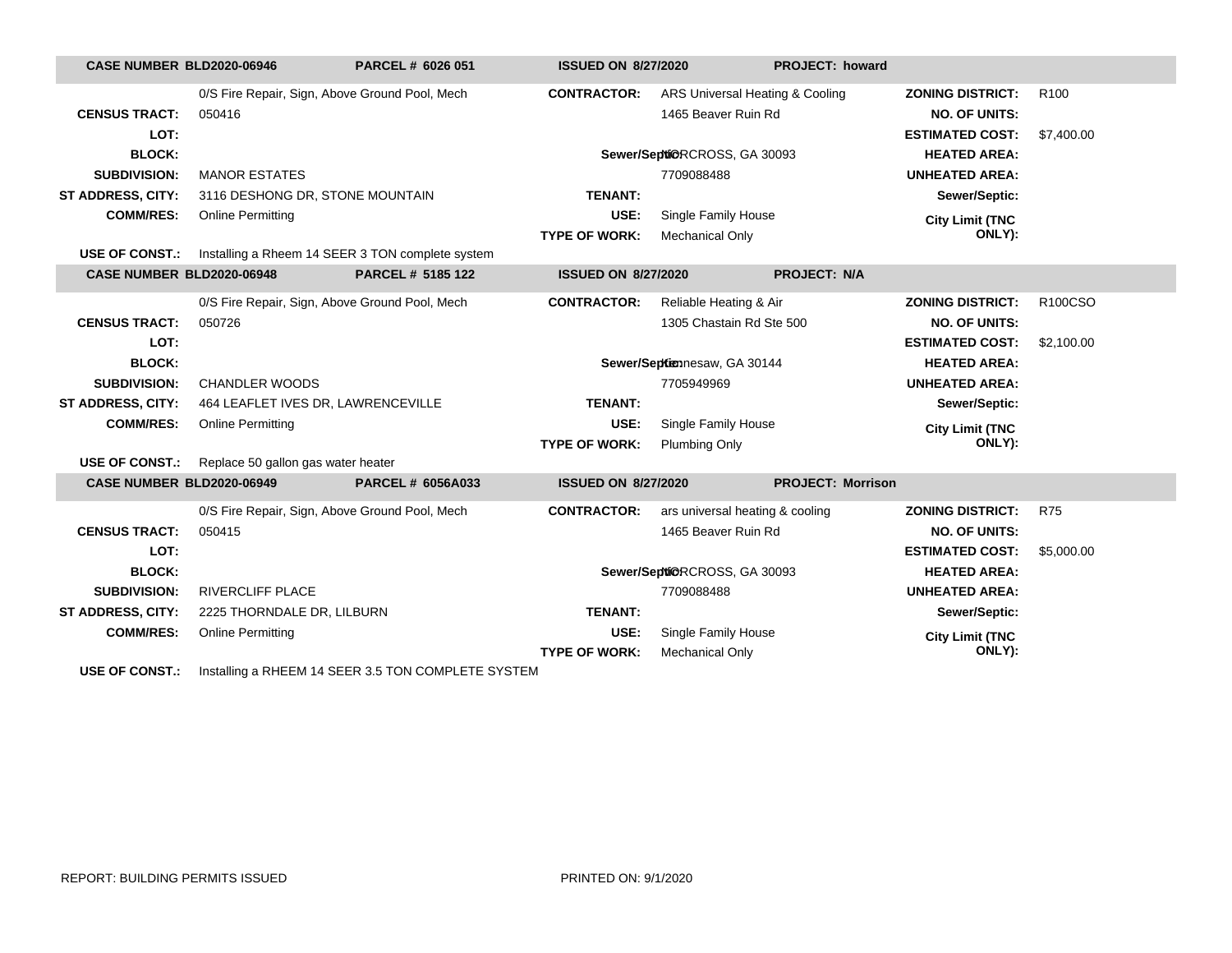| <b>CASE NUMBER BLD2020-06950</b> |                                                | PARCEL # 5043 178                                                            | <b>ISSUED ON 8/27/2020</b> |                                   | <b>PROJECT: Greg Goodwin</b>  |                         |                  |
|----------------------------------|------------------------------------------------|------------------------------------------------------------------------------|----------------------------|-----------------------------------|-------------------------------|-------------------------|------------------|
|                                  | 0/S Fire Repair, Sign, Above Ground Pool, Mech |                                                                              | <b>CONTRACTOR:</b>         | Casteel Heating & Cooling LLC     |                               | <b>ZONING DISTRICT:</b> | R100MOD          |
| <b>CENSUS TRACT:</b>             | 050713                                         |                                                                              |                            | 305 Petty Rd                      |                               | <b>NO. OF UNITS:</b>    |                  |
| LOT:                             |                                                |                                                                              |                            |                                   |                               | <b>ESTIMATED COST:</b>  | \$4,645.00       |
| <b>BLOCK:</b>                    |                                                |                                                                              |                            | Sewer/Septiowrenceville, GA 30043 |                               | <b>HEATED AREA:</b>     |                  |
| <b>SUBDIVISION:</b>              | <b>BRIGHT WATER</b>                            |                                                                              |                            | 6783328617                        |                               | <b>UNHEATED AREA:</b>   |                  |
| <b>ST ADDRESS, CITY:</b>         | 1002 WHITE CLOUD RDG, SNELLVILLE               |                                                                              | TENANT:                    |                                   |                               | Sewer/Septic:           |                  |
| <b>COMM/RES:</b>                 | <b>Online Permitting</b>                       |                                                                              | USE:                       | Single Family House               |                               | <b>City Limit (TNC</b>  |                  |
|                                  |                                                |                                                                              | <b>TYPE OF WORK:</b>       | Mechanical Only                   |                               | ONLY):                  |                  |
| <b>USE OF CONST.:</b>            | Replace A/C                                    |                                                                              |                            |                                   |                               |                         |                  |
| <b>CASE NUMBER BLD2020-06951</b> |                                                | PARCEL # 6032 193                                                            | <b>ISSUED ON 8/27/2020</b> |                                   | PROJECT: Tirago               |                         |                  |
|                                  | 0/S Fire Repair, Sign, Above Ground Pool, Mech |                                                                              | <b>CONTRACTOR:</b>         | ars universal heating & cooling   |                               | <b>ZONING DISTRICT:</b> | <b>R75</b>       |
| <b>CENSUS TRACT:</b>             | 050722                                         |                                                                              |                            | 1465 Beaver Ruin Rd               |                               | <b>NO. OF UNITS:</b>    |                  |
| LOT:                             |                                                |                                                                              |                            |                                   |                               | <b>ESTIMATED COST:</b>  | \$7,500.00       |
| <b>BLOCK:</b>                    |                                                |                                                                              |                            | Sewer/Septi@RCROSS, GA 30093      |                               | <b>HEATED AREA:</b>     |                  |
| <b>SUBDIVISION:</b>              | <b>SPRINGDALE</b>                              |                                                                              |                            | 7709088488                        |                               | <b>UNHEATED AREA:</b>   |                  |
| ST ADDRESS, CITY:                | 3610 SPRING MESA DR, SNELLVILLE                |                                                                              | <b>TENANT:</b>             |                                   |                               | Sewer/Septic:           |                  |
| <b>COMM/RES:</b>                 | <b>Online Permitting</b>                       |                                                                              | USE:                       | Single Family House               |                               | <b>City Limit (TNC</b>  |                  |
|                                  |                                                |                                                                              | <b>TYPE OF WORK:</b>       | Mechanical Only                   |                               | ONLY):                  |                  |
| USE OF CONST.:                   |                                                | Installing a 3.5 ton 14 seer rheem ac\coil only and electronic zoning system |                            |                                   |                               |                         |                  |
| <b>CASE NUMBER BLD2020-06952</b> |                                                | PARCEL # 6085 077                                                            | <b>ISSUED ON 8/27/2020</b> |                                   | <b>PROJECT: Greg Trumbull</b> |                         |                  |
|                                  | 0/S Fire Repair, Sign, Above Ground Pool, Mech |                                                                              | <b>CONTRACTOR:</b>         | Casteel Heating & Cooling LLC     |                               | <b>ZONING DISTRICT:</b> | R <sub>100</sub> |
| <b>CENSUS TRACT:</b>             | 050714                                         |                                                                              |                            | 305 Petty Rd                      |                               | <b>NO. OF UNITS:</b>    |                  |
| LOT:                             |                                                |                                                                              |                            |                                   |                               | <b>ESTIMATED COST:</b>  | \$14,073.00      |
| <b>BLOCK:</b>                    |                                                |                                                                              |                            | Sewer/Septiowrenceville, GA 30043 |                               | <b>HEATED AREA:</b>     |                  |
| <b>SUBDIVISION:</b>              | <b>MANCHESTER</b>                              |                                                                              |                            | 6783328617                        |                               | <b>UNHEATED AREA:</b>   |                  |
| <b>ST ADDRESS, CITY:</b>         | 1438 SOMERSET WAY, LILBURN                     |                                                                              | <b>TENANT:</b>             |                                   |                               | Sewer/Septic:           |                  |
| <b>COMM/RES:</b>                 | <b>Online Permitting</b>                       |                                                                              | USE:                       | Single Family House               |                               | <b>City Limit (TNC</b>  |                  |
|                                  |                                                |                                                                              | <b>TYPE OF WORK:</b>       | <b>Mechanical Only</b>            |                               | ONLY):                  |                  |
| <b>USE OF CONST.:</b>            | Replace HVAC System                            |                                                                              |                            |                                   |                               |                         |                  |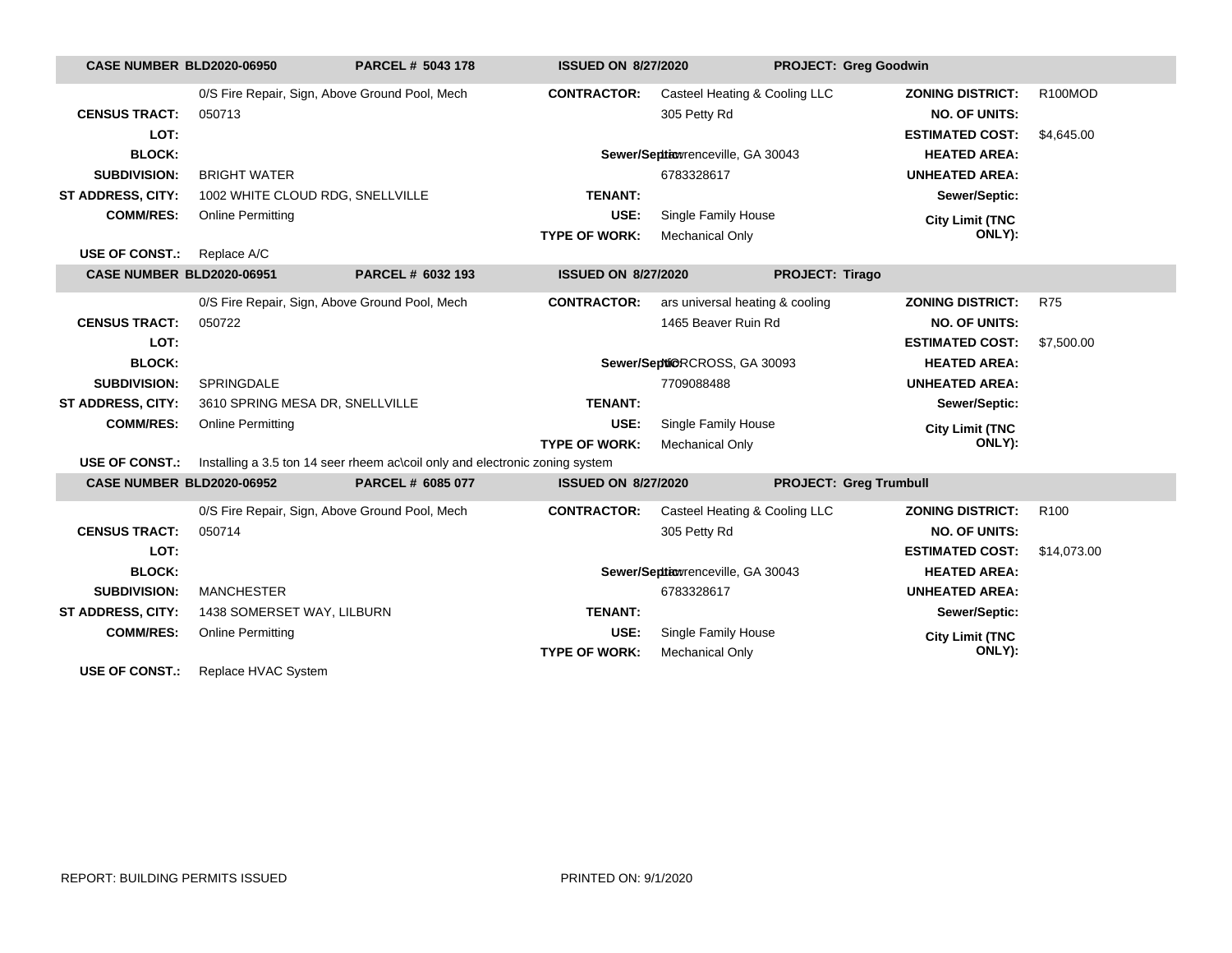| <b>CASE NUMBER BLD2020-06953</b> |                                                | PARCEL # 7019 017                                         | <b>ISSUED ON 8/27/2020</b> |                                               | <b>PROJECT: Tammi Ermerins</b> |                                             |                  |
|----------------------------------|------------------------------------------------|-----------------------------------------------------------|----------------------------|-----------------------------------------------|--------------------------------|---------------------------------------------|------------------|
|                                  | 0/S Fire Repair, Sign, Above Ground Pool, Mech |                                                           | <b>CONTRACTOR:</b>         | Casteel Heating & Cooling LLC                 |                                | <b>ZONING DISTRICT:</b>                     | R100CLU          |
| <b>CENSUS TRACT:</b>             | 050607                                         |                                                           |                            | 305 Petty Rd                                  |                                | <b>NO. OF UNITS:</b>                        |                  |
| LOT:                             |                                                |                                                           |                            |                                               |                                | <b>ESTIMATED COST:</b>                      | \$13,198.00      |
| <b>BLOCK:</b>                    |                                                |                                                           |                            | Sewer/Septiowrenceville, GA 30043             |                                | <b>HEATED AREA:</b>                         |                  |
| <b>SUBDIVISION:</b>              | APPALACHEE RIVER CLUB                          |                                                           |                            | 6783328617                                    |                                | <b>UNHEATED AREA:</b>                       |                  |
| ST ADDRESS, CITY:                | 765 RIVER COVE DR, DACULA                      |                                                           | <b>TENANT:</b>             |                                               |                                | Sewer/Septic:                               |                  |
| <b>COMM/RES:</b>                 | <b>Online Permitting</b>                       |                                                           | USE:                       | Single Family House                           |                                | <b>City Limit (TNC</b>                      |                  |
|                                  |                                                |                                                           | <b>TYPE OF WORK:</b>       | <b>Mechanical Only</b>                        |                                | ONLY):                                      |                  |
| <b>USE OF CONST.:</b>            |                                                | Replace HVAC System and 2 T Flexible Duct Replacement     |                            |                                               |                                |                                             |                  |
| CASE NUMBER BLD2020-06954        |                                                | PARCEL # 5123 045                                         | <b>ISSUED ON 8/27/2020</b> |                                               | <b>PROJECT:</b>                |                                             |                  |
|                                  | 645 Demolition - Residential (1 Unit)          |                                                           | <b>CONTRACTOR:</b>         | <b>SYLANNA WILLIAMS</b>                       |                                | <b>ZONING DISTRICT:</b>                     | R <sub>100</sub> |
| <b>CENSUS TRACT:</b>             | 050724                                         |                                                           |                            | 2450 ROSEBUD RD                               |                                | <b>NO. OF UNITS:</b>                        |                  |
| LOT:                             |                                                |                                                           |                            |                                               |                                | <b>ESTIMATED COST:</b>                      | \$1,000.00       |
| <b>BLOCK:</b>                    |                                                |                                                           |                            | Sewer/SeptiRAYSON, GA 30017                   |                                | <b>HEATED AREA:</b>                         |                  |
| <b>SUBDIVISION:</b>              | <b>GEORGETOWN COMMONS</b>                      |                                                           |                            | 404-512-0509                                  |                                | <b>UNHEATED AREA:</b>                       |                  |
| <b>ST ADDRESS, CITY:</b>         | 2450 ROSEBUD RD, GRAYSON                       |                                                           | <b>TENANT:</b>             |                                               |                                | Sewer/Septic:                               | Sewer            |
| <b>COMM/RES:</b>                 | Residential                                    |                                                           | USE:                       | Single Family House                           |                                | <b>City Limit (TNC</b>                      |                  |
|                                  |                                                |                                                           | <b>TYPE OF WORK:</b>       | <b>Demolition</b>                             |                                | ONLY):                                      |                  |
|                                  |                                                | USE OF CONST.: DEMOLITION OF BASEMENT, REF# COM2020-00111 |                            |                                               |                                |                                             |                  |
| CASE NUMBER BLD2020-06956        |                                                | PARCEL # 7179 594                                         | <b>ISSUED ON 8/27/2020</b> |                                               |                                | <b>PROJECT: ANDOVER WALK TOWHOMES 240 A</b> |                  |
|                                  | 102 Single Family - Attached, Townhouse        |                                                           | <b>CONTRACTOR:</b>         | <b>CLAYTON PROPERTIES GROUP</b><br><b>INC</b> |                                | <b>ZONING DISTRICT:</b>                     | undefined        |
| <b>CENSUS TRACT:</b>             | undefined                                      |                                                           |                            | 5230 BELLEWOOD CT SUITE A                     |                                | <b>NO. OF UNITS:</b>                        |                  |
| LOT:                             | 240                                            |                                                           |                            |                                               |                                | <b>ESTIMATED COST:</b>                      | \$0.00           |
| <b>BLOCK:</b>                    | A                                              |                                                           |                            | Sewer/SepBidFORD, GA 30518                    |                                | <b>HEATED AREA:</b>                         | 2035             |
| <b>SUBDIVISION:</b>              | ANDOVER                                        |                                                           |                            | 770-381-0844                                  |                                | <b>UNHEATED AREA:</b>                       | 412              |
| <b>ST ADDRESS, CITY:</b>         | 2827 PEARL RIDGE TRCE, BUFORD                  |                                                           | <b>TENANT:</b>             |                                               |                                | Sewer/Septic:                               | Sewer            |
| <b>COMM/RES:</b>                 | Residential                                    |                                                           | USE:                       | Townhouse                                     |                                | <b>City Limit (TNC</b>                      |                  |
|                                  |                                                |                                                           | <b>TYPE OF WORK:</b>       | <b>Complete Building</b>                      |                                | ONLY):                                      |                  |
| <b>USE OF CONST.:</b>            | <b>NEW TOWNHOUSE</b>                           |                                                           |                            |                                               |                                |                                             |                  |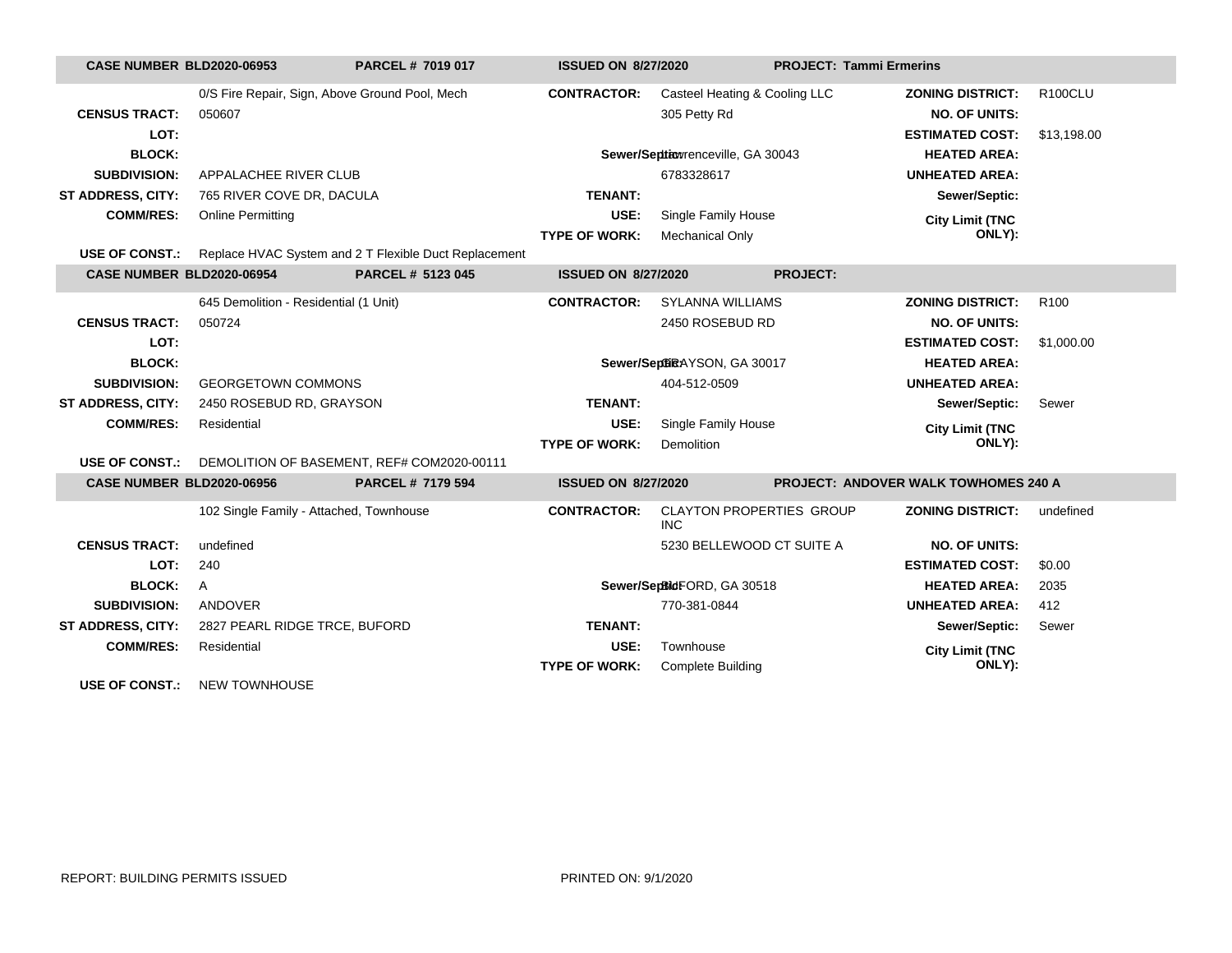| CASE NUMBER BLD2020-06957        |                                                                        | <b>PARCEL # 7179 595</b> | <b>ISSUED ON 8/27/2020</b> |                                               | <b>PROJECT: ANDOVER WALK TOWHOMES 241 A</b> |                                      |             |
|----------------------------------|------------------------------------------------------------------------|--------------------------|----------------------------|-----------------------------------------------|---------------------------------------------|--------------------------------------|-------------|
|                                  | 102 Single Family - Attached, Townhouse                                |                          | <b>CONTRACTOR:</b>         | <b>CLAYTON PROPERTIES GROUP</b><br><b>INC</b> |                                             | <b>ZONING DISTRICT:</b>              | undefined   |
| <b>CENSUS TRACT:</b>             | undefined                                                              |                          |                            | 5230 BELLEWOOD CT SUITE A                     |                                             | <b>NO. OF UNITS:</b>                 |             |
| LOT:                             | 241                                                                    |                          |                            |                                               |                                             | <b>ESTIMATED COST:</b>               | \$84,166.66 |
| <b>BLOCK:</b>                    | A                                                                      |                          |                            | Sewer/SepBidFORD, GA 30518                    |                                             | <b>HEATED AREA:</b>                  | 2020        |
| <b>SUBDIVISION:</b>              | undefined                                                              |                          |                            | 770-381-0844                                  |                                             | <b>UNHEATED AREA:</b>                | 414         |
| <b>ST ADDRESS, CITY:</b>         | 2837 PEARL RIDGE TRCE, BUFORD                                          |                          | <b>TENANT:</b>             |                                               |                                             | Sewer/Septic:                        | Sewer       |
| <b>COMM/RES:</b>                 | Residential                                                            |                          | USE:                       | Townhouse                                     |                                             | <b>City Limit (TNC</b>               |             |
|                                  |                                                                        |                          | <b>TYPE OF WORK:</b>       | <b>Complete Building</b>                      |                                             | ONLY):                               |             |
| <b>USE OF CONST.:</b>            | <b>NEW TOWNHOUSE</b>                                                   |                          |                            |                                               |                                             |                                      |             |
| <b>CASE NUMBER BLD2020-06958</b> |                                                                        | PARCEL # 7179 596        | <b>ISSUED ON 8/27/2020</b> |                                               |                                             | PROJECT: ANDOVER WALK TOWHOMES 242 A |             |
|                                  | 102 Single Family - Attached, Townhouse                                |                          | <b>CONTRACTOR:</b>         | <b>CLAYTON PROPERTIES GROUP</b><br><b>INC</b> |                                             | <b>ZONING DISTRICT:</b>              | undefined   |
| <b>CENSUS TRACT:</b>             | undefined                                                              |                          |                            | 5230 BELLEWOOD CT SUITE A                     |                                             | <b>NO. OF UNITS:</b>                 |             |
| LOT:                             | 242                                                                    |                          |                            |                                               |                                             | <b>ESTIMATED COST:</b>               | \$83,166.66 |
| <b>BLOCK:</b>                    | A                                                                      |                          |                            | Sewer/SepBidFORD, GA 30518                    |                                             | <b>HEATED AREA:</b>                  | 1996        |
| <b>SUBDIVISION:</b>              | undefined                                                              |                          |                            | 770-381-0844                                  |                                             | <b>UNHEATED AREA:</b>                | 426         |
| ST ADDRESS, CITY:                | 2847 PEARL RIDGE TRCE, BUFORD                                          |                          | <b>TENANT:</b>             |                                               |                                             | Sewer/Septic:                        | Sewer       |
| <b>COMM/RES:</b>                 | Residential                                                            |                          | USE:                       | Townhouse                                     |                                             | <b>City Limit (TNC</b>               |             |
|                                  |                                                                        |                          | <b>TYPE OF WORK:</b>       | <b>Complete Building</b>                      |                                             | ONLY):                               |             |
| <b>USE OF CONST.:</b>            | <b>NEW TOWNHOME</b>                                                    |                          |                            |                                               |                                             |                                      |             |
| <b>CASE NUMBER BLD2020-06959</b> |                                                                        | <b>PARCEL # 7284 156</b> | <b>ISSUED ON 8/27/2020</b> |                                               | PROJECT: RIVERMOORE PARK, 7018N             |                                      |             |
|                                  | 434 Alterations(Res), Deck, Porch, Remodel                             |                          | <b>CONTRACTOR:</b>         | STEVE PORTNELL /<br><b>HOMEOWNER</b>          |                                             | <b>ZONING DISTRICT:</b>              | R100MOD     |
| <b>CENSUS TRACT:</b>             | 050212                                                                 |                          |                            | 5019 TARRY GLEN DR                            |                                             | <b>NO. OF UNITS:</b>                 |             |
| LOT:                             | 7018                                                                   |                          |                            |                                               |                                             | <b>ESTIMATED COST:</b>               | \$30,000.00 |
| <b>BLOCK:</b>                    | N                                                                      |                          |                            | Sewer/SeptidWANEE, GA 30024                   |                                             | <b>HEATED AREA:</b>                  |             |
| <b>SUBDIVISION:</b>              | <b>RIVERMOORE PARK</b>                                                 |                          |                            | 404.394.2458                                  |                                             | <b>UNHEATED AREA:</b>                |             |
| ST ADDRESS, CITY:                | 5019 TARRY GLEN DR, SUWANEE                                            |                          | <b>TENANT:</b>             |                                               |                                             | Sewer/Septic:                        |             |
| <b>COMM/RES:</b>                 | Residential                                                            |                          | USE:                       | Single Family House                           |                                             | <b>City Limit (TNC</b>               |             |
|                                  |                                                                        |                          | <b>TYPE OF WORK:</b>       | Remodel                                       |                                             | ONLY):                               |             |
| <b>USE OF CONST.:</b>            | REMODEL KITCHEN, CREATING AN ISLAND,<br>NEW CABINETS, FRAMING AND MOVE |                          |                            |                                               |                                             |                                      |             |

PLUMBING AND ELECTRICAL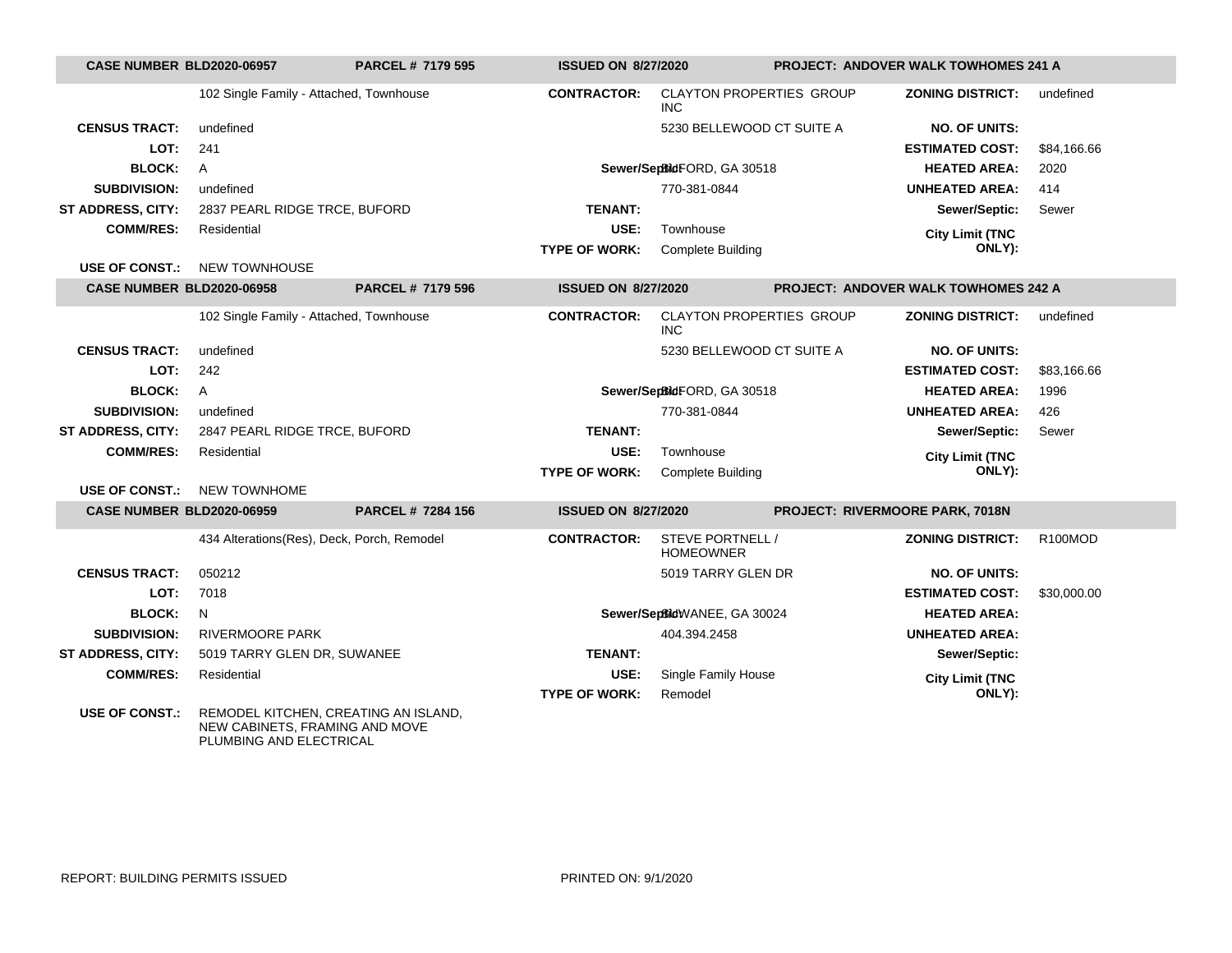| <b>CASE NUMBER BLD2020-06960</b> |                                                        | PARCEL # 5181 415                              | <b>ISSUED ON 8/27/2020</b> |                                               | <b>PROJECT: Los Santos</b>                  |                         |             |
|----------------------------------|--------------------------------------------------------|------------------------------------------------|----------------------------|-----------------------------------------------|---------------------------------------------|-------------------------|-------------|
|                                  |                                                        | 0/S Fire Repair, Sign, Above Ground Pool, Mech | <b>CONTRACTOR:</b>         | <b>Coolray Heating-Cooling</b>                |                                             | <b>ZONING DISTRICT:</b> | <b>R75</b>  |
| <b>CENSUS TRACT:</b>             | 050546                                                 |                                                |                            | 1787 Williams Dr.                             |                                             | <b>NO. OF UNITS:</b>    |             |
| LOT:                             |                                                        |                                                |                            |                                               |                                             | <b>ESTIMATED COST:</b>  | \$1.00      |
| <b>BLOCK:</b>                    |                                                        |                                                |                            | Sewer/SepWarietta, GA 30066                   |                                             | <b>HEATED AREA:</b>     |             |
| <b>SUBDIVISION:</b>              | <b>LEXINGTON PLACE</b>                                 |                                                |                            | 6787842225                                    |                                             | <b>UNHEATED AREA:</b>   |             |
| <b>ST ADDRESS, CITY:</b>         | 589 KELDRON DR, LAWRENCEVILLE                          |                                                | <b>TENANT:</b>             |                                               |                                             | Sewer/Septic:           |             |
| <b>COMM/RES:</b>                 | <b>Online Permitting</b>                               |                                                | USE:                       | Single Family House                           |                                             | <b>City Limit (TNC</b>  |             |
|                                  |                                                        |                                                | <b>TYPE OF WORK:</b>       | <b>Mechanical Only</b>                        |                                             | ONLY):                  |             |
|                                  | <b>USE OF CONST.:</b> Remove and replace existing HVAC |                                                |                            |                                               |                                             |                         |             |
| <b>CASE NUMBER BLD2020-06962</b> |                                                        | PARCEL # 7179 597                              | <b>ISSUED ON 8/27/2020</b> |                                               | <b>PROJECT: ANDOVER WALK TOWHOMES 243 A</b> |                         |             |
|                                  | 102 Single Family - Attached, Townhouse                |                                                | <b>CONTRACTOR:</b>         | <b>CLAYTON PROPERTIES GROUP</b><br><b>INC</b> |                                             | <b>ZONING DISTRICT:</b> | undefined   |
| <b>CENSUS TRACT:</b>             | undefined                                              |                                                |                            | 5230 BELLEWOOD CT SUITE A                     |                                             | <b>NO. OF UNITS:</b>    |             |
| LOT:                             | 243                                                    |                                                |                            |                                               |                                             | <b>ESTIMATED COST:</b>  | \$84,000.00 |
| <b>BLOCK:</b>                    | $\mathsf{A}$                                           |                                                |                            | Sewer/SepBidFORD, GA 30518                    |                                             | <b>HEATED AREA:</b>     | 2016        |
| <b>SUBDIVISION:</b>              | undefined                                              |                                                |                            | 770-381-0844                                  |                                             | <b>UNHEATED AREA:</b>   | 414         |
| ST ADDRESS, CITY:                | 2857 PEARL RIDGE TRCE, BUFORD                          |                                                | <b>TENANT:</b>             |                                               |                                             | Sewer/Septic:           | Sewer       |
| <b>COMM/RES:</b>                 | Residential                                            |                                                | USE:                       | Townhouse                                     |                                             | <b>City Limit (TNC</b>  |             |
|                                  |                                                        |                                                | <b>TYPE OF WORK:</b>       | <b>Complete Building</b>                      |                                             | ONLY):                  |             |
| <b>USE OF CONST.:</b>            | <b>NEW TOWNHOUSE</b>                                   |                                                |                            |                                               |                                             |                         |             |
| <b>CASE NUMBER BLD2020-06963</b> |                                                        | PARCEL # 7179 601                              | <b>ISSUED ON 8/27/2020</b> |                                               | PROJECT: ANDOVER WALK TOWHOMES 247 A        |                         |             |
|                                  | 102 Single Family - Attached, Townhouse                |                                                | <b>CONTRACTOR:</b>         | CLAYTON PROPERTIES GROUP<br><b>INC</b>        |                                             | <b>ZONING DISTRICT:</b> | undefined   |
| <b>CENSUS TRACT:</b>             | undefined                                              |                                                |                            | 5230 BELLEWOOD CT SUITE A                     |                                             | <b>NO. OF UNITS:</b>    |             |
| LOT:                             | 247                                                    |                                                |                            |                                               |                                             | <b>ESTIMATED COST:</b>  | \$82,500.00 |
| <b>BLOCK:</b>                    | $\overline{A}$                                         |                                                |                            | Sewer/SepBidFORD, GA 30518                    |                                             | <b>HEATED AREA:</b>     | 1980        |
| <b>SUBDIVISION:</b>              | undefined                                              |                                                |                            | 770-381-0844                                  |                                             | <b>UNHEATED AREA:</b>   | 426         |
| <b>ST ADDRESS, CITY:</b>         | 2897 PEARL RIDGE TRCE, BUFORD                          |                                                | <b>TENANT:</b>             |                                               |                                             | Sewer/Septic:           | Sewer       |
| <b>COMM/RES:</b>                 | Residential                                            |                                                | USE:                       | Townhouse                                     |                                             | <b>City Limit (TNC</b>  |             |
|                                  |                                                        |                                                | <b>TYPE OF WORK:</b>       | <b>Complete Building</b>                      |                                             | ONLY):                  |             |
| <b>USE OF CONST.:</b>            | <b>NEW TOWNHOUSE</b>                                   |                                                |                            |                                               |                                             |                         |             |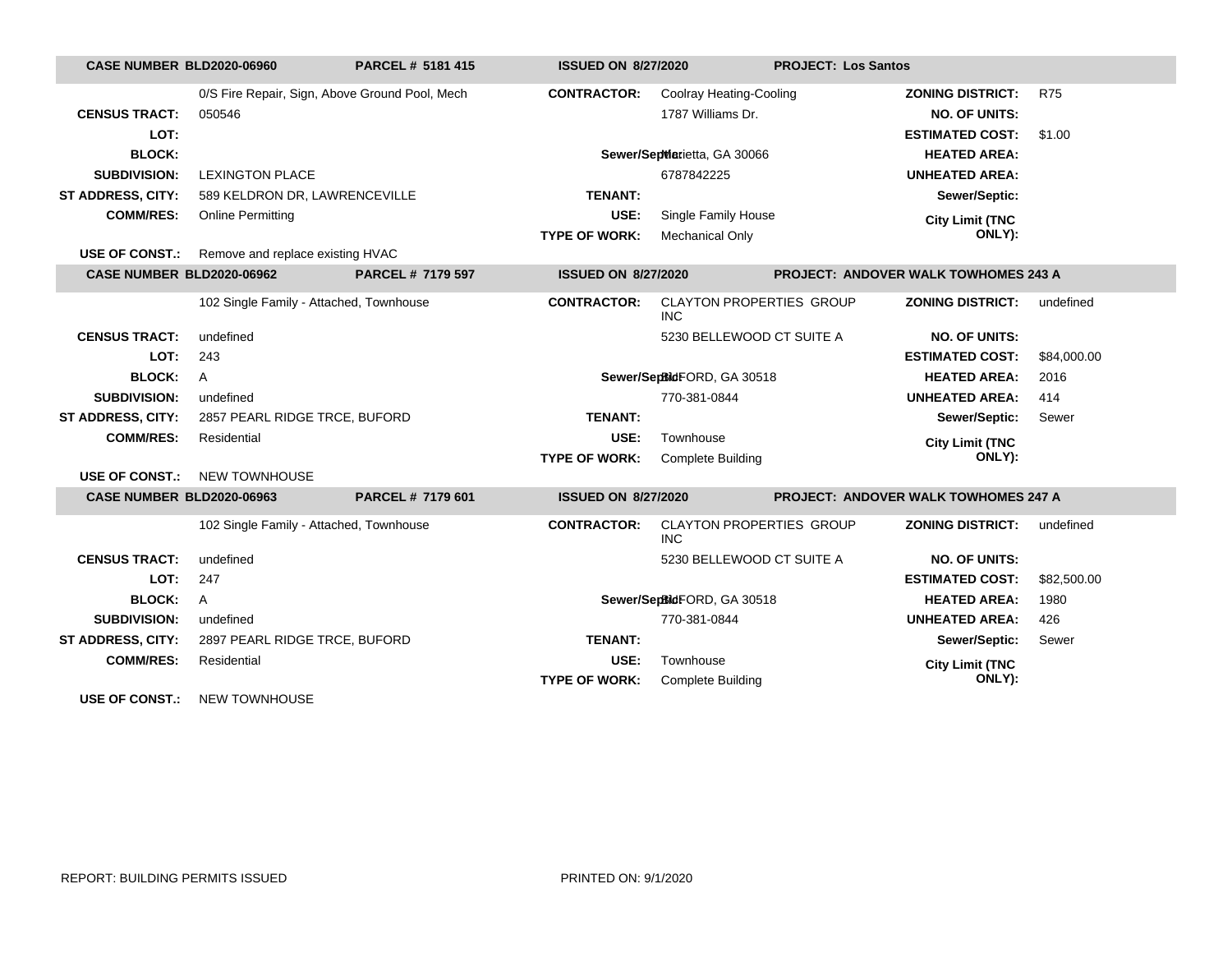| CASE NUMBER BLD2020-06964        |                                         | PARCEL # 6237 072                              | <b>ISSUED ON 8/27/2020</b> |                                               | PROJECT: gary moore |                                             |             |
|----------------------------------|-----------------------------------------|------------------------------------------------|----------------------------|-----------------------------------------------|---------------------|---------------------------------------------|-------------|
|                                  |                                         | 0/S Fire Repair, Sign, Above Ground Pool, Mech | <b>CONTRACTOR:</b>         | peachtree service experts                     |                     | <b>ZONING DISTRICT:</b>                     | <b>R75</b>  |
| <b>CENSUS TRACT:</b>             | 050314                                  |                                                |                            | 2500 meadowbrook pkwy                         |                     | <b>NO. OF UNITS:</b>                        |             |
| LOT:                             |                                         |                                                |                            |                                               |                     | <b>ESTIMATED COST:</b>                      | \$8,998.00  |
| <b>BLOCK:</b>                    |                                         |                                                |                            | Sewer/Septiduth, GA 30096                     |                     | <b>HEATED AREA:</b>                         |             |
| <b>SUBDIVISION:</b>              | <b>BERKELEY MANOR</b>                   |                                                |                            | 7704580181                                    |                     | <b>UNHEATED AREA:</b>                       |             |
| ST ADDRESS, CITY:                | 2647 GRAVITT RD, DULUTH                 |                                                | <b>TENANT:</b>             |                                               |                     | Sewer/Septic:                               |             |
| <b>COMM/RES:</b>                 | <b>Online Permitting</b>                |                                                | USE:                       | Single Family House                           |                     | <b>City Limit (TNC</b>                      |             |
|                                  |                                         |                                                | <b>TYPE OF WORK:</b>       | <b>Mechanical Only</b>                        |                     | ONLY):                                      |             |
| <b>USE OF CONST.:</b>            | hvac replacement                        |                                                |                            |                                               |                     |                                             |             |
| <b>CASE NUMBER BLD2020-06965</b> |                                         | <b>PARCEL # 7179 598</b>                       | <b>ISSUED ON 8/27/2020</b> |                                               |                     | <b>PROJECT: ANDOVER WALK TOWHOMES 244 A</b> |             |
|                                  | 102 Single Family - Attached, Townhouse |                                                | <b>CONTRACTOR:</b>         | <b>CLAYTON PROPERTIES GROUP</b><br><b>INC</b> |                     | <b>ZONING DISTRICT:</b>                     | undefined   |
| <b>CENSUS TRACT:</b>             | undefined                               |                                                |                            | 5230 BELLEWOOD CT SUITE A                     |                     | <b>NO. OF UNITS:</b>                        |             |
| LOT:                             | 244                                     |                                                |                            |                                               |                     | <b>ESTIMATED COST:</b>                      | \$82,208.33 |
| <b>BLOCK:</b>                    | $\mathsf{A}$                            |                                                |                            | Sewer/SepBidFORD, GA 30518                    |                     | <b>HEATED AREA:</b>                         | 1973        |
| <b>SUBDIVISION:</b>              | undefined                               |                                                |                            | 770-381-0844                                  |                     | <b>UNHEATED AREA:</b>                       | 426         |
| <b>ST ADDRESS, CITY:</b>         | 2867 PEARL RIDGE TRCE, BUFORD           |                                                | <b>TENANT:</b>             |                                               |                     | Sewer/Septic:                               | Sewer       |
| <b>COMM/RES:</b>                 | Residential                             |                                                | USE:                       | Townhouse                                     |                     | <b>City Limit (TNC</b>                      |             |
|                                  |                                         |                                                | <b>TYPE OF WORK:</b>       | <b>Complete Building</b>                      |                     | ONLY):                                      |             |
| <b>USE OF CONST.:</b>            | <b>NEW TOWNHOUSE</b>                    |                                                |                            |                                               |                     |                                             |             |
| CASE NUMBER BLD2020-06966        |                                         | PARCEL # 2001 476                              | <b>ISSUED ON 8/27/2020</b> |                                               | <b>PROJECT:</b>     |                                             |             |
|                                  |                                         | O/S Fire Repair Sign, Above Ground Pool, Mech  | <b>CONTRACTOR:</b>         |                                               |                     | <b>ZONING DISTRICT:</b>                     |             |
| <b>CENSUS TRACT:</b>             |                                         |                                                |                            | 1404 Belfaire Lake Trail                      |                     | <b>NO. OF UNITS:</b>                        |             |
| LOT:                             |                                         |                                                |                            |                                               |                     | <b>ESTIMATED COST:</b>                      | \$100.00    |
| <b>BLOCK:</b>                    |                                         |                                                |                            | Sewer/Septhiacula, GA 30019                   |                     | <b>HEATED AREA:</b>                         |             |
| <b>SUBDIVISION:</b>              |                                         |                                                |                            | 4046978021                                    |                     | <b>UNHEATED AREA:</b>                       |             |
| ST ADDRESS, CITY:                | 1404 BELFAIRE LAKE TRL, DACULA          |                                                | <b>TENANT:</b>             |                                               |                     | Sewer/Septic:                               |             |
| <b>COMM/RES:</b>                 | Residential                             |                                                | USE:                       | <b>Residential Garage Attached</b>            |                     | <b>City Limit (TNC</b>                      |             |
|                                  |                                         |                                                | <b>TYPE OF WORK:</b>       | <b>Electrical Only</b>                        |                     | ONLY):                                      |             |
| $1100 - 0 = 001100$              |                                         |                                                |                            |                                               |                     |                                             |             |

**USE OF CONST.:** Car charger outlet installation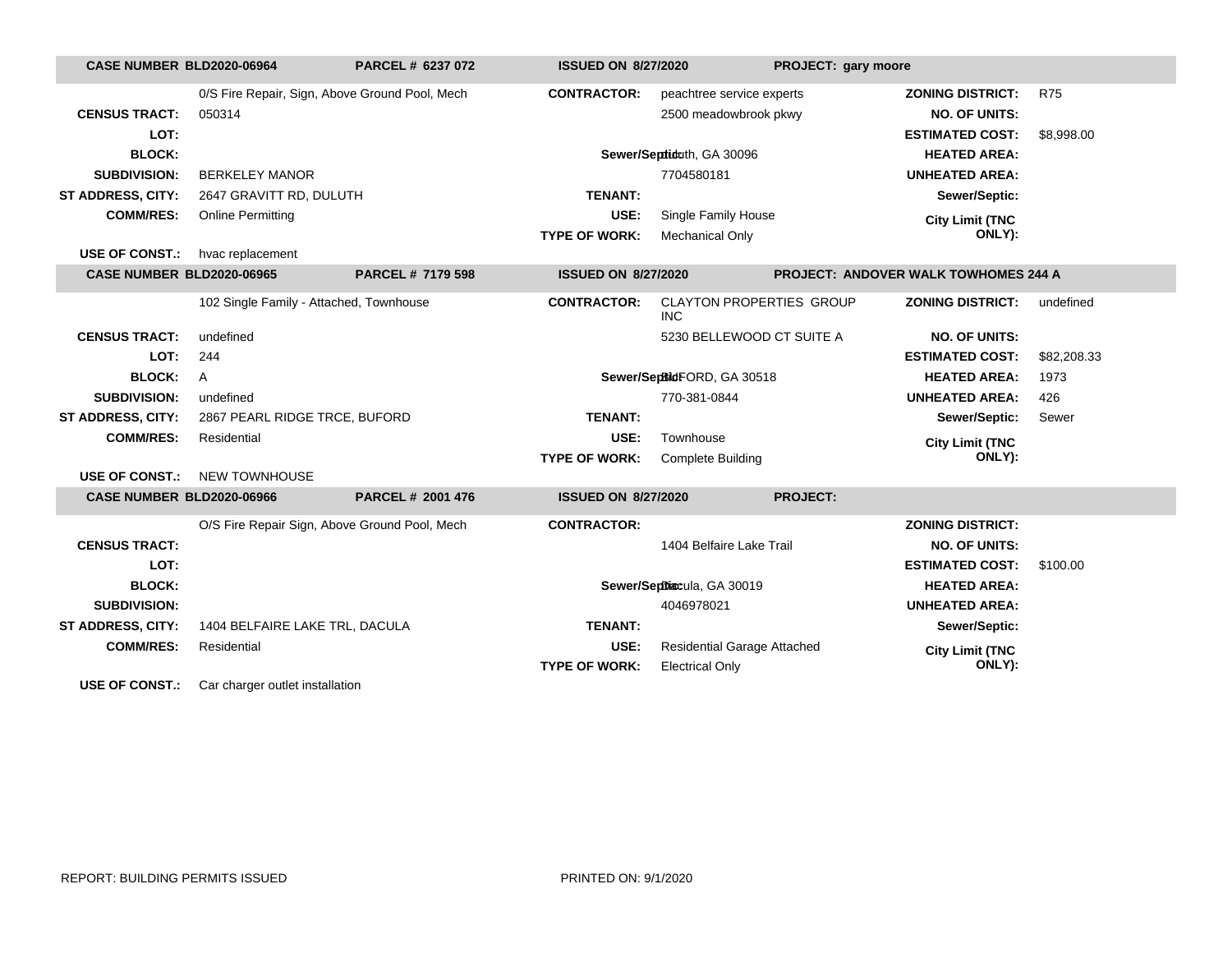| <b>CASE NUMBER BLD2020-06968</b> |                                         | <b>PARCEL # 7179 599</b>                       | <b>ISSUED ON 8/27/2020</b> |                                               | <b>PROJECT: ANDOVER WALK TOWHOMES 245 A</b> |                |
|----------------------------------|-----------------------------------------|------------------------------------------------|----------------------------|-----------------------------------------------|---------------------------------------------|----------------|
|                                  | 102 Single Family - Attached, Townhouse |                                                | <b>CONTRACTOR:</b>         | <b>CLAYTON PROPERTIES GROUP</b><br><b>INC</b> | <b>ZONING DISTRICT:</b>                     | undefined      |
| <b>CENSUS TRACT:</b>             | undefined                               |                                                |                            | 5230 BELLEWOOD CT SUITE A                     | <b>NO. OF UNITS:</b>                        |                |
| LOT:                             | 245                                     |                                                |                            |                                               | <b>ESTIMATED COST:</b>                      | \$84,166.67    |
| <b>BLOCK:</b>                    | A                                       |                                                |                            | Sewer/SepBidFORD, GA 30518                    | <b>HEATED AREA:</b>                         | 2020           |
| <b>SUBDIVISION:</b>              | undefined                               |                                                |                            | 770-381-0844                                  | <b>UNHEATED AREA:</b>                       | 414            |
| <b>ST ADDRESS, CITY:</b>         | 2877 PEARL RIDGE TRCE, BUFORD           |                                                | <b>TENANT:</b>             |                                               | Sewer/Septic:                               | Sewer          |
| <b>COMM/RES:</b>                 | Residential                             |                                                | USE:                       | Townhouse                                     | <b>City Limit (TNC</b>                      |                |
|                                  |                                         |                                                | <b>TYPE OF WORK:</b>       | <b>Complete Building</b>                      | ONLY):                                      |                |
|                                  | <b>USE OF CONST.: NEW TOWNHOUSE</b>     |                                                |                            |                                               |                                             |                |
| <b>CASE NUMBER BLD2020-06969</b> |                                         | PARCEL # 7179 600                              | <b>ISSUED ON 8/27/2020</b> |                                               | <b>PROJECT: ANDOVER WALK TOWHOMES 246 A</b> |                |
|                                  | 102 Single Family - Attached, Townhouse |                                                | <b>CONTRACTOR:</b>         | <b>CLAYTON PROPERTIES GROUP</b><br><b>INC</b> | <b>ZONING DISTRICT:</b>                     | undefined      |
| <b>CENSUS TRACT:</b>             | undefined                               |                                                |                            | 5230 BELLEWOOD CT SUITE A                     | <b>NO. OF UNITS:</b>                        |                |
| LOT:                             | 246                                     |                                                |                            |                                               | <b>ESTIMATED COST:</b>                      | \$84,833.33    |
| <b>BLOCK:</b>                    | $\overline{A}$                          |                                                |                            | Sewer/SepBidFORD, GA 30518                    | <b>HEATED AREA:</b>                         | 2036           |
| <b>SUBDIVISION:</b>              | undefined                               |                                                |                            | 770-381-0844                                  | <b>UNHEATED AREA:</b>                       | 412            |
| ST ADDRESS, CITY:                | 2887 PEARL RIDGE TRCE, BUFORD           |                                                | <b>TENANT:</b>             |                                               | Sewer/Septic:                               | Sewer          |
| <b>COMM/RES:</b>                 | Residential                             |                                                | USE:                       | Townhouse                                     | <b>City Limit (TNC</b>                      |                |
|                                  |                                         |                                                | <b>TYPE OF WORK:</b>       | <b>Complete Building</b>                      | ONLY):                                      |                |
| <b>USE OF CONST.:</b>            | <b>NEW TOWNHOUSE</b>                    |                                                |                            |                                               |                                             |                |
| CASE NUMBER BLD2020-06970        |                                         | PARCEL # 3002B551                              | <b>ISSUED ON 8/27/2020</b> |                                               | PROJECT: GLENAIRE AT HAMILTON MILL, 66HH    |                |
|                                  |                                         | 329 Dock, Kiosk, Park, In-Ground Swimming Pool | <b>CONTRACTOR:</b>         | BUILD YOUR OWN POOL OF GA<br><b>LLC</b>       | <b>ZONING DISTRICT:</b>                     | <b>R100CLU</b> |
| <b>CENSUS TRACT:</b>             | 050610                                  |                                                |                            | 2427 ALLSBOROUGH WAY                          | <b>NO. OF UNITS:</b>                        |                |
| LOT:                             | 066                                     |                                                |                            |                                               | <b>ESTIMATED COST:</b>                      | \$25,000.00    |
| <b>BLOCK:</b>                    | HH.                                     |                                                |                            | Sewer/SeptileCULA, GA 30019                   | <b>HEATED AREA:</b>                         | 664            |
| <b>SUBDIVISION:</b>              | <b>GLENAIRE HAMILTON MILL</b>           |                                                |                            | 404.509.1396                                  | <b>UNHEATED AREA:</b>                       |                |
| ST ADDRESS, CITY:                | 2451 FAIRWAY XING, DACULA               |                                                | <b>TENANT:</b>             |                                               | Sewer/Septic:                               |                |
| <b>COMM/RES:</b>                 | Residential                             |                                                | USE:                       | Swimming Pool Inground                        | <b>City Limit (TNC</b>                      |                |
|                                  |                                         |                                                | <b>TYPE OF WORK:</b>       | <b>Miscellaneous Construction</b>             | ONLY):                                      |                |
| USE OF CONST.:                   | 41 x 36 INGROUND POOL W/SPA, 3.6 - 7FT  |                                                |                            |                                               |                                             |                |

DEEP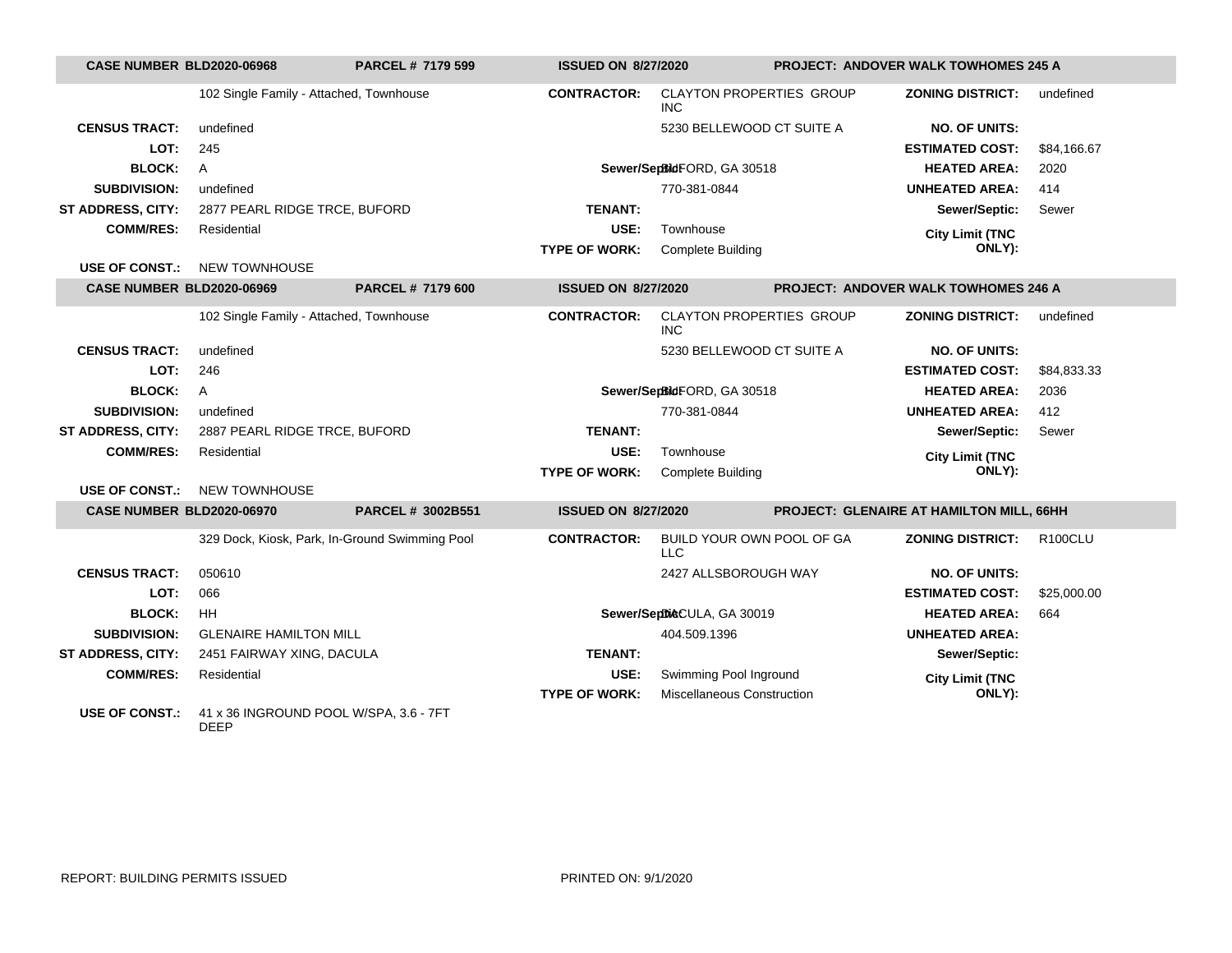| <b>CASE NUMBER BLD2020-06971</b> |                                                 | PARCEL # 6068 452                                                                                                        | <b>ISSUED ON 8/27/2020</b> |                                    | PROJECT: TURNBRIDGE 019 A             |             |
|----------------------------------|-------------------------------------------------|--------------------------------------------------------------------------------------------------------------------------|----------------------------|------------------------------------|---------------------------------------|-------------|
|                                  | 434 Alterations(Res), Deck, Porch, Remodel      |                                                                                                                          | <b>CONTRACTOR:</b>         |                                    | <b>ZONING DISTRICT:</b>               | undefined   |
| <b>CENSUS TRACT:</b>             | undefined                                       |                                                                                                                          |                            | 3254 CHERRYCHEST WAY               | <b>NO. OF UNITS:</b>                  |             |
| LOT:                             | 019                                             |                                                                                                                          |                            |                                    | <b>ESTIMATED COST:</b>                | \$25,000.00 |
| <b>BLOCK:</b>                    | $\mathsf{A}$                                    |                                                                                                                          |                            | Sewer/Septime ELLVILLE, GA 30078   | <b>HEATED AREA:</b>                   | 0           |
| <b>SUBDIVISION:</b>              | undefined                                       |                                                                                                                          |                            | 7624366972                         | <b>UNHEATED AREA:</b>                 | 353         |
| ST ADDRESS, CITY:                | 3254 CHERRYCHEST WAY, SNELLVILLE                |                                                                                                                          | <b>TENANT:</b>             |                                    | Sewer/Septic:                         | Sewer       |
| <b>COMM/RES:</b>                 | Residential                                     |                                                                                                                          | USE:                       | Single Family House                | <b>City Limit (TNC</b>                |             |
|                                  |                                                 |                                                                                                                          | <b>TYPE OF WORK:</b>       | <b>Building Addition</b>           | ONLY):                                |             |
|                                  | USE OF CONST.: 18.8' X 18.8' PORCH ADDITION     |                                                                                                                          |                            |                                    |                                       |             |
| CASE NUMBER BLD2020-06972        |                                                 | PARCEL # 6138 238                                                                                                        | <b>ISSUED ON 8/27/2020</b> |                                    | <b>PROJECT: Seasons Comforts Inc.</b> |             |
|                                  | 0/S Fire Repair, Sign, Above Ground Pool, Mech  |                                                                                                                          | <b>CONTRACTOR:</b>         | Seasons Comforts Inc.              | <b>ZONING DISTRICT:</b>               | <b>RZT</b>  |
| <b>CENSUS TRACT:</b>             | 050431                                          |                                                                                                                          |                            | 3672 Hog Mountain Rd.              | <b>NO. OF UNITS:</b>                  |             |
| LOT:                             |                                                 |                                                                                                                          |                            |                                    | <b>ESTIMATED COST:</b>                | \$3,000.00  |
| <b>BLOCK:</b>                    |                                                 |                                                                                                                          |                            | Sewer/Septhiscula, GA 30019        | <b>HEATED AREA:</b>                   |             |
| <b>SUBDIVISION:</b>              | <b>SIMONTON SQUARE</b>                          |                                                                                                                          |                            | 7706162494                         | <b>UNHEATED AREA:</b>                 |             |
| ST ADDRESS, CITY:                | 495 VILLA PLACE CT, TUCKER                      |                                                                                                                          | <b>TENANT:</b>             |                                    | Sewer/Septic:                         |             |
| <b>COMM/RES:</b>                 | <b>Online Permitting</b>                        |                                                                                                                          | USE:                       | Single Family House                | <b>City Limit (TNC</b>                |             |
|                                  |                                                 |                                                                                                                          | <b>TYPE OF WORK:</b>       | <b>Mechanical Only</b>             | ONLY):                                |             |
| <b>USE OF CONST.:</b>            |                                                 | HVAC replacement - removed the old equipment and replaced with new equipment in the same foot print                      |                            |                                    |                                       |             |
| CASE NUMBER BLD2020-06974        |                                                 | PARCEL # 7353 003                                                                                                        | <b>ISSUED ON 8/28/2020</b> |                                    | <b>PROJECT: DOLVIN LANE 033 E</b>     |             |
|                                  | 438 Carport - Residential, Garage - Residential |                                                                                                                          | <b>CONTRACTOR:</b>         | R W H INC                          | <b>ZONING DISTRICT:</b>               | <b>RL</b>   |
| <b>CENSUS TRACT:</b>             | 501.03                                          |                                                                                                                          |                            | PO BOX 1256                        | <b>NO. OF UNITS:</b>                  |             |
| LOT:                             | 33                                              |                                                                                                                          |                            |                                    | <b>ESTIMATED COST:</b>                | \$33,292.00 |
| <b>BLOCK:</b>                    | E                                               |                                                                                                                          |                            | Sewer/SepBidFORD, GA 30515         | <b>HEATED AREA:</b>                   | 799         |
| <b>SUBDIVISION:</b>              | <b>DOLVIN LANE</b>                              |                                                                                                                          |                            | 770.945.9524                       | <b>UNHEATED AREA:</b>                 | 940         |
| ST ADDRESS, CITY:                | 6016 DOLVIN LN, BUFORD                          |                                                                                                                          | <b>TENANT:</b>             |                                    | Sewer/Septic:                         | Septic      |
| <b>COMM/RES:</b>                 | Residential                                     |                                                                                                                          | USE:                       | <b>Residential Garage Detached</b> | <b>City Limit (TNC</b>                |             |
|                                  |                                                 |                                                                                                                          | <b>TYPE OF WORK:</b>       | <b>Accessory Dwelling</b>          | ONLY):                                |             |
| <b>USE OF CONST.:</b>            | <b>OFFICE</b>                                   | ACCCESSORY STRUCTURE/ACCESSORY DWELLING, STAND ALONE GARAGE WITH LIVING ABOVE, 1 BEDROOM, KITCHEN, GREAT ROOM, BATHROOM, |                            |                                    |                                       |             |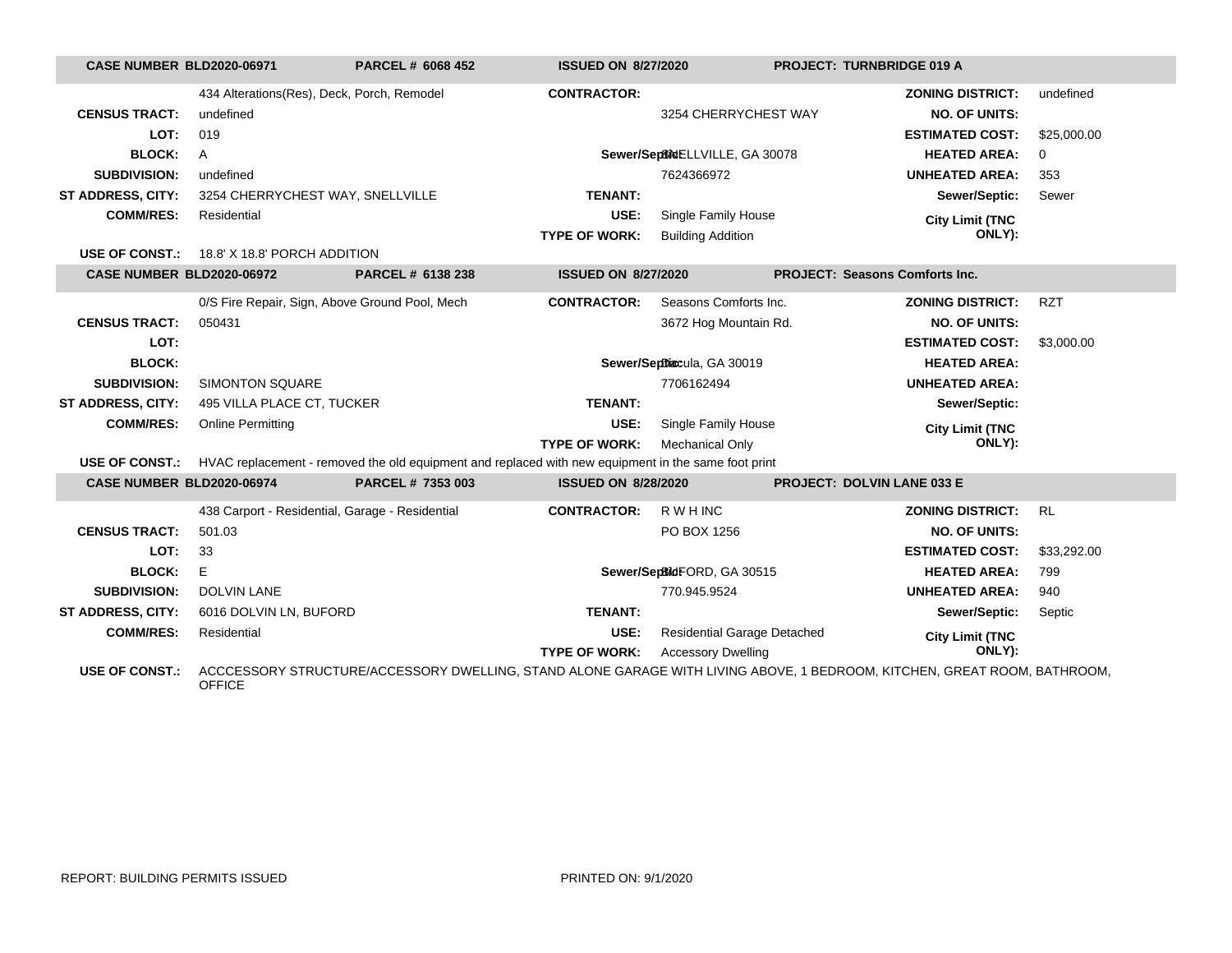| <b>CASE NUMBER BLD2020-06975</b>                                                                                                                                                                                                                                                                                                                                                  |                                                | PARCEL # 7119 228                                                      | <b>ISSUED ON 8/27/2020</b> |                                 | PROJECT: Jane Johnson   |                         |                  |
|-----------------------------------------------------------------------------------------------------------------------------------------------------------------------------------------------------------------------------------------------------------------------------------------------------------------------------------------------------------------------------------|------------------------------------------------|------------------------------------------------------------------------|----------------------------|---------------------------------|-------------------------|-------------------------|------------------|
|                                                                                                                                                                                                                                                                                                                                                                                   | 0/S Fire Repair, Sign, Above Ground Pool, Mech |                                                                        | <b>CONTRACTOR:</b>         | Cool Air Mechanical             |                         | <b>ZONING DISTRICT:</b> | <b>R75</b>       |
| <b>CENSUS TRACT:</b>                                                                                                                                                                                                                                                                                                                                                              | 050209                                         |                                                                        |                            | 1950 Guffin Lane                |                         | <b>NO. OF UNITS:</b>    |                  |
| LOT:                                                                                                                                                                                                                                                                                                                                                                              |                                                |                                                                        |                            |                                 |                         | <b>ESTIMATED COST:</b>  | \$1,250.00       |
| <b>BLOCK:</b>                                                                                                                                                                                                                                                                                                                                                                     |                                                |                                                                        |                            | Sewer/SepMarietta, GA 30066     |                         | <b>HEATED AREA:</b>     |                  |
| <b>SUBDIVISION:</b>                                                                                                                                                                                                                                                                                                                                                               | <b>FINDLEY ESTATES</b>                         |                                                                        |                            | 7702665247                      |                         | <b>UNHEATED AREA:</b>   |                  |
| ST ADDRESS, CITY:                                                                                                                                                                                                                                                                                                                                                                 | 2289 ALNWICK DR, DULUTH                        |                                                                        | <b>TENANT:</b>             |                                 |                         | Sewer/Septic:           |                  |
| <b>COMM/RES:</b>                                                                                                                                                                                                                                                                                                                                                                  | <b>Online Permitting</b>                       |                                                                        | USE:                       | Single Family House             |                         | <b>City Limit (TNC</b>  |                  |
|                                                                                                                                                                                                                                                                                                                                                                                   |                                                |                                                                        | <b>TYPE OF WORK:</b>       | <b>Plumbing Only</b>            |                         | ONLY):                  |                  |
| <b>USE OF CONST.:</b>                                                                                                                                                                                                                                                                                                                                                             | Replace water heater                           |                                                                        |                            |                                 |                         |                         |                  |
| <b>CASE NUMBER BLD2020-06977</b>                                                                                                                                                                                                                                                                                                                                                  |                                                | PARCEL # 6038 124                                                      | <b>ISSUED ON 8/28/2020</b> |                                 | <b>PROJECT: Waite</b>   |                         |                  |
|                                                                                                                                                                                                                                                                                                                                                                                   | 0/S Fire Repair, Sign, Above Ground Pool, Mech |                                                                        | <b>CONTRACTOR:</b>         | ARS Universal Heating & Cooling |                         | <b>ZONING DISTRICT:</b> | R <sub>100</sub> |
| <b>CENSUS TRACT:</b>                                                                                                                                                                                                                                                                                                                                                              | 050723                                         |                                                                        |                            | 1465 Beaver Ruin Rd             |                         | <b>NO. OF UNITS:</b>    |                  |
| LOT:                                                                                                                                                                                                                                                                                                                                                                              |                                                |                                                                        |                            |                                 |                         | <b>ESTIMATED COST:</b>  | \$14,500.00      |
| <b>BLOCK:</b>                                                                                                                                                                                                                                                                                                                                                                     |                                                |                                                                        |                            | Sewer/Septi@RCROSS, GA 30093    |                         | <b>HEATED AREA:</b>     |                  |
| <b>SUBDIVISION:</b>                                                                                                                                                                                                                                                                                                                                                               | RIVERFRONT AT THE MOORINGS                     |                                                                        |                            | 6786387953                      |                         | <b>UNHEATED AREA:</b>   |                  |
| ST ADDRESS, CITY:                                                                                                                                                                                                                                                                                                                                                                 | 2857 MOORINGS PKWY, SNELLVILLE                 |                                                                        | <b>TENANT:</b>             |                                 |                         | Sewer/Septic:           |                  |
| <b>COMM/RES:</b>                                                                                                                                                                                                                                                                                                                                                                  | <b>Online Permitting</b>                       |                                                                        | USE:                       | Single Family House             |                         | <b>City Limit (TNC</b>  |                  |
|                                                                                                                                                                                                                                                                                                                                                                                   |                                                |                                                                        | <b>TYPE OF WORK:</b>       | <b>Mechanical Only</b>          |                         | ONLY):                  |                  |
|                                                                                                                                                                                                                                                                                                                                                                                   |                                                | <b>USE OF CONST.:</b> Install two Rheem 3 ton 16 seer complete systems |                            |                                 |                         |                         |                  |
| <b>CASE NUMBER BLD2020-06978</b>                                                                                                                                                                                                                                                                                                                                                  |                                                | PARCEL # 5082 166                                                      | <b>ISSUED ON 8/28/2020</b> |                                 | <b>PROJECT: Jackson</b> |                         |                  |
|                                                                                                                                                                                                                                                                                                                                                                                   | 0/S Fire Repair, Sign, Above Ground Pool, Mech |                                                                        | <b>CONTRACTOR:</b>         | ars universal heating & cooling |                         | <b>ZONING DISTRICT:</b> | <b>R75</b>       |
| <b>CENSUS TRACT:</b>                                                                                                                                                                                                                                                                                                                                                              | 050536                                         |                                                                        |                            | 1465 Beaver Ruin Rd             |                         | <b>NO. OF UNITS:</b>    |                  |
| LOT:                                                                                                                                                                                                                                                                                                                                                                              |                                                |                                                                        |                            |                                 |                         | <b>ESTIMATED COST:</b>  | \$6,950.00       |
| <b>BLOCK:</b>                                                                                                                                                                                                                                                                                                                                                                     |                                                |                                                                        |                            | Sewer/SeptiORCROSS, GA 30093    |                         | <b>HEATED AREA:</b>     |                  |
| <b>SUBDIVISION:</b>                                                                                                                                                                                                                                                                                                                                                               | ALEXANDER POINTE                               |                                                                        |                            | 7709088488                      |                         | <b>UNHEATED AREA:</b>   |                  |
| ST ADDRESS, CITY:                                                                                                                                                                                                                                                                                                                                                                 | 1001 APPIAN WAY, LAWRENCEVILLE                 |                                                                        | <b>TENANT:</b>             |                                 |                         | Sewer/Septic:           |                  |
| <b>COMM/RES:</b>                                                                                                                                                                                                                                                                                                                                                                  | <b>Online Permitting</b>                       |                                                                        | USE:                       | Single Family House             |                         | <b>City Limit (TNC</b>  |                  |
|                                                                                                                                                                                                                                                                                                                                                                                   |                                                |                                                                        | <b>TYPE OF WORK:</b>       | <b>Mechanical Only</b>          |                         | ONLY):                  |                  |
| $\overline{110}$ $\overline{0}$ $\overline{0}$ $\overline{0}$ $\overline{0}$ $\overline{0}$ $\overline{0}$ $\overline{0}$ $\overline{0}$ $\overline{0}$ $\overline{0}$ $\overline{0}$ $\overline{0}$ $\overline{0}$ $\overline{0}$ $\overline{0}$ $\overline{0}$ $\overline{0}$ $\overline{0}$ $\overline{0}$ $\overline{0}$ $\overline{0}$ $\overline{0}$ $\overline{0}$ $\over$ |                                                |                                                                        |                            |                                 |                         |                         |                  |

**USE OF CONST.:** Installing a Rheem 3.5 ton 16 seer complete system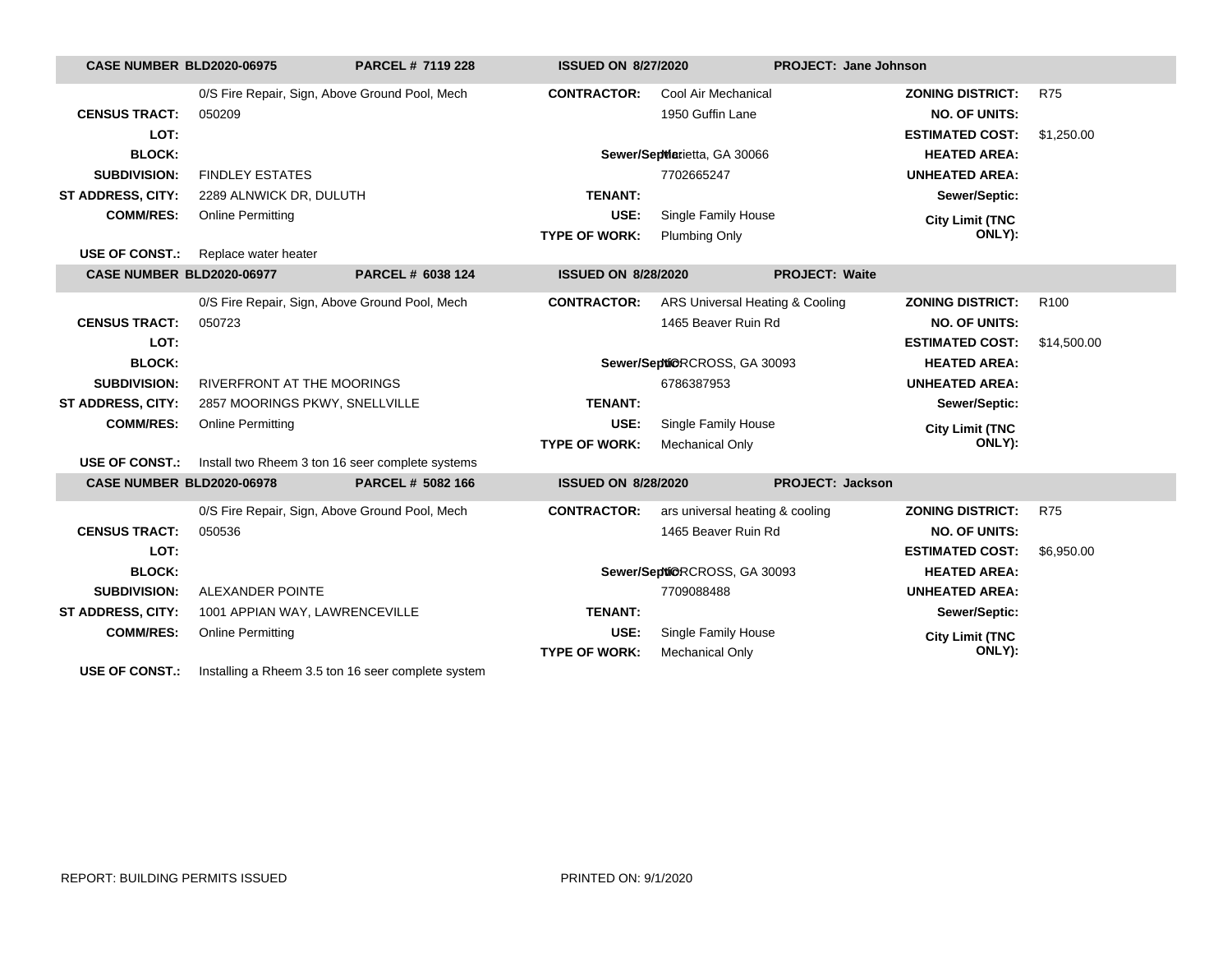| <b>CASE NUMBER BLD2020-06979</b> |                                                                                    | PARCEL # 7287 074 | <b>ISSUED ON 8/28/2020</b> |                                                    | <b>PROJECT: N/A</b>            |                      |  |
|----------------------------------|------------------------------------------------------------------------------------|-------------------|----------------------------|----------------------------------------------------|--------------------------------|----------------------|--|
|                                  | 0/S Fire Repair, Sign, Above Ground Pool, Mech                                     |                   | <b>CONTRACTOR:</b>         | Reliable Heating & Air                             | <b>ZONING DISTRICT:</b>        | R <sub>100</sub> MOD |  |
| <b>CENSUS TRACT:</b>             | 050212                                                                             |                   |                            | 1305 Chastain Rd Ste 500                           | <b>NO. OF UNITS:</b>           |                      |  |
| LOT:                             | 005                                                                                |                   |                            |                                                    | <b>ESTIMATED COST:</b>         | \$2,680.00           |  |
| <b>BLOCK:</b>                    | B                                                                                  |                   |                            | Sewer/Sepkimnesaw, GA 30144                        | <b>HEATED AREA:</b>            |                      |  |
| <b>SUBDIVISION:</b>              | <b>ASCOT</b>                                                                       |                   |                            | 7705949969                                         | <b>UNHEATED AREA:</b>          |                      |  |
| <b>ST ADDRESS, CITY:</b>         | 4890 GLADSTONE PKWY, SUWANEE                                                       |                   | <b>TENANT:</b>             |                                                    | Sewer/Septic:                  |                      |  |
| <b>COMM/RES:</b>                 | <b>Online Permitting</b>                                                           |                   | USE:                       | Single Family House                                | <b>City Limit (TNC</b>         |                      |  |
|                                  |                                                                                    |                   | <b>TYPE OF WORK:</b>       | <b>Mechanical Only</b>                             | ONLY):                         |                      |  |
| <b>USE OF CONST.:</b>            | Replace outdoor condenser; Trane 3 ton                                             |                   |                            |                                                    |                                |                      |  |
| CASE NUMBER BLD2020-06982        |                                                                                    | PARCEL # 5138 241 | <b>ISSUED ON 8/28/2020</b> |                                                    | <b>PROJECT: Mildred Brooks</b> |                      |  |
|                                  | 0/S Fire Repair, Sign, Above Ground Pool, Mech                                     |                   | <b>CONTRACTOR:</b>         | COOL AIR MECHANICAL                                | <b>ZONING DISTRICT:</b>        | <b>RZT</b>           |  |
| <b>CENSUS TRACT:</b>             | 050543                                                                             |                   |                            | 1950 GUFFIN LANE                                   | <b>NO. OF UNITS:</b>           |                      |  |
| LOT:                             | 069                                                                                |                   |                            |                                                    | <b>ESTIMATED COST:</b>         | \$15,550.00          |  |
| <b>BLOCK:</b>                    | A                                                                                  |                   |                            | Sewer/SepMARIETTA, GA 30066                        | <b>HEATED AREA:</b>            |                      |  |
| <b>SUBDIVISION:</b>              | <b>SILVER OAK</b>                                                                  |                   |                            | 7702665247                                         | <b>UNHEATED AREA:</b>          |                      |  |
| <b>ST ADDRESS, CITY:</b>         | 1221 SONOMA DR, LAWRENCEVILLE                                                      |                   | <b>TENANT:</b>             |                                                    | Sewer/Septic:                  |                      |  |
| <b>COMM/RES:</b>                 | <b>Online Permitting</b>                                                           |                   | USE:                       | Single Family House                                | <b>City Limit (TNC</b>         |                      |  |
|                                  |                                                                                    |                   | <b>TYPE OF WORK:</b>       | <b>Mechanical Only</b>                             | ONLY):                         |                      |  |
| <b>USE OF CONST.:</b>            | Replace HVAC                                                                       |                   |                            |                                                    |                                |                      |  |
| <b>CASE NUMBER BLD2020-06985</b> |                                                                                    | PARCEL # 3007 903 | <b>ISSUED ON 8/28/2020</b> |                                                    | PROJECT: RAMOS, JOSE (XPL)     |                      |  |
|                                  | 329 Dock, Kiosk, Park, In-Ground Swimming Pool                                     |                   | <b>CONTRACTOR:</b>         | <b>DECISION BUILDING</b><br>CONSTRUCTION POOLS INC | <b>ZONING DISTRICT:</b>        | R <sub>100</sub>     |  |
| <b>CENSUS TRACT:</b>             | 506.01                                                                             |                   |                            | 1004 BEAVER RUIN RD                                | <b>NO. OF UNITS:</b>           |                      |  |
| LOT:                             | 002                                                                                |                   |                            |                                                    | <b>ESTIMATED COST:</b>         | \$60,000.00          |  |
| <b>BLOCK:</b>                    | A                                                                                  |                   |                            | Sewer/Septi@RCROSS, GA 30093                       | <b>HEATED AREA:</b>            |                      |  |
| <b>SUBDIVISION:</b>              | RAMOS, JOSE (XPL)                                                                  |                   |                            | 678-777-5128                                       | <b>UNHEATED AREA:</b>          |                      |  |
| <b>ST ADDRESS, CITY:</b>         | 2158 OLD FLOWERY BRANCH RD, BUFORD                                                 |                   | <b>TENANT:</b>             |                                                    | Sewer/Septic:                  | Septic               |  |
| <b>COMM/RES:</b>                 | Residential                                                                        |                   | USE:                       | Swimming Pool Inground                             | <b>City Limit (TNC</b>         |                      |  |
|                                  |                                                                                    |                   | <b>TYPE OF WORK:</b>       | <b>Complete Structure</b>                          | ONLY):                         |                      |  |
| <b>USE OF CONST.:</b>            | 20 X 38 INGROUND CONCRETE POOL WITH 1750 DECKING, 9 X 9 SPA, 4 - 6 FT DEEP, SEPTIC |                   |                            |                                                    |                                |                      |  |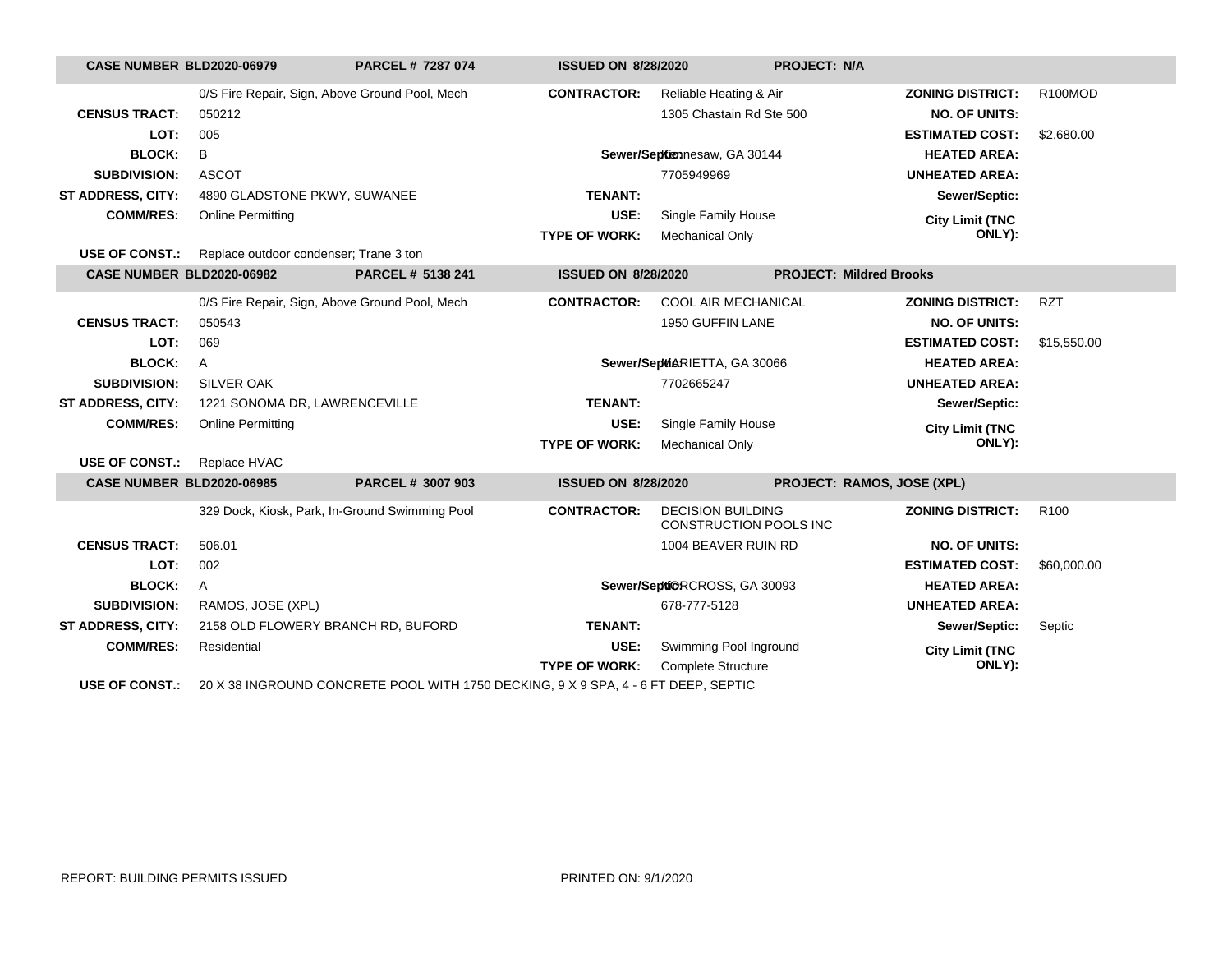| <b>CASE NUMBER BLD2020-06988</b> |                               | PARCEL # 7190 051                              | <b>ISSUED ON 8/28/2020</b>      |                                    | <b>PROJECT:</b>                    |                         |             |
|----------------------------------|-------------------------------|------------------------------------------------|---------------------------------|------------------------------------|------------------------------------|-------------------------|-------------|
|                                  |                               |                                                | <b>CONTRACTOR:</b>              | Reliable Heating & Air             |                                    | <b>ZONING DISTRICT:</b> |             |
| <b>CENSUS TRACT:</b>             |                               |                                                |                                 | 1305 Chastain Rd. #500             |                                    | <b>NO. OF UNITS:</b>    |             |
| LOT:                             | 086                           |                                                |                                 |                                    |                                    | <b>ESTIMATED COST:</b>  | \$12,200.00 |
| <b>BLOCK:</b>                    | N                             |                                                |                                 | Sewer/Septiennesaw, GA 30144       |                                    | <b>HEATED AREA:</b>     |             |
| <b>SUBDIVISION:</b>              |                               |                                                |                                 | 7705949969                         |                                    | <b>UNHEATED AREA:</b>   |             |
| <b>ST ADDRESS, CITY:</b>         | 611 MONTGLADE CT, SUWANEE     |                                                | <b>TENANT:</b>                  |                                    |                                    | Sewer/Septic:           |             |
| <b>COMM/RES:</b>                 | Residential                   |                                                | USE:                            | <b>Residential Garage Attached</b> |                                    | <b>City Limit (TNC</b>  |             |
|                                  |                               |                                                | <b>TYPE OF WORK:</b>            | <b>Electrical Only</b>             |                                    | ONLY):                  |             |
| <b>USE OF CONST.:</b>            |                               |                                                |                                 |                                    |                                    |                         |             |
| <b>CASE NUMBER BLD2020-06996</b> |                               | PARCEL # 6127 106                              | <b>ISSUED ON 8/28/2020</b>      |                                    | <b>PROJECT: BETHESDA PARK 004B</b> |                         |             |
|                                  |                               | 329 Dock, Kiosk, Park, In-Ground Swimming Pool | <b>CONTRACTOR:</b>              | AMBURGY HOMES INC                  |                                    | <b>ZONING DISTRICT:</b> | <b>R75</b>  |
| <b>CENSUS TRACT:</b>             | 050531                        |                                                |                                 | <b>119 CARNEY DRIVE</b>            |                                    | <b>NO. OF UNITS:</b>    |             |
| LOT:                             | 004                           |                                                |                                 |                                    |                                    | <b>ESTIMATED COST:</b>  | \$30,000.00 |
| <b>BLOCK:</b>                    | B                             |                                                | Sewer/SepBicLL GROUND, GA 30107 |                                    |                                    | <b>HEATED AREA:</b>     | 0           |
| <b>SUBDIVISION:</b>              | <b>BETHESDA COVE</b>          |                                                |                                 | 770-527-4141                       |                                    | <b>UNHEATED AREA:</b>   | 338         |
| ST ADDRESS, CITY:                |                               | 3455 BETHESDA PARK CT, LAWRENCEVILLE           | <b>TENANT:</b>                  |                                    |                                    | Sewer/Septic:           | Unknown     |
| <b>COMM/RES:</b>                 | Residential                   |                                                | USE:                            | Swimming Pool Inground             |                                    | <b>City Limit (TNC</b>  |             |
|                                  |                               |                                                | <b>TYPE OF WORK:</b>            | <b>Complete Structure</b>          |                                    | ONLY):                  |             |
| <b>USE OF CONST.:</b>            | <b>INGROUND SWIMMING POOL</b> |                                                |                                 |                                    |                                    |                         |             |
| <b>CASE NUMBER BLD2020-07001</b> |                               | PARCEL # 5304 062                              | <b>ISSUED ON 8/28/2020</b>      |                                    | <b>PROJECT: N/A</b>                |                         |             |
|                                  |                               | 0/S Fire Repair, Sign, Above Ground Pool, Mech | <b>CONTRACTOR:</b>              | Reliable Heating & Air             |                                    | <b>ZONING DISTRICT:</b> | R100MOD     |
| <b>CENSUS TRACT:</b>             | 050607                        |                                                |                                 | 1305 Chastain Rd Ste 500           |                                    | <b>NO. OF UNITS:</b>    |             |
| LOT:                             |                               |                                                |                                 |                                    |                                    | <b>ESTIMATED COST:</b>  | \$4,800.00  |
| <b>BLOCK:</b>                    |                               |                                                | Sewer/Septiennesaw, GA 30144    |                                    |                                    | <b>HEATED AREA:</b>     |             |
| <b>SUBDIVISION:</b>              | APALACHEE HERITAGE            |                                                |                                 | 7705949969                         |                                    | <b>UNHEATED AREA:</b>   |             |
| ST ADDRESS, CITY:                | 2332 KELMAN PL, DACULA        |                                                | <b>TENANT:</b>                  |                                    |                                    | Sewer/Septic:           |             |
| <b>COMM/RES:</b>                 | <b>Online Permitting</b>      |                                                | USE:                            | Single Family House                |                                    | <b>City Limit (TNC</b>  |             |
|                                  |                               |                                                | <b>TYPE OF WORK:</b>            | <b>Plumbing Only</b>               |                                    | ONLY):                  |             |
| <b>USE OF CONST.:</b>            | Install tankless water heater |                                                |                                 |                                    |                                    |                         |             |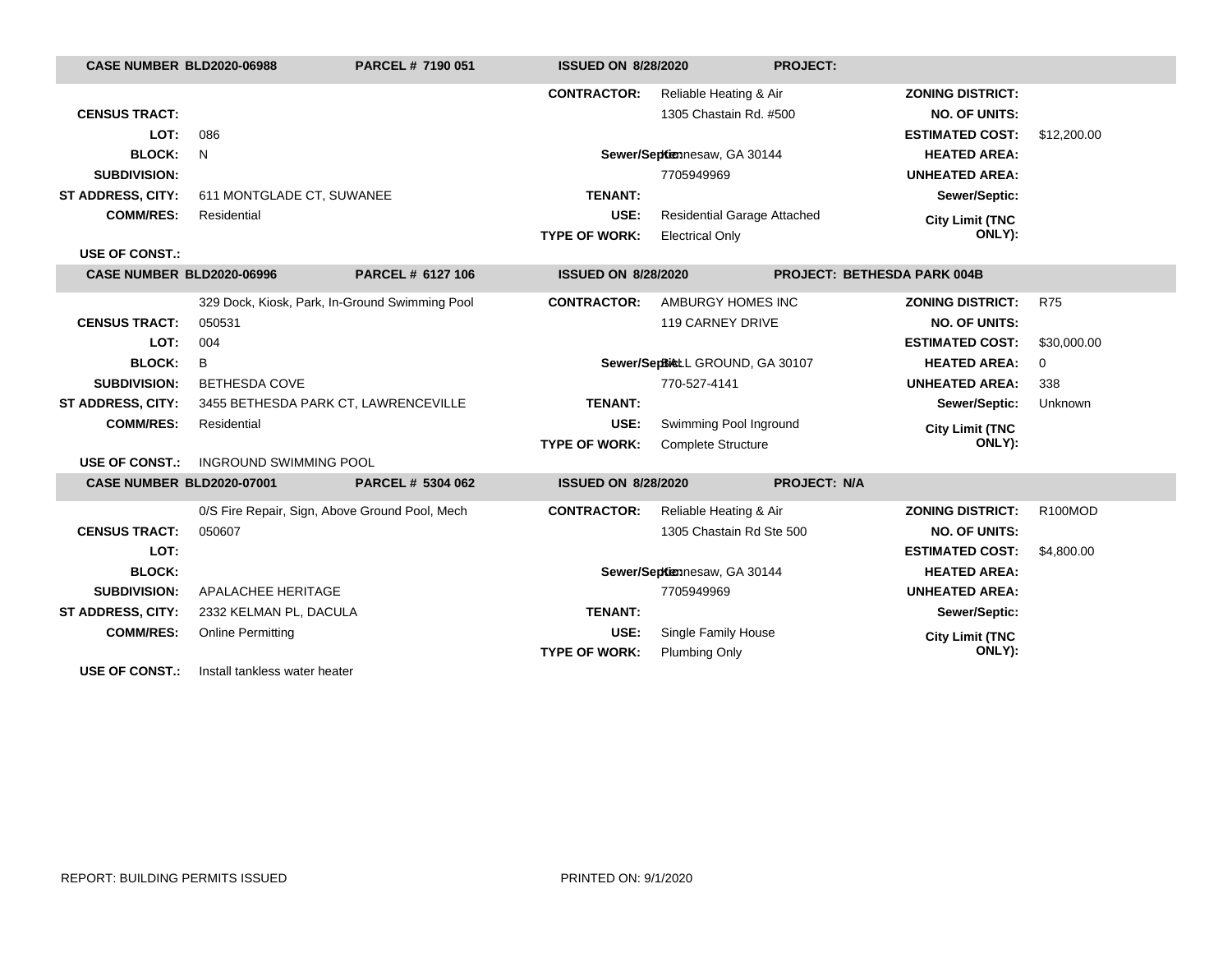| CASE NUMBER BLD2020-07004        |                                                | <b>PARCEL # 2003D172</b> | <b>ISSUED ON 8/28/2020</b> |                                   | <b>PROJECT: MEADOWS AT APALACHEE 059A</b> |              |
|----------------------------------|------------------------------------------------|--------------------------|----------------------------|-----------------------------------|-------------------------------------------|--------------|
|                                  | 101 Single Family - Detatched                  |                          | <b>CONTRACTOR:</b>         | SDC GWINNETT, LLC                 | <b>ZONING DISTRICT:</b>                   | <b>RA200</b> |
| <b>CENSUS TRACT:</b>             | 050607                                         |                          |                            | 110 VILLAGE TR                    | <b>NO. OF UNITS:</b>                      |              |
| LOT:                             | 059                                            |                          |                            |                                   | <b>ESTIMATED COST:</b>                    | \$106,166.67 |
| <b>BLOCK:</b>                    | $\mathsf{A}$                                   |                          |                            | Sewer/Sephi@ODSTOCK, GA 30188     | <b>HEATED AREA:</b>                       | 2548         |
| <b>SUBDIVISION:</b>              | <b>MEADOWS AT APALACHEE</b>                    |                          |                            | 678.262.6868                      | <b>UNHEATED AREA:</b>                     | 400          |
| <b>ST ADDRESS, CITY:</b>         | 3351 MEADOW GRASS DR, DACULA                   |                          | <b>TENANT:</b>             |                                   | Sewer/Septic:                             | Sewer        |
| <b>COMM/RES:</b>                 | Residential                                    |                          | USE:                       | Single Family House               | <b>City Limit (TNC</b>                    |              |
|                                  |                                                |                          | <b>TYPE OF WORK:</b>       | <b>Complete Building</b>          | ONLY):                                    |              |
| <b>USE OF CONST.:</b>            | SINGLE FAMILY                                  |                          |                            |                                   |                                           |              |
| <b>CASE NUMBER BLD2020-07005</b> |                                                | PARCEL # 2003D173        | <b>ISSUED ON 8/28/2020</b> |                                   | <b>PROJECT: MEADOWS AT APALACHEE</b>      |              |
|                                  | 101 Single Family - Detatched                  |                          | <b>CONTRACTOR:</b>         | SDC GWINNETT, LLC                 | <b>ZONING DISTRICT:</b>                   | <b>RA200</b> |
| <b>CENSUS TRACT:</b>             | 050607                                         |                          |                            | 110 VILLAGE TR                    | <b>NO. OF UNITS:</b>                      |              |
| LOT:                             | 060                                            |                          |                            |                                   | <b>ESTIMATED COST:</b>                    | \$125,166.67 |
| <b>BLOCK:</b>                    | $\mathsf{A}$                                   |                          |                            | Sewer/Sephi@ODSTOCK, GA 30188     | <b>HEATED AREA:</b>                       | 3004         |
| <b>SUBDIVISION:</b>              | <b>MEADOWS AT APALACHEE</b>                    |                          |                            | 678.262.6868                      | <b>UNHEATED AREA:</b>                     | 413          |
| <b>ST ADDRESS, CITY:</b>         | 3341 MEADOW GRASS DR, DACULA                   |                          | <b>TENANT:</b>             |                                   | Sewer/Septic:                             | Sewer        |
| <b>COMM/RES:</b>                 | Residential                                    |                          | USE:                       | Single Family House               | <b>City Limit (TNC</b>                    |              |
|                                  |                                                |                          | <b>TYPE OF WORK:</b>       | <b>Complete Building</b>          | ONLY):                                    |              |
| <b>USE OF CONST.:</b>            | SINGLE FAMILY                                  |                          |                            |                                   |                                           |              |
| <b>CASE NUMBER BLD2020-07014</b> |                                                | PARCEL # 6089 233        | <b>ISSUED ON 8/28/2020</b> |                                   | <b>PROJECT: Rubina Salim</b>              |              |
|                                  | 0/S Fire Repair, Sign, Above Ground Pool, Mech |                          | <b>CONTRACTOR:</b>         | Casteel Heating & Cooling LLC     | <b>ZONING DISTRICT:</b>                   | <b>R75</b>   |
| <b>CENSUS TRACT:</b>             | 050429                                         |                          |                            | 305 Petty Rd                      | <b>NO. OF UNITS:</b>                      |              |
| LOT:                             |                                                |                          |                            |                                   | <b>ESTIMATED COST:</b>                    | \$7,500.00   |
| <b>BLOCK:</b>                    |                                                |                          |                            | Sewer/Septionrenceville, GA 30043 | <b>HEATED AREA:</b>                       |              |
| <b>SUBDIVISION:</b>              | <b>NASH LEE ESTATES</b>                        |                          |                            | 6783328617                        | <b>UNHEATED AREA:</b>                     |              |
| <b>ST ADDRESS, CITY:</b>         | 1011 NASH LEE DR, LILBURN                      |                          | <b>TENANT:</b>             |                                   | Sewer/Septic:                             |              |
| <b>COMM/RES:</b>                 | <b>Online Permitting</b>                       |                          | USE:                       | Single Family House               | <b>City Limit (TNC</b>                    |              |
|                                  |                                                |                          | <b>TYPE OF WORK:</b>       | Mechanical Only                   | ONLY):                                    |              |
| <b>USE OF CONST.:</b>            | Replace HVAC System                            |                          |                            |                                   |                                           |              |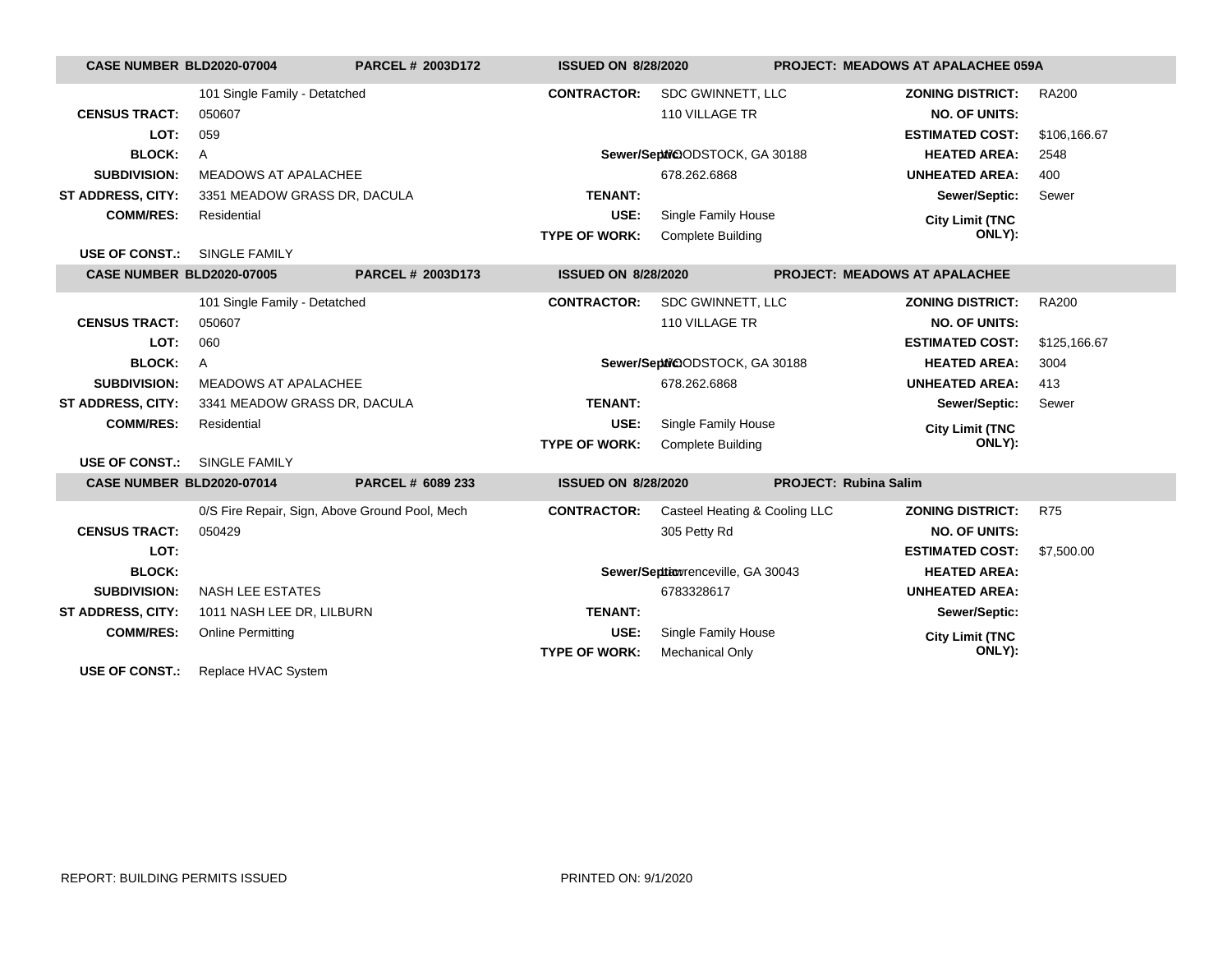| <b>CASE NUMBER BLD2020-07015</b> |                                                | PARCEL # 5070 185 | <b>ISSUED ON 8/28/2020</b> |                                                    | <b>PROJECT: Joshua Manning</b> |                         |                  |
|----------------------------------|------------------------------------------------|-------------------|----------------------------|----------------------------------------------------|--------------------------------|-------------------------|------------------|
|                                  | 0/S Fire Repair, Sign, Above Ground Pool, Mech |                   | <b>CONTRACTOR:</b>         | Casteel Heating & Cooling LLC                      |                                | <b>ZONING DISTRICT:</b> | R <sub>100</sub> |
| <b>CENSUS TRACT:</b>             | 050721                                         |                   |                            | 305 Petty Rd                                       |                                | <b>NO. OF UNITS:</b>    |                  |
| LOT:                             |                                                |                   |                            |                                                    |                                | <b>ESTIMATED COST:</b>  | \$9,500.00       |
| <b>BLOCK:</b>                    |                                                |                   |                            | Sewer/Seption renceville, GA 30043                 |                                | <b>HEATED AREA:</b>     |                  |
| <b>SUBDIVISION:</b>              | <b>BRENTWOOD ESTATES</b>                       |                   |                            | 6783328617                                         |                                | <b>UNHEATED AREA:</b>   |                  |
| <b>ST ADDRESS, CITY:</b>         | 2445 POTOMAC VIEW CT, GRAYSON                  |                   | <b>TENANT:</b>             |                                                    |                                | Sewer/Septic:           |                  |
| <b>COMM/RES:</b>                 | <b>Online Permitting</b>                       |                   | USE:                       | Single Family House                                |                                | <b>City Limit (TNC</b>  |                  |
| <b>USE OF CONST.:</b>            | Replace HVAC System                            |                   | <b>TYPE OF WORK:</b>       | Mechanical Only                                    |                                | ONLY):                  |                  |
| <b>CASE NUMBER BLD2020-07016</b> |                                                | PARCEL # 5267 109 | <b>ISSUED ON 8/28/2020</b> |                                                    | <b>PROJECT: Mark Moon</b>      |                         |                  |
|                                  |                                                |                   |                            |                                                    |                                |                         |                  |
|                                  | 0/S Fire Repair, Sign, Above Ground Pool, Mech |                   | <b>CONTRACTOR:</b>         | Casteel Heating & Cooling LLC                      |                                | <b>ZONING DISTRICT:</b> | R <sub>100</sub> |
| <b>CENSUS TRACT:</b>             | 050608                                         |                   |                            | 2218 Canton Rd                                     |                                | <b>NO. OF UNITS:</b>    |                  |
| LOT:                             |                                                |                   |                            |                                                    |                                | <b>ESTIMATED COST:</b>  | \$11,000.00      |
| <b>BLOCK:</b>                    |                                                |                   |                            | Sewer/SepWarietta, GA 30043                        |                                | <b>HEATED AREA:</b>     |                  |
| <b>SUBDIVISION:</b>              | <b>WOLF CREEK</b>                              |                   |                            | 6783328617                                         |                                | <b>UNHEATED AREA:</b>   |                  |
| <b>ST ADDRESS, CITY:</b>         | 939 REDSTONE RD, DACULA                        |                   | <b>TENANT:</b>             |                                                    |                                | Sewer/Septic:           |                  |
| <b>COMM/RES:</b>                 | <b>Online Permitting</b>                       |                   | USE:                       | Single Family House                                |                                | <b>City Limit (TNC</b>  |                  |
|                                  |                                                |                   | <b>TYPE OF WORK:</b>       | <b>Mechanical Only</b>                             |                                | ONLY):                  |                  |
| <b>USE OF CONST.:</b>            | Replace HVAC System                            |                   |                            |                                                    |                                |                         |                  |
| <b>CASE NUMBER BLD2020-07017</b> |                                                | PARCEL # 6106 186 | <b>ISSUED ON 8/28/2020</b> |                                                    | <b>PROJECT: Bornschien</b>     |                         |                  |
|                                  | 0/S Fire Repair, Sign, Above Ground Pool, Mech |                   | <b>CONTRACTOR:</b>         | Allgood Plumbing, Electrical,<br>Heating & Cooling |                                | <b>ZONING DISTRICT:</b> | R <sub>100</sub> |
| <b>CENSUS TRACT:</b>             | 050712                                         |                   |                            | 5238 Royal Woods Pkwy Ste 190                      |                                | <b>NO. OF UNITS:</b>    |                  |
| LOT:                             |                                                |                   |                            |                                                    |                                | <b>ESTIMATED COST:</b>  | \$1,727.00       |
| <b>BLOCK:</b>                    |                                                |                   |                            | Sewer/Septicker, GA 30084                          |                                | <b>HEATED AREA:</b>     |                  |
| <b>SUBDIVISION:</b>              | <b>RIVER OAK VILLAGE</b>                       |                   |                            | 6786387953                                         |                                | <b>UNHEATED AREA:</b>   |                  |
| <b>ST ADDRESS, CITY:</b>         | 685 WESTBROOK PL, LAWRENCEVILLE                |                   | <b>TENANT:</b>             |                                                    |                                | Sewer/Septic:           |                  |
| <b>COMM/RES:</b>                 | <b>Online Permitting</b>                       |                   | USE:                       | Single Family House                                |                                | <b>City Limit (TNC</b>  |                  |
|                                  |                                                |                   | <b>TYPE OF WORK:</b>       | <b>Plumbing Only</b>                               |                                | ONLY):                  |                  |
| <b>USE OF CONST.:</b>            | Installing a 50 Gallon gas water heater        |                   |                            |                                                    |                                |                         |                  |